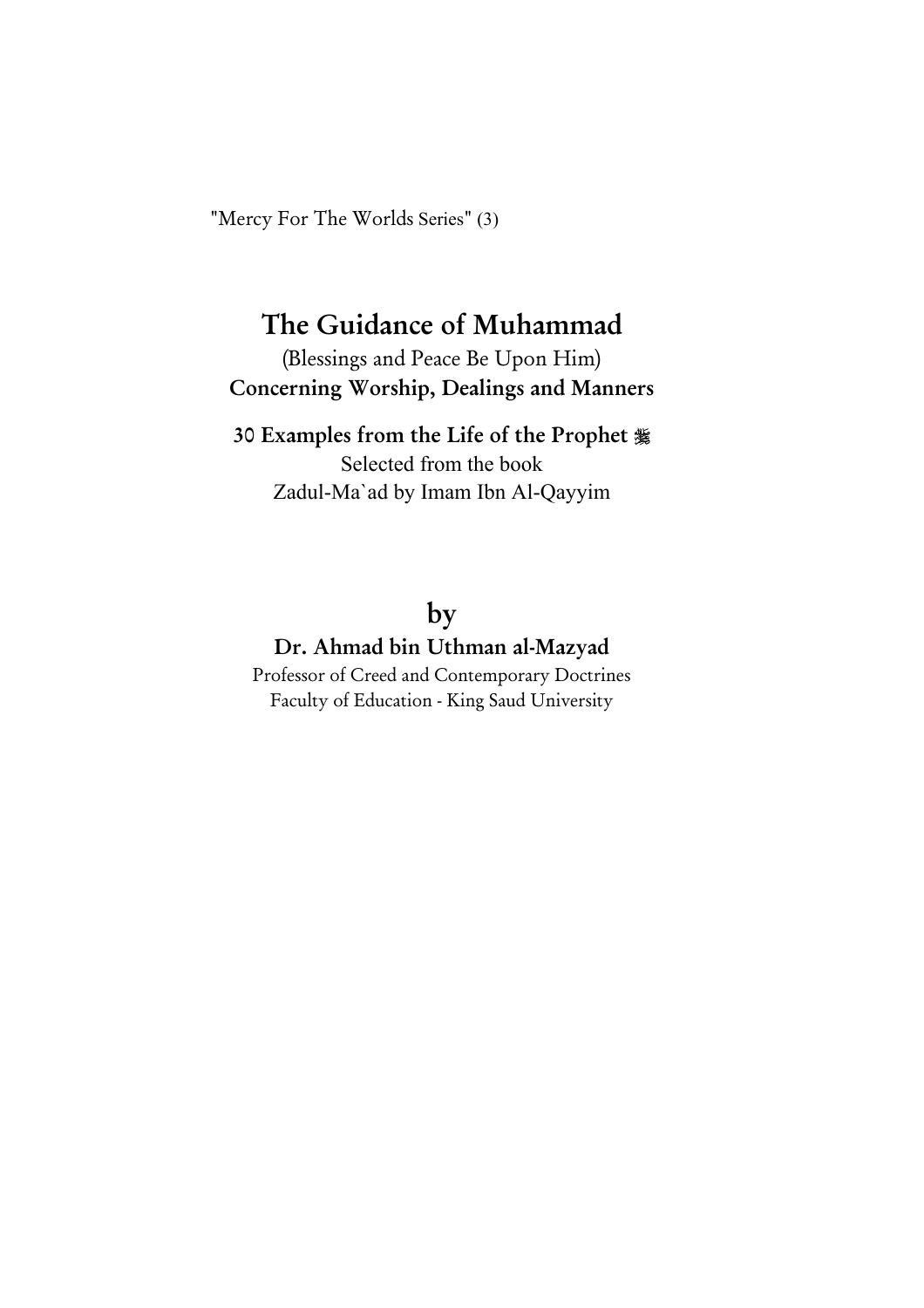Copyright permitted to all Muslims

2<sup>nd</sup> Edition 1428 AH. (2007)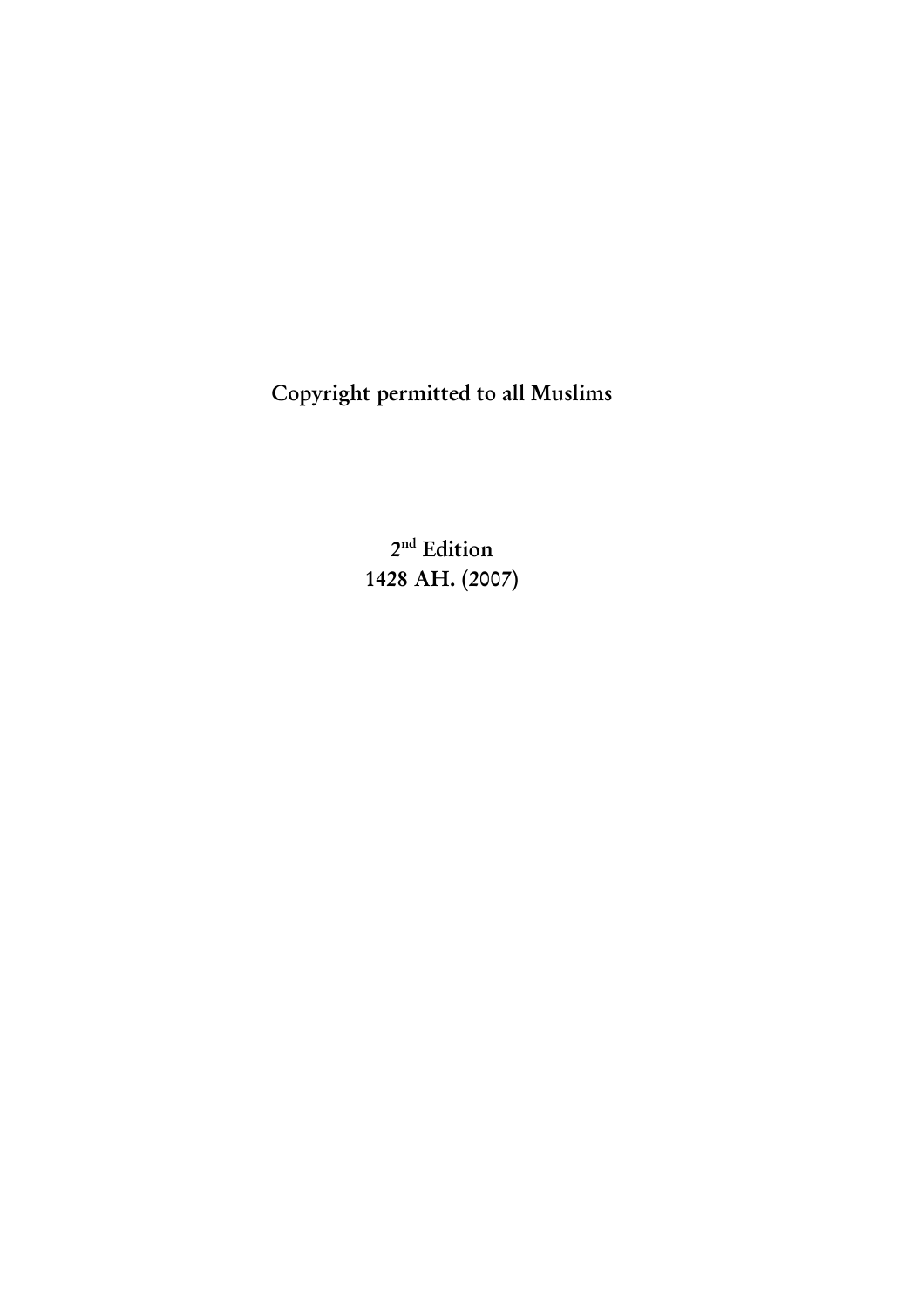*In the Name of Allah, Most Gracious, Most Merciful* 

**3** 

 $\blacksquare$ 

#### ABOUT OUR PROGRAM

All praise is due to Allah, and blessings and peace be upon His Messenger, Muhammad, and upon all previous prophets.

The Global Program for Introducing the Prophet of Mercy is pleased to present this new release under the program's series entitled "Mercy for the Worlds," a series, which endeavours to illustrate some of what Prophet Muhammad  $*$  rendered to humanity of blessings, mercy and guidance, for man's welfare in the present life and in the life hereafter.

The purpose of this international program is to effectively introduce the Prophet of Mercy  $\frac{1}{20}$  to the entire world and to make known the truth about the message of this noble prophet, whom Allah sent as a mercy to the world, just as Abraham, Moses, Jesus and all preceding prophets were sent. Another purpose is to provide the international media with scientific and objective material in various languages, dealing with the subject of Prophet Muhammad's character and mission, and aiming at confronting campaigns of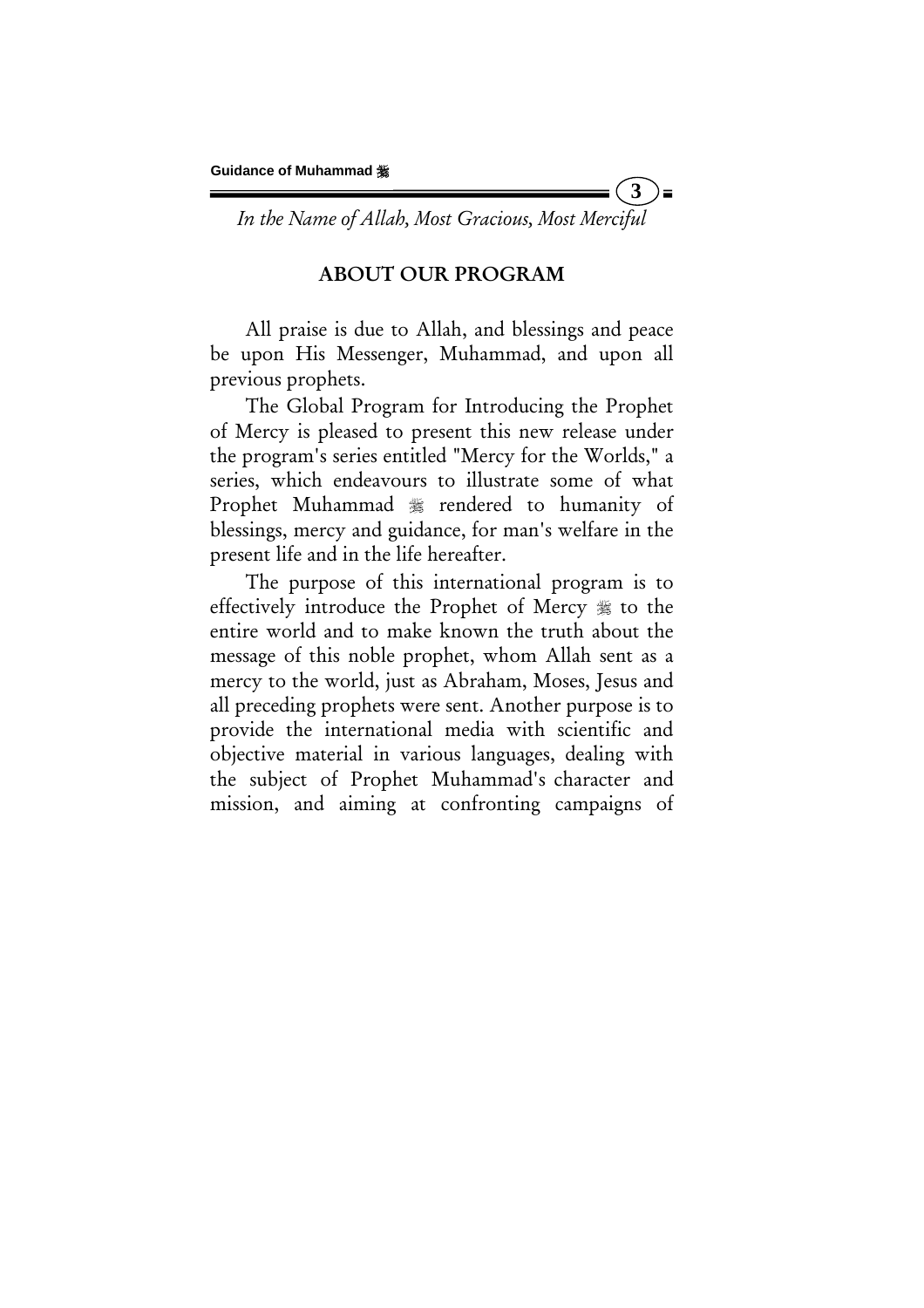misrepresentation, prejudice and ridicule directed at all prophets and at Prophet Muhammad  $\frac{1}{20}$  in particular.

**4** 

The program seeks to implement these objectives through various cultural and informative activities, among which is the following:

- Producing informational media programs such as TV episodes, documentary films and short films in several languages.
- Designing and activating a website in Arabic, English and French.
- Holding conferences and symposiums, dispatching and receiving delegations.
- Organizing contests which serve the program's purposes.
- Writing and publishing books, research papers and bulletins in different languages and through publications like:
- x The series entitled "Mercy for the Worlds," which addresses people worldwide and introduces Prophet Muhammad ...
- x "Points of Enlightenment", which is a short bulletin providing brief information about Prophet Muhammad  $\frac{1}{2}$  and his message.

The program communicates with everyone and calls for dialogue between cultures based on mutual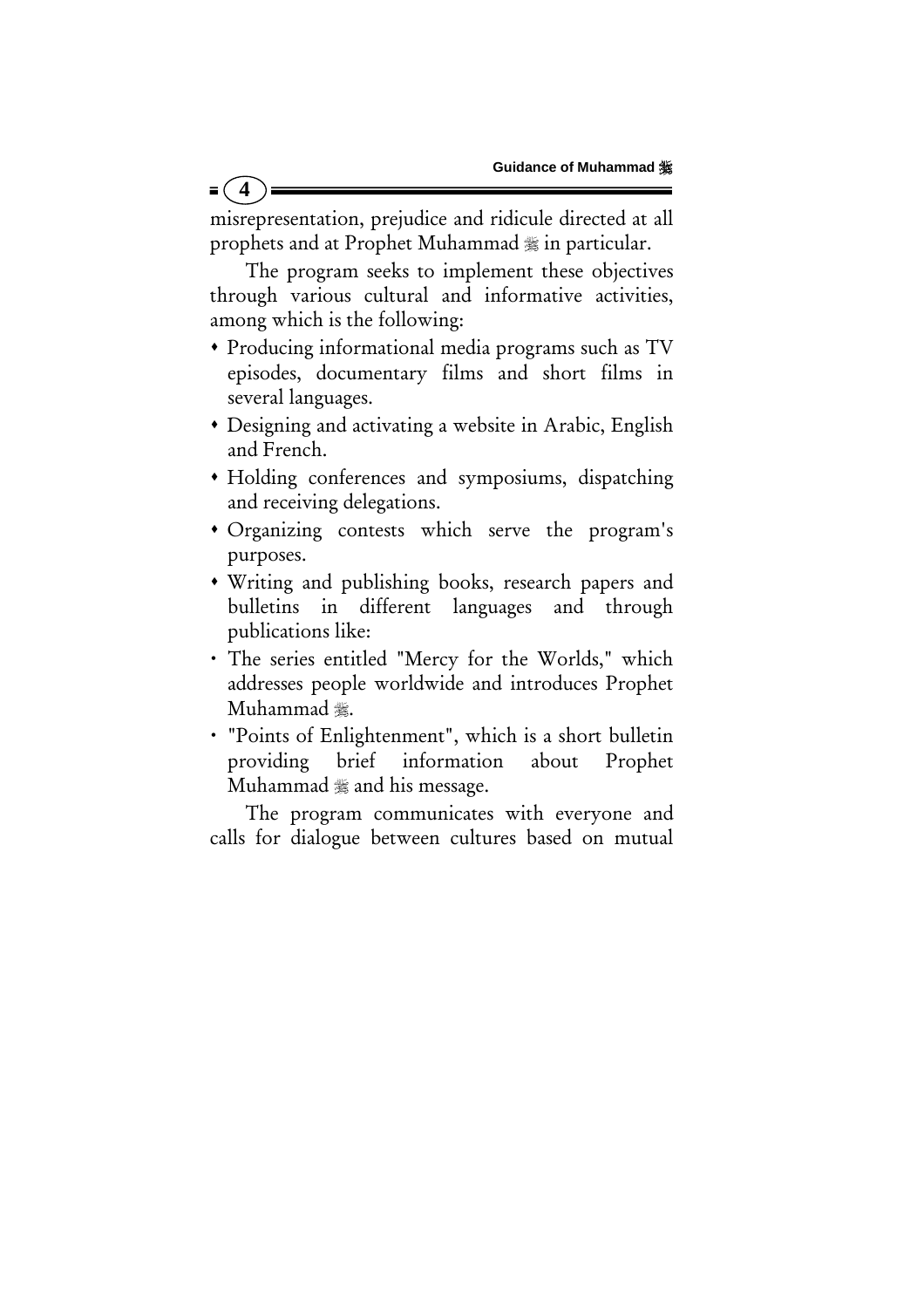respect. The program also invites you to share your suggestions and opinions through the addresses you will find in this release.

**5** 

)≡

May Allah grant His blessings to this effort and show us the way to contentment and welfare.

May the blessings and peace of Allah be upon Prophet Muhammad, the prophets who preceded him, and upon his companions and followers.

Dr. Adel bin Ali al-Shaddy Secretary General of the International Program for Introducing the Prophet of Mercy Email: adelalshddy@hotmail.com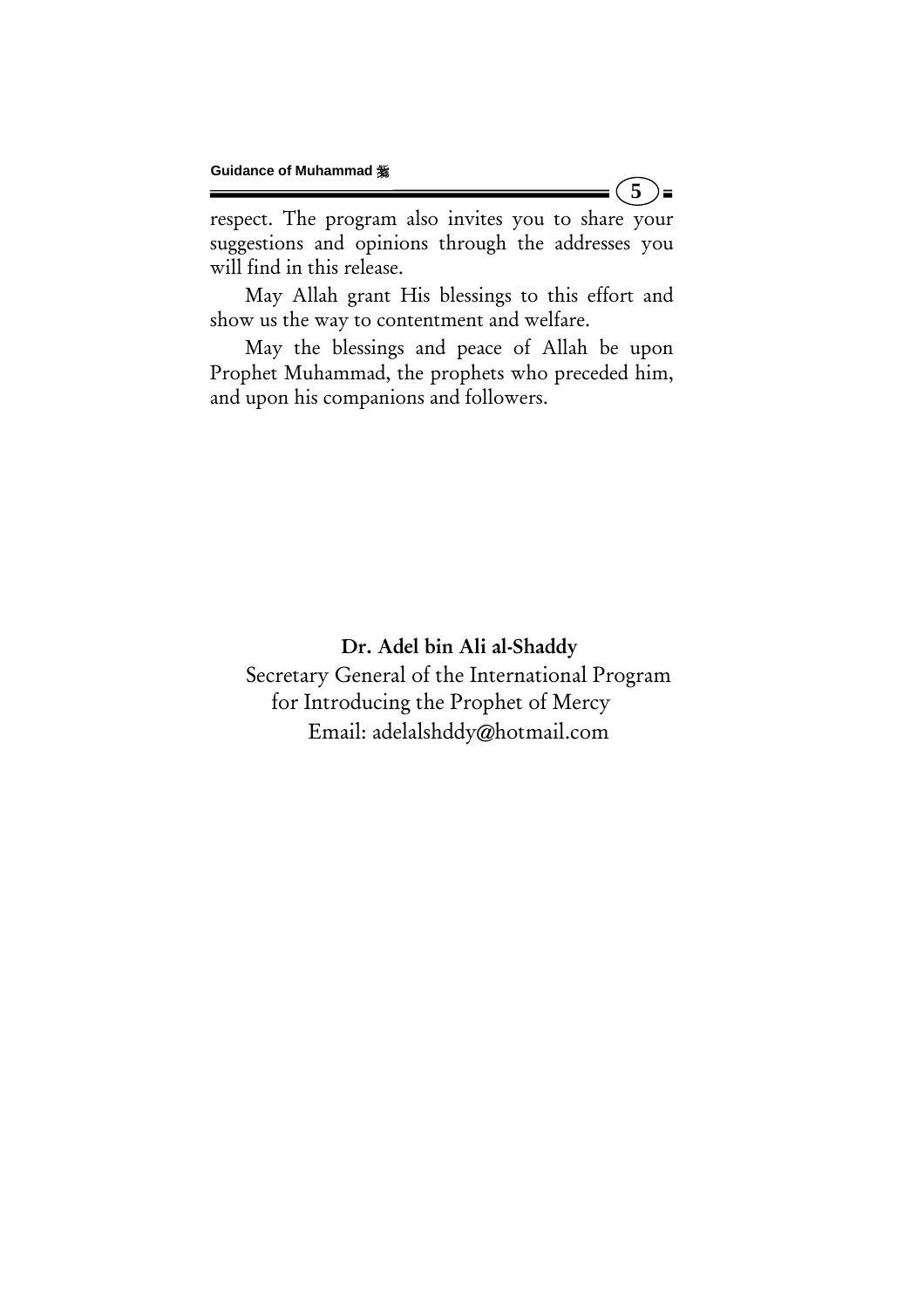# Table of Contents

 $\overline{\bullet}$   $\overline{\bullet}$ 

ة (

| Subject                                                 |  |
|---------------------------------------------------------|--|
|                                                         |  |
| 1. The Prophet's Guidance Pertaining to Purity 12       |  |
|                                                         |  |
|                                                         |  |
| c. His Guidance in Wiping Over Footwear  15             |  |
|                                                         |  |
| 2. The Prophet's Guidance Concerning the Adhaan and Its |  |
|                                                         |  |
|                                                         |  |
|                                                         |  |
|                                                         |  |
|                                                         |  |
| d. His Guidance in Recitation after Prayer 31           |  |
| e. His Guidance in Voluntary and Night Prayers 33       |  |
| 4. The Prophet's Guidance Concerning Friday37           |  |
| 5. The Prophet's Guidance for the Two Eid Prayers 39    |  |
| 6. The Prophet's Guidance for the Eclipse Prayer 41     |  |
| 7. The Prophet's Guidance in the Prayer for Rain 42     |  |
| 8. The Prophet's Guidance for Prayer during Fear 44     |  |
| 9. The Prophet's Guidance as to the Deceased.  46       |  |
|                                                         |  |
| b. His Guidance in Burial and Related Matters 50        |  |
| c. His Guidance about Graves and Condolence 52          |  |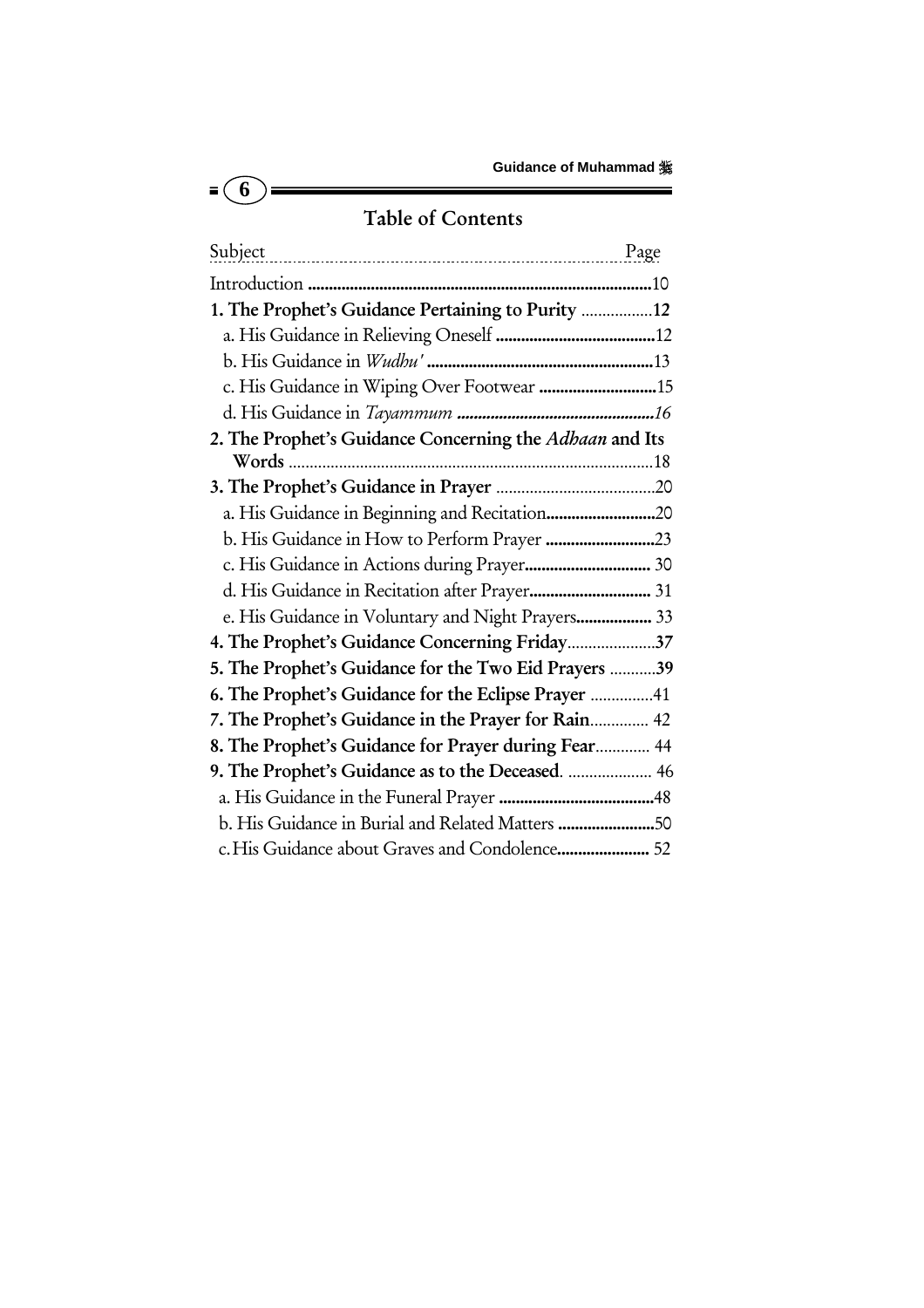| <b>Guidance of Muhammad ※</b>                             |  |
|-----------------------------------------------------------|--|
| 10. The Prophet's Guidance Regarding Zakah and            |  |
|                                                           |  |
|                                                           |  |
|                                                           |  |
|                                                           |  |
| 11. The Prophet's Guidance Concerning Fasting 58          |  |
|                                                           |  |
| b. His Guidance in What Is Allowed and Prohibited While   |  |
|                                                           |  |
|                                                           |  |
|                                                           |  |
| 12. The Prophet's Guidance in Hajj and 'Umrah 65          |  |
|                                                           |  |
|                                                           |  |
| 13. The Prophet's Guidance Concerning the Hadi, Eid       |  |
|                                                           |  |
|                                                           |  |
|                                                           |  |
|                                                           |  |
| 14. The Prophet's Guidance in Supplications for the Month |  |
|                                                           |  |
| 15. The Prophet's Guidance in Buying, Selling and         |  |
|                                                           |  |
| 16. The Prophet's Guidance in Marriage and Marital        |  |
|                                                           |  |
| 17. The Prophet's Guidance in Eating and Drinking 90      |  |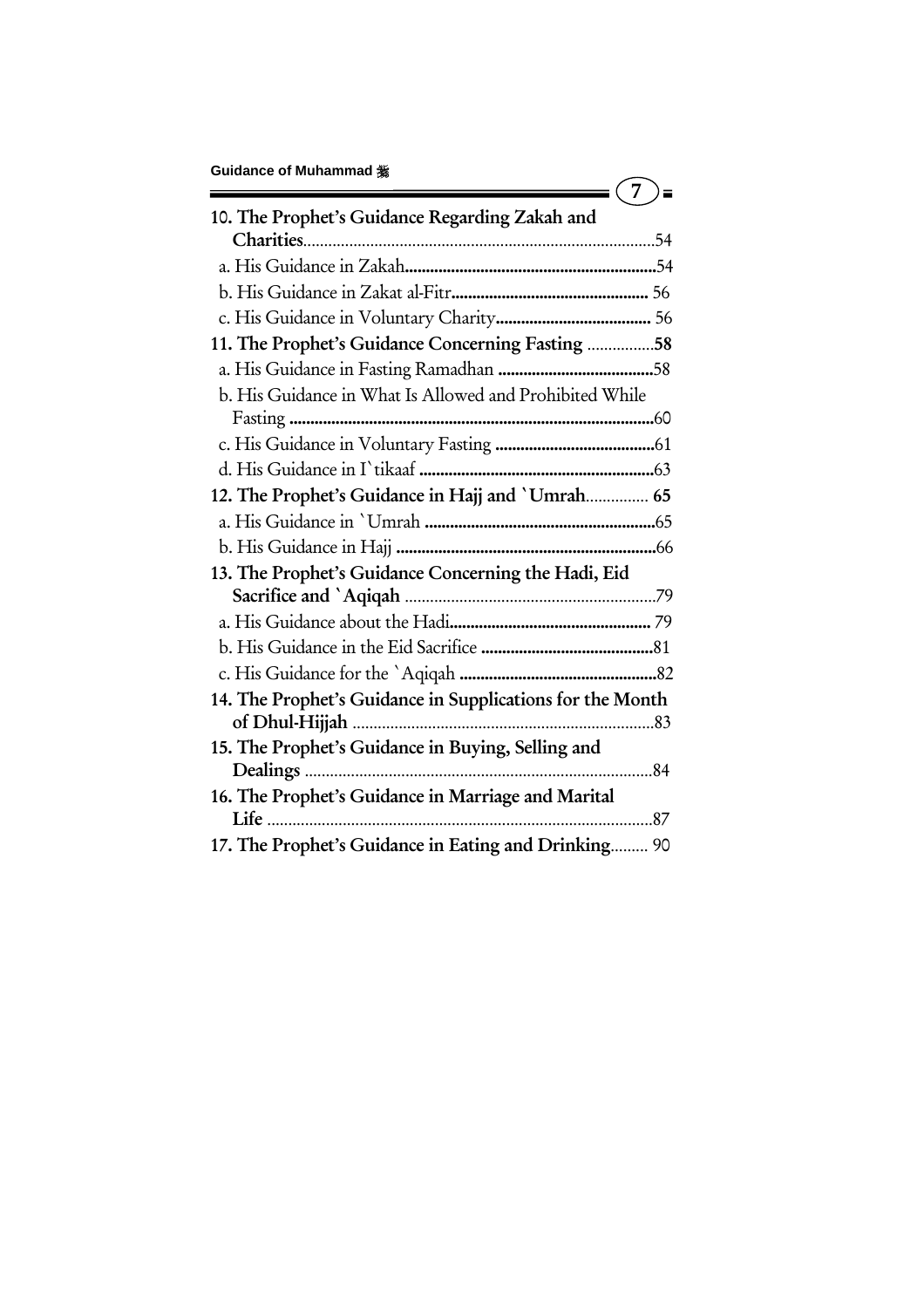| 8                                                             |
|---------------------------------------------------------------|
|                                                               |
|                                                               |
|                                                               |
| a. His Guidance in Security, Reconciliation, and Treatment of |
| b. His Guidance in Da' wah to Rulers and Sending Them         |
|                                                               |
| c. His Guidance in the Treatment of Hypocrites  102           |
| 19. The Prophet's Guidance in Supplication 104                |
| a. His Guidance in Glorifying Allah in the Morning and        |
| b. His Guidance in Glorifying Allah When Leaving or           |
|                                                               |
| c. His Guidance in Mentioning Allah When Entering a           |
|                                                               |
| e. His Guidance upon Sneezing and Yawning110                  |
| f. His Guidance in Supplication upon Seeing an Afflicted      |
|                                                               |
| g. His Guidance When Hearing the Sound of a Donkey or a       |
|                                                               |
|                                                               |
| 20. The Prophet's Guidance in Reciting the Qur'an114          |
| 21. The Prophet's Guidance in His Sermons 117                 |
| 22. The Prophet's Guidance in Sleep, Awakening and            |
|                                                               |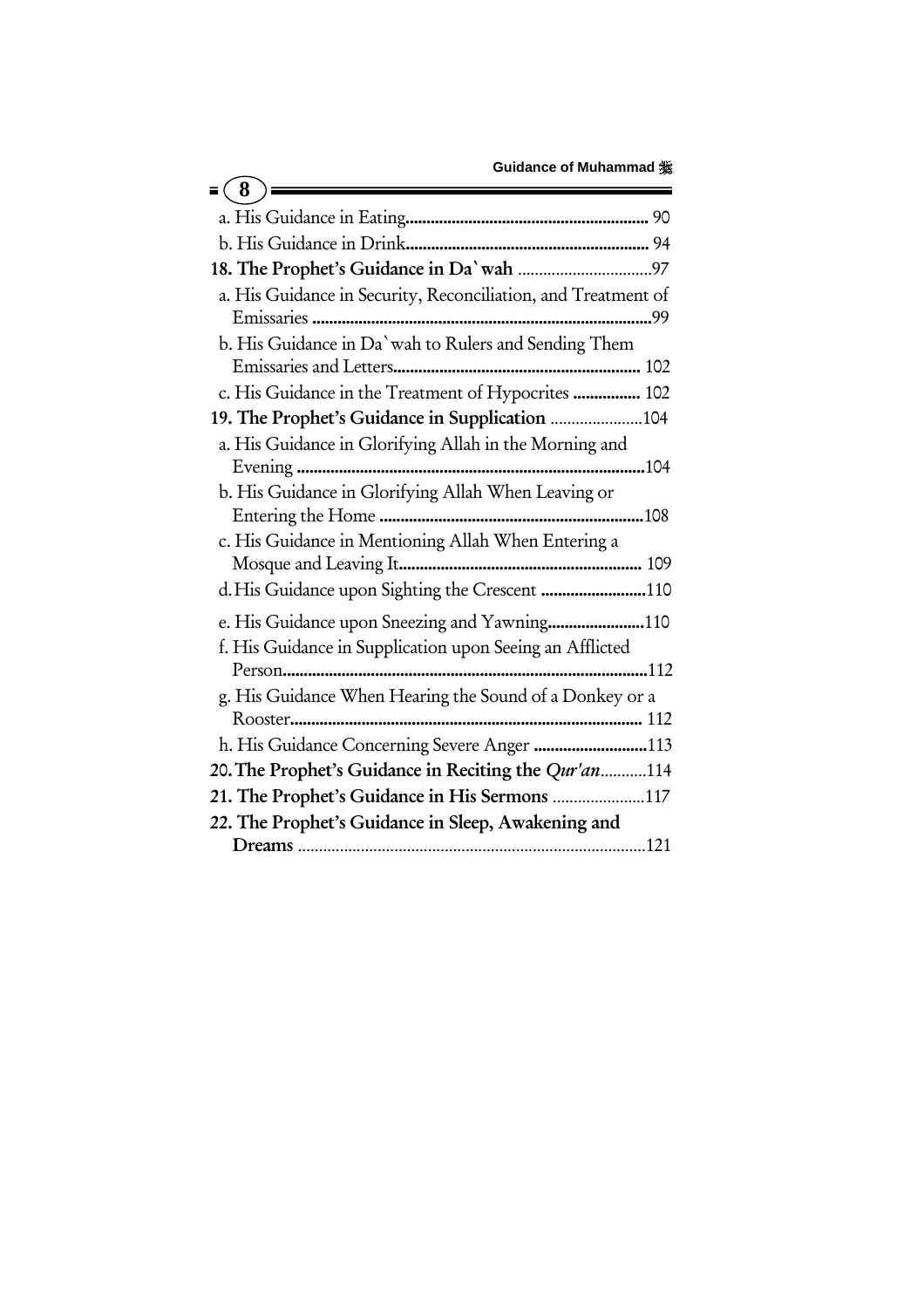|  |  | Guidance of Muhammad : |  |
|--|--|------------------------|--|
|--|--|------------------------|--|

| Guluanue Ol Munannnau <sub>‰</sub>                                                                           |     |
|--------------------------------------------------------------------------------------------------------------|-----|
| 23. The Prophet's Guidance in Grooming, Dress,<br>Appearance and Adornment                                   | 125 |
| 24. The Prophet's Guidance in Greeting and Asking<br>Permission                                              | 128 |
| 25. The Prophet's Guidance in His Speech, Silence, Logic                                                     | 131 |
| 26. The Prophet's Guidance in Walking and Sitting 134<br>27. The Prophet's Guidance at Times of Blessing and |     |
| Misfortune                                                                                                   | 136 |
| 28. The Prophet's Guidance in Treating Distress, Anxiety,                                                    | 137 |
| 29. The Prophet's Guidance Concerning Trave 140<br>30. The Prophet's Guidance Concerning Medicine,           |     |
|                                                                                                              |     |
| a. His Guidance in Using Natural Medications 146                                                             |     |
| b. His Guidance in Treatment with Recitation 150                                                             |     |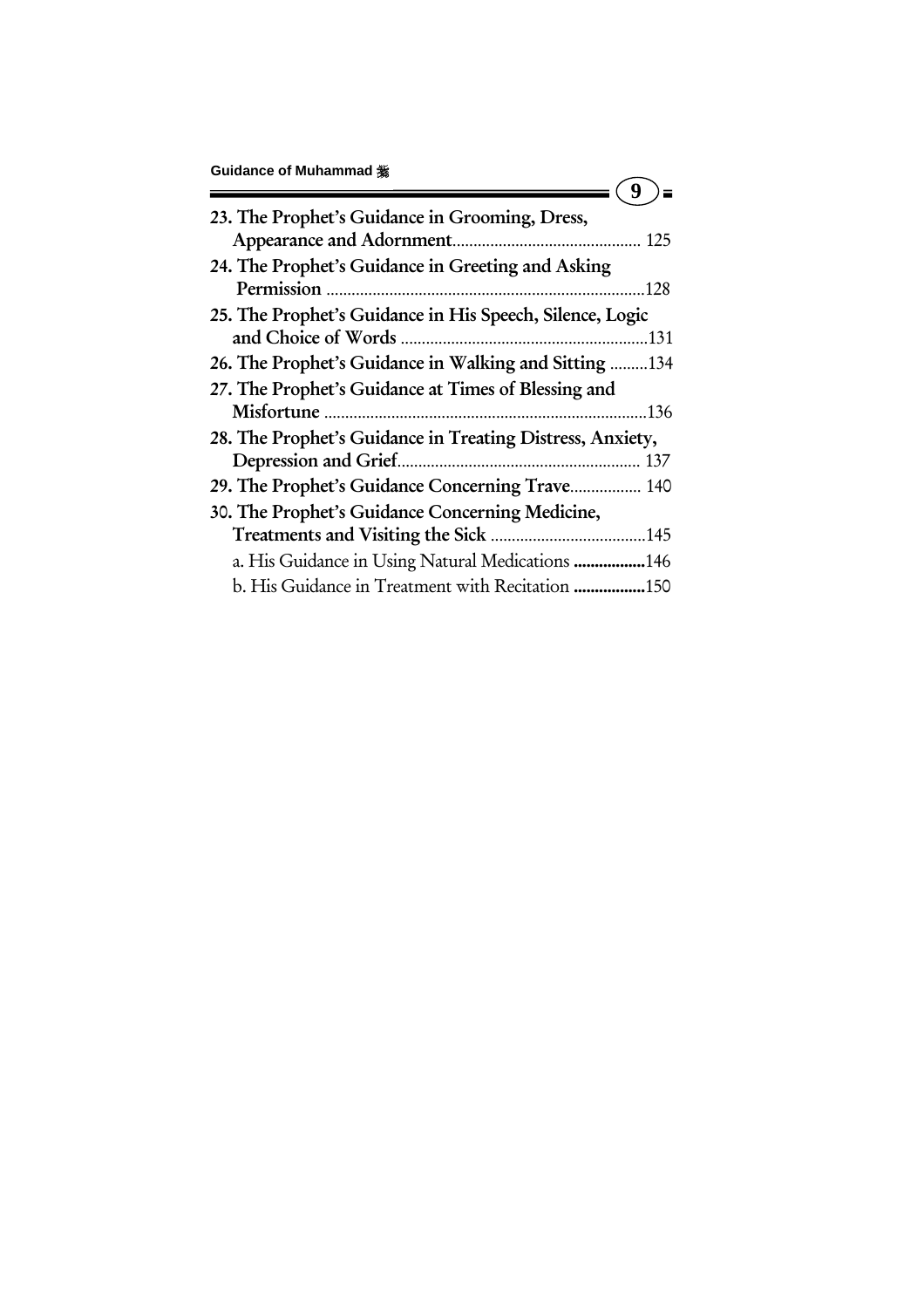

#### Introduction

Praise be to Allah, and blessings and peace be upon the Messenger of Allah, his family and companions.

#### Dear reader;

The blessing of Islam is among the greatest favours Allah blessed us with. It is the religion of human nature and moderation, a comprehensive and complete faith advocating knowledge and good morals, suitable for people everywhere and at all times. It is a religion of ease and mercy, which has solutions for every problem.

How seriously we need , at the present time in particular, to clarify the characteristics and merits of this religion to the entire world and to demonstrate the true and radiant embodiment of Islam.

The guidance of Muhammad is the practical application of this faith. It consolidates all the characteristics that make Islam easy to embrace and practice, for it includes all aspects of life, whether religious, practical, ethical, material or spiritual.

This book contains selections from the scholarly work by Imam *Ibn al-Qayyim*, "*Zadul-Ma`ad*", which is considered one of the best books describing the guidance of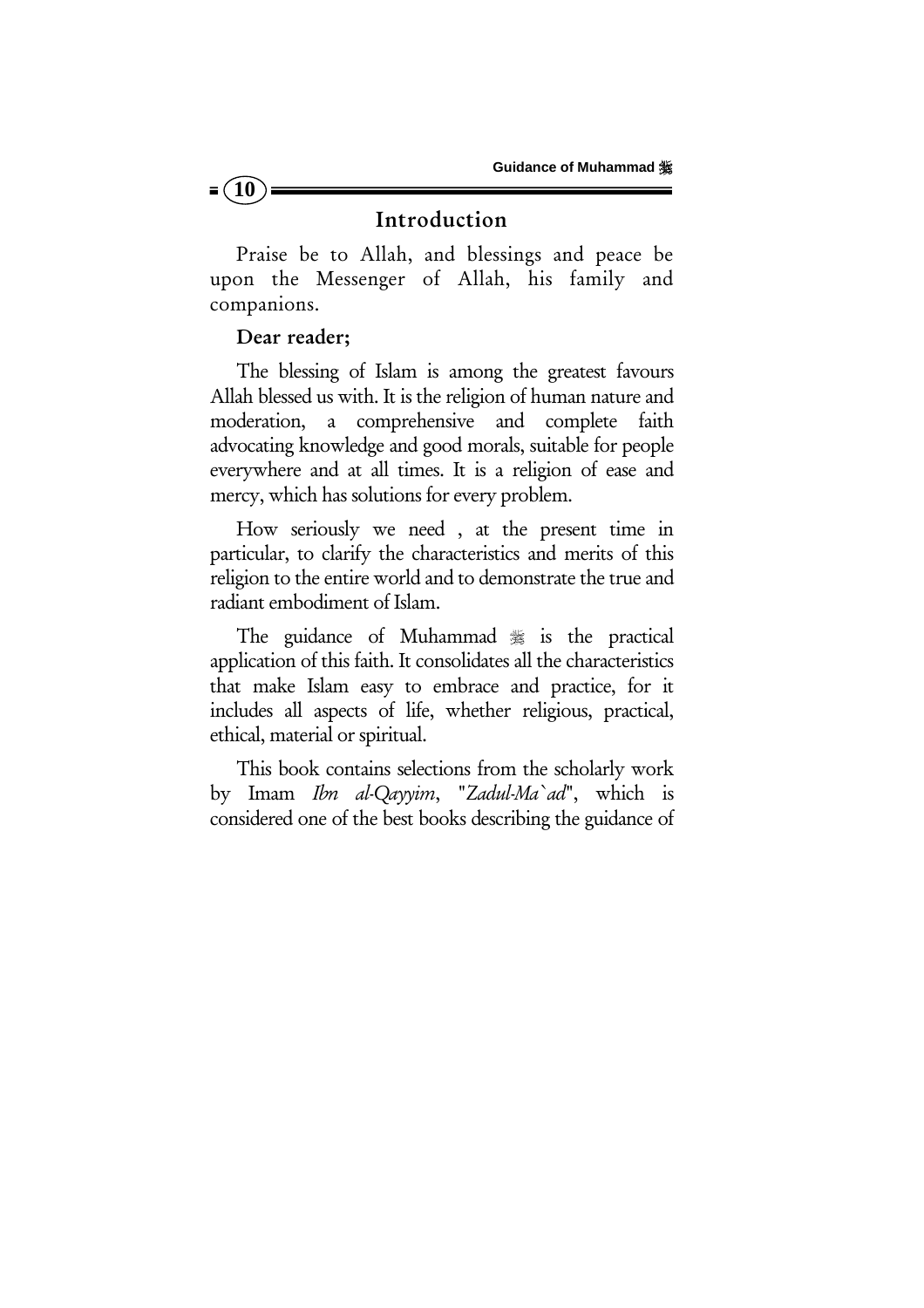the Prophet . The aim is to focus on all aspects of his life as an example to be followed.

 $(11)$ =

May Allah grant us acceptance and bless this effort.

## Dr. Ahmad bin Uthman al-Mazyad

Professor of Creed and Contemporary Doctrines Faculty of Education - King Saud University dralmazyad@hotmail.com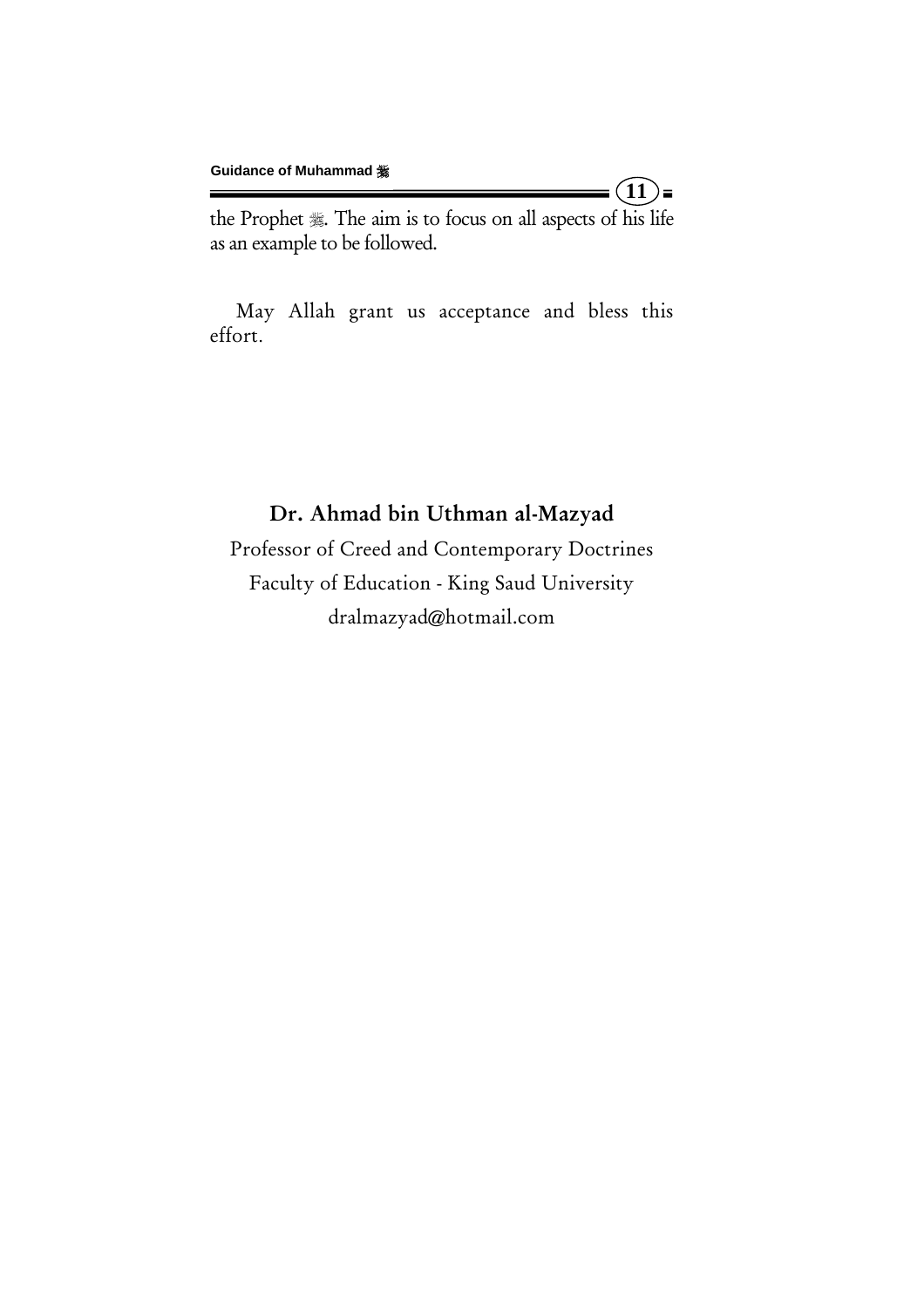## The Guidance of Muhammad (Blessings and Peace Be Upon Him)

~~~~~~~~~~~~~~~~~~~~~~~~~~~~~~~~~~~~~~~~~~

### 1. The Prophet's Guidance Pertaining to Purity and Purification $1$

#### **a. His Guidance in Relieving Oneself**

 $= (12)$ 

• When entering the toilet he  $\frac{1}{20}$  would say:

 *"O Allah, I seek refuge with you from evil and evil ones*."2

- And upon coming out he  $*$  would say: "*I seek Your forgiveness*."3
- He  $*$  usually urinated while squatting.
- He  $*$  sometimes cleaned himself with water, sometimes with stones and sometimes used both.
- He  $*$  used his left hand to clean himself.
- · After cleaning with water, he would rub his hand against the ground.
- When travelling, he  $*$  would go far away to relieve

*<sup>1</sup> Zadul-Ma`ad* (1/163). 2 Narrated by *Al-Bukhari* and Muslim. 3 Abu Dawud, at-Tirmidhi and Ibn Majah.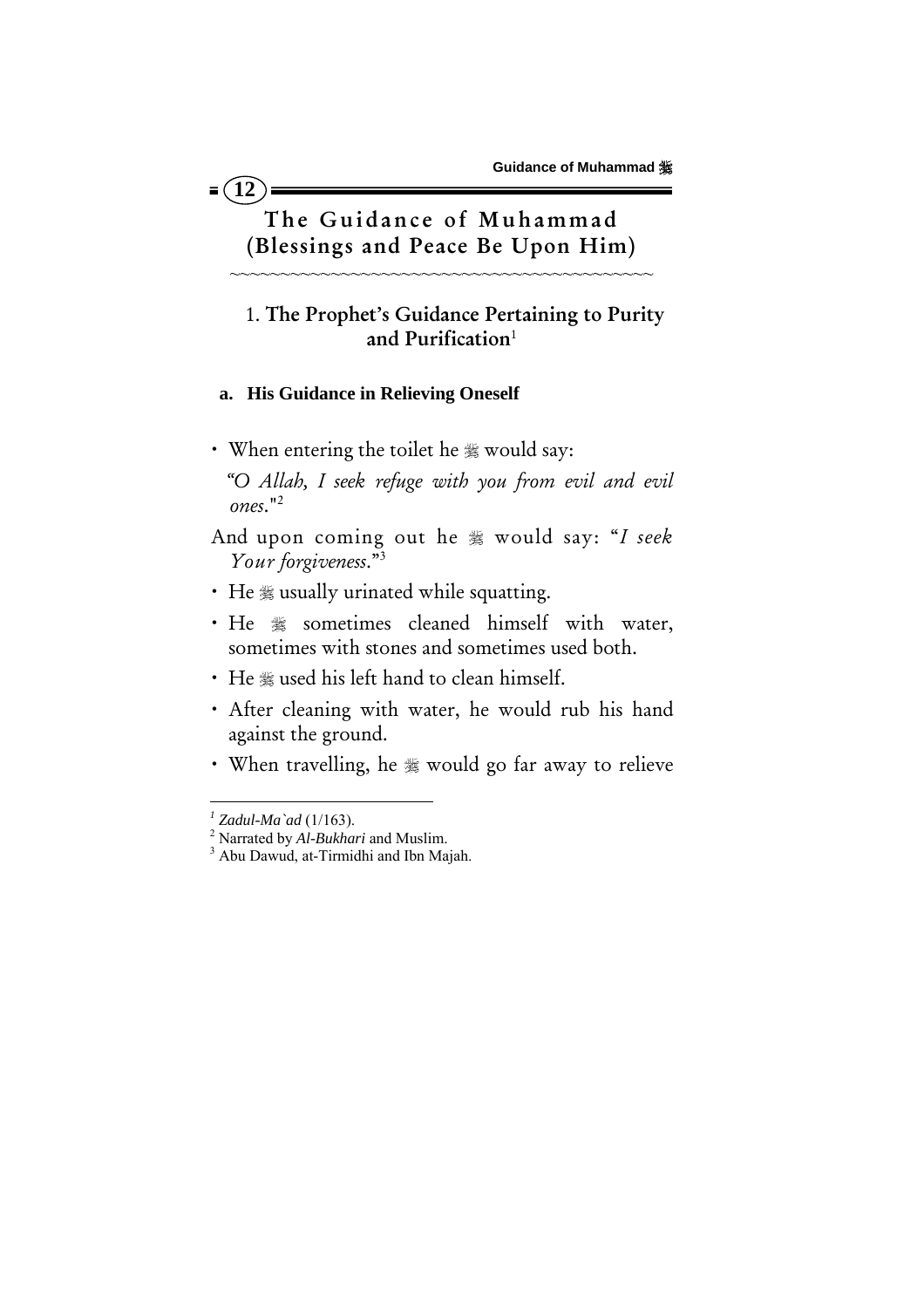himself in order to conceal himself from his companions.

**13** 

 $=$ 

- He  $*$  sometimes screened himself behind bushes and sometimes behind palms.
- $\cdot$  He  $\frac{1}{20}$  selected the soft parts of the ground for urination.
- He  $*$  would not raise his garment until he was down close to the ground.
- He  $*$  would not speak or answer greetings while relieving himself.

b. His Guidance in Wudhu' (Ablution) 4

- · He  $*$  usually made ablution for every prayer, although he might at times perform many prayers with one ablution.
- For ablution, he \* used one measure<sup>5</sup> of water or two thirds of it or sometimes slightly more.
- He  $*$  used ablution water with utmost care and warned his followers not to use water excessively.
- He  $*$  used to wash his limbs sometimes once, sometimes twice or three times, but never exceeded three times.

 $^4$  Zadul-Ma`ad (1/184).<br><sup>5</sup> Of approximately a litre.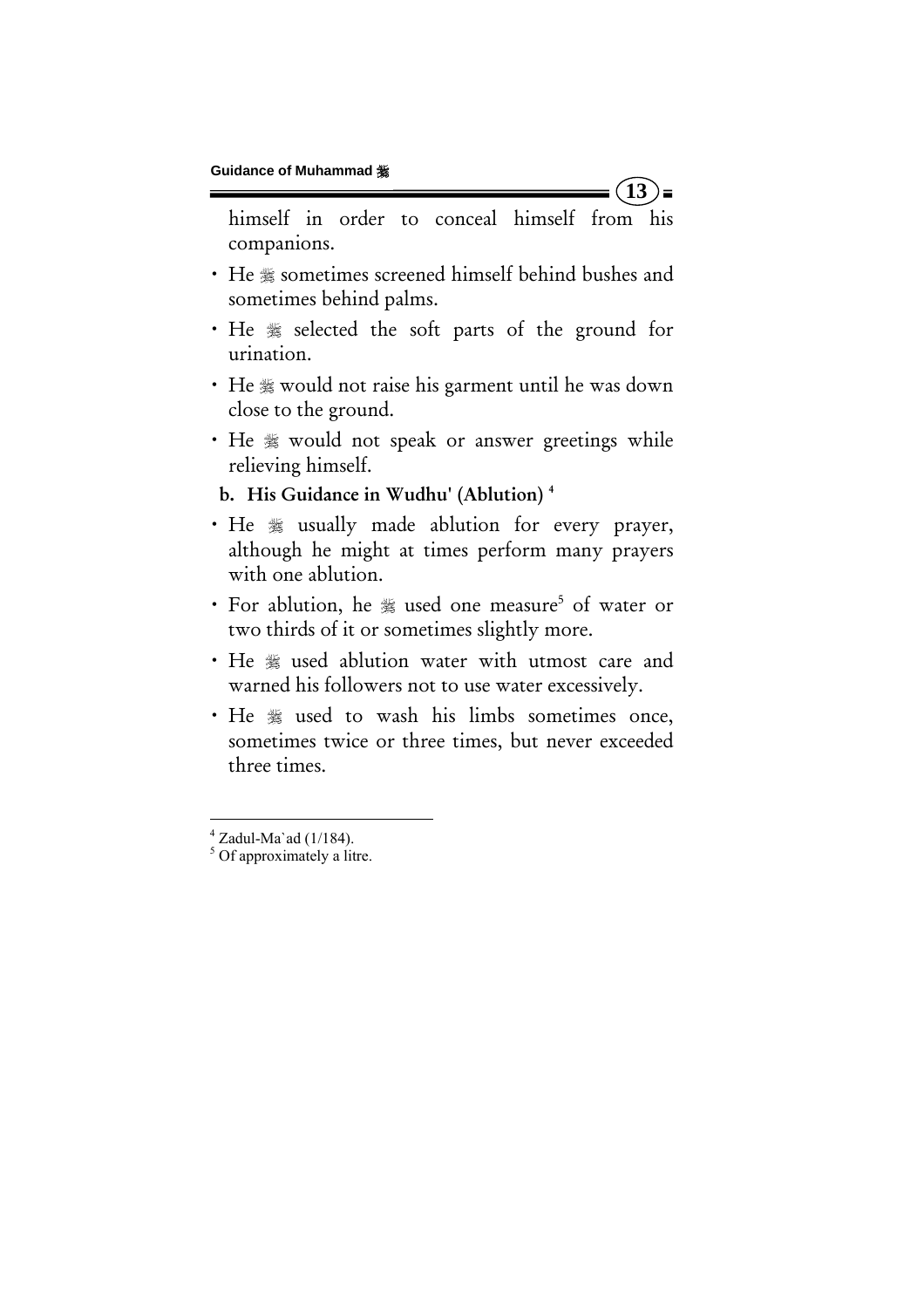### $= (14)$

- He  $*$  sometimes used to rinse out his mouth and nose with one handful of water and sometimes two or three, and he  $*$  would wash his mouth and nose together.
- He ※ used his right hand for taking in water and his left hand for expelling it.
- He  $*$  never made ablution without rinsing his mouth and nose.
- He  $*$  used to wipe over all of his head and often move his hands back and forth.
- When he  $*$  wiped over his forehead, he completed by including his turban.
- He  $\frac{1}{2}$  wiped the internal and external parts of his ears along with his head.
- · He  $*$  washed his feet when he was not wearing slippers or socks.
- His ablution was in sequence and uninterrupted, and he never did otherwise.
- x He would begin his ablution with *"Bismillah"* and conclude it by saying:

 "*I bear witness that there is no god but Allah, alone, without any partner, and I bear witness that Muhammad is His servant and messenger. O Allah, make me of those who continually repent and of those*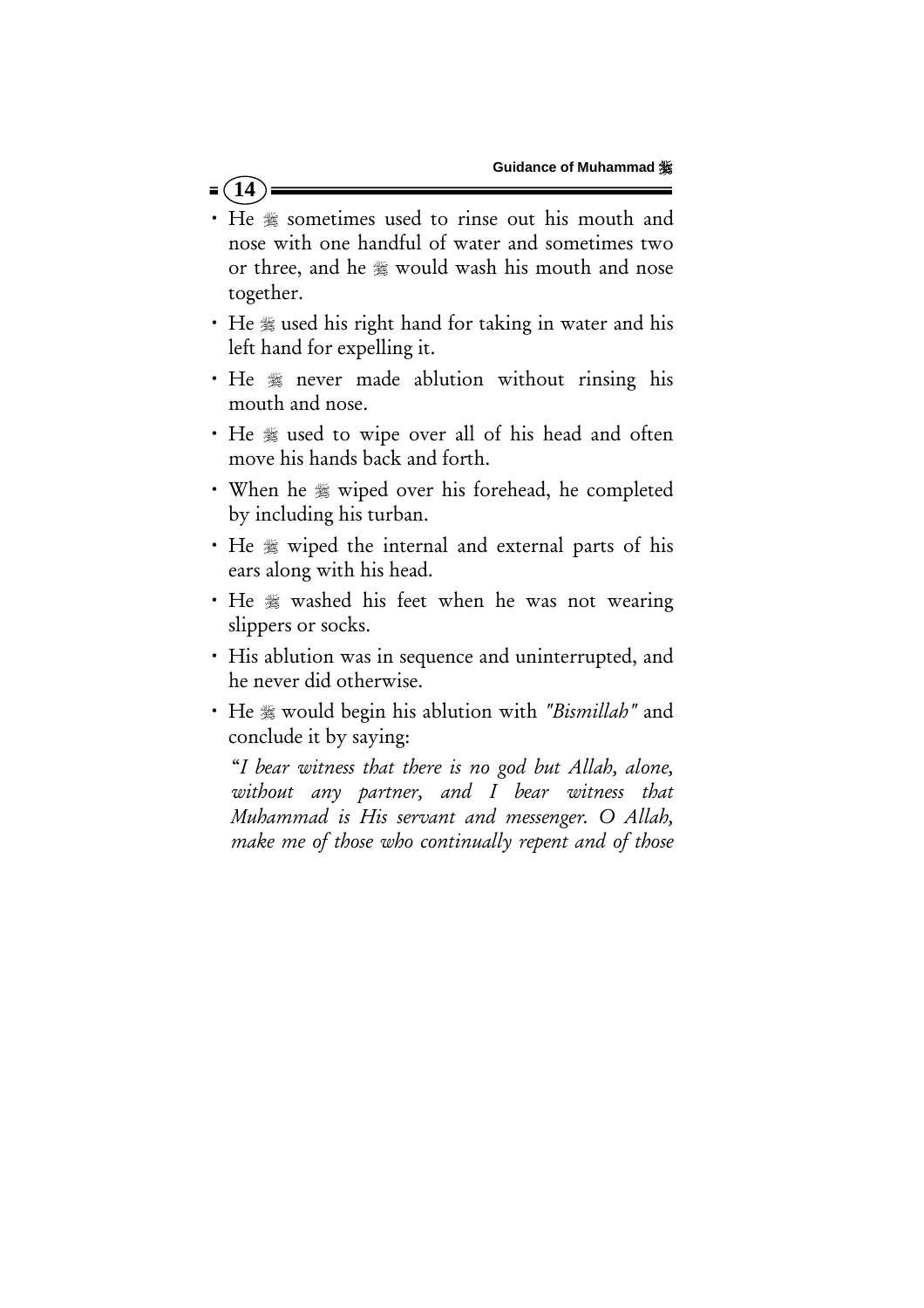#### *who continually purify themselves." 6*

 He also said: "*O Allah, You are worthy of all glory and praise. I bear witness that there is no god but You. I seek Your forgiveness and repent to You.*"

 $15$   $\equiv$ 

- Neither he nor any of his companions ever said at the beginning: "I intend to remove impurity to perform prayer."7
- He  $*$  never washed above the elbows and the ankles.
- x It was not his custom to dry his limbs.
- He  $*$  sometimes rubbed the water into his beard, but not always.
- He  $*$  often washed between his toes, but not always.
- He  $*$  did not expect someone to pour water for him while making ablution; he usually poured it himself, but sometimes another would help him when needed.

#### c. His Guidance in Wiping Over Footwear*<sup>8</sup>*

• Authentic narrations state that he  $\frac{1}{20}$  wiped over his leather footwear while at home and travelling. He

<sup>6</sup> At-Tirmidhi.

 $\frac{7}{1}$  i.e., he did not pronounce the intention out loud.

 $8$  Zadul-Ma`ad (1/192). This can be done instead of washing the feet for ablution, on the condition that the shoes or heavy socks were put on while in the state of wudhu'.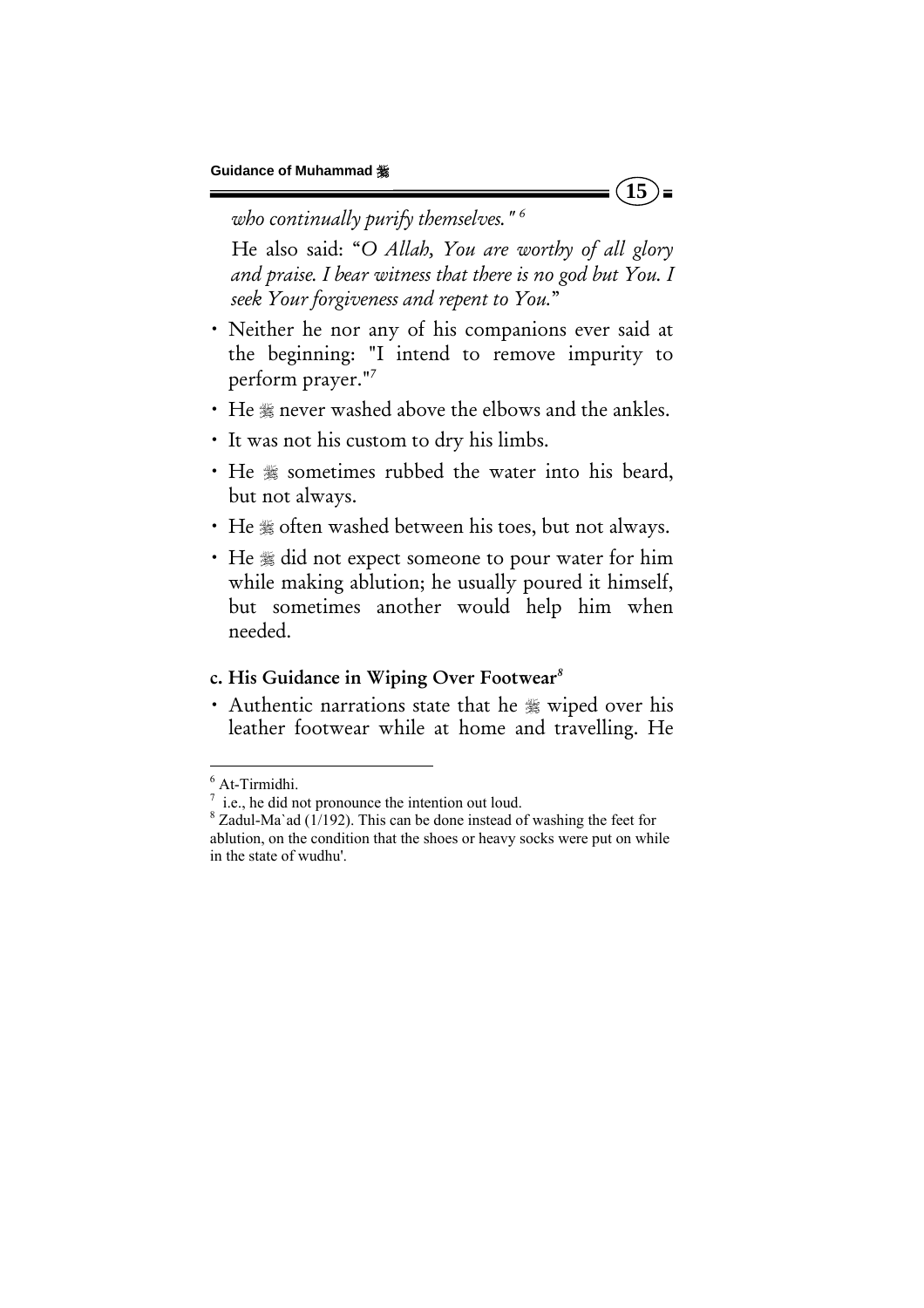#### $= (16)$

specified a limit of one day and night for residents to wipe over them, and three days and nights for travellers.

- He  $\frac{1}{2}$  used to wipe over the upper part of the shoes or stockings. (He also wiped over the turban alone or along with the forehead.)
- He  $*$  acted according to the condition of his feet: if he was wearing shoes or stockings he wiped over them, and if his feet were bare he washed them.

#### d. His Guidance in *Tayammum9*

- He  $*$  performed *tayammum* from the type of ground on which he was praying, be it dust, soil or sand, and said: *"Wherever someone of my Ummah may be when prayer is due, he has his mosque and his source of purification."10*
- He  $*$  neither carried sand with him on long journeys nor did he order his companions to do so.
- · No authentic narration showed that he # did *tayammum* for every prayer or ordered that it be done. He simply considered *tayammum* as a substitute for ablution.
- He  $\frac{1}{2}$  used to perform *tayammum* by striking the

 $9^9$  Zadul-Ma`ad (1/192). Tayammum is a substitute for ablution, using dry earth for ritual purification when unable to use water.<br><sup>10</sup> Narrated by Ahmad.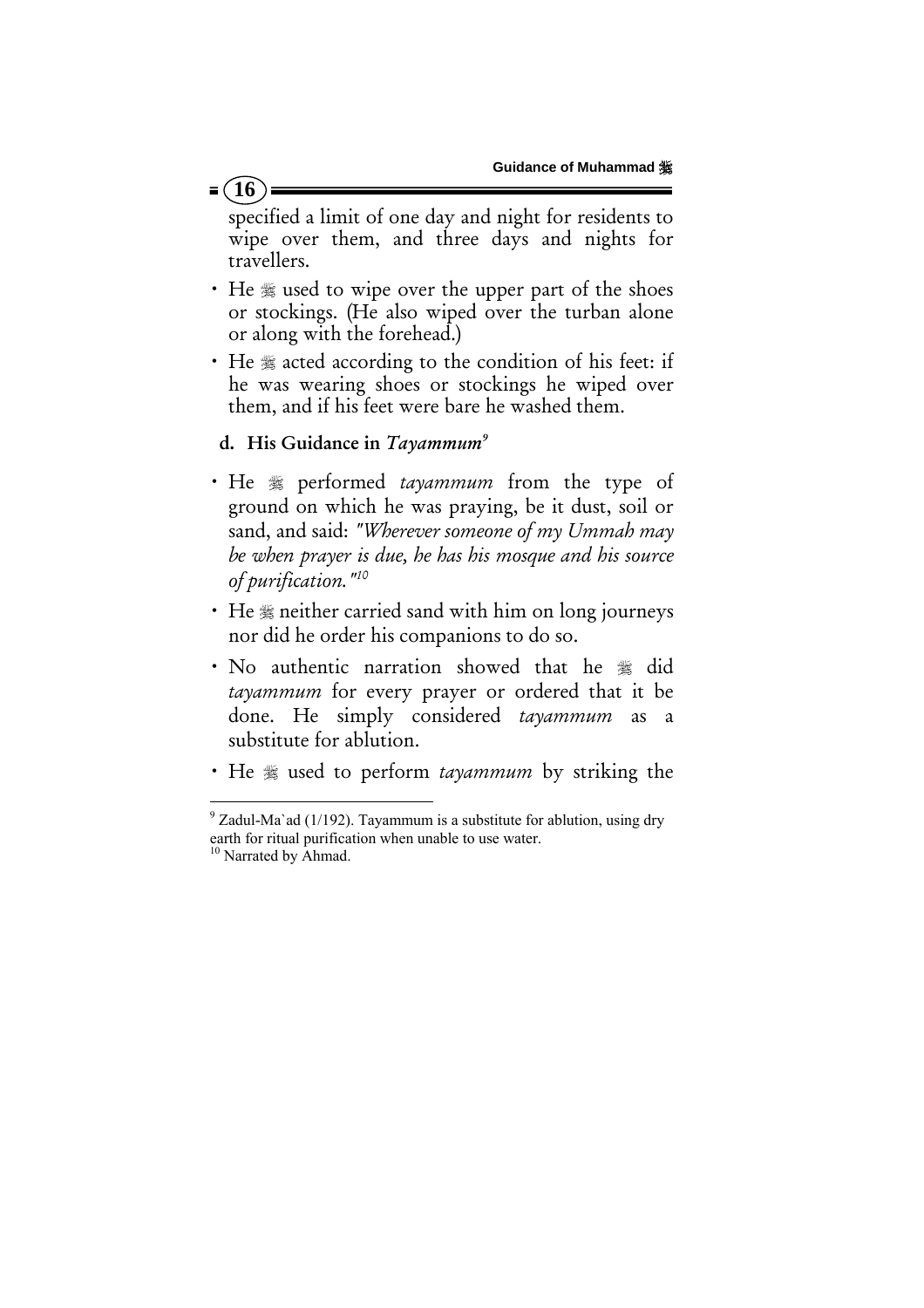Ė

ground once for wiping over both the face and hands.<sup>11</sup>

 $(17)$ =

 $11$  Tayammum is limited to the face and hands and does not include the parts of the body washed in wudhu'.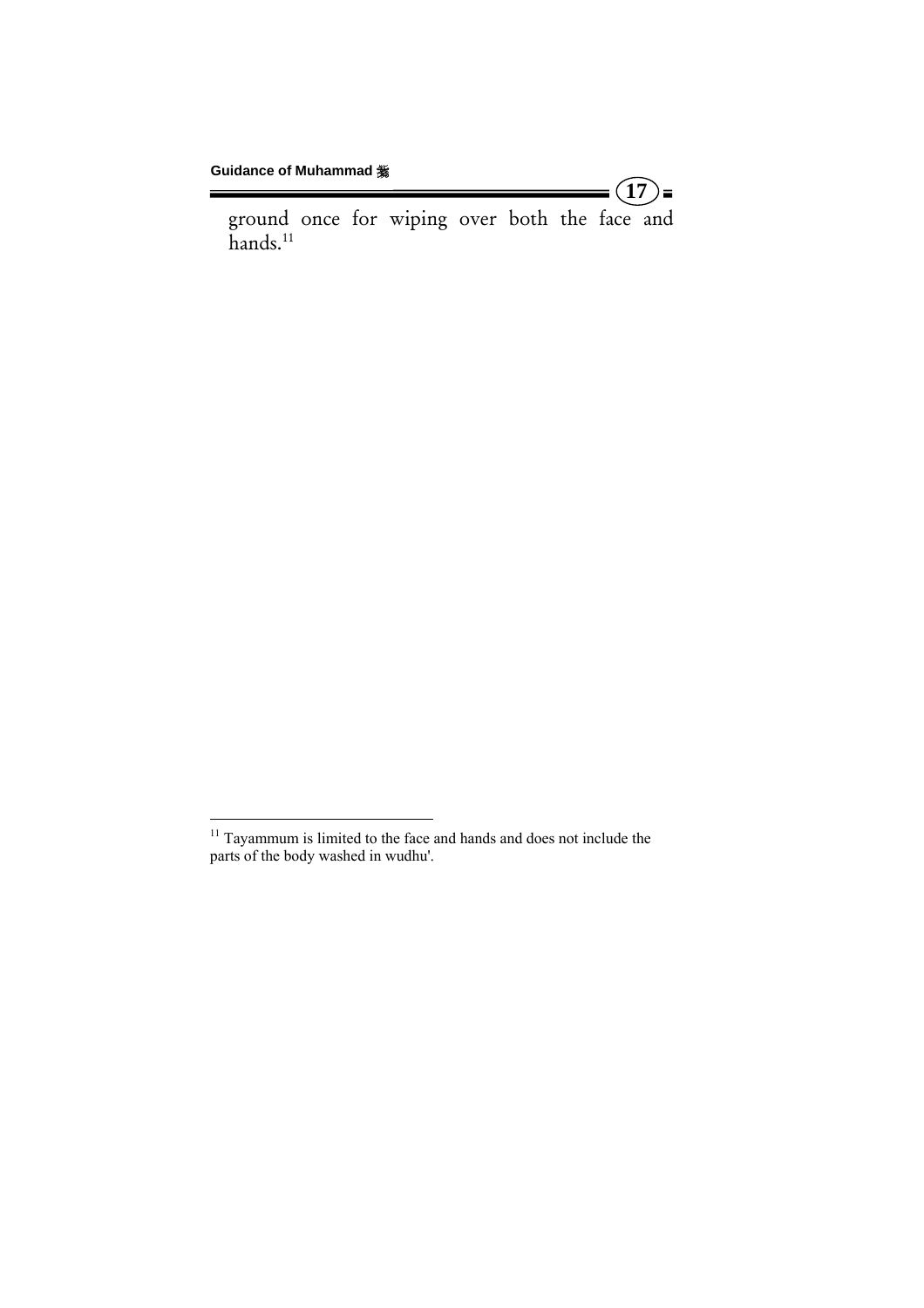## ٢. The Prophet's Guidance Concerning the Adhaan and Its Words $^{12}$

- x He would call out the *adhaan*13 with or without repetition. He  $*$  also pronounced the words of the *iqaamah*14 once or twice, except that he always repeated the words *"Qad qamat is-salaah"* (Prayer has begun) twice.
- He  $\frac{1}{2}$  ruled for his people that one who hears the adhaan should repeat the words after him, except for the words *"Hayya `alas-salaah"* and *"Hayya `alalfalaah"*, where one should say *"La hawla wa la quwwata illa billaah." (There is no might and no power except through Allah.*"
- He  $*$  also said, "Whoever hears the *adhaan* and then says: '*Ash-hadu anla ilaaha ill-Allah wa anna Muhammadan rasulullah. Raditu billaahi rabban, wa bil- Islami deenan wa bi Muhammadin rasulan'* (I bear witness that there is no god but Allah, and that Muhammad is His Messenger. I am pleased with Allah as Lord, Islam as religion and Muhammad as messenger) - whoever says that will have his sins forgiven."

 $12$  Zadul-Ma`ad (2/355)

<sup>&</sup>lt;sup>13</sup> The call announcing that it is time for prayer.<br><sup>14</sup> A second call when the prayer is to begin.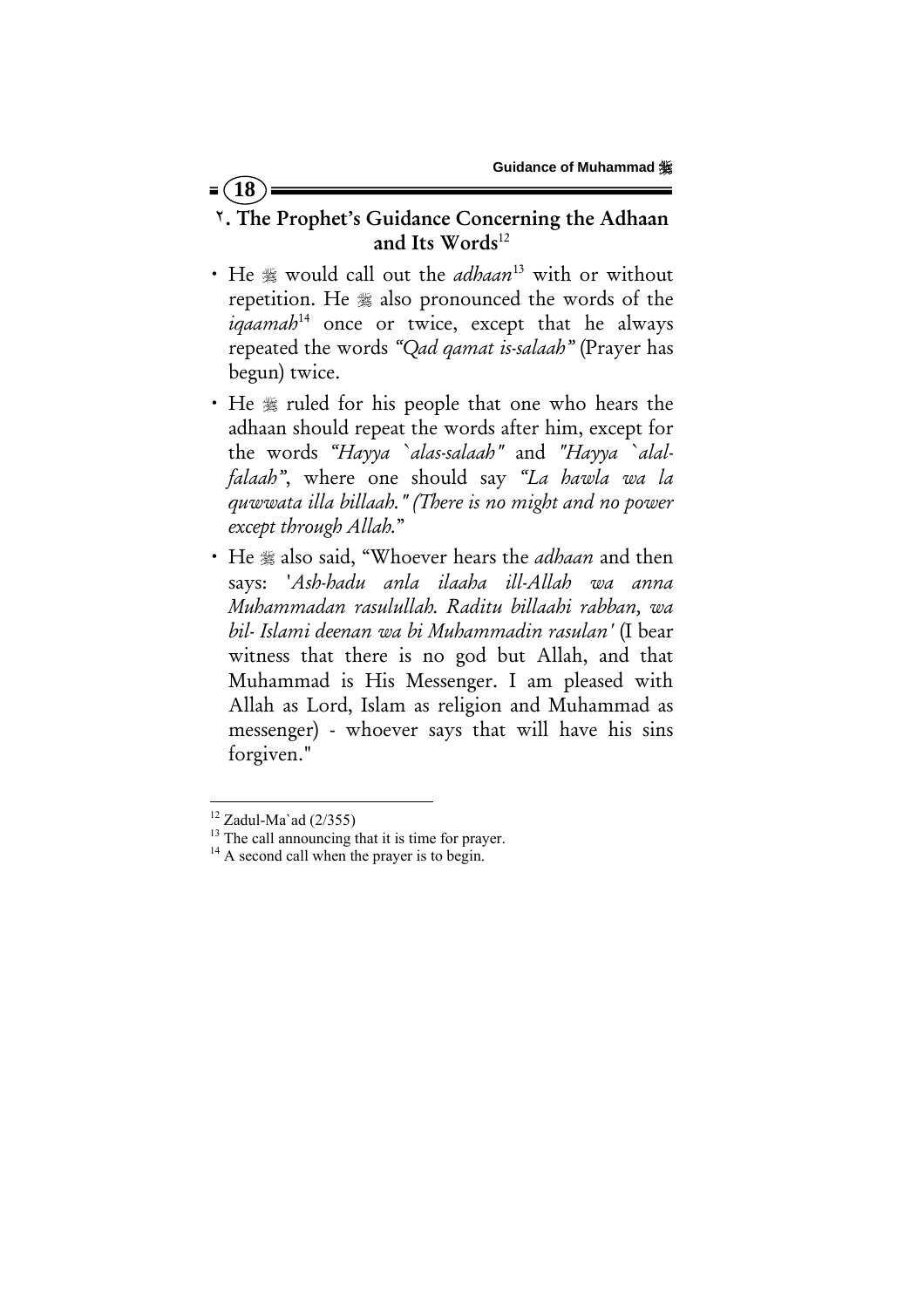• He  $*$  ruled that after repeating the words of the *adhaan*, one should invoke blessings upon the Prophet , saying: "Allaahumma rabba hadhihid*da`watit-taamma was-salaatil-qaa'imati, aati Muhammadan al-waseelata wal-fadheelata, wab`ath-hu maqaaman mahmudan alladhi wa`adtah.'*

 (O Allah, Lord of this perfect call and present prayer, grant Muhammad the *waseelah* (a position of intercession in Paradise) and excellence and elevate him [on the Day of Judgment] to the praised position, which You have promised him.)

• And he  $*$  stated that supplication between the *adhaan* and *iqaamah* would never be refused [by Allah].

 $(19)$  =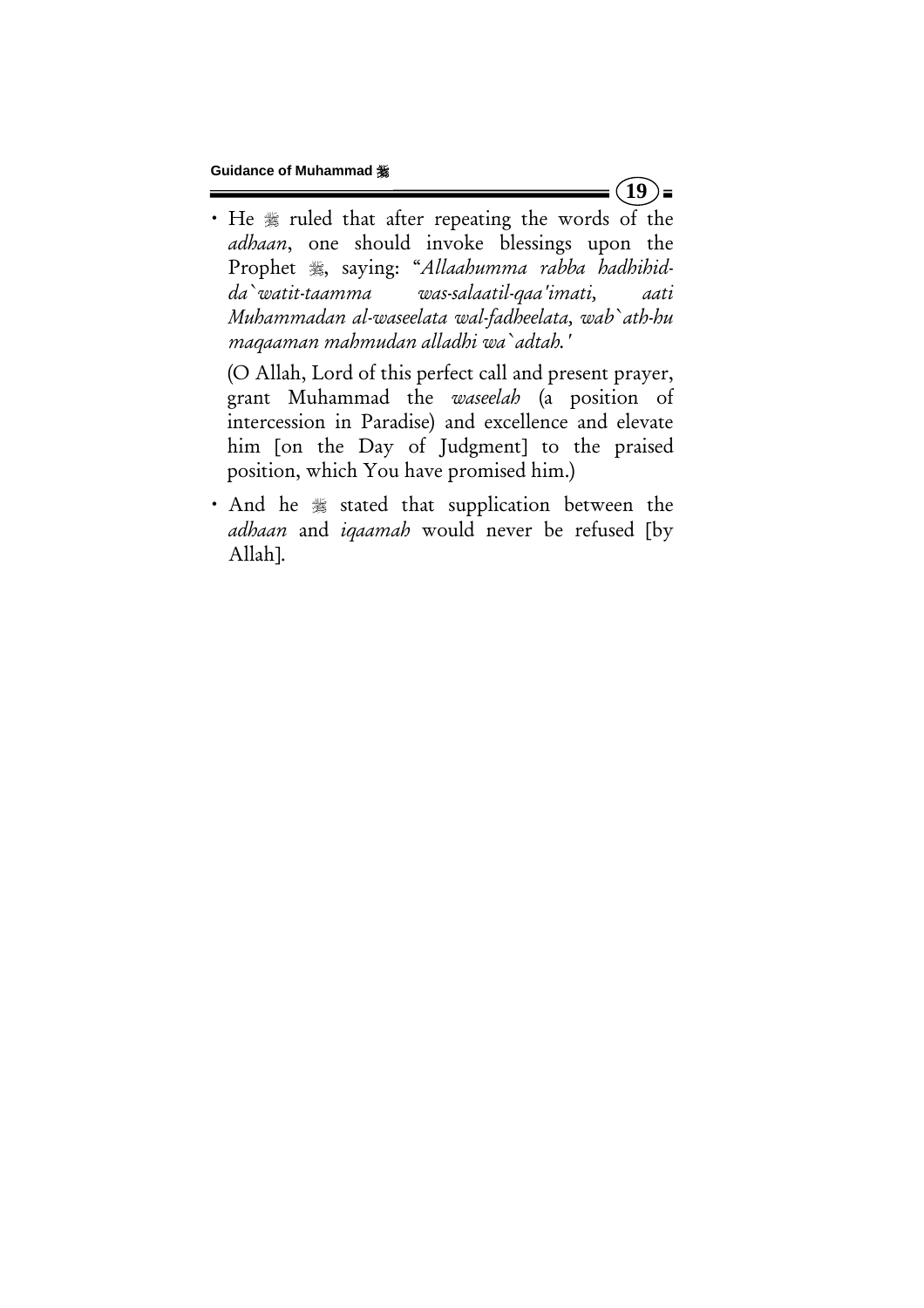## 3. The Prophet's Guidance in Prayer<sup>15</sup>

#### a. His Guidance in Beginning and Recitation

- x When he began prayer, he would say: *"Allahu*  akbar" (Allah is most great). He **\$** would not say anything before that and never pronounced the intention (*niyyah*).
- He  $*$  would raise his hands to the earlobes or shoulders with his fingers straight, facing the *Qiblah*, 16 and then place his right hand over the back of his left.
- x Sometimes he would say: "O Allah, distance me from my sins as you have distanced the east from the west. O Allah, cleanse me of my sins as a white garment is cleansed of dirt. O Allah, wash away my sins with water, ice and hail."<sup>17</sup>
- Sometimes he  $*$  said: "I have turned my face to Him who created the heavens and earth, inclined to truth, in submission, and I am not of those who associate [others with Allah]. Indeed my prayer, my sacrifice, my life and my death are for Allah, Lord of the

 $15$  Zadul-Ma'ad (1/194).

<sup>&</sup>lt;sup>16</sup> The direction of Makkah.

<sup>&</sup>lt;sup>17</sup> Al-Bukhari and Muslim.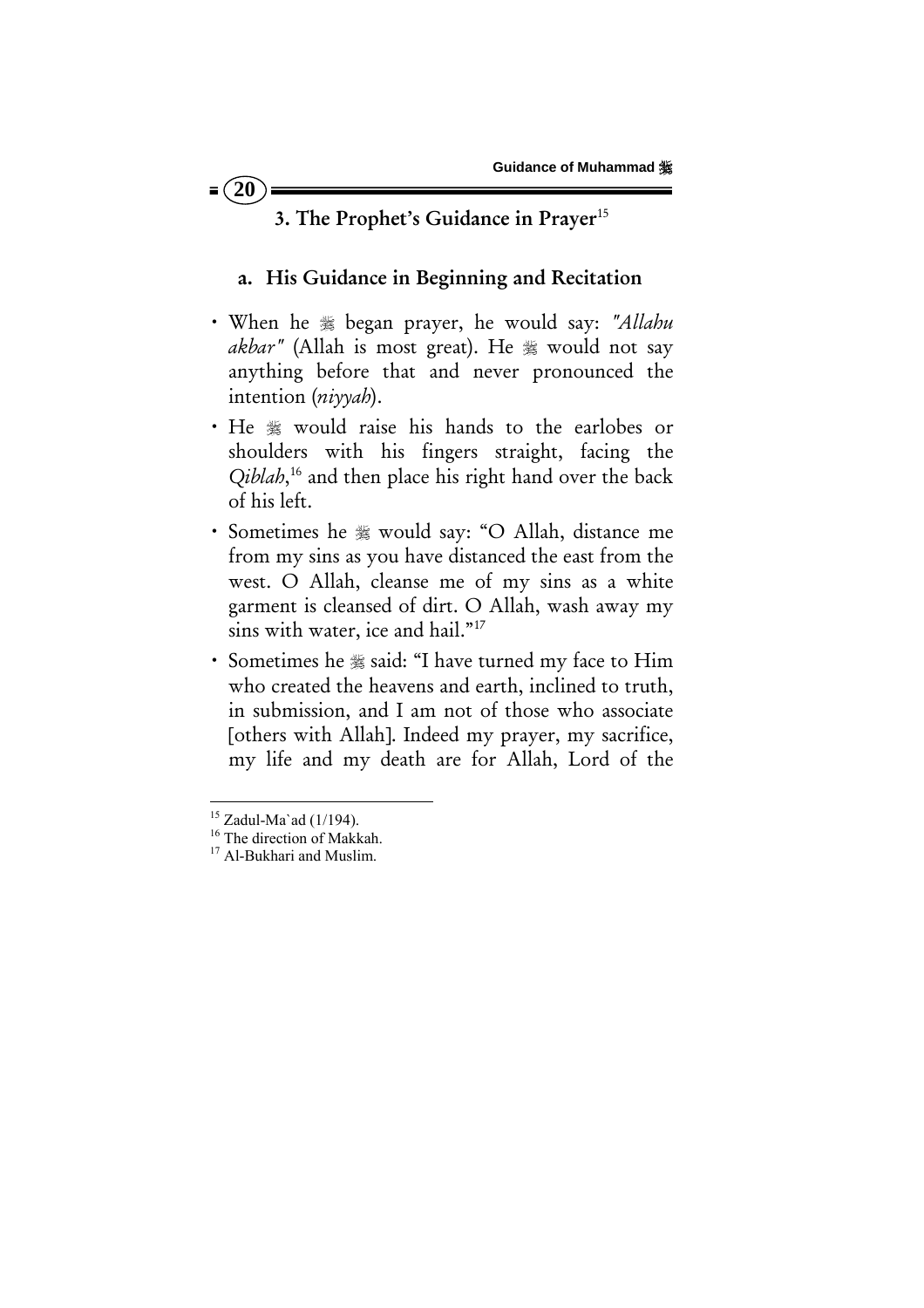worlds, no partner has He; this I am commanded and I am the first of the Muslims."

**21** 

 $) =$ 

- After the opening words, he  $*$  would say: "A`udhu *billahi minash-shaytanir-rajeem"* (I seek refuge in Allah from Satan, the rejected). Then he would recite *Surah al*-*Fatihah.*18
- x He would pause slightly between *"Allahu akbar"* and the recitation of *al-Fatihah* and it is reported that he also did so after the recitation or before bowing.
- After completing *al-Fatihah*, he  $\frac{1}{20}$  would begin another *surah*<sup>19</sup>, prolonging it or shortening it according to circumstances such as travel, but usually he would recite medium length passages.
- In *the fajr* (dawn) prayer, he  $\frac{1}{20}$  used to recite around 60 to 100 verses. Sometimes he recited *Surah* "*Qaf*" or *Surah* "*Ar-Rum*". Or he recited "*At-Takweer*", "*Ar-Rum*" or "*Al-Zalzalah*" in both *rak`ahs*. 20 He recited *Surahs* "*Al-Falaq*" and "*An-Nas*" during a journey. He  $\frac{1}{20}$  once began to recite *Surah* "Al-*Mu'minun*" in the first *rak`ah* until he reached the mention of Moses and Aaron when he started coughing, so he ended the recitation and bowed.

<sup>&</sup>lt;sup>18</sup>The opening chapter of the Qur'an.

<sup>19</sup> Any chapter of the Qur'an.

<sup>&</sup>lt;sup>20</sup> Units of prayer.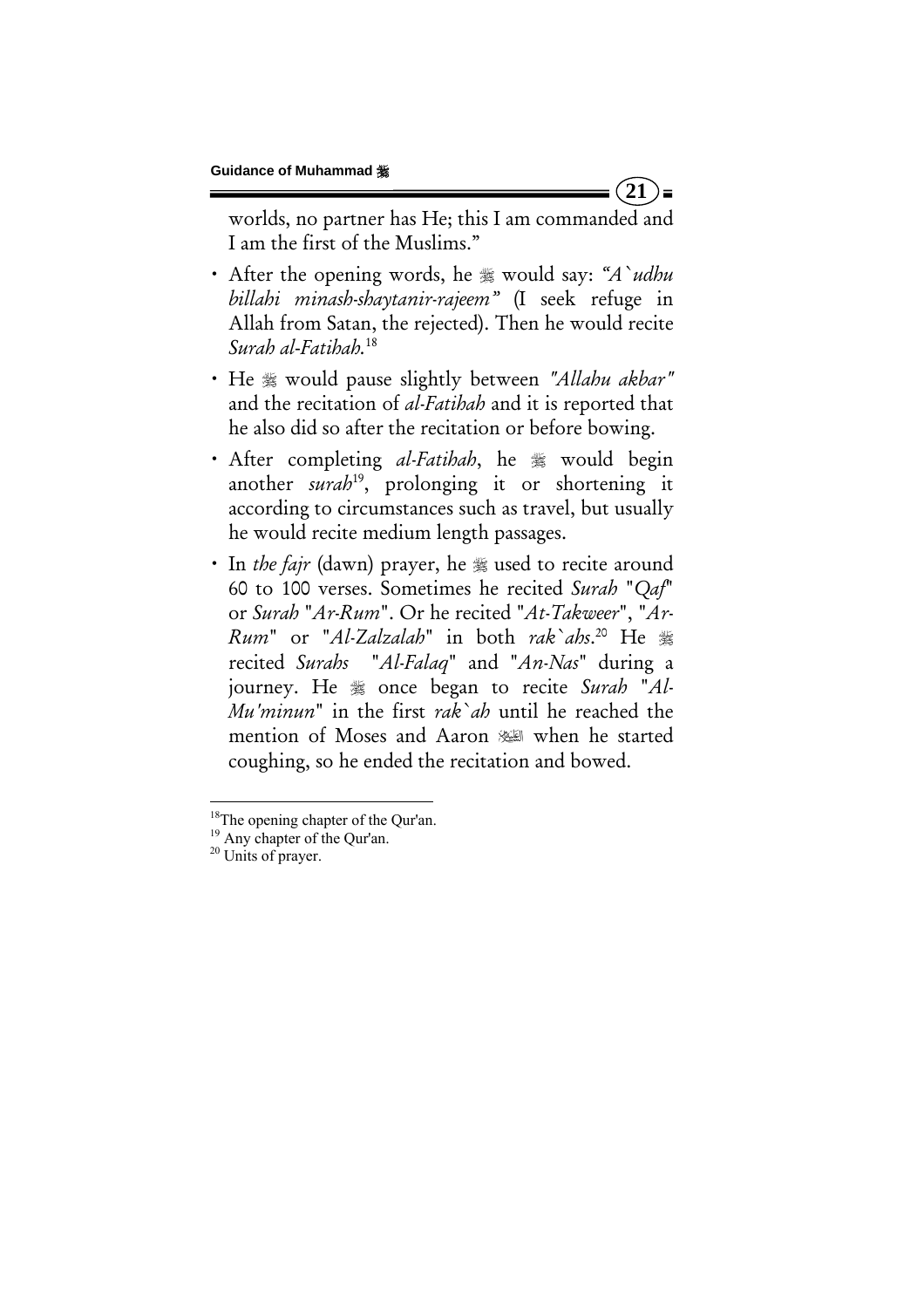- $=$  (22
- x On Fridays, he would often recite in *the fajr* prayer "*As-Sajdah*" and "*Al-Insan*".
- He  $*$  often prolonged recitation in *thuhr* (noon) prayer. When it was long he reduced it to half that length in `*asr* (late afternoon) prayer, but when shorter, then accordingly.
- While performing *maghrib* (sunset) prayer, he was heard to recite "*At-Tur*", and once, "*Al-Mursalaat*".
- · As for `*ishaa*' (night) prayer, he # was heard to recite *Surah* "*At-Teen*", and limited his companion, *Mu`adh* , to *Surah* "*Ash-Shams*", "*Al-A`la*", "*Al-Layl*" and similar *surahs* and disapproved of reciting "*Al-Baqarah*" in it.
- x His guidance included reciting the entire *surah.* Sometimes he would divide it between two *rak`ahs*. He  $\frac{1}{20}$  might recite the beginning verses of *a surah*, but it has not been reported that he recited only the end or the middle portion of *a surah*.
- However, he  $*$  used to recite two *surahs* in one rak`ah during naafilah<sup>21</sup> prayers, but seldom recited the same *surah* in both *rak ahs*. He  $\frac{1}{26}$  did not specify a certain *surah* for any particular prayer except for Friday and the two Eid prayers.

 <sup>21</sup> Additional voluntary prayers.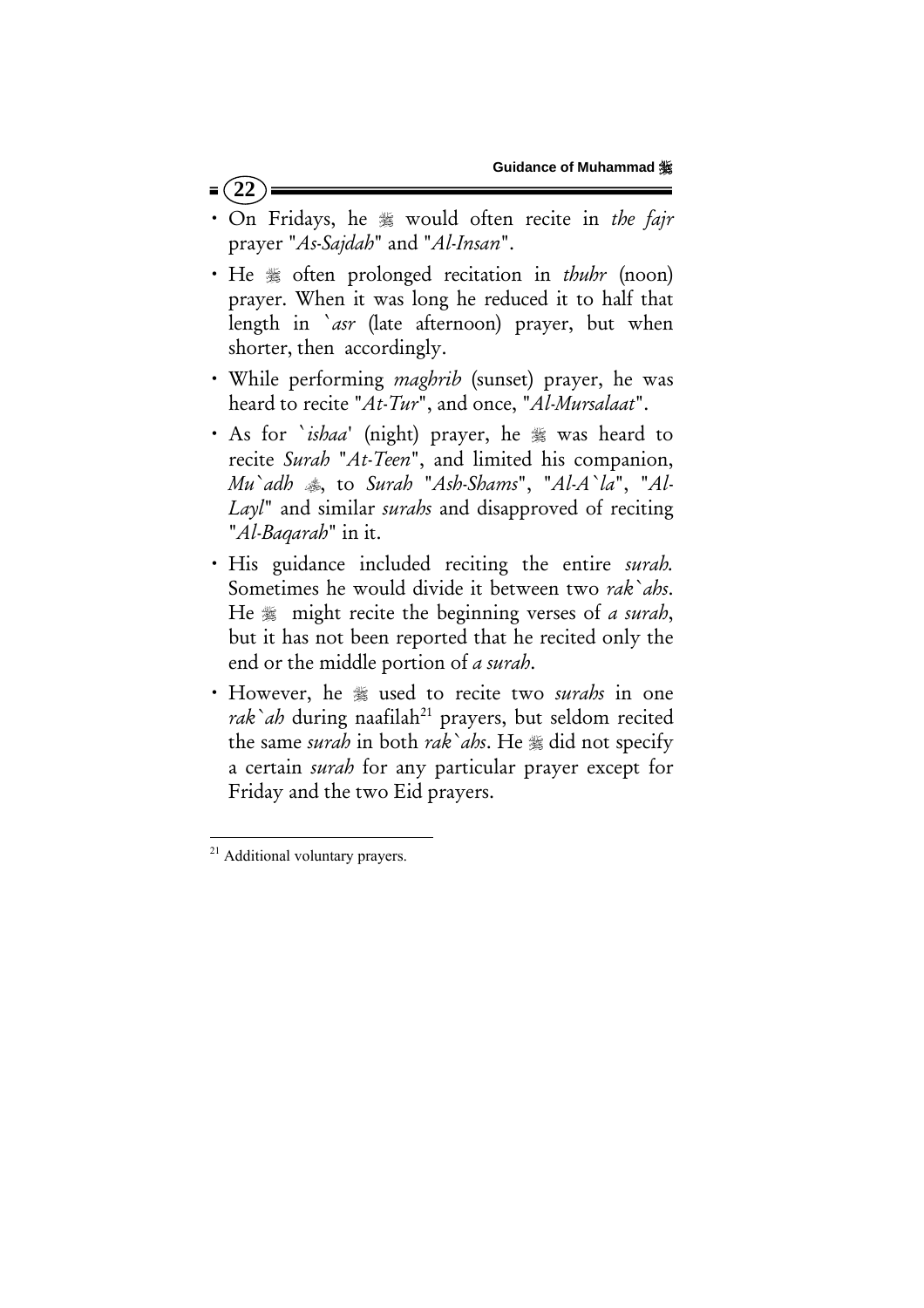• He  $\equiv$  supplicated with *qunoot*<sup>22</sup> in the fajr prayer after *ruku*<sup>''23</sup> for one month and then discontinued it. This was due to a particular situation, so when it ceased his *qunoot* ended. His guidance was to supplicate with *qunoot* during calamities, but without confining it to the *fajr* prayer.

#### b. His Guidance in How to Perform Prayer<sup>24</sup>

- x He used to make the first *rak`ah* longer than the second in every prayer.
- Upon completing recitation of the *Qur'an* he  $\frac{1}{20}$ would pause long enough to regain his breath, then he would raise his hands, saying *"Allahu akbar"* and bow in *ruku*`. He would place his hands on his knees as if grasping them. Distancing his arms from his body, he straightened his back horizontally, keeping his head level with his back, without raising or lowering it.
- x He used to repeat *"Subhana rabbi al-Atheem*" (Glory to my great Lord)25 or say: "*Subhaanak Allaahumma rabana wa bihamdik. Allaahumm-aghfir*

 $(23)$ 

<sup>&</sup>lt;sup>22</sup> A supplication recited while standing in prayer.<br><sup>23</sup> Bowing at the waist.<br><sup>24</sup> Zadul-Ma`ad (1/208)

 $^{24}$  Zadul-Ma`ad (1/208)<br> $^{25}$  Narrated by Muslim.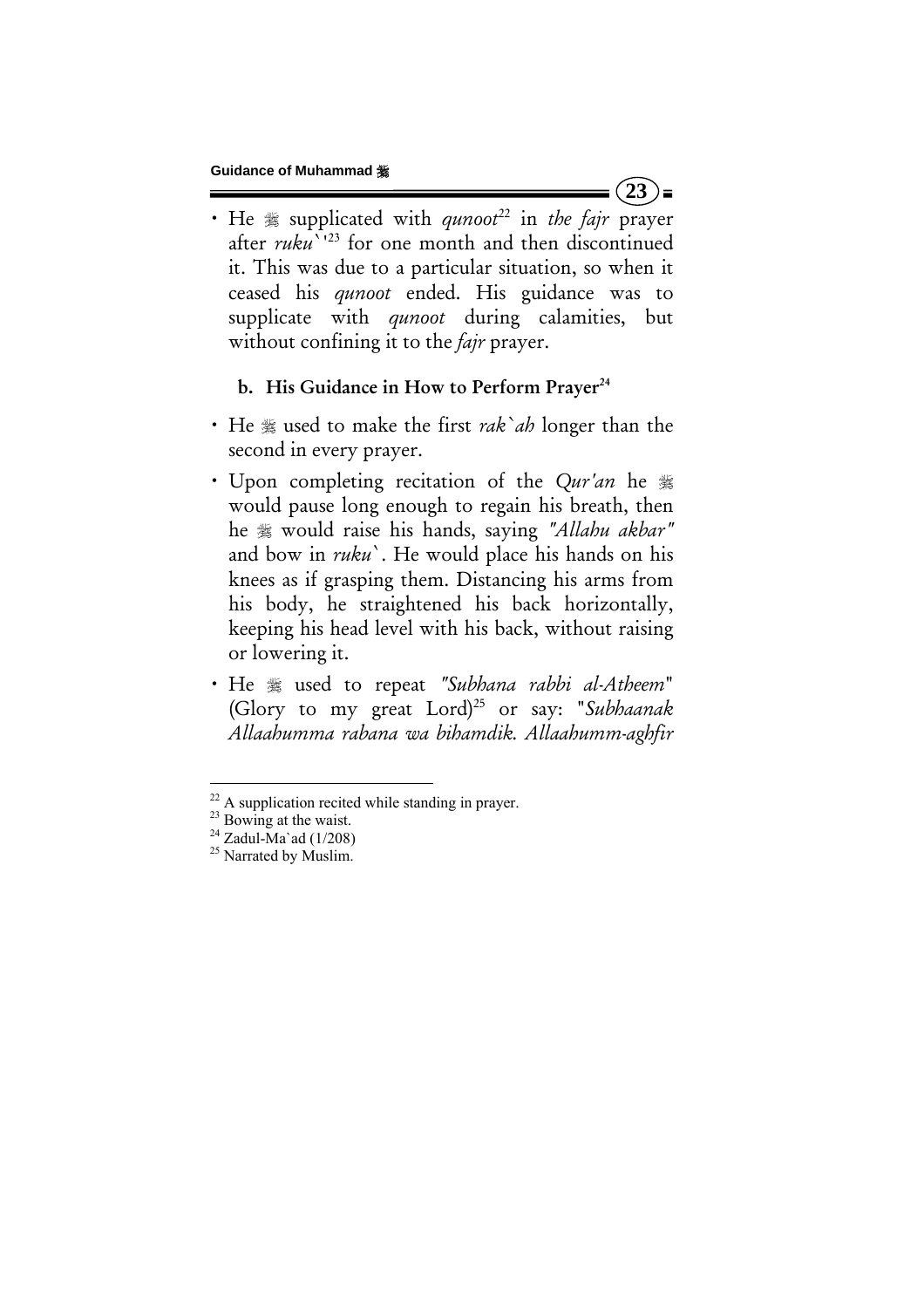# *lee."* (Glory be to You, O Allah, our Lord, and praise. O Allah, forgive me.)<sup>26</sup> He  $*$  also used to say: *"Subbuhun Quddusun Rabbul-Mala'ikati war-rooh."* (Most glorious and most pure is the Lord of the angels and spirit.)*<sup>27</sup>*

- x His usual *ruku*` was long enough to repeat *"Subhana rabbi al-Atheem*" ten times and his *sujood*28 was the same length. Sometimes he made the *ruku*` and *sujood* equal to the time he stood in recitation, but he did that predominantly while alone during night prayer. His usual guidance was to make the positions of his prayer balanced in length.
- x He then lifted his head, saying: "*Sami` Allahu liman hamidah*" (Allah hears whoever praises Him).<sup>29</sup> He  $*$  would raise his hands and straighten his back. He  $*$  did the same when raising his head from prostration, and said, *"Prayer is unacceptable when a man does not straighten his back in ruku` and sujood.*"30 When he stood upright, he would say: "*Rabbana wa lakal-hamd"* (Our Lord, and to You is due all praise.)

#### $= (24)$

<sup>&</sup>lt;sup>26</sup> Al-Bukhari and Muslim.<br><sup>27</sup> Al-Bukhari and Muslim. "The spirit" refers to the angel Gabriel.<br><sup>28</sup> Prostration.<br><sup>29</sup> Al-Bukhari and Muslim.<br><sup>30</sup> Abu Dawud, at-Tirmidhi, an-Nasa'i and Ibn Majah.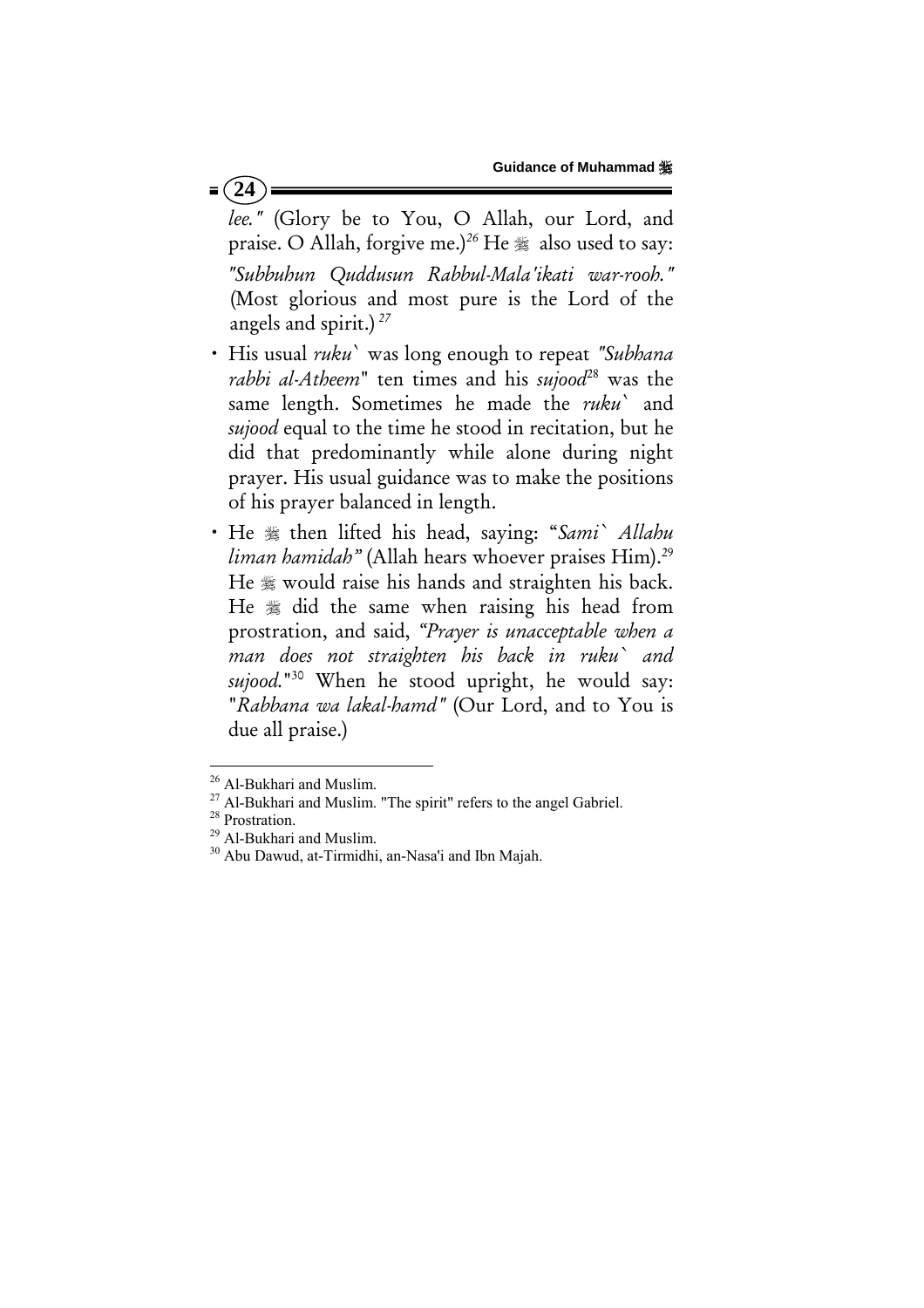• He  $*$  would remain in this position the length of his *ruku*` and recite: "*Rabbana wa lakal-hamd mil'assamawaati wa mil'al-ardhi wa mil'a ma baynahuma wa mil'a ma shi'ta min shay'in baad. Ahl uth-thanaa'i wal-majdi, ahaqqu ma qal al-`abdu, wa kulluna laka `abd. La mani`a lima `atayta wa la mu`tiya lima mana`ta, wa la yanfa`u dhal-jaddi minkal-jadd.*" (Our Lord, to You is due all praise as much as to fill the heavens, the earth, whatever is between them and whatever else You should will, beyond that. That You are worthy of all praise and glory is most worthy to be said by a servant, and all of us are Your servants. O Allah, there is no preventer of what You grant and no granter of what You prevent, and no means will benefit a man of means against You." 31

 $(25)$  =

- x Then he would say *"Allahu akbar"* and prostrate without raising his hands. He  $\frac{1}{20}$  placed his knees first followed by his hands, then his forehead and nose. He  $*$  prostrated on his forehead and nose without including the turban. He  $*$  frequently prostrated on the bare ground, even with water and mud, or on a palm leaf mat or a tanned animal skin.
- When prostrating he  $*$  would firmly place his forehead and nose on the ground, distancing his arms

 <sup>31</sup> Muslim.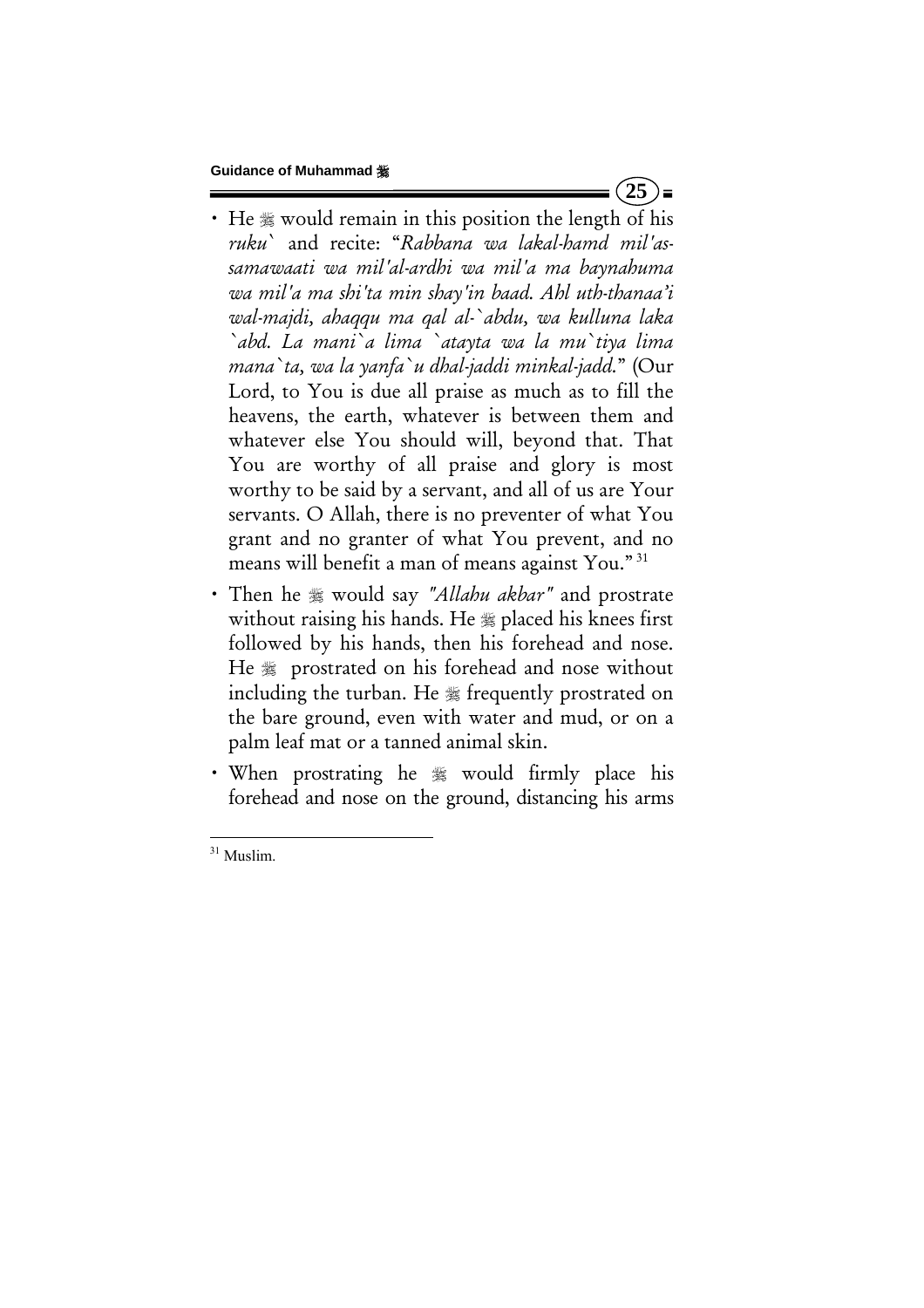## $= 26$

from his body so widely that the whiteness of his armpits could be seen.

- He  $\frac{1}{2}$  would place his hands beside his shoulders and ears, and hold his body in prostration with the tips of his toes pointed towards the *Qiblah.* His hands were stretched towards it with the fingers together.
- x In this position, he would say: "*Subhaanak Allaahumma rabana wa bihamdik. Allaahumm-aghfir lee."* (Glory be to You, O Allah, our Lord, and praise. O Allah, forgive me.)<sup>32</sup> He  $*$  also repeated "*Subbuhun Quddusun Rabbul-malaa'ikati war-rooh.*"33
- x He would lift his head, saying: *"Allahu akbar"* without raising his hands. Then he would sit, spreading his left foot under him and straighten his right foot, placing his hands on his thighs with his elbows resting on the thighs and fingertips on his knees. He would make a circle with his thumb and middle finger, raising the index finger and moving it in supplication while saying:

 "*Allahumm-aghfir lee warhamnee wajburni wahdinee warzuqnee.*"

(O Allah, forgive me, have mercy on me, correct my

 $32$  Al-Bukhari and Muslim.<br> $33$  Muslim.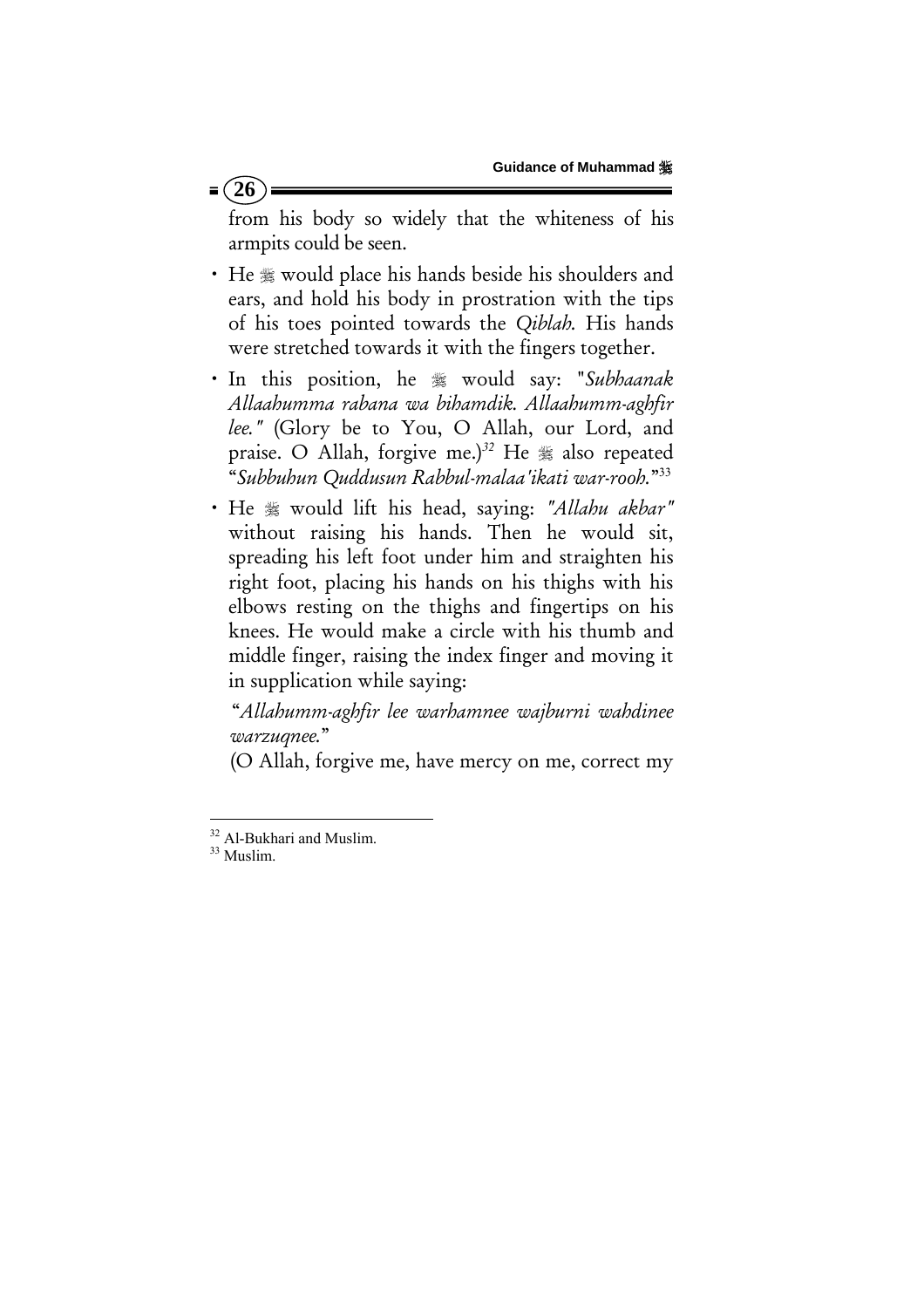$(27)$  =

faults, guide me and grant me sustenance.)*<sup>34</sup>*

- x It was his practice to make his sitting as long as his prostration.
- He  $\ast$  then stood up with his weight on the balls of his feet and hands on his thighs. He would start reciting the *Qur'an* without pausing as when he began the prayer. The second *rak`ah* is performed like the first but without the initial "*Allahu akbar*", the pause, the opening supplication, and lengthening the *rak`ah*. He made the first *rak`ah* longer than the second, perhaps until approaching footsteps could no longer be heard.
- When sitting for the *tashahhud*,<sup>35</sup> he  $\frac{1}{26}$  placed his left hand on his left thigh and his right hand on his right thigh and pointed with his index finger. He  $\frac{1}{20}$  would not make it vertical or horizontal, but move it while slightly curved. He  $*$  made a circle with the thumb and middle finger, raising the index finger in supplication with his eyes upon it.
- In this sitting position he  $*$  always recited the *tashahhud*, teaching his companions to say:

"*Attahiyatu lilalahi was-salawaatu wat-tayyibaat.* 

<sup>&</sup>lt;sup>34</sup> Abu Dawud, at-Tirmidhi and Ibn Majah.

<sup>&</sup>lt;sup>35</sup> Witnessing that there is no god but Allah and that Muhammad is His servant and messenger.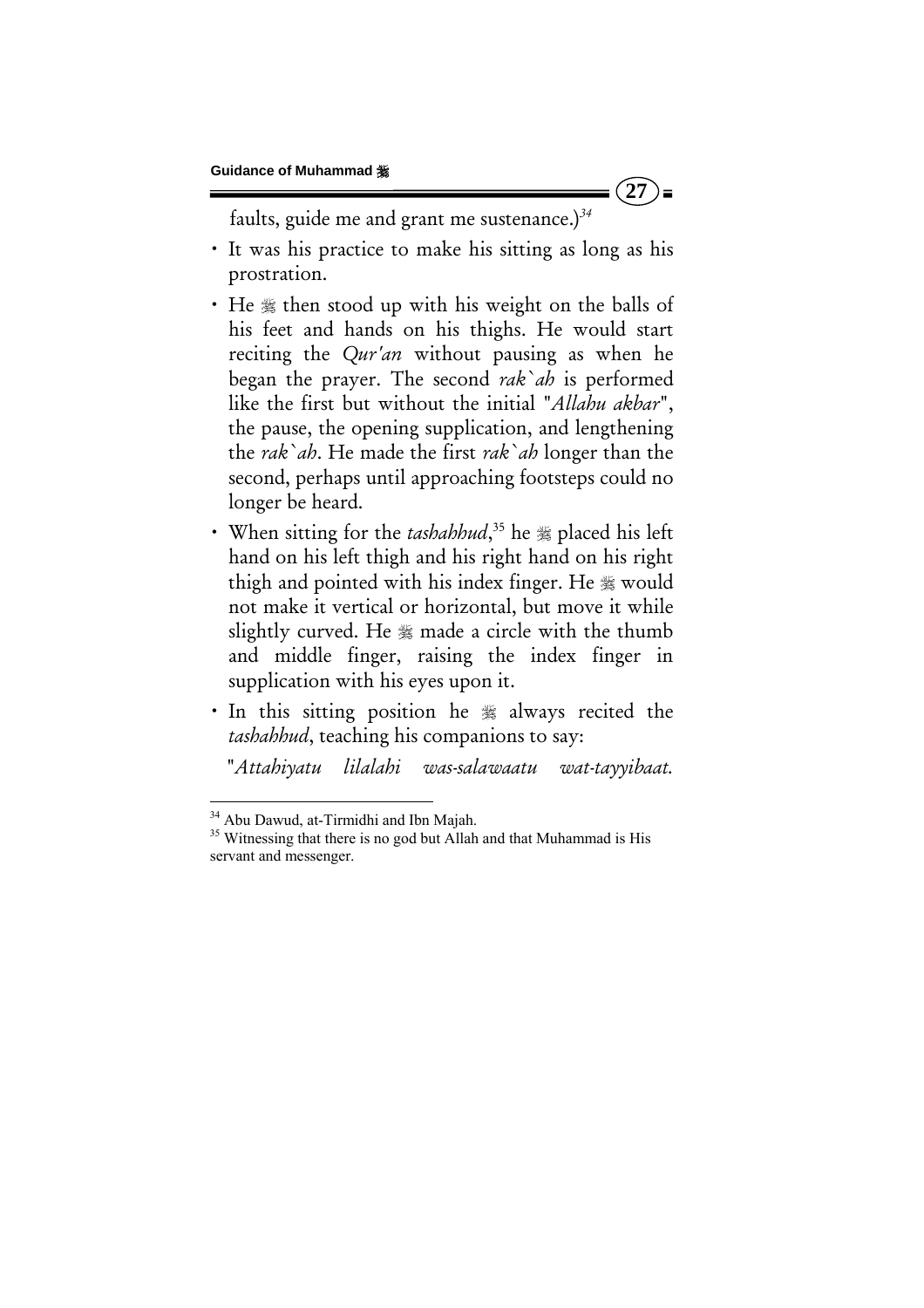*Assalaamu 'alaika ayyuhan-nabiyyu wa rahmatulalahi wa baraakatuh. Assalamu 'alaina wa 'ala 'ibadillaahissaaliheen. Ash-hadu an la illaaha ill-Allaahu wash-hadu anna Muhammadan `abduhu wa rasooluh."* (All greetings are for Allah and all prayers and all good things. Peace be upon you O Prophet  $\frac{1}{26}$ , and the mercy of Allah and His blessings. Peace be upon us and on the righteous servants of Allah. I testify that there is no god but Allah and that Muhammad  $\frac{1}{20}$  is His servant and messenger.)<sup>36</sup> He  $\frac{1}{26}$  would make it very brief as if he was praying on hot stones. Then, saying "*Allahu akbar*", he would arise with his weight on the balls of his feet and hands on his thighs, then raise his hands and stand straight again. He would recite *al-Fatihah* alone in the last two *rak`ahs*, or he might recite other verses of the *Qur'an* in addition to *al-Fatihah*.

• During the final *tashahhud*, he  $\frac{1}{20}$  would sit back on the ground with his foot protruding from the side. $37$ The left foot would be between his thigh and leg while the right foot was erect or extended to the right. He placed his right hand on his right thigh, closing three fingers and raising the index finger.

 $36 \text{ Al-Bukhari}$  and Muslim.<br> $37 \text{ Abu Dawud}$ .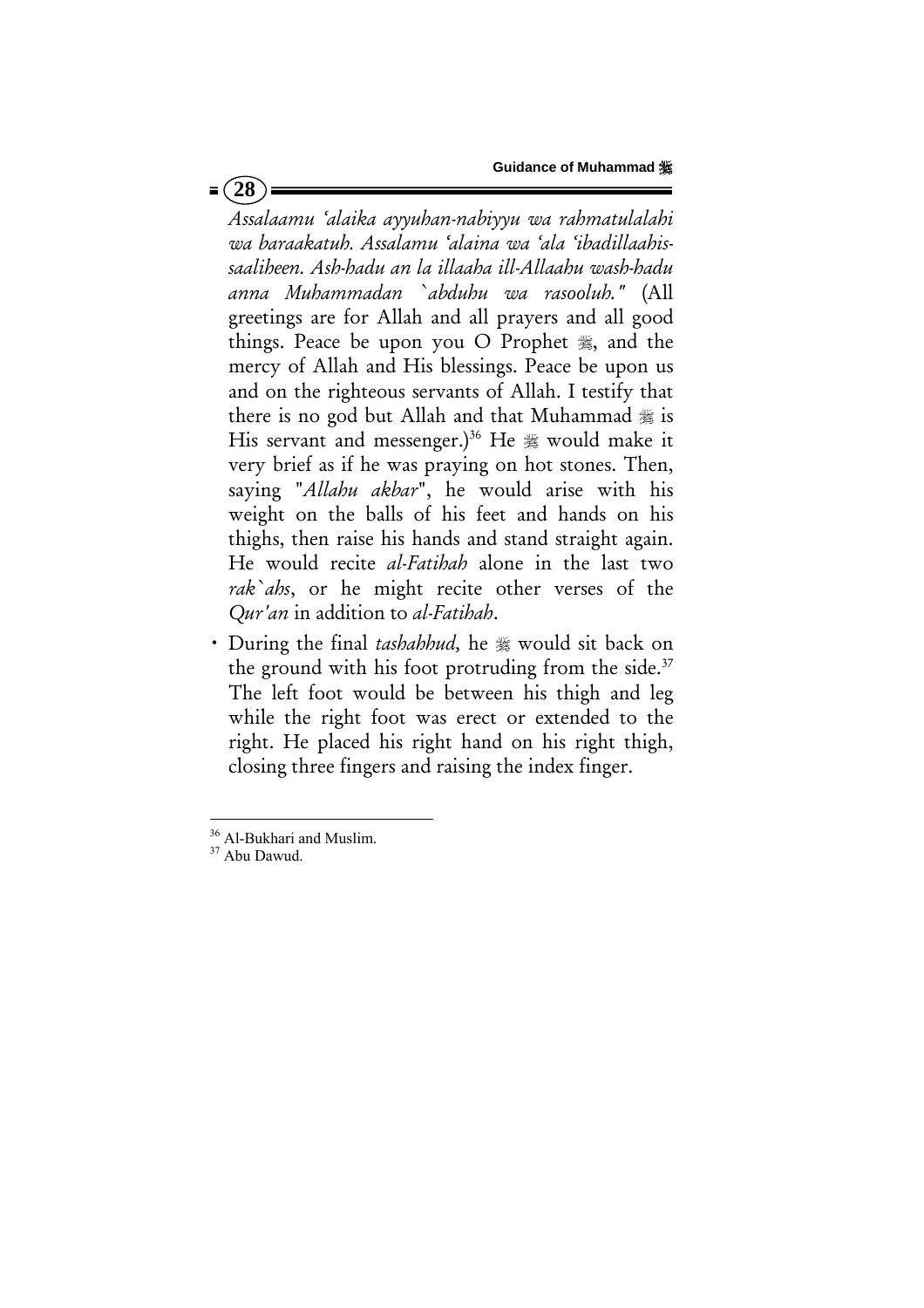• He  $\frac{1}{2}$  used to say the following supplication at the end of the prayer:

 *"Allaahumma innee a`udhu bika min `adhaabil-qabri wa a`udhu bika min fitnatil-maseehid-dajjaali wa a`udhu bika min fitnatil-mahya wal-mamaat. Allaahumma innee a`udhu bika minal-ma'thami walmaghram."* (O Allah, I seek refuge with You from the torment of the grave, I seek refuge with You from the sedition of the false messiah, and I seek refuge with You from the trials of life and death. O Allah, I seek refuge with You from sin and insurmountable debt.)<sup>38</sup>

- Finally, he  $*$  would turn his head to the right side, saying, *"Assalaamu `alaykum wa rahmatullaah"* (May the peace and mercy of Allah be upon you) and then to the left side, repeating it.
- · He  $*$  ordered the worshiper to pray behind a sutrah,<sup>39</sup> even a stick or an arrow. He <sub>\$8</sub> used to place a spear before him while on a journey or praying outdoors. He  $*$  also used his riding camel as a *sutrah* while praying. He would also take a saddle and pray toward its back.

**29**   $\equiv$ 

 $38$  Al-Bukhari.<br> $39$  An object placed in front of a person to prevent people from crossing in front of him while he is praying.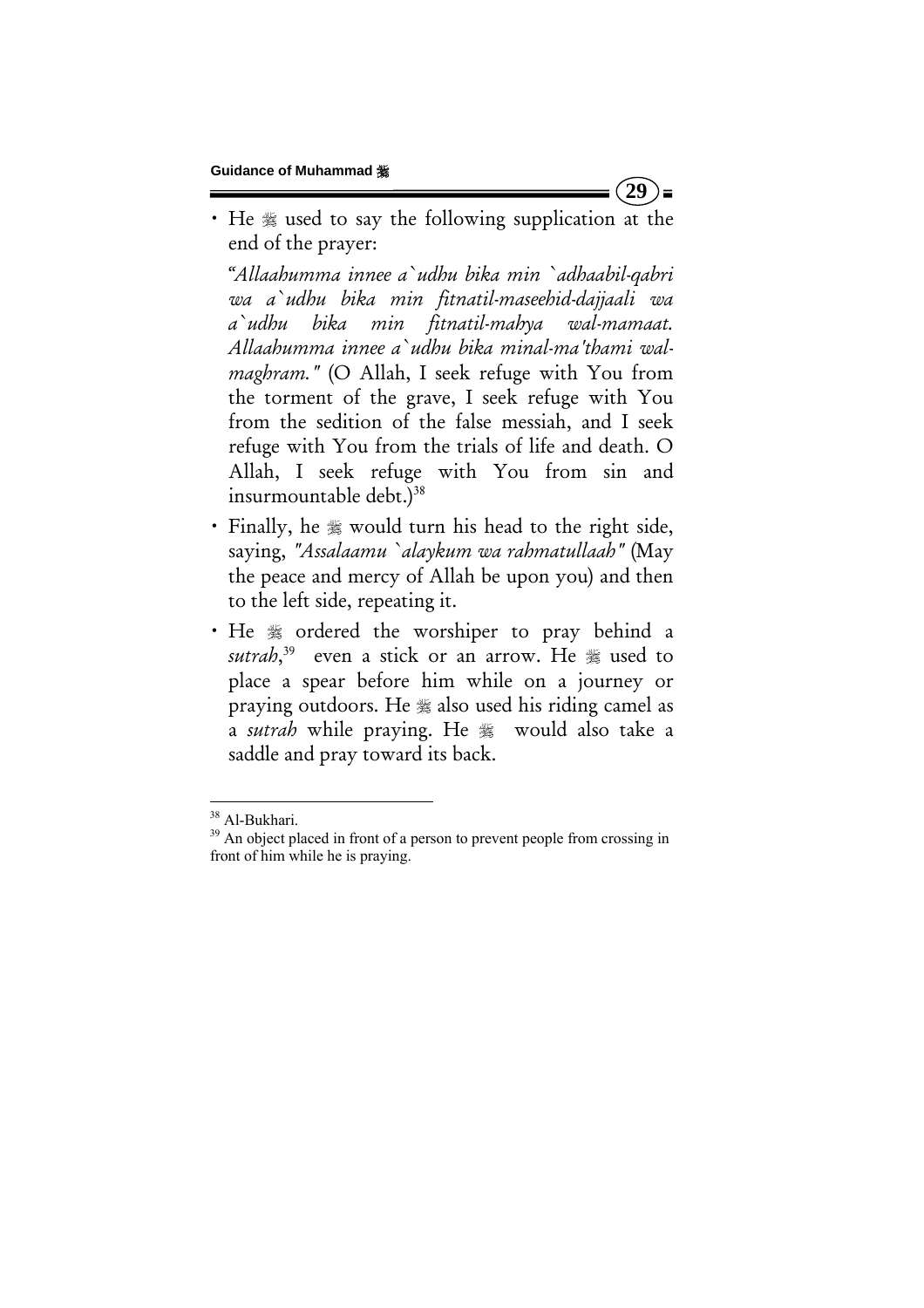• When he  $*$  prayed toward a wall, he would leave space enough to allow a goat to pass. He  $*$  prayed close to it and ordered others to do so.

## c. His Guidance in Actions During Prayer<sup>40</sup>

- It was not his practice to look around during prayer.
- He  $*$  did not close his eyes while praying.
- He  $*$  used to bow his head during prayer. Sometimes he started the prayer with the intention to make it long but upon hearing the crying of a child, he shortened it to avoid hardship on his mother.
- He  $*$  sometimes performed the obligatory prayer carrying his granddaughter *Umamah* on his shoulders. When standing he held her and during *ruku*` and *sujood* put her down.
- x When praying, his grandson, *al-Hasan* or *al-Hussein* would climb on his back. He prolonged the prostration to prevent him from falling.
- When he  $\frac{1}{20}$  was praying, [his wife] *Aisha* arrived and he stepped forward to open the door for her and returned to his place.
- He  $\frac{1}{2}$  would respond to a greeting during prayer by a

 $= (30)$ 

  $40$  Zadul-Ma`ad (1/241)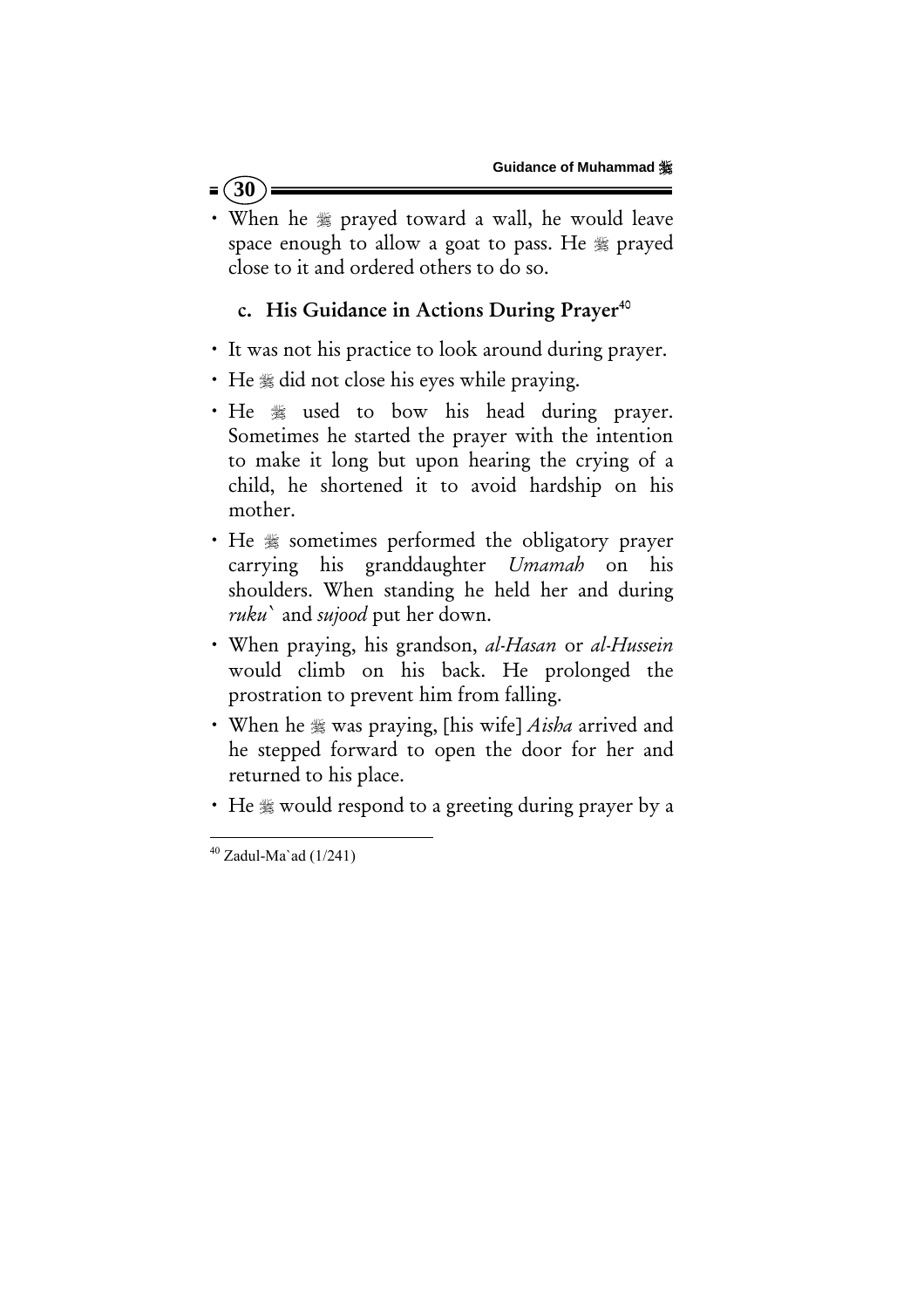sign of the hand.

• He  $*$  would sigh, weep or clear his throat when necessary.

 $(31)$ =

- He  $*$  used to pray barefoot at times or with his shoes on, and ordered prayer-wearing shoes in order to be different from the Jews.
- He  $*$  sometimes used to pray in one garment, but more often in two garments.

#### d. His Guidance in Recitation After Prayer<sup>41</sup>

• Upon finishing prayer he  $*$  would ask Allah for forgiveness three times and then say:

 "*Allaahumma antas-salaamu wa minkas-salaamu, tabaarakta ya dhal-jalaali wal- ikraam.*" (O Allah, You are peace and from You comes peace. Blessed are You, O Owner of Majesty and Honour."<sup>42</sup> He \* remained facing the *Qiblah* only long enough to complete this supplication. Then he would immediately turn to face the worshippers, either to the left or to the right.

x After concluding the *fajr* prayer, he stayed in his place of prayer until sunrise.

 $41$  Zadul-Ma`ad (1/285)

<sup>42</sup> Muslim.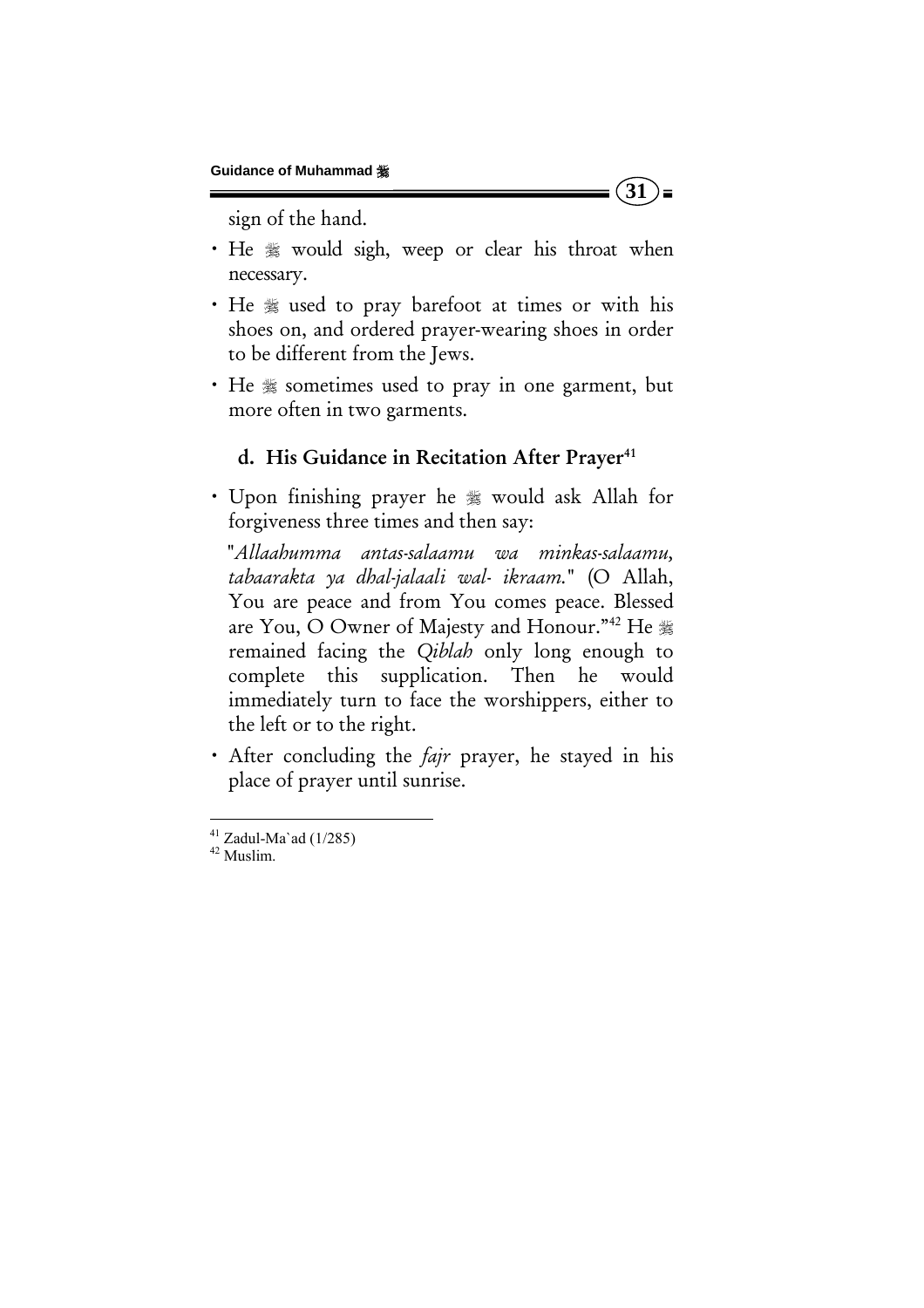$= (32)$ 

• He  $*$  also used to say after every obligatory prayer:

 *"La ilaaha ill-Allaahu wahdahu la shareeka lahu, lahumulku wa lahul-hamdu wa huwa `ala kulli shay'in qadeer. Allaahumma la maani`a lima a`tayta, wa la mu`tiya lima mana`ta, wa la yanfa`u dhal-jaddi minkal-jadd.*"

 (There is no god but Allah, alone, having no partner. His is sovereignty and to Him is all praise and He is over all things competent. O Allah, there is no preventer of what You grant and no granter of what You prevent, and no means will benefit a man of means against You.)<sup>43</sup>

 *"La hawla wa la quwwata illa billaah. La ilaaha il-Allaahu, wa la na`budu illa iyyaah. Lahun-ni`matu wa lahul-fadhlu wa lahuth-thanaa'ul-hasan. La ilaaha ill-Allaahu, mukhliseena lahud-deena wa lau karihalkaafiroon.*"

(There is no might or power except through Allah. There is no god but Allah and we worship none but Him. All blessing is His and all favour, and to Him is due the best praise. There is no god but Allah. We are sincere in religion to Him alone, even if the disbelievers dislike it.)<sup>44</sup>

 $^{43}$  Al-Bukhari and Muslim.<br> $^{44}$  Muslim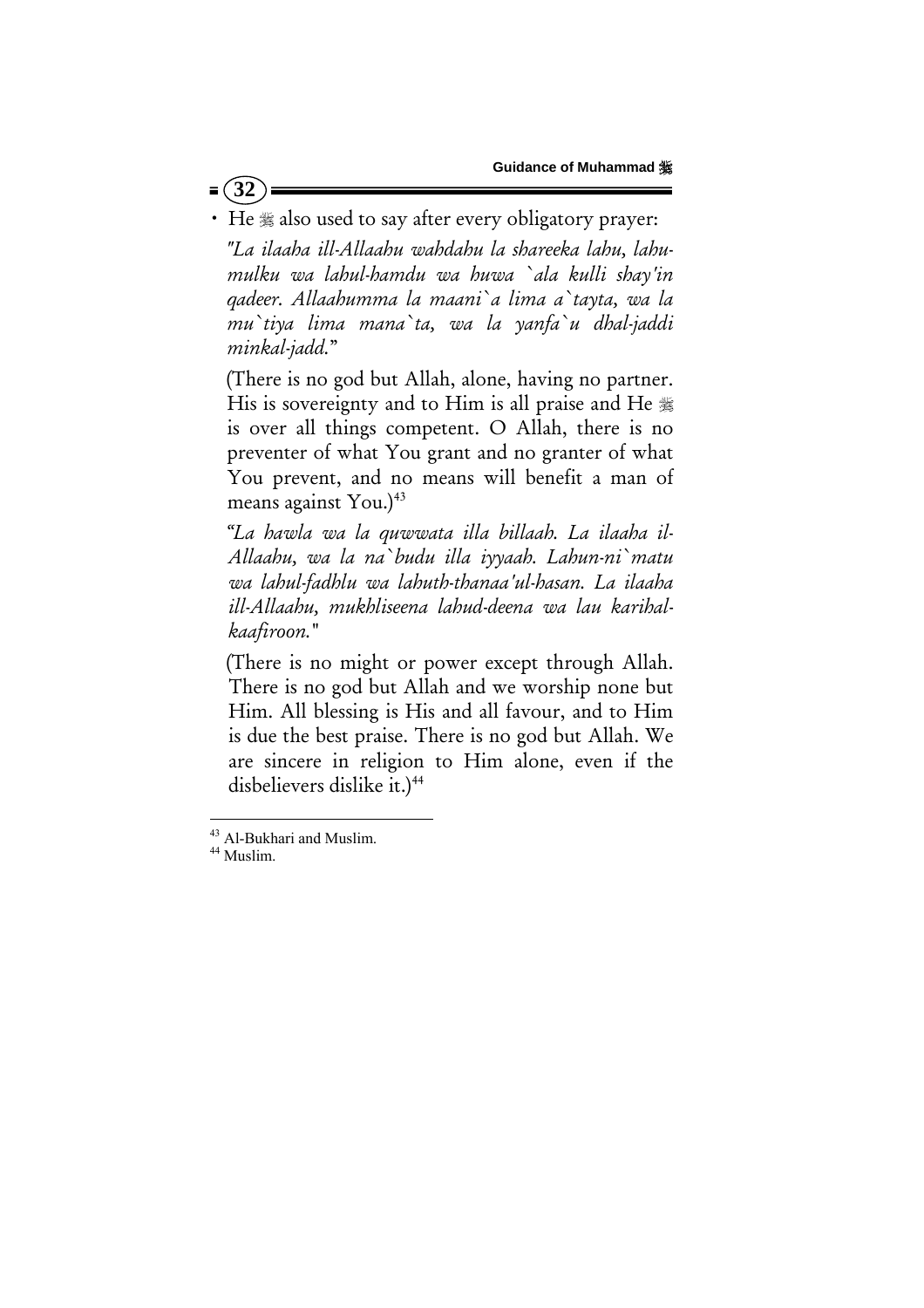• He  $*$  urged his followers to say after the obligatory prayer: *"Subhan Allah"* (Glory be to Allah) thirty three times, *"Al-hamdulillah"* (Praise be to Allah) thirty three times, *"Allahu akbar"* (Allah is most great), thirty three times and complete one hundred by saying,

 *"La ilaha 'ill-Allaahu wahdahu la shareeka lahu, lahulmulku wa lahul-hamdu wa huwa `ala kulli shay'in qadeer."*

 (There is no god but Allah, alone, having no partner. His is sovereignty and to Him is all praise and He is over all things competent.)

# e. His Guidance in Voluntary and Night Prayers<sup>45</sup>

- He  $*$  generally performed *sunnah* prayers<sup>46</sup> and other voluntary prayers at home, particularly the *sunnah* of *maghrib*.
- He  $*$  regularly performed ten *rak`ahs* when not travelling: two before *thuhr* and two after it, two after *maghrib* and two after `*ishaa'* in his house, and two before *fajr* prayer.

 $(33)$  =

 $45$  Zadul-Ma`ad (1/311)

<sup>46</sup>Voluntary prayers that were performed by the Prophet on a regular basis.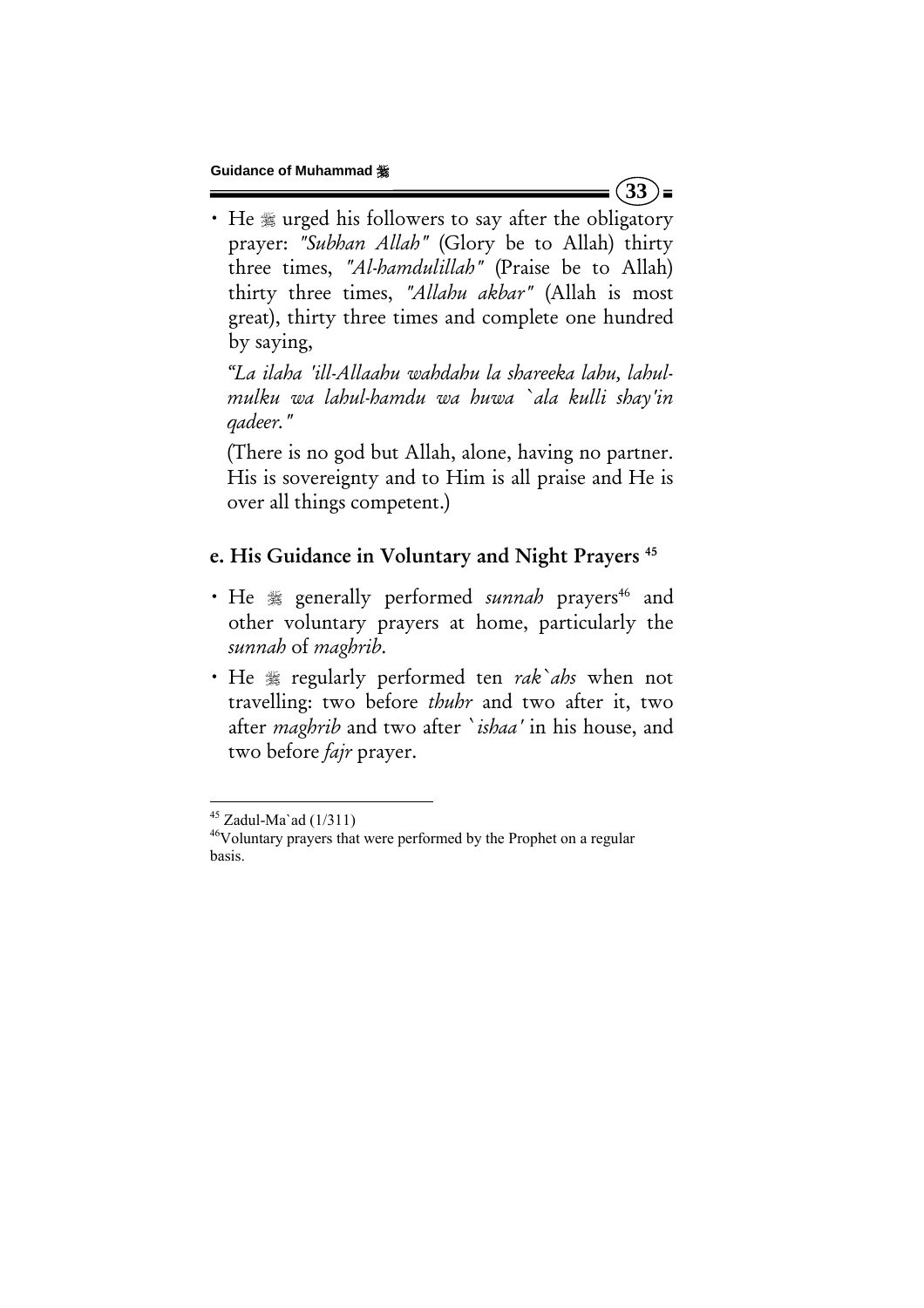• He  $*$  adhered more strictly to the *sunnah* of *fajr* than any other voluntary prayer to the extent that he never missed it and the *witr*47 prayer, whether he was travelling or at home. It is not reported that he performed any voluntary prayers during his travels except the sunnah of *fajr* prayer and the *witr* prayer.

 $= (34)$ 

- He  $*$  used to lie down on his right side after the *sunnah* before *fajr* prayer.
- x Sometimes he performed four *rak`ahs* before *thuhr*  prayer, and if he missed the two *sunnah rak`ahs* after *thuhr* he performed them after `*asr*.
- He  $*$  usually performed the night prayer standing, although he might pray sitting, or recite the *Qur'an* while sitting until he was about to finish the recitation, when he would stand up and then bow for *ruku*`.
- x At night, he used to perform eight *rak`ahs*, two at a time, followed by *witr* of five consecutive *rak`ahs* sitting only after the *fifth*. Or he might perform *a witr* of nine *rak`ahs* sitting after the eighth and then rising to perform the ninth, at the end of which he would sit for *tashahhud* and conclude the prayer. After that he might perform another two *rak`ahs*

 <sup>47</sup>The last voluntary prayer of the night.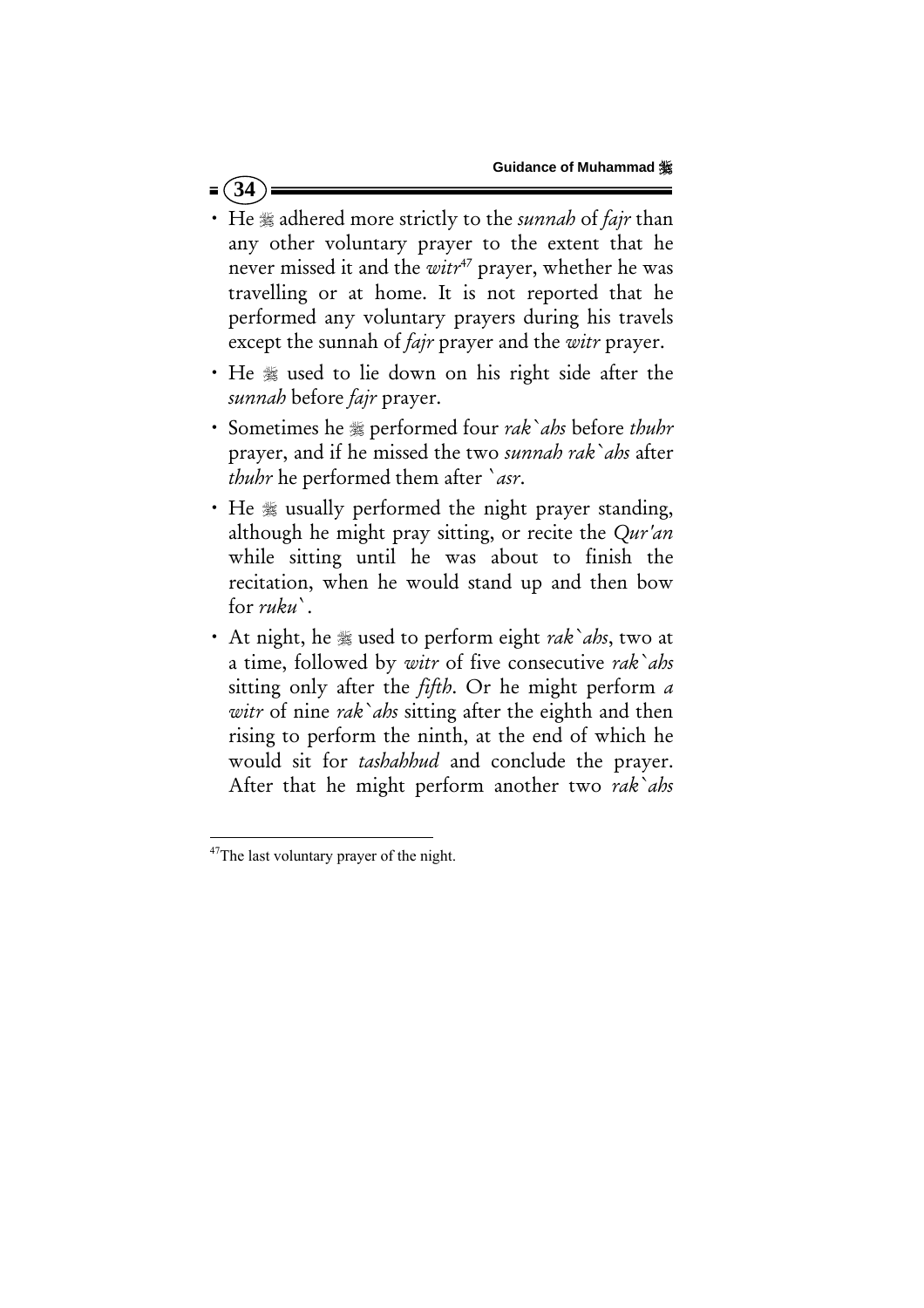prayer. Or else he might perform *witr* as seven *rak`ahs* in the same manner, followed by two *rak`ahs* while sitting.

**35** 

) =

• He  $\frac{1}{2}$  might perform *witr* prayer in the early, middle or later part of the night. He  $*$  said:

 *"Make witr your last voluntary prayer for the night."*<sup>48</sup>

- x He would sometimes perform two more *rak`ahs* sitting after *witr* and might recite the *Qur'an* while sitting but when he was about to make *ruku*` would stand up.
- If he  $\frac{1}{20}$  was overcome by sleep or pain, he would perform twelve *rak`ahs* during the following day.
- Once he performed the night prayer reciting one single verse of the *Qur'an*, which he kept repeating until the morning.
- He  $*$  sometimes recited the *Qur'an* in a low voice during night prayer and other times aloud. He would sometimes stand a long time during prayer and sometimes would decrease it.
- He  $\ast$  would recite in the *witr* prayer the *surahs al-A`la, al*-*Kafirun* and *al-Ikhlaas*. After concluding the prayer, he would say: *"Subhan al-Malik il-Quddus"*

 <sup>48</sup> Al-Bukhari and Muslim.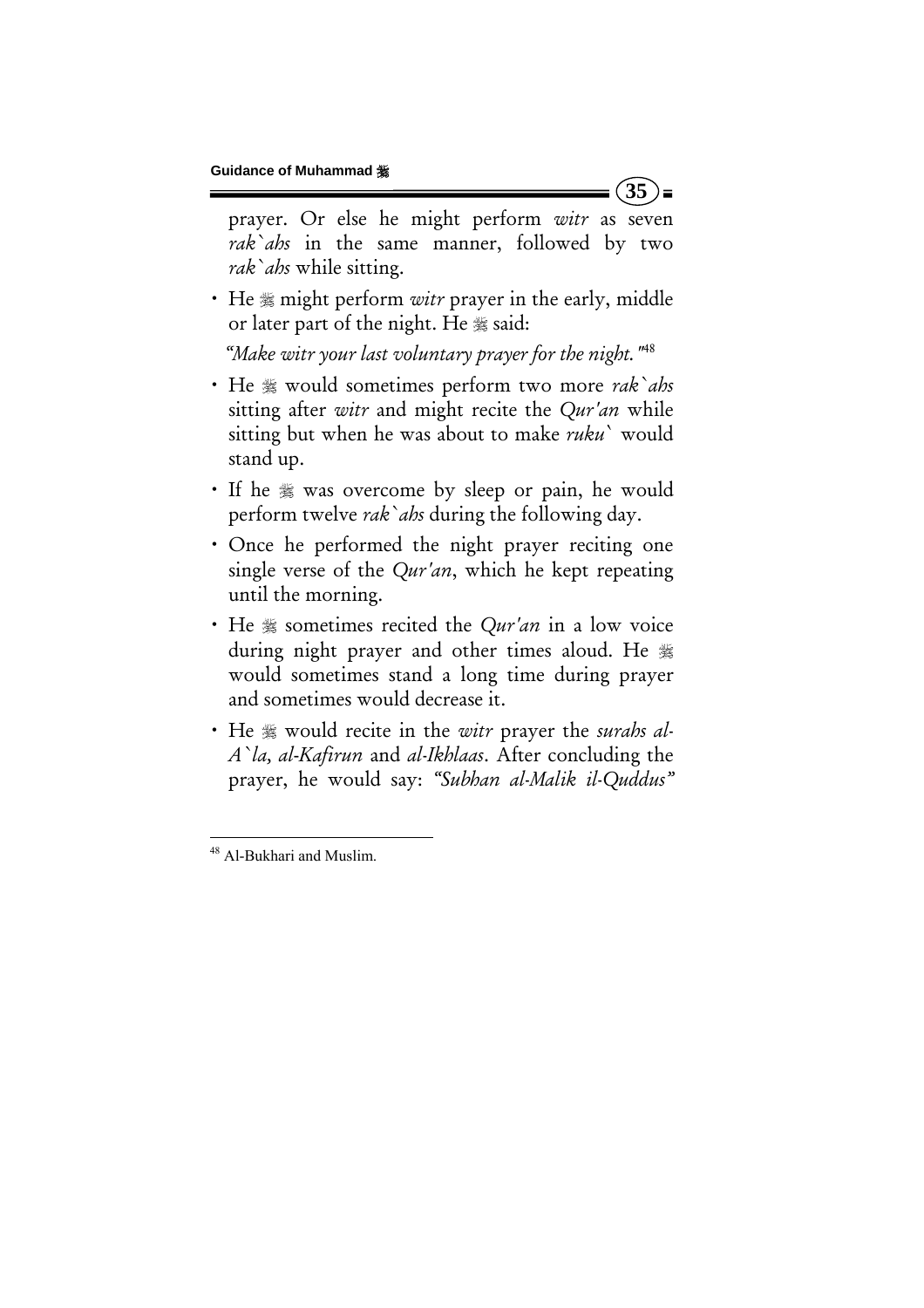**Guidance of Muhammad** 

three times.<sup>49</sup>

**36** 

<sup>&</sup>lt;sup>49</sup> Abu Dawud, an-Nasa'i and Ibn Majah.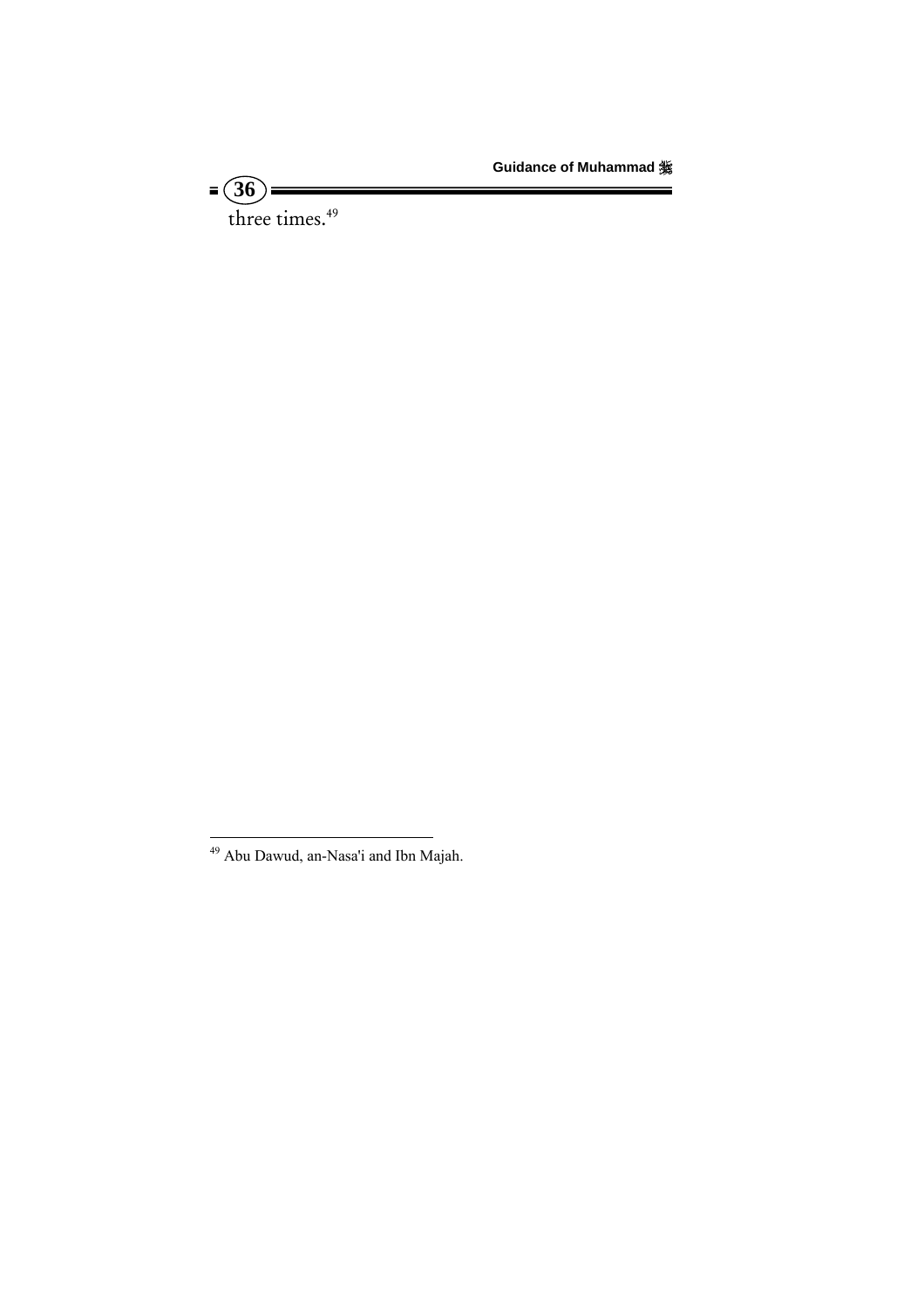## 4. The Prophet's Guidance Concerning Friday<sup>50</sup>

**37** 

 $\equiv$ 

- x From his guidance was to honour Friday and the Friday (*Jumu`ah*) prayer, designating to it particular practices such as taking a bath, wearing one's best clothes, listening attentively to the sermon and frequently invoking blessings on the Prophet ...
- He  $*$  used to greet the worshipers, ascend to the pulpit, face the worshipers, greet them and sit down. Then *Bilal* would call for prayer (*adhaan*), and the Prophet  $*$  would immediately begin his sermon without any interlude. While delivering the sermon he  $\frac{1}{20}$  leaned on a bow or a stick, but that was before adopting the pulpit.
- $\cdot$  He  $\mathcal{L}$  would deliver the sermon while standing, then he would sit briefly and then stand for a second sermon.
- He  $*$  asked the worshipers to sit close to him and listen attentively. He  $*$  said that a man should not even tell another to listen, as that would be considered of the speech that would detract from the reward of his *Jumu`ah* prayer.
- When he  $\frac{1}{2}$  spoke his eyes would redden, his voice

  $50$  Zadul-Ma`ad (1/353)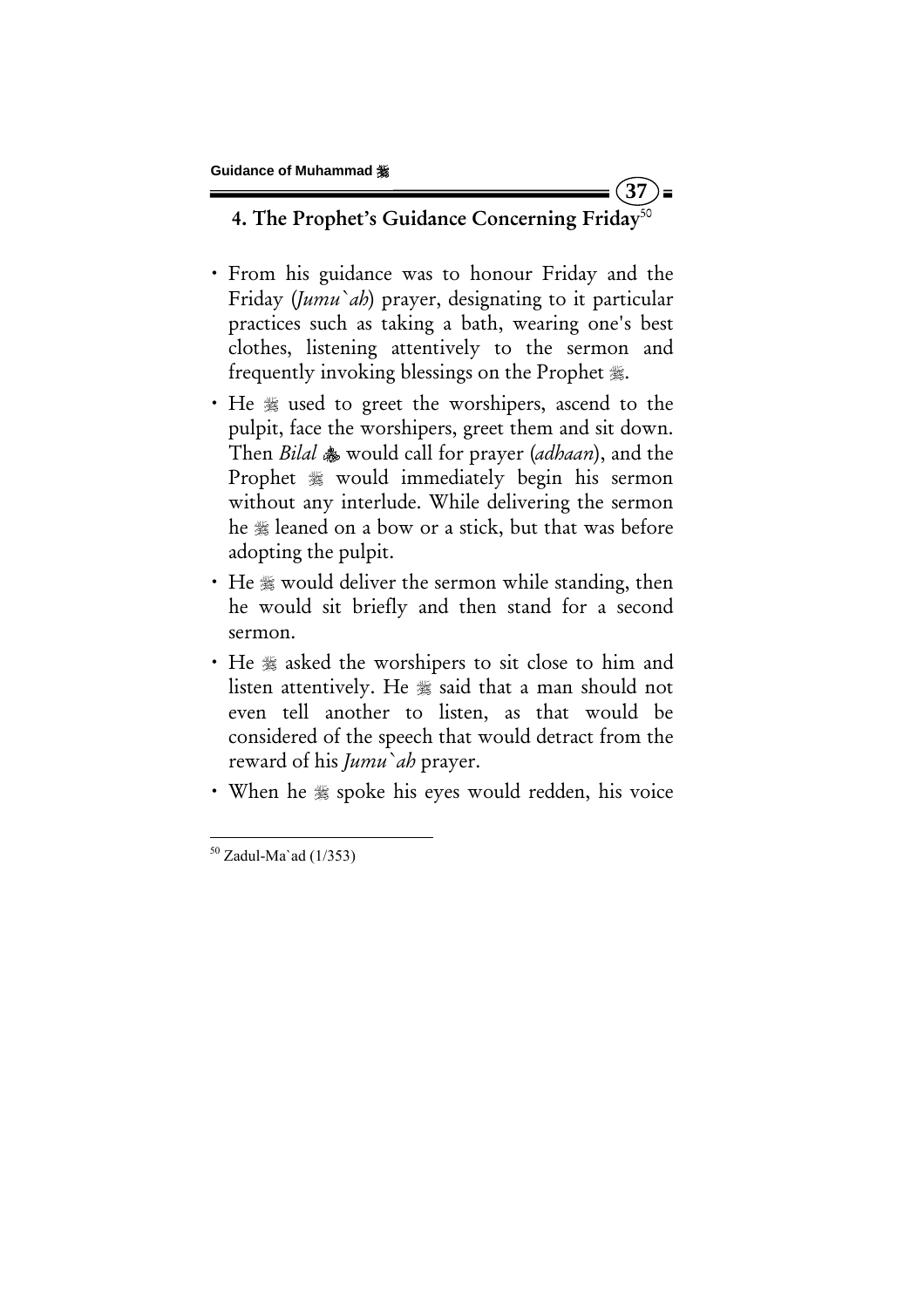$= (38)$ 

become loud and show increased anger as if he  $*$  was exhorting an army.

- He  $*$  used to say in his sermon [after praising Allah]: "To proceed"... He would make his sermon short and lengthen the prayer.
- In his sermon, he  $*$  would teach his companions the basics of Islam and its laws. He  $*$  would give orders and prohibitions whenever necessary.
- He  $*$  would interrupt his sermon for any unexpected need or to answer a question, and then resume his speech. He might also descend from the pulpit for some need and ascend it once again. He dealt with current issues in his sermon and when he noticed poverty among some of the congregation, he would encourage charity.
- He  $*$  would point with his index finger when mentioning Allah, and if there was drought, he would invoke Allah for rain.
- After the *Jumu ah* prayer, he  $\frac{1}{20}$  would enter his house and perform its *sunnah* prayer of two *rak`ahs*. He also told those who performed the *Jumu`ah* prayer to pray four *rak`ahs* after it.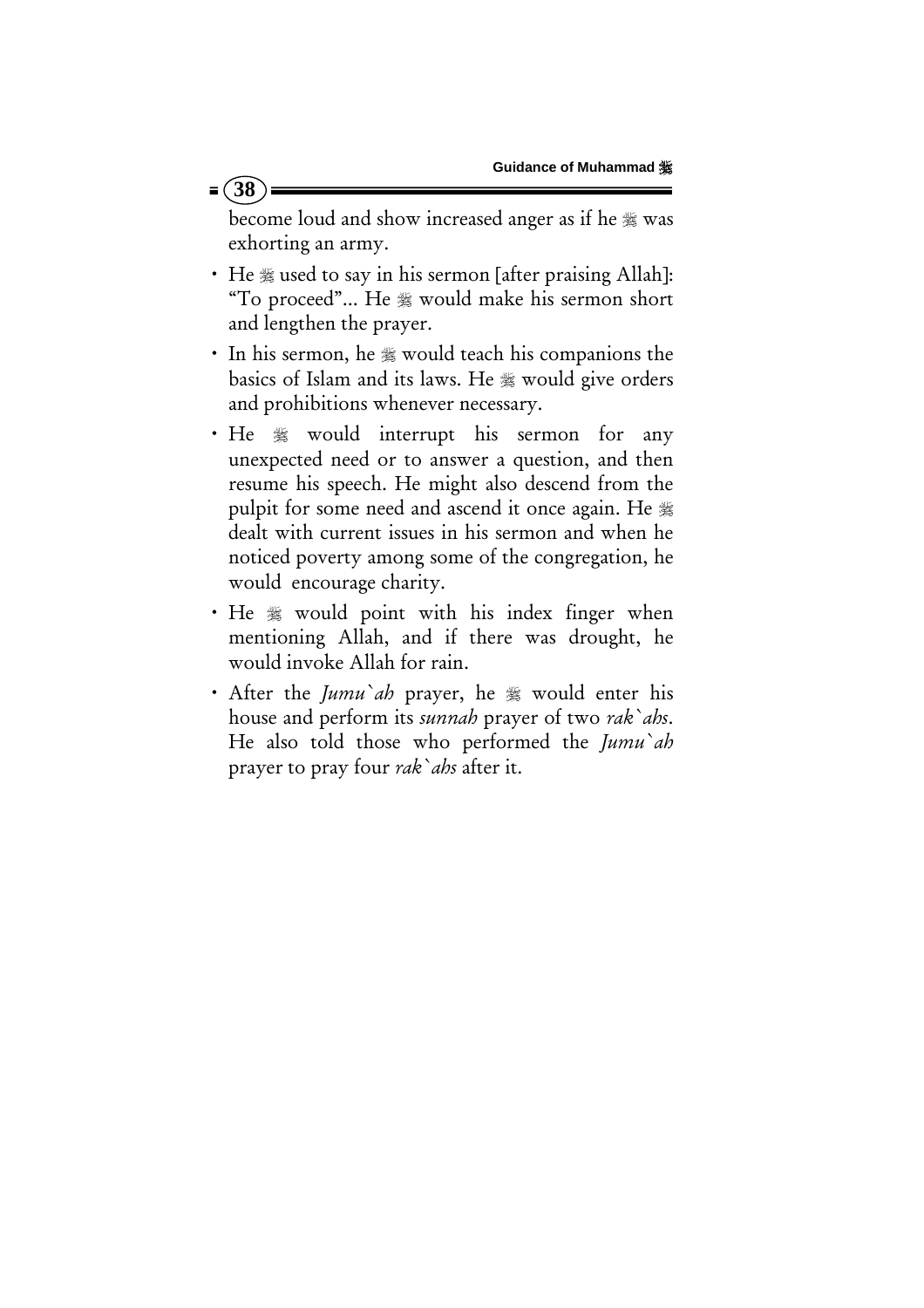# 5. The Prophet's Guidance for the Two *Eid* Prayers<sup>51</sup>

**39** 

- He  $*$  used to lead the *Eid* prayer at the *musalla*,<sup>52</sup> wearing his best clothes.
- x At *Eid al-Fitr*, he ate an odd number of dates before heading for the *musalla*. But for *Eid al-Adha* he delayed eating until after the prayer, then he ate from his sacrifice. He would delay the *Eid al-Fitr* prayer and hold the *Eid al-Adha* prayer early.
- He  $*$  walked to the *musalla* carrying a pointed stick to be implanted in front of him as *a sutrah* in prayer.
- x When he reached the *musalla* he would perform the *Eid* prayer without any *adhaan or iqaamah* and without saying *"As-salatu jaami`ah"* (prayer in congregation). Neither he nor his companions would perform any kind of prayer before or after the *Eid* prayer.
- He  $\frac{1}{2}$  held the prayer before delivering the sermon. He performed two *rak`ahs*, the first beginning with seven successive repetitions of *"Allahu akbar"*, making a brief pause between each two. It has not been reported that he said anything between them.

 $51$  Zadul-Ma`ad (1/425)

 $52$  An open area at the outskirts of the city.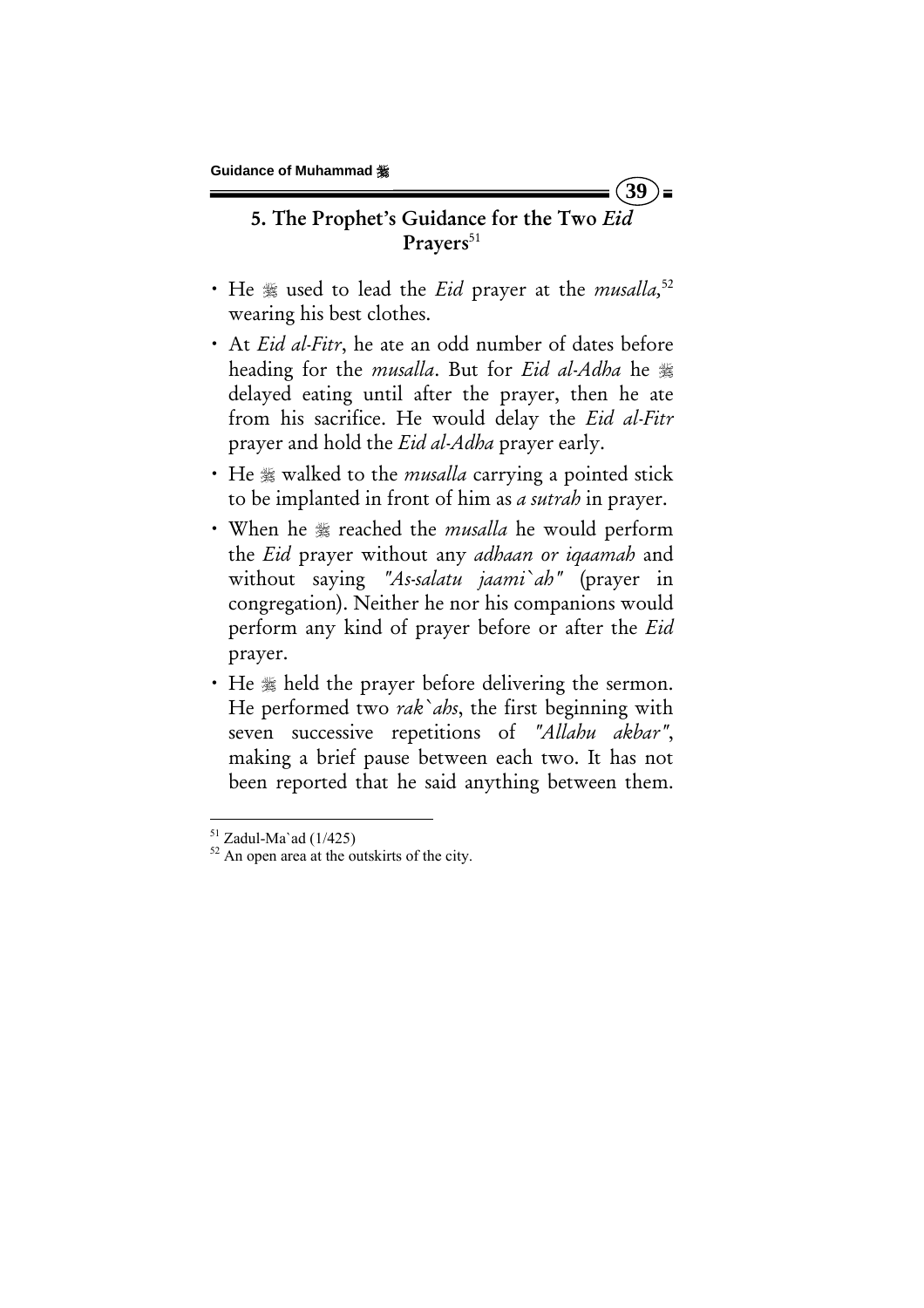## $= (40)$

Then he recited verses of the *Qur'an*, said *"Allahu akbar"* and made *ruku*`. In the second *rak`ah* he repeated *"Allahu akbar"* five times before reciting the *Qur'an*. Once he had finished the prayer, he would deliver his sermon to the people sitting in rows. He would advise them, order them [to do good deeds] and forbid them [from evil]. In *Eid* prayer he would sometimes recite the whole of *Surahs* "*Qaf*" and "*Al-Qamar*", or he would recite *"Al-A`la*" and "Al-*Ghaashiyah".*

- He  $*$  delivered the sermon sitting on the ground as there was no pulpit.
- He  $*$  allowed whoever could not to stay for the sermon to leave, sufficing with the prayer. He also ruled that those who attended *Eid* prayer were excused from the Friday prayer if they occurred on the same day.
- x When he went to *Eid* prayer, he would return by a different route.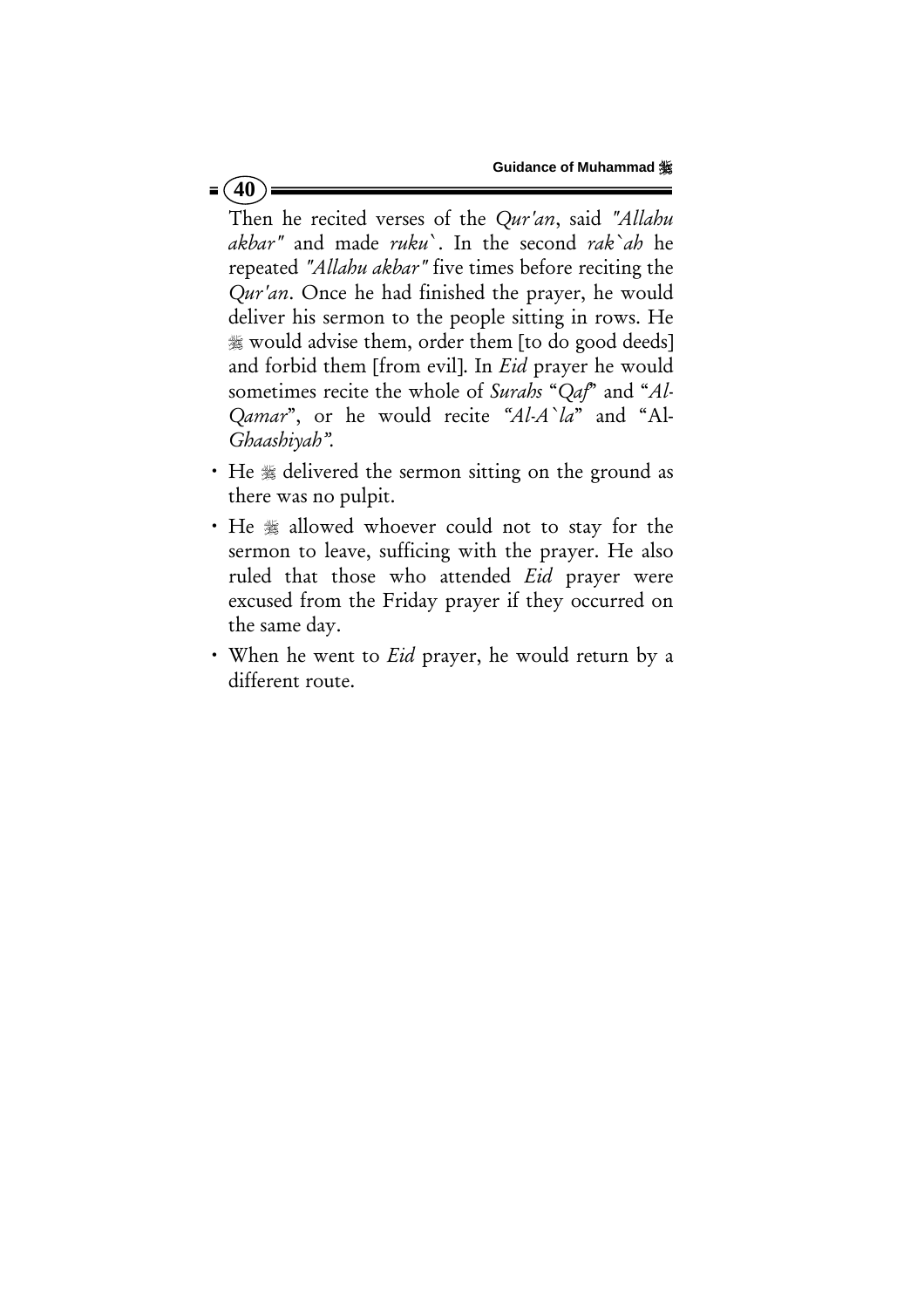6. The Prophet's Guidance for the Eclipse Prayer<sup>53</sup>

**41** 

) =

• When there was a solar eclipse Prophet Muhammad rushed anxiously to the mosque and performed two *rak`ahs*. In the first he recited *al-Fatihah* aloud, followed by a lengthy recitation of the *Qur'an.* Then he made a long *ruku*`. Then he stood up from *ruku`,* saying,

"*Sami`a Allahu liman hamidah. Rabbana wa lakalhamd.*" (Allah hears him who praises Him. And to You, our Lord, belongs all praise.) He  $*$  continued standing and made another long recital, although shorter than the first. Then he made a second long *ruku*, but shorter then the first. He  $\frac{1}{20}$  rose again from *ruku`* and made a long *sujood.* He did the same for the second *rak`ah*. Thus, he made two *rak`ahs* bowing four times in *ruku*' and making four prostrations. Following the prayer he  $\frac{1}{20}$  delivered an eloquent sermon.

• During an eclipse he  $*$  urged remembrance of Allah, performance of prayer, supplication, seeking forgiveness, giving charity and freeing slaves.

  $53$  Zadul-Ma`ad (1/433)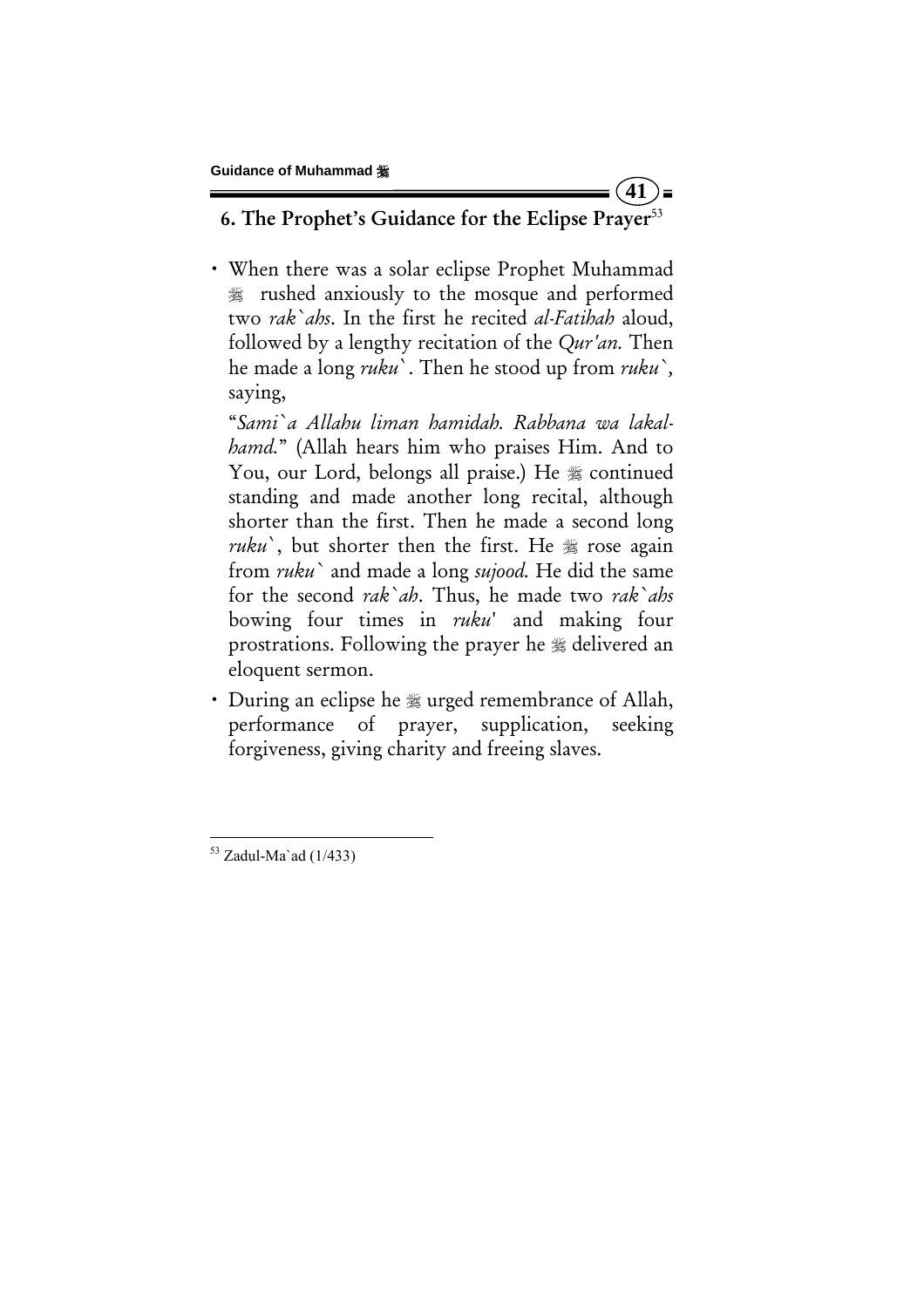# 7. The Prophet's Guidance in the Prayer for Rain<sup>54</sup>

- He  $*$  used to supplicate Allah for rain on the pulpit while delivering the Friday sermon and he also prayed for rain on other days. And he also prayed for rain while sitting in the mosque, raising his hands and supplicating Allah, the Mighty and Majestic.
- His supplications for rain include:

 "*Allaahumm-asqi `ibaadaka wa bahaa'imaka wanshur rahmataka wahyee baladakal-mayyit."* 

 (O Allah, provide water for Your servants and your animals, spread Your mercy and revive your lifeless  $land.)<sup>55</sup>$ 

 "*Allaahumma-sqina ghaythan mugheethan, maree'an, maree`an, naafi`an ghayra dhaarrin, `aajilan, ghayra aajilan."*

 (O Allah, bless us with rain that is reviving, satisfying, fruitful, beneficial and not harmful, immediate and not delayed.)<sup>56</sup>

· Whenever he  $*$  saw clouds and wind, anxiety showed on his face and he paced back and forth. When it rained he was relieved.

 $= (42)$ 

 $54$  Zadul-Ma'ad (1/439)

<sup>&</sup>lt;sup>55</sup> Abu Dawud.<br><sup>56</sup> Abu Dawud.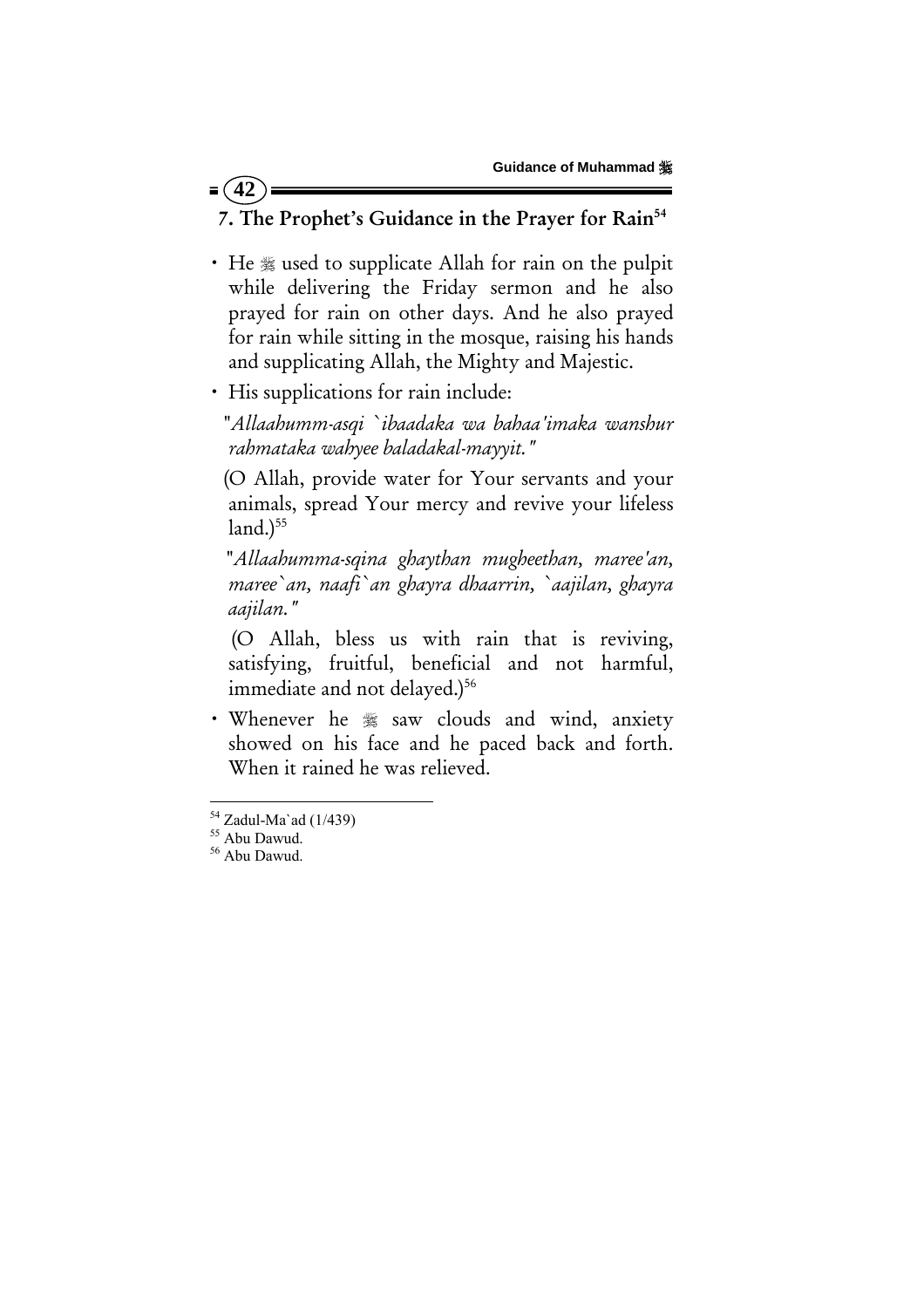$(43)$  =

• Upon seeing the rain he # used to say:

 *"Allaahumma sayyiban nafi'an."* (O Allah, let it be a beneficial rain.)<sup>57</sup> He  $*$  would remove part of his garment to expose his body to the rain. When asked about it, he said it was the renewal of his Lord's covenant.58

x When it rained too heavily, people requested that he ask Allah to withhold the rain and he did so, saying: "*Allaahumma hawalayna wa la `alayna. Allaahumma `alath-thiraabi wal-akaami wa butoonilawdiyati wa manaabitish-shajar.*"

 (O Allah, around us and not upon us. O Allah, on the woods, the mountains, the hills, the valleys and the trees.)<sup>59</sup>

<sup>&</sup>lt;sup>57</sup> Al-Bukhari and Muslim.<br><sup>58</sup> Muslim.<br><sup>59</sup> Al-Bukhari and Muslim.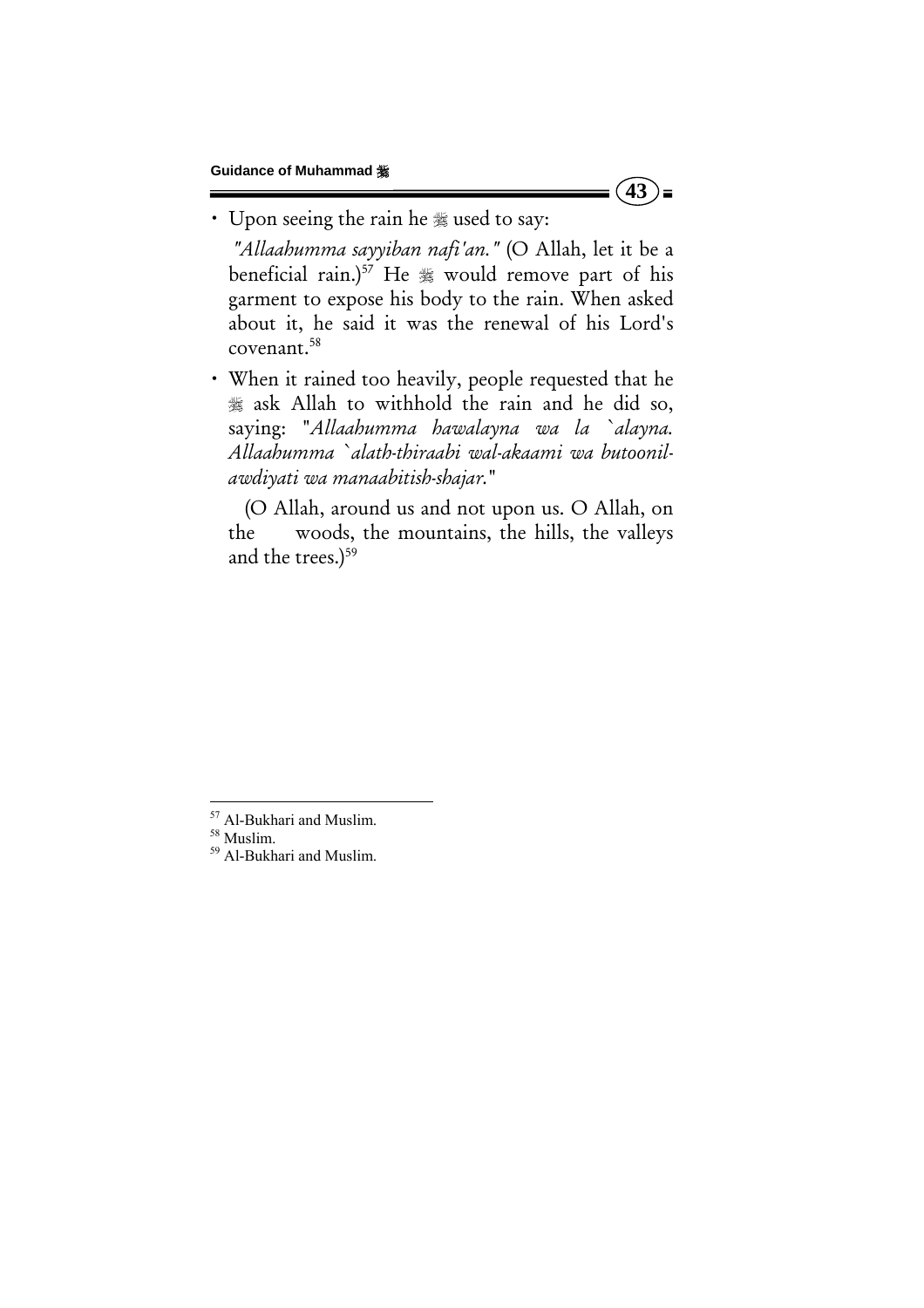# 8. The Prophet's Guidance for Prayer During  $Fear^{60}$

- If the enemy was in the direction of the *Qiblah*, he  $\frac{1}{2}$ arranged the worshipers in two rows behind him. He said *"Allahu akbar"* and they repeated after him. Then they all made *ruku*` and rose up from it together. For prostration, the front row behind him prostrated while the back row remained standing facing the enemy. When the Prophet stood up for the second *rak`ah* the back row would make two prostrations, get up and advance to take the place of the first row, which would move back to take their place. In this way, both groups would have the benefit of the first row, and the back row could make the prostrations of the second *rak`ah* with him. In the second *rak`ah*, the two rows acted in the same manner as in the first. When the Prophet  $\frac{1}{26}$  sat for *tashahhud* the new back row would make the two prostrations and then join him in the *tashahhud* and final salutation.
- If the enemy was not in the direction of *Qiblah*, he  $\frac{166}{16}$ sometimes arranged them in two groups: one facing the enemy and the other praying with him. The group praying with him would perform one *rak`ah*

  $60$  Zadul-Ma`ad (1/510)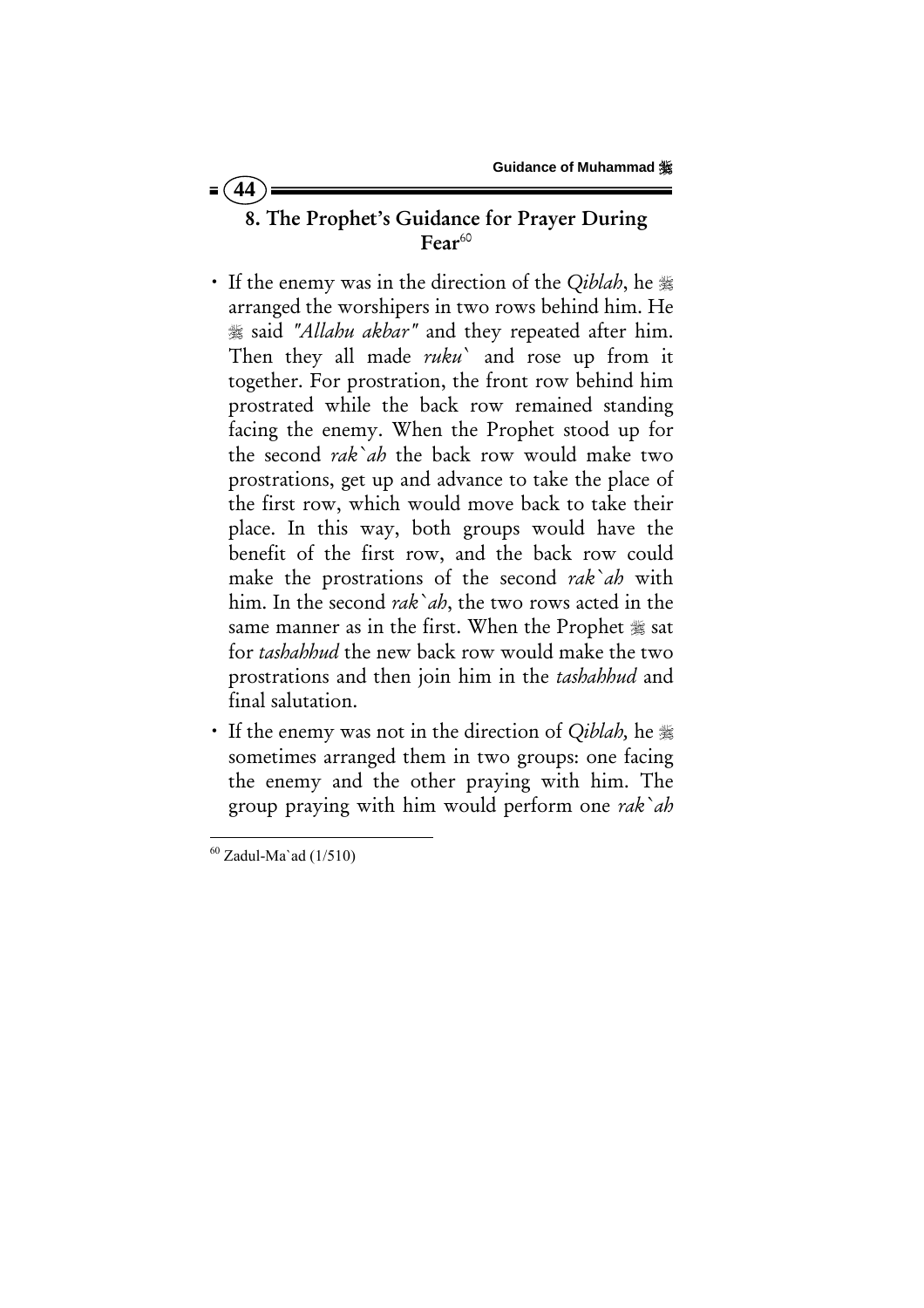before moving to the place of the second group, which would simultaneously shift to perform the second *rak`ah* with him. Once he finished the prayer, the members of each group would complete the remaining *rak`ah* of the prayer on their own.

 $(45)$  =

- Sometimes he  $*$  performed one *rak`ah* with one of the two groups and while standing for the second *rak`ah* this first group would conclude the second *rak`ah* and go to face the enemy. The other group would then join him and he  $\frac{1}{20}$  would lead them while performing his second *rak`ah*. He  $\#$  would again wait for them to complete the other *rak`ah* before leading them in the final salutation.
- On other occasions, he  $\frac{1}{20}$  would perform two *rak`ahs* with one group and complete the prayer with them. Then he  $*$  would do the same with the second group.
- And sometimes he  $\frac{1}{2}$  would pray one *rak ab* with one group and they would leave without completing the second *rak`ah*. Then he would do the same with the other group. Thus, he *p* performed two *rak ahs* while both groups performed one *rak`ah* each.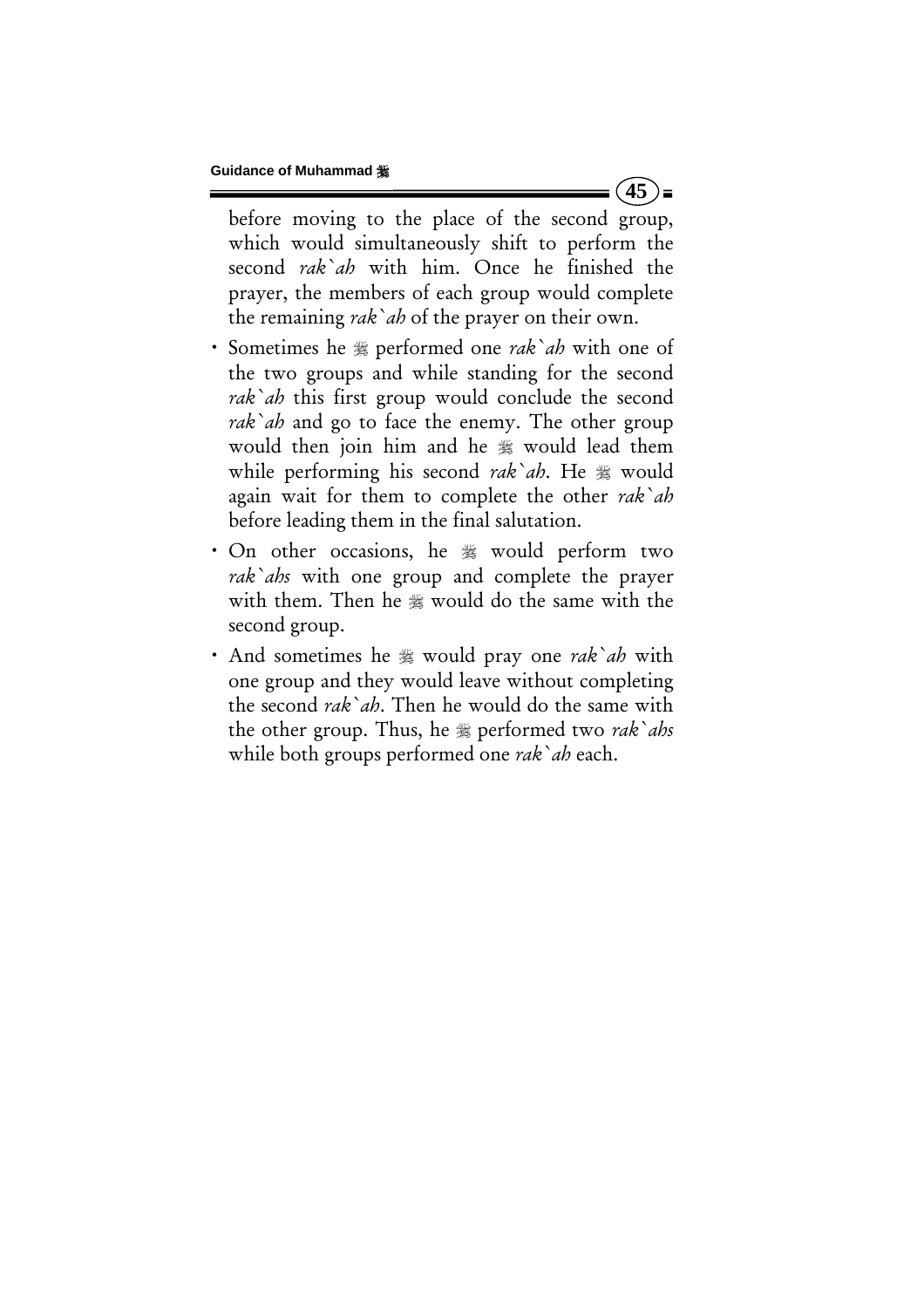# 9. Prophet's Guidance as to the Deceased<sup>61</sup>

- The guidance of the Prophet  $\frac{1}{20}$  in funerals was complete, unlike that of other nations. It included good treatment of the deceased, his family and relatives. Such care begins as early as visiting the dying person during his illness, reminding him of the Hereafter, advising him to write his will and repent, and asking those beside him at his death bed to encourage him to recite the testimony, *"La ilaaha ill-Allah"* (There is no god but Allah), so it will be the last words uttered by him.
- Of all mankind, the Prophet  $*$  was the most pleased with Allah concerning His decree, expressing utmost praise for Him. He wept on the death of his son, Ibrahim, out of mercy and compassion for him. But his heart was full of acceptance and gratitude to Allah and his tongue was occupied with mention of Him and praise. He  $\frac{1}{26}$  said,

 *"The eyes shed tears and the heart is full of sorrow, but we say only that which the Lord accepts."* 

• He  $*$  forbade the slapping of cheeks and loud wailing over a death.

 $= (46)$ 

  $61$  Zadul-Ma`ad (1/479)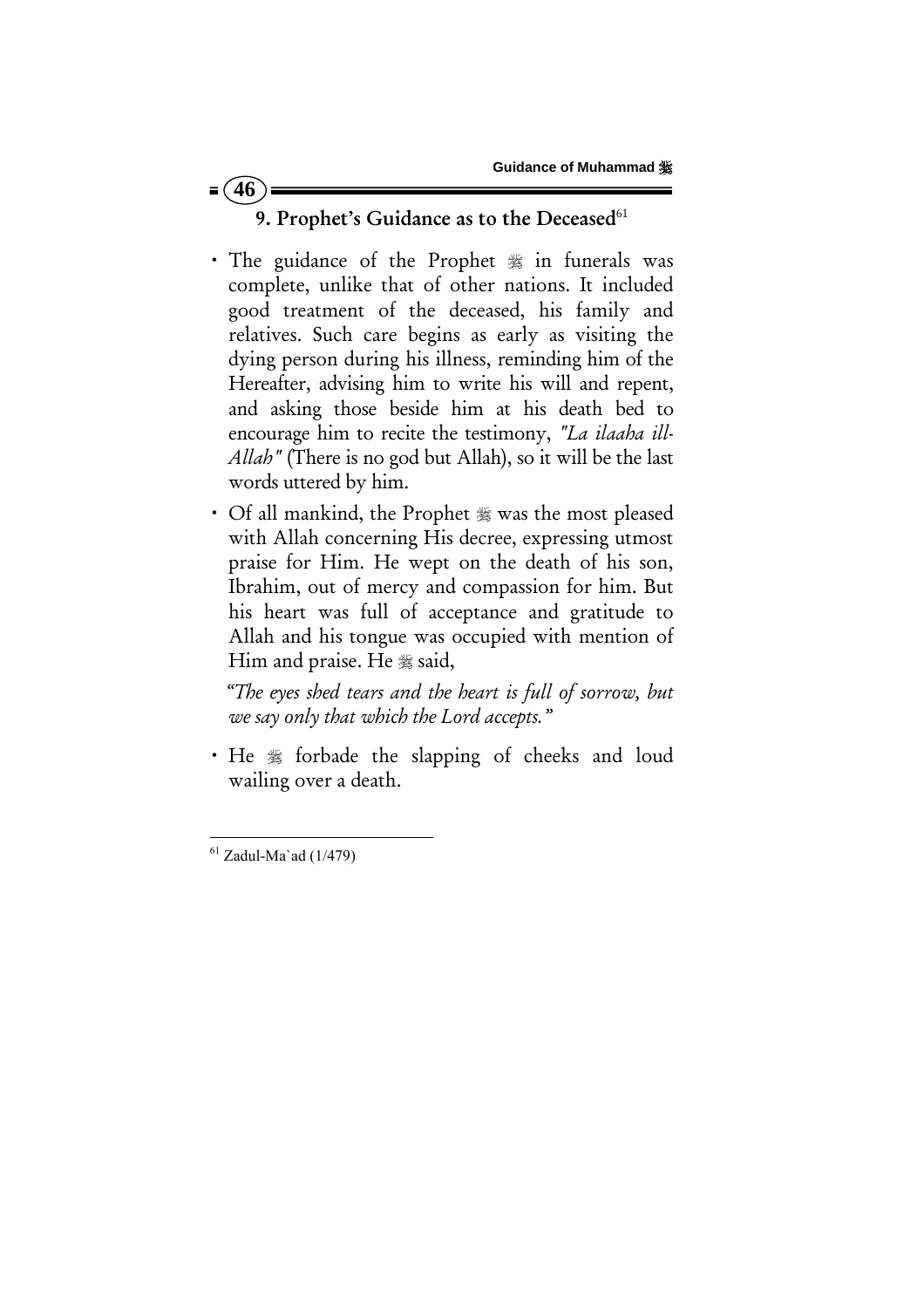x It was his guidance to hasten the preparation of the dead person to meet his Creator, cleaning him and shrouding him in white garments.

 $(47)$  =

- x It was his guidance to cover the face and body of the deceased and to close his eyes.
- At times he  $*$  kissed the dead person.
- He  $*$  ordered that the dead person be washed three or five times or more, using camphor in the final rinse.
- He  $*$  did not wash a martyr killed in a battle. He used to remove the leather and metal from the martyrs and bury them in their clothes without offering the funeral prayer for them.
- He  $*$  ordered that a person in *ibraam*<sup>62</sup> be washed with water and *sidr* (ground lotus leaves), shrouding him in his *ibraam* garments. He  $\frac{1}{20}$  prohibited perfuming him or covering his head.
- He  $*$  ordered the guardian of the deceased to provide a decent white shroud for him, warning against extravagance in choosing the shroud.
- If the shroud was not sufficient to cover the entire body, he \* would cover the head and place some grass on the legs.

 $62$  The state of consecration for Hajj or `Umrah.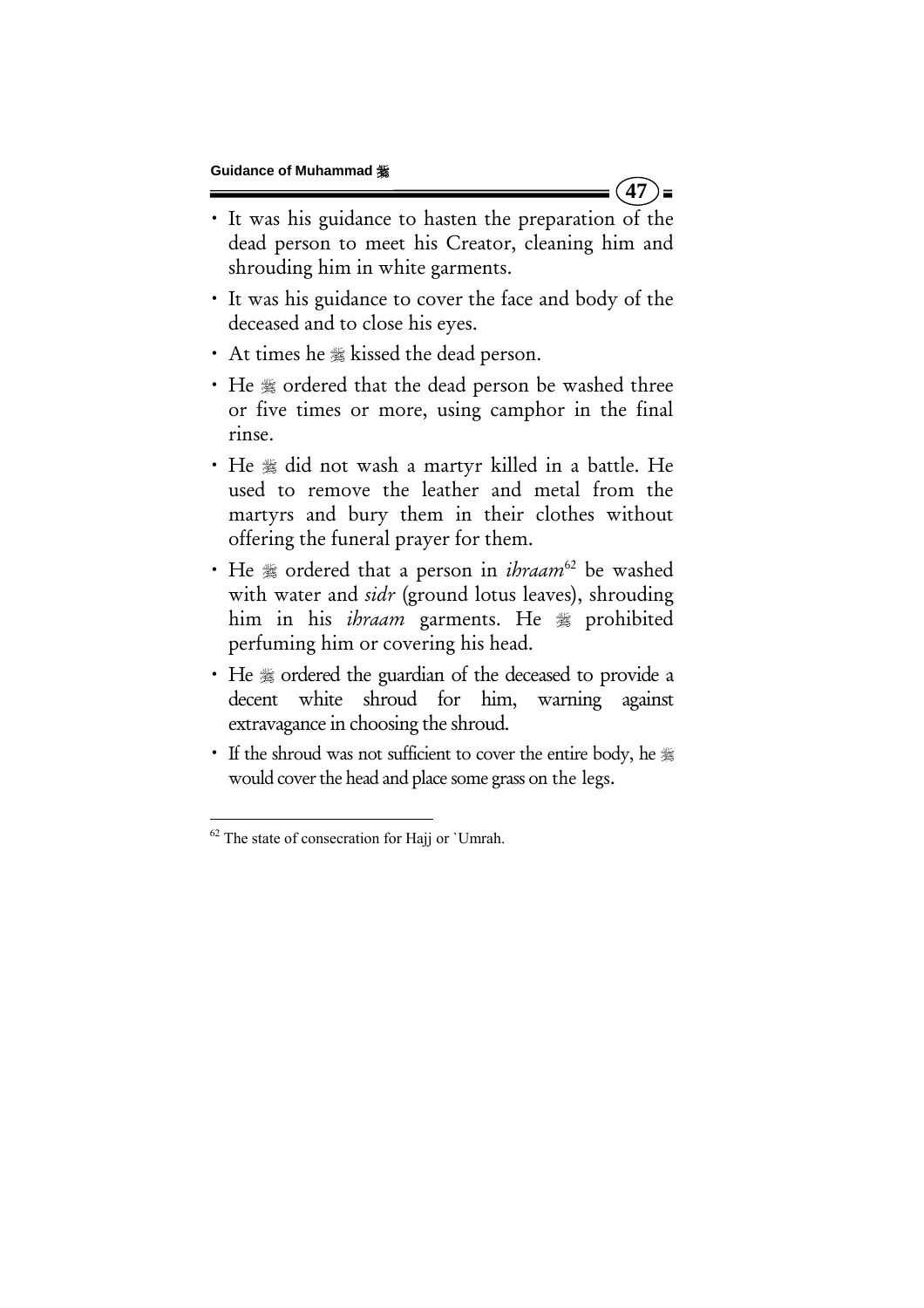## $= (48)$

#### a. His Guidance in the Funeral Prayer<sup>63</sup>

- He  $*$  used to pray for the dead person outside the mosque, although he might pray for him in the mosque as well, but that was not his usual practice.
- When a body was brought to him he  $\frac{1}{28}$  would ask,

### *"Has he any debt?"64*

He  $*$  did not perform funeral prayers for those who had died in debt but told his companions to offer the prayer for them. However, when Allah granted him wealth he offered funeral prayer for people who died in debt and settled their debts, leaving their property for the heirs.

- x He began the funeral prayer by saying, *"Allahu akbar"*, praising Allah, glorifying Him and supplicating. He would say, *"Allahu akbar"* four or five times.
- He  $*$  urged people to pray sincerely for the deceased. Some of his supplications were: "*Allaahumm-aghfir lihayyina wa mayyitina wa sagheerina wa kabeerina wa dhakarina wa unthaana. Allaahumma man ahyaytahu minna fa-ahyihi 'alal-Islam, wa man tawafaytahu minna fatawafahu 'alal-*

 $63$  Zadul-Ma`ad (1/485)

<sup>&</sup>lt;sup>64</sup> Al-Bukhari and Muslim.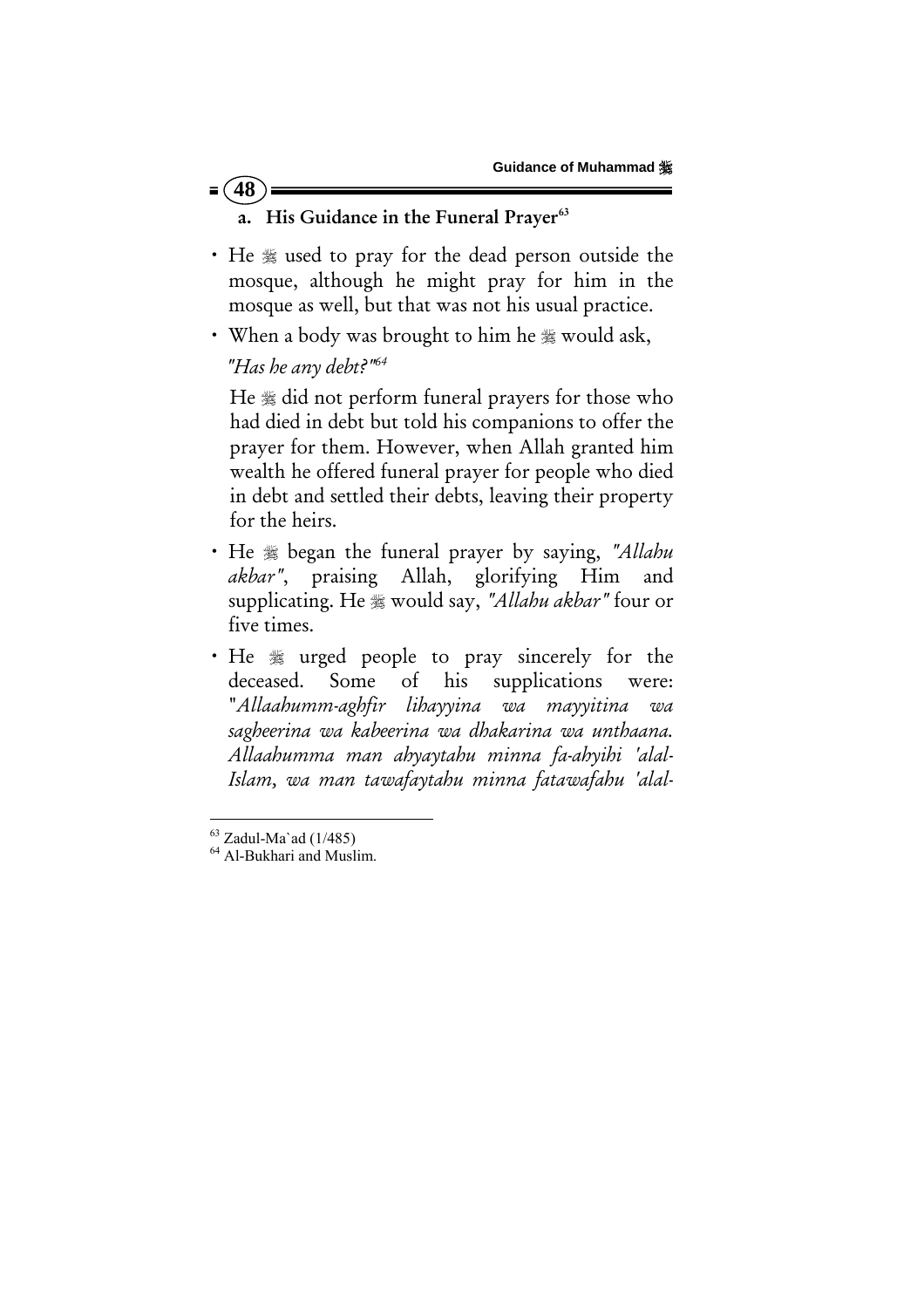$(49)$  =

*iman. Allaahumma la tahrimna ajrahu wa la taftinna ba`dah."* (O Allah, forgive our living, our dead, our young, our old, our males, our females. O Allah, whoever among us You keep alive, let him live in Islam, and whoever You cause to die, let him die in the faith. O Allah, do not deprive us of reward for [ $\log_{10}$ ] him, do not subject us to trial after him.)<sup>65</sup> Another of his supplications is as follows: "*Allaahumm-aghfir lahu warhamhu wa`fihi wa`fu `anhu wa akrim nuzulahu wa wassi` madkhalahu waghsilhu bil maa'i wath-thalji wal-barad. Wa naqihi minal-khataaya kama yunaqath-thawbul-abyadhu mina-ddanas. Wa abdilhu daaran khayran min daarihi wa ahlan khayran min ahlihi wa zaujan khayran min zaujihi wa qihi fitnatal-qabri wa adhab an-naar."* (O Allah, forgive him, have mercy on him, cure him, pardon him, be generous to him, cause his entrance to be wide and comfortable, wash him with water, snow and hail. And purify him from sins as a white garment is washed clean of dirt. Compensate him with a home better than his [earthly] home, a family better than his family and a wife better than his wife, and protect him from the trial of the grave and the torment of Hellfire.)<sup>66</sup>

 $65$  At-Tirmidhi, an-Nasa'i and Ibn Majah.<br> $66$  Muslim.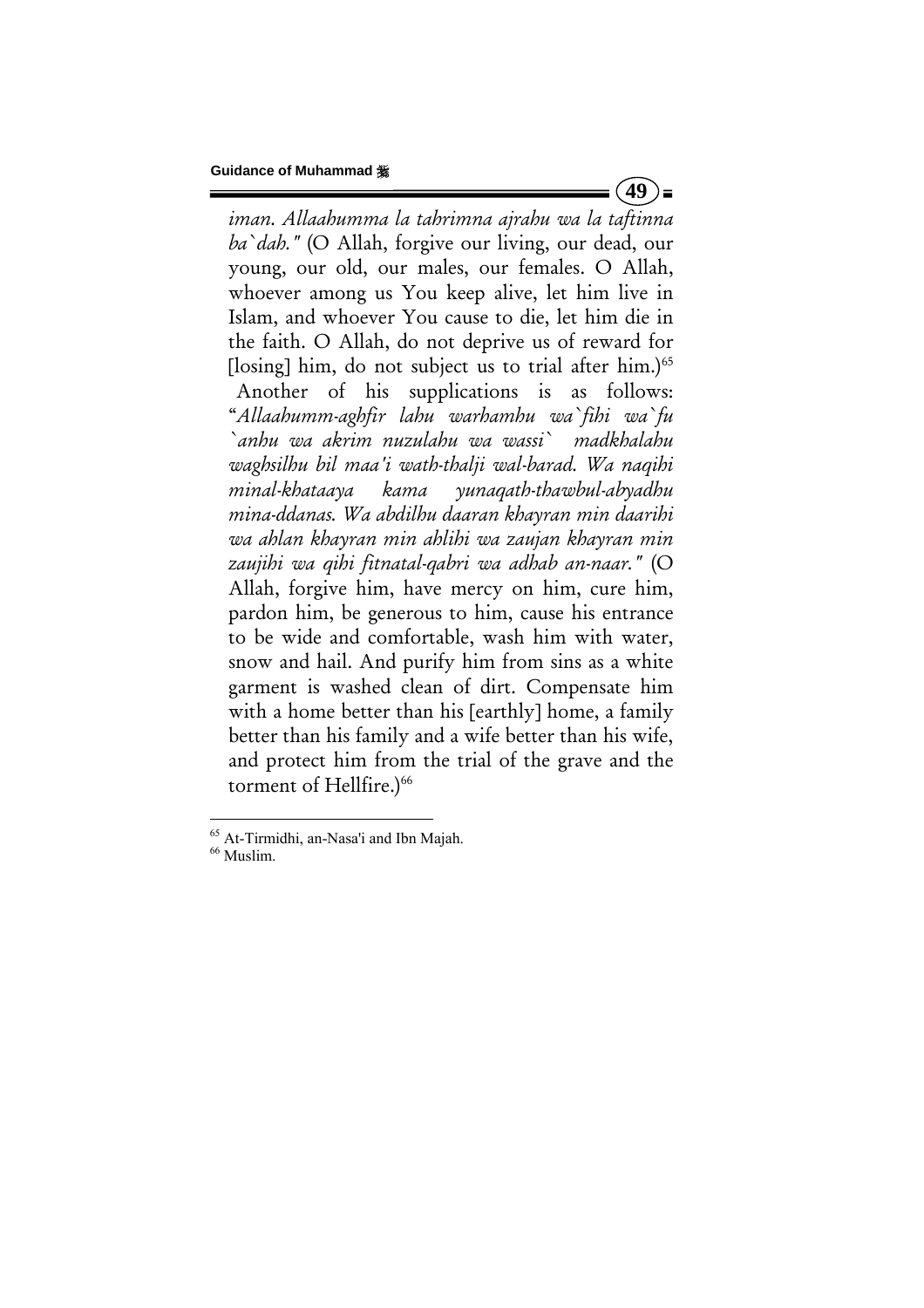## $= (50)$

- He  $*$  used to stand for the prayer opposite the head of a deceased man and opposite the waist of a deceased woman.
- He  $*$  performed the funeral prayer for a child, but he did not offer it for a person who committed suicide or one who cheated in taking spoils of war.
- · He  $*$  performed prayer for the woman from *Juhaynah* whom he ordered to be stoned.<sup>67</sup>
- He  $*$  offered prayer for *Najashi* [in absence] as he did for a dead person, but did not offer prayer for everyone who died far away.
- If he  $\frac{1}{2}$  missed a funeral prayer, he would pray at the grave.

### b. His Guidance in Burial and Related Matters<sup>68</sup>

- **·** After offering the prayer for the deceased the Prophet  $*$  would accompany it to the cemetery walking in front of the body. If a person was riding, he  $\frac{1}{20}$  would follow behind the body, but if he  $\frac{1}{20}$  was walking he would be close to it, either in front, behind, to the right or to the left of it. He  $\frac{1}{20}$  used to order them to hasten with the funeral procession.
- He  $\frac{1}{2}$  would not sit before the body was put down.

<sup>&</sup>lt;sup>67</sup> As the legal penalty for adultery.<br><sup>68</sup> Zadul-Ma`ad (1/498, 502)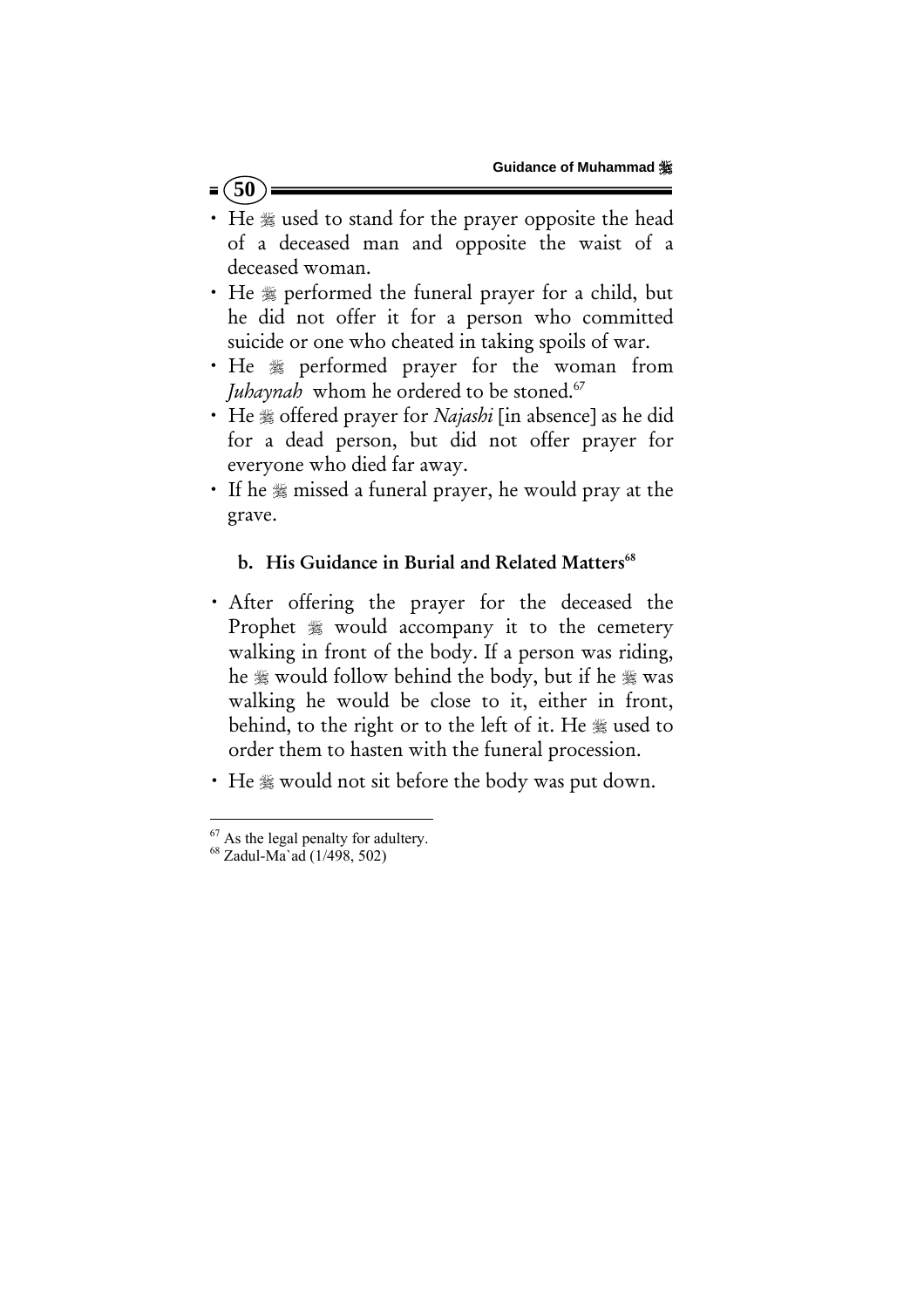• He  $*$  ordered his companions to stand up for a funeral procession that was passing by. But it is correctly reported that he also sat.

 $(51)$ 

- x It was of his guidance not to bury the deceased at the time of sunrise, sunset or at high noon.
- x His guidance was to make a niche for the body in the side of the grave and to deepen the grave, widening the place for the head and feet.
- He  $*$  would throw three handfuls of soil near the head of the dead person when he was buried.
- $\cdot$  After the burial, he  $\frac{1}{20}$  stood at the grave praying for the deceased and ordered his companions to do so.<sup>69</sup>
- He  $\frac{1}{2}$  never sat to recite the *Qur'an* at a grave, nor did he dictate *"La ilaaha ill-Allah"* to the dead person.
- It was his guidance not to loudly announce the death of a eminent person [as was the pre-Islamic custom] and he  $*$  prohibited this practice.

 <sup>69</sup> Abu Dawud.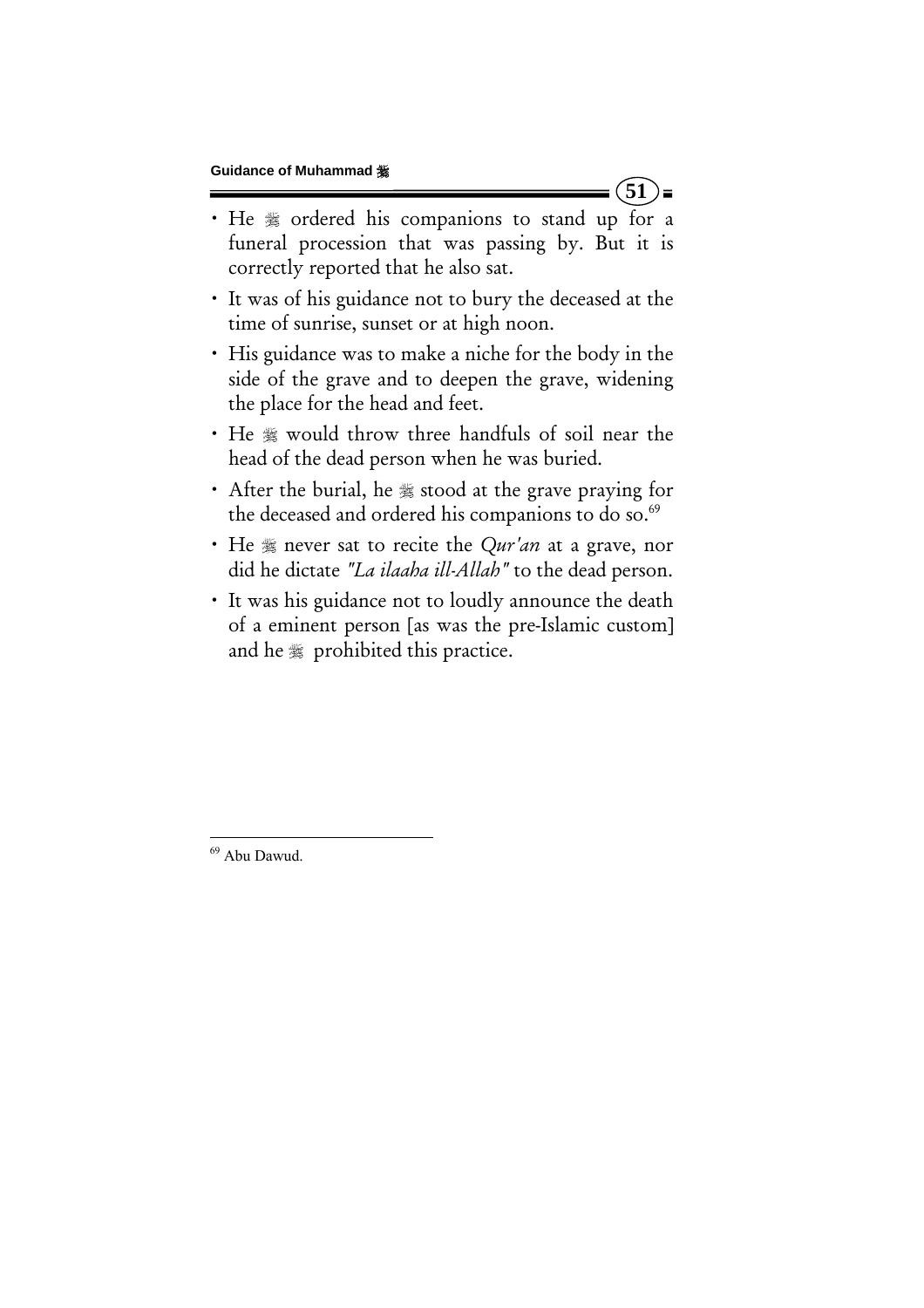c. His Guidance Concerning Graves and Condolences<sup>70</sup>

- It was not part of his guidance to elevate or construct anything over graves, nor to plaster them with mud or build domes on them.
- When he  $\frac{1}{28}$  sent Ali  $\frac{1}{28}$  to Yemen he  $\frac{1}{28}$  told him to obliterate all idols and level all elevated graves. His own practice was to level all elevated graves.
- He  $*$  prohibited the whitewashing of graves, building anything on them and writing on them.
- He  $*$  taught those who wanted to recognize a grave to place a stone on it.
- He  $\ast$  prohibited taking graves as places for prayer and lighting lamps on them, and cursed whoever did so.
- He  $*$  prohibited praying toward graves, and warned against making his grave a place of worship.
- His guidance was that graves should not be mistreated, stepped on, sat on, leaned on or glorified.
- He  $\frac{1}{2}$  used to visit the graves of his companions to supplicate for them and ask Allah to forgive them. His *sunnah* for visiting graves was to say:

 $= (52)$ 

  $70$  Zadul-Ma`ad (1/504)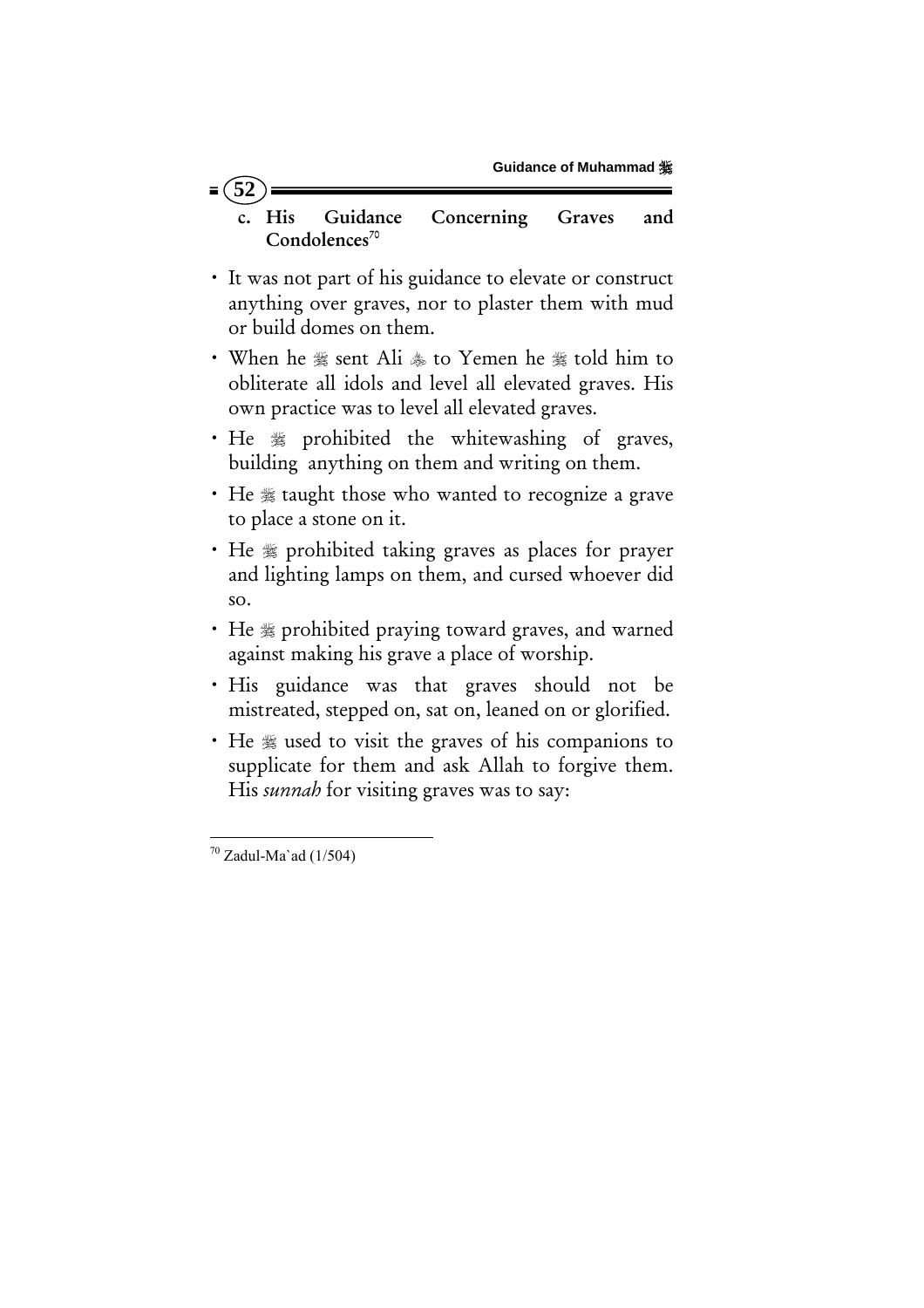"*As-salamu alaykum ahl ad-diyyari min almu'mineena wal-muslimeena, wa inna in shaa Allahu bikum lalaahiqoon. Nas'al Allaaha lana wa lakumul- 'aafiyah."* 

**53** 

 $\equiv$ 

(Peace be upon you, O dwellers of this home of believing men and believing women. Indeed, we will join you, Allah willing. We ask Allah to grant us and you freedom from all evil.) $71$ 

- x It was of his guidance to offer condolences to the family of the dead person but not to gather especially for the purpose of offering condolences or to recite *Qur'an* for him, whether at the grave or elsewhere.
- x It was his guidance that the family of the deceased should not be put to difficulty by having to serve food to people. Quite the opposite - people should prepare food for them.

  $71$  Muslim.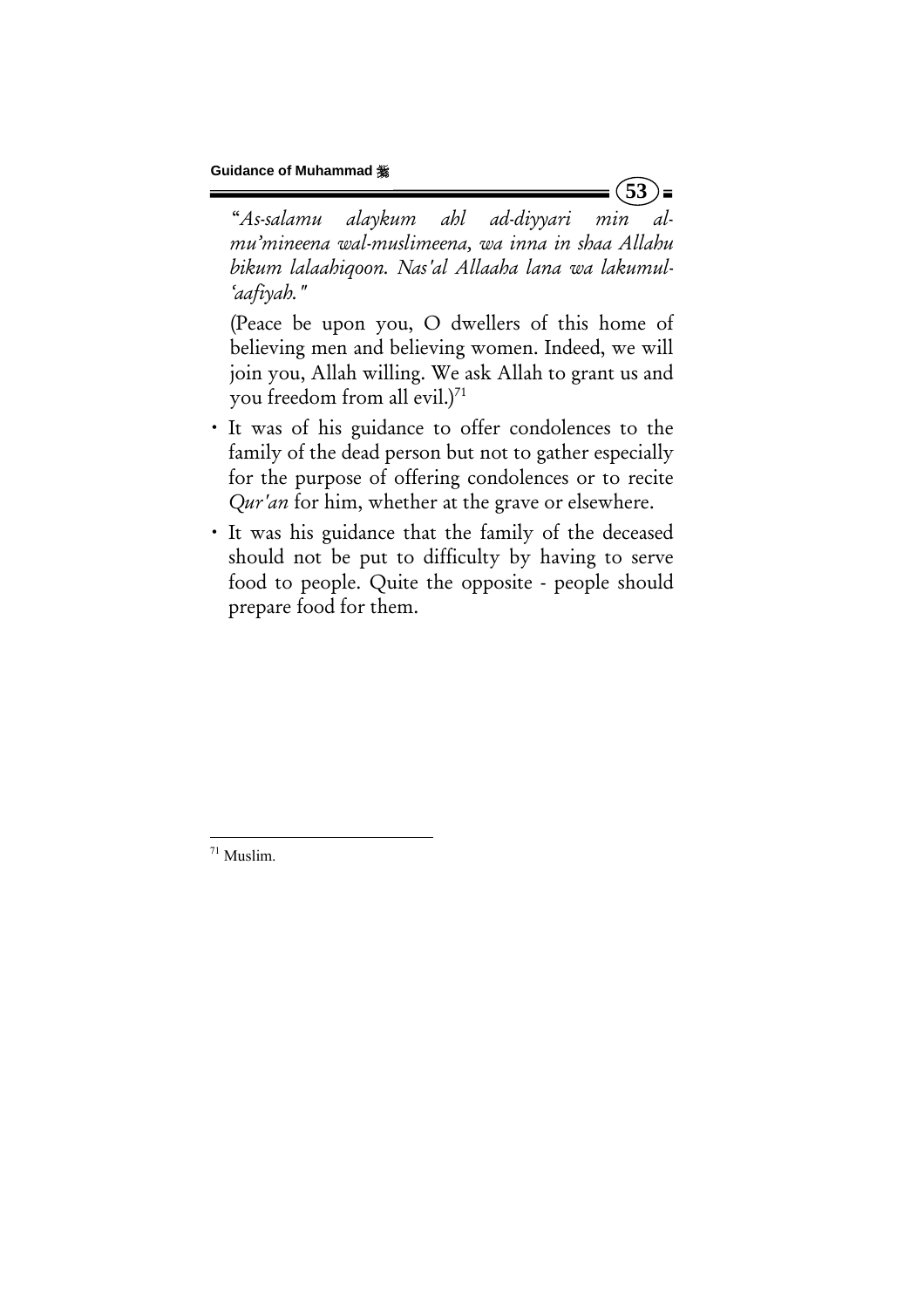# 10. The Prophet's Guidance Regarding Zakah and Charities<sup>72</sup>

#### a. His Guidance in *Zakah73*

 $= (54)$ 

- · His is the most perfect guidance in all aspects of *zakah*: its timing, amounts, percentages, givers and recipients. It takes into consideration the interests of both the wealthy and the poor, taking from the rich an amount sufficient to meet the needs of the poor without injustice.
- x If he knew that someone was entitled to *zakah,* he would give him, and if he did not know his condition he only gave him after informing him that the rich and those able to earn their livelihood were not entitled to *zakah.*
- x His guidance was to distribute *zakah* to those entitled to it in the country where the wealth was accumulated, and that only the surplus would be sent to be distributed by him.
- x He used to send the collector of *zakah* only to owners of obvious wealth such as grazing animals

 $72$  Zadul-Ma`ad (2/5)

<sup>&</sup>lt;sup>73</sup> The obligatory annual expenditure due from Muslims for the benefit of their community.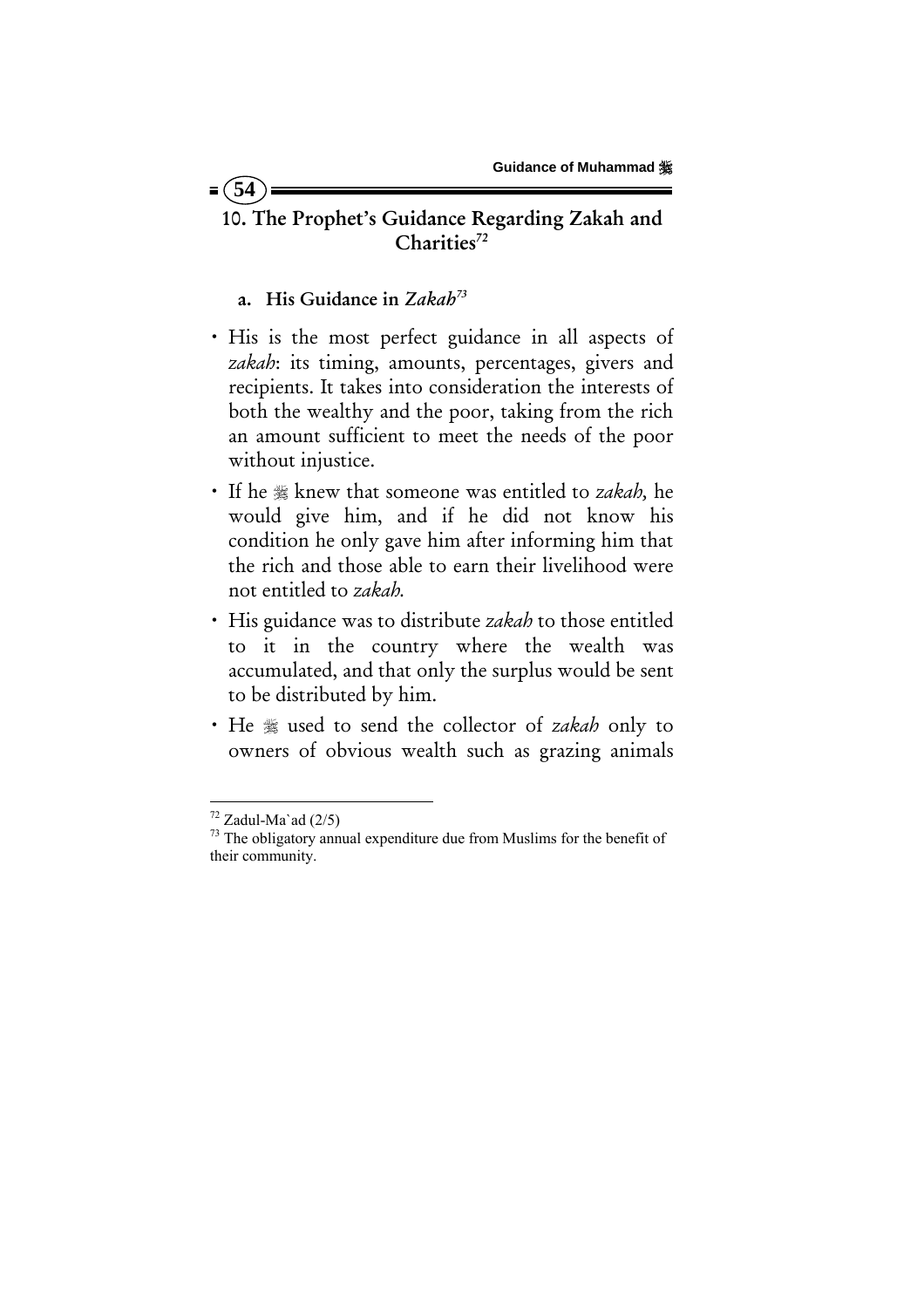and crops.

• He \* used to send an assessor to estimate the quantities of dates and grapes, observe how they were irrigated and record the weights. He  $*$  would calculate the *zakah* due accordingly.

 $(55)$  =

- He  $*$  did not take *zakah* on horses, slaves, mules and donkeys, or on vegetables and fruits that could not be measured or stored, except for grapes and dates. He  $*$  did not differentiate between fresh or dry dates.
- $\cdot$  He  $\frac{1}{20}$  did not take the best of the people's property for *zakah*, but took the average quality.
- He  $\ast$  prohibited a giver of charity from buying back what he had given. But he allowed the rich to eat from it if it was given to him by a poor man as a gift.
- He  $*$  sometimes borrowed against charity for the benefit of Muslims, or borrowed charity funds from their owners.
- When a person brought *zakah* to him he  $\frac{1}{20}$  would supplicate for him, saying, *"Allaahumma baarik feehi wa fee ibilih."* (O Allah, bless him and his camels.)<sup>74</sup>

 <sup>74</sup> An-Nasa'i.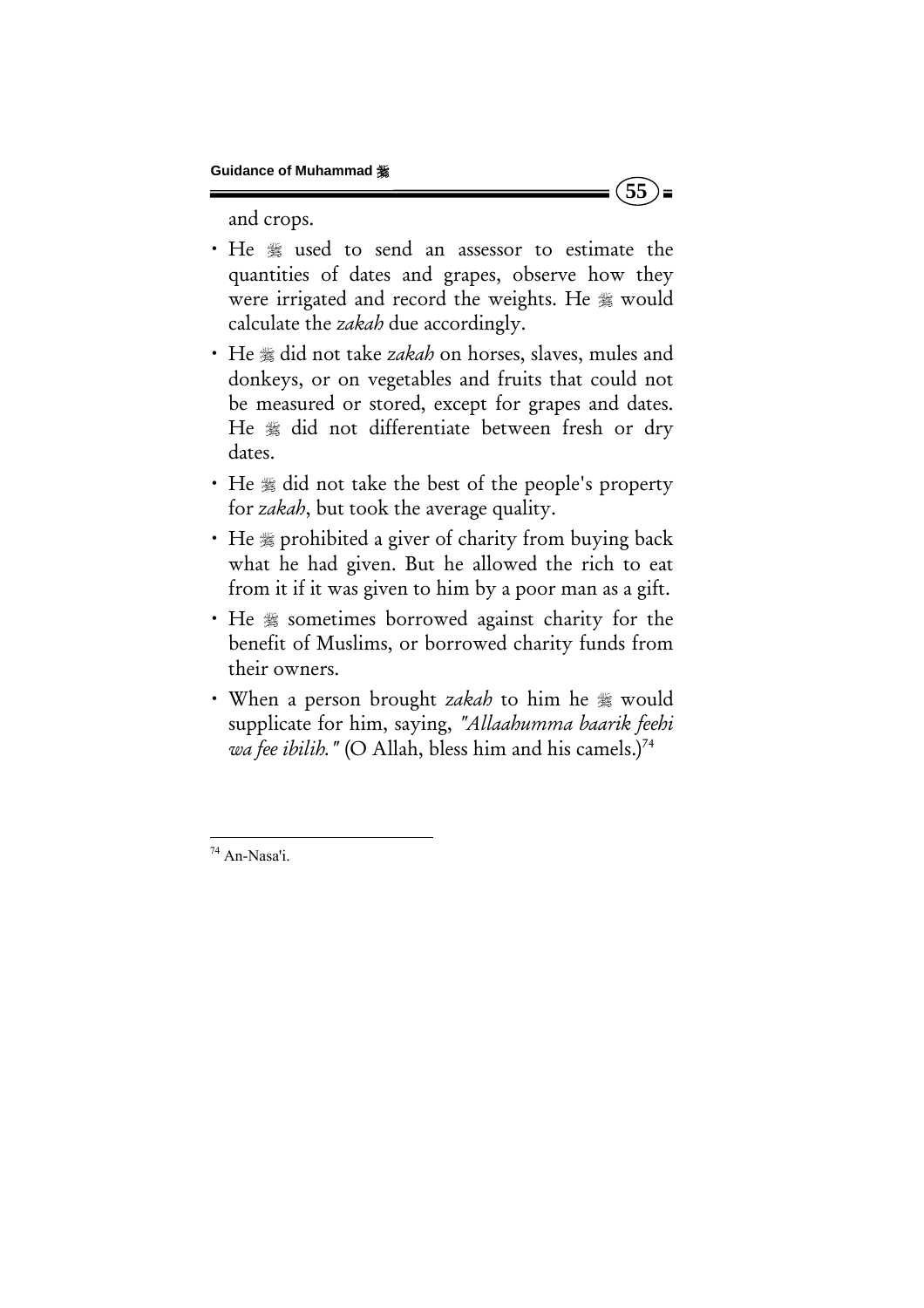- $= (56)$ b. His Guidance in *Zakat al-Fitr*<sup>75</sup>
- He  $*$  stipulated that *zakah al-fitr* should be one measure<sup>76</sup> of dates, barley, cheese or raisins.
- It should be given before the *Eid* prayer. He  $\frac{1}{2}$  said, "If it is given before the prayer it is an accepted *zakah,* but if given after the prayer it is a kind of charity."77
- He  $*$  used to give it especially to the poor rather than all eight categories entitled to *zakah*.

### c. His Guidance in Voluntary Charity<sup>78</sup>

- He  $*$  was the most generous person with regard to giving charity from what was in his possession, never considering anything bestowed by Allah too much or too little.
- If someone asked anything in his possession he  $\frac{1}{2}$ would readily give it to him, whether little or much.
- He  $*$  was more happy and pleased to give than to receive.

 $75$  A religious obligation at the end of Ramadhan, the month of fasting. Zadul-Ma`ad (2/18)

Zadul-1yla au (2/10)<br>
<sup>76</sup> Equal to about one and one-third cups.<br>
<sup>77</sup> Abu Dawud.<br>
<sup>78</sup> Zadul-Ma`ad (2/21)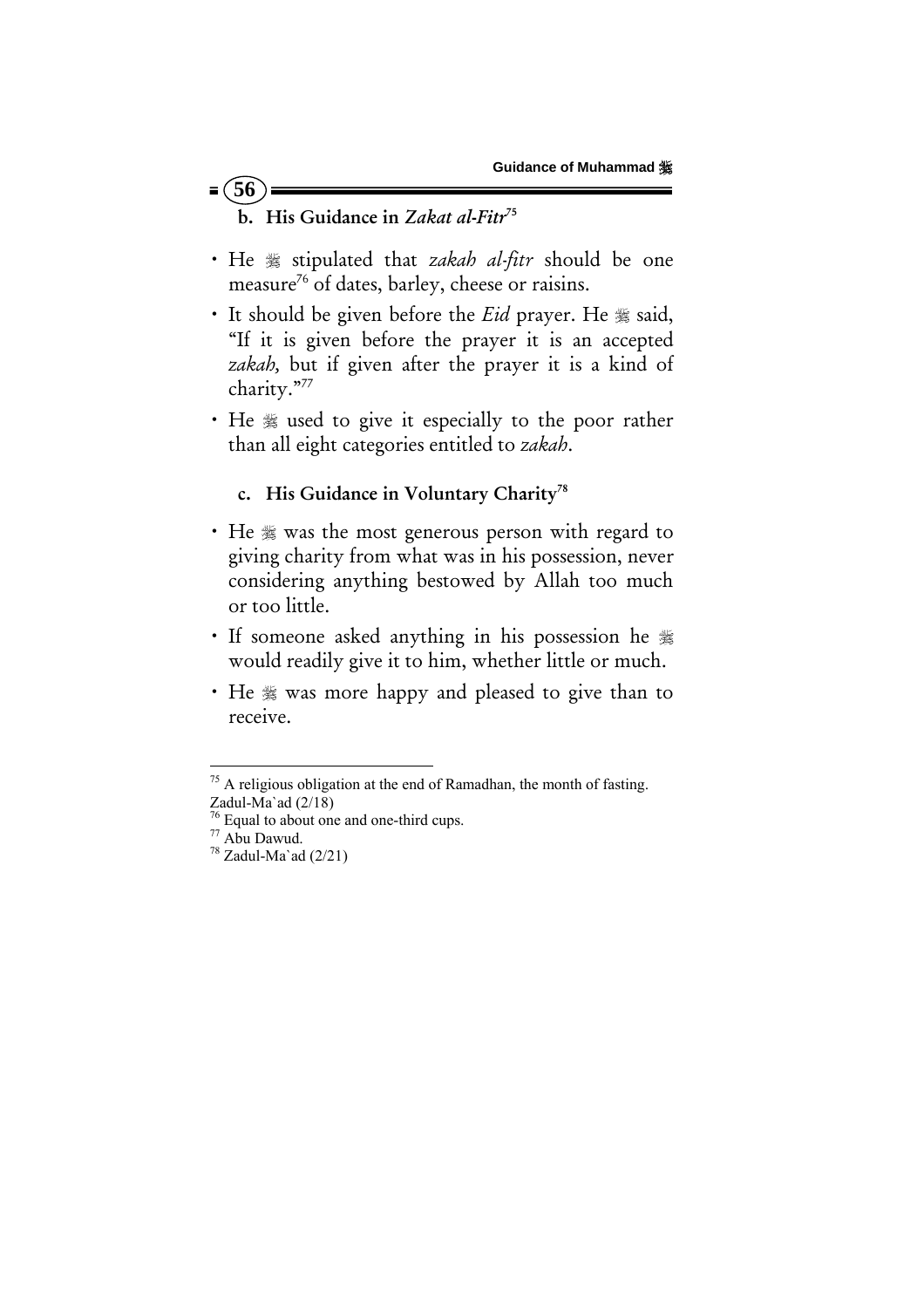$(57)$ =

- Whenever he  $*$  met a needy person he would give him preference over himself, sometimes with his food and sometimes with his clothing.
- x Whoever dealt with him would be overwhelmed by his lenience.
- He  $*$  practiced charity of various kinds, sometimes with a gift, or sometimes he would buy an item and give it back it to the seller along with its price. Sometimes he  $\frac{1}{20}$  would borrow something and then return more then what he  $*$  took, or accept a gift and give one in return more than its value.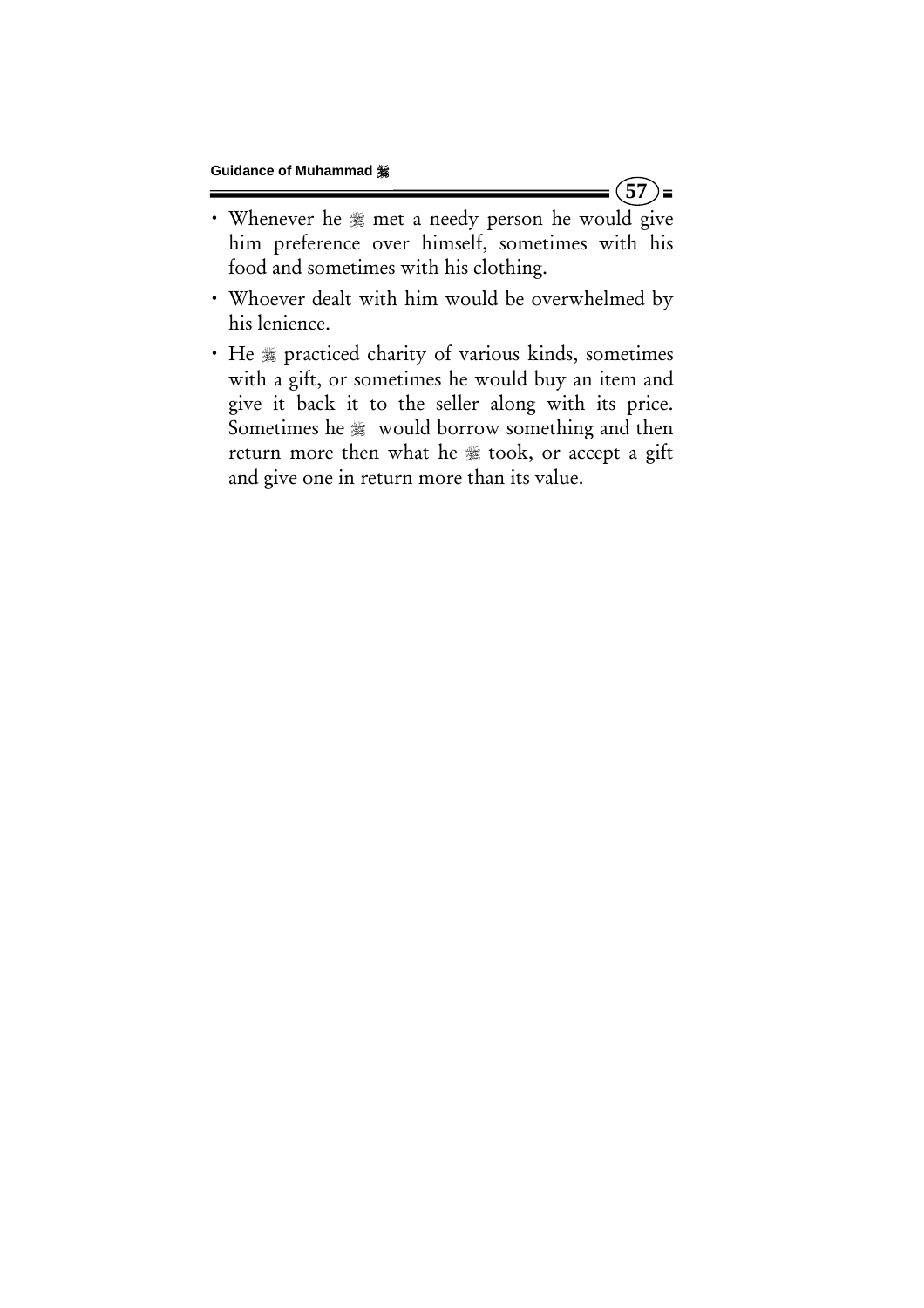### $= (58$

# 11. The Prophet's Guidance Concerning Fasting<sup>79</sup>

#### a. His Guidance in Fasting *Ramadhan:*

- According to his guidance he # would only begin the fast of *Ramadhan* after a verified sighting of the new moon or the evidence of a witness. In case it was not sighted and without a witness he would complete 30 days of *Sha`baan*.
- If the new moon could not be sighted on the 29<sup>th</sup> of Sha`baan due to clouds, he  $*$  completed thirty days of the month. He  $*$  did not fast on the day of doubt, or tell anyone to do it.
- He  $*$  terminated the fast at the end of the month based on the testimony of two witnesses.
- x If two witnesses gave a testimony about sighting the moon after *Eid* prayer time had passed, he  $\frac{1}{20}$  would break his fast, order people to do so and would perform the *Eid* prayer at its time the following morning.
- He  $*$  used to hasten to break of the fast [at sunset] and ordered the people to do so. He also used to delay his *suhoor*<sup>80</sup> and encourage others to do the

 $79$  Zadul-Ma`ad (2/30)

<sup>&</sup>lt;sup>80</sup> A pre-dawn meal for those intending to fast.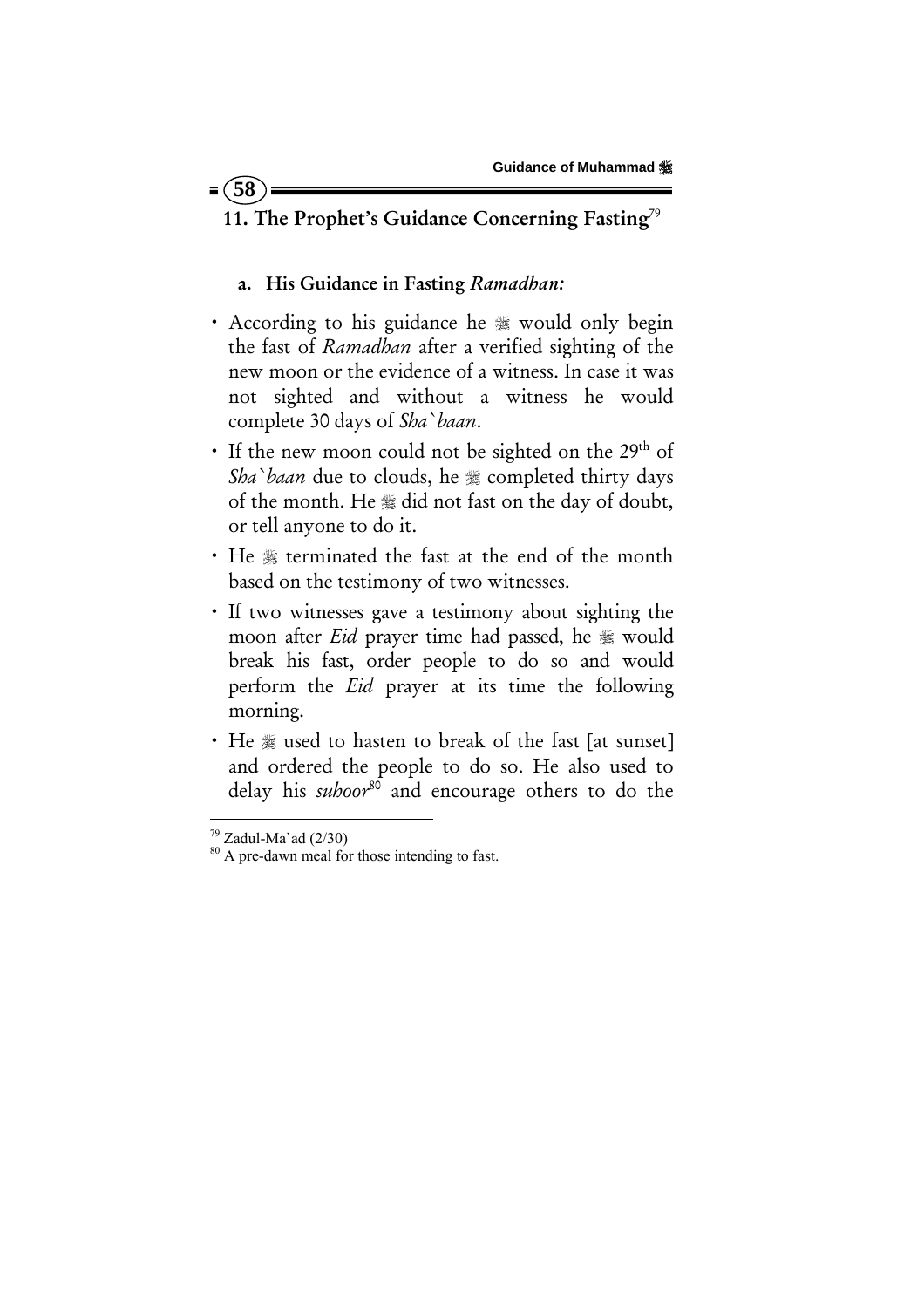same.

• He  $*$  used to break his fast before performing the *maghrib* prayer. He  $*$  would break his fast with fresh or dry dates, and if unavailable, with water.

**59** 

)≡

• Upon breaking his fast he  $\frac{1}{28}$  would say:

 *"Dhahab ath-thama'u wabtallatil-`urooqu wa thabatalajr 'in shaa Allaah."* (Thirst has gone, the veins have been moistened and the reward is assured, if Allah  $wills.$ <sup>81</sup>

- x He used to intensify his acts of worship in *Ramadhan.* The angel Gabriel would meet with him in this month to review the *Qur'an.*
- During *Ramadhan* he  $\frac{1}{2}$  also increased charity, good deeds, recitation of the *Qur'an,* prayer, remembrance of Allah and *i`tikaaf*. 82
- He  $*$  used to perform certain acts of worship particular to *Ramadhan*. Sometimes he continued fasting without breaking it at night, although he prohibited his companions from doing so. He allowed them to continue only to the time of *suhoor*.

<sup>&</sup>lt;sup>81</sup> Abu Dawud.

<sup>&</sup>lt;sup>82</sup> Seclusion in the mosque for devotion to worship.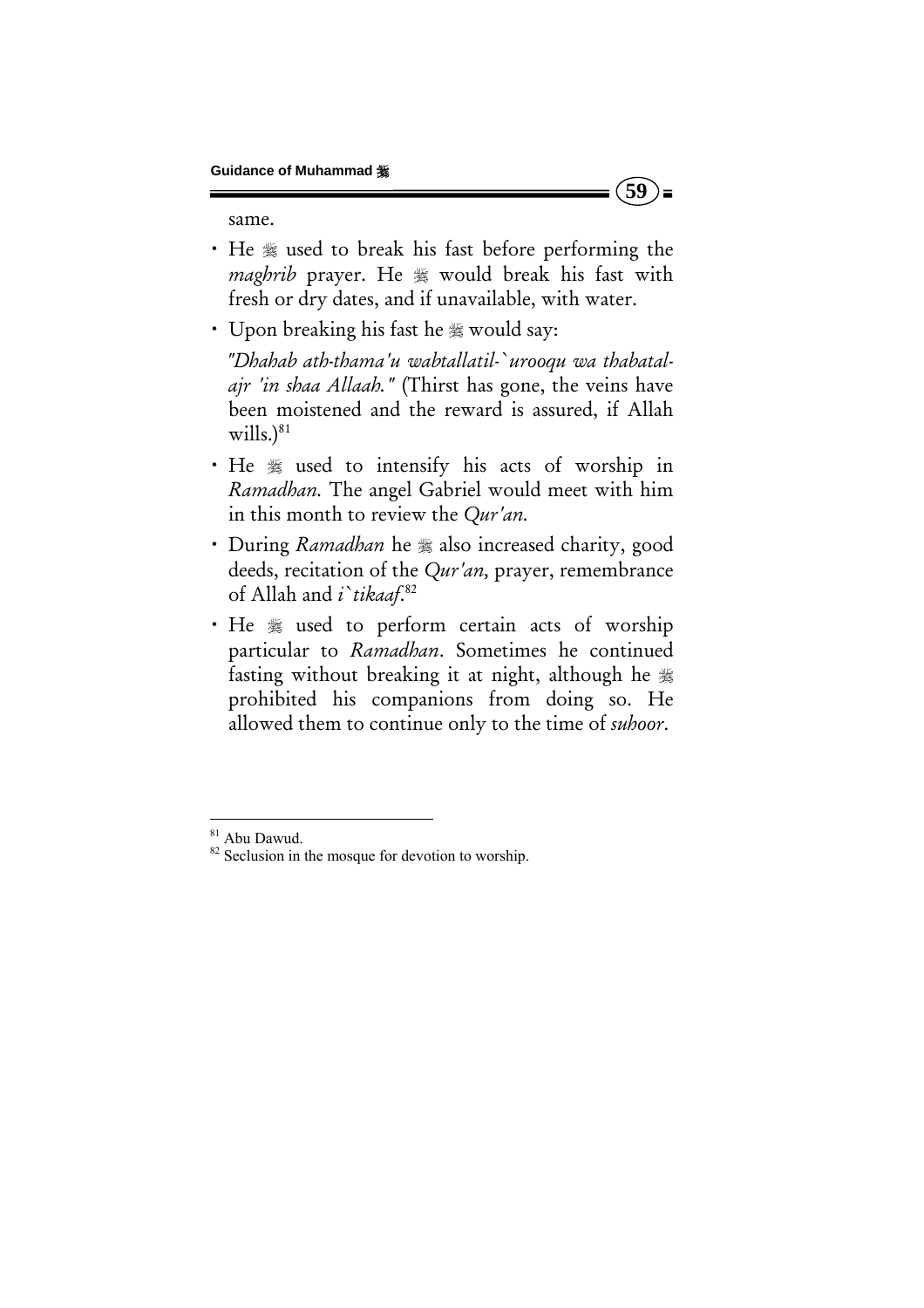#### $= 60$

- b. His Guidance in What Is Allowed and Prohibited While Fasting
- x His guidance was that when one fasts he should abstain from improper speech, noisy arguments, insults and replying to them. He instructed that if one is cursed or insulted he should only say, "I am fasting".
- While travelling, he  $*$  sometimes observed fasting and sometimes broke his fast, and he gave his companions the option to do either .
- He ※ would order his companions to break their fast when they approached an enemy.
- He  $\ast$  did not specify any certain distance after which a traveller would be excused from fasting.
- When his companions would start a journey, they would break the fast even before leaving the residential area and affirmed that this was the *sunnah* of the Prophet ...
- It might be that on a day of fasting he  $\frac{1}{20}$  would be in a state of sexual impurity at the break of dawn, but he would then perform *ghusl*83 and observe the fast as usual.

 <sup>83</sup> A complete bath.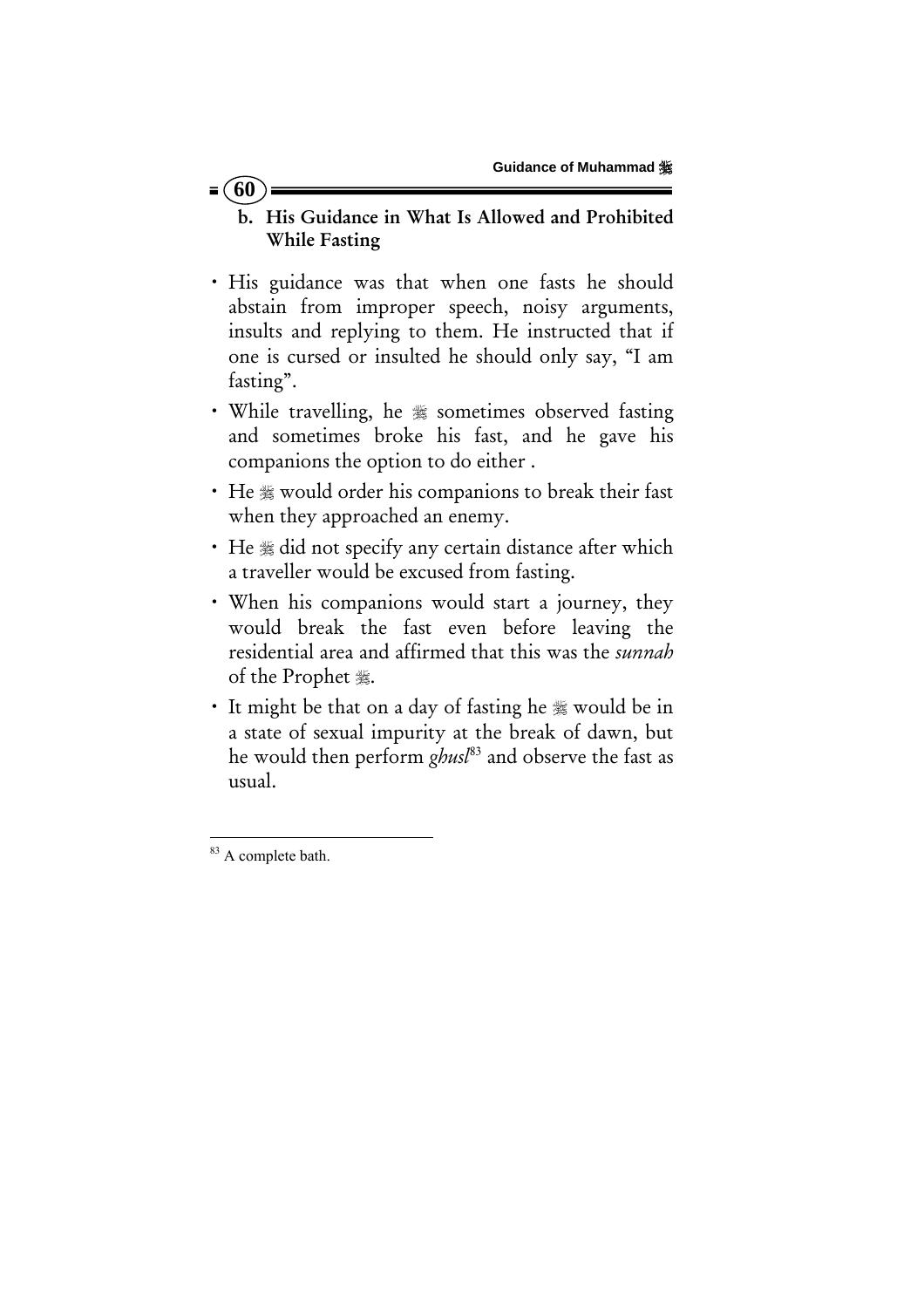• He  $*$  would kiss one of his wives while fasting in *Ramadhan*.

**61** 

)≡

- He  $*$  would clean his teeth with a toothstick, rinse his mouth and nose and pour water on his head while fasting.
- He  $\frac{1}{2}$  ruled that a fasting person need not make up the day if he ate or drank out of forgetfulness.
- He  $\frac{1}{2}$  permitted sick and travelling persons to break the fast and make up the missed days later. He  $\frac{1}{28}$  also permitted a pregnant or nursing women to do the same if they feared harm to themselves.

### c. His Guidance in Voluntary Fasting:

- x His guidance was most complete and perfect for achieving the desired objective with ease. He  $*$  used to fast until it was said that he would never stop fasting. And he would refrain from fasting until it was said that he was not going to fast. He  $\frac{1}{20}$  never fasted a full month except for *Ramadhan*, but he never fasted in any other month more than he did in *Sha`baan.*
- x According to his guidance, it is disliked to single out Friday as a day to fast, but he took care to fast on Mondays and Thursdays.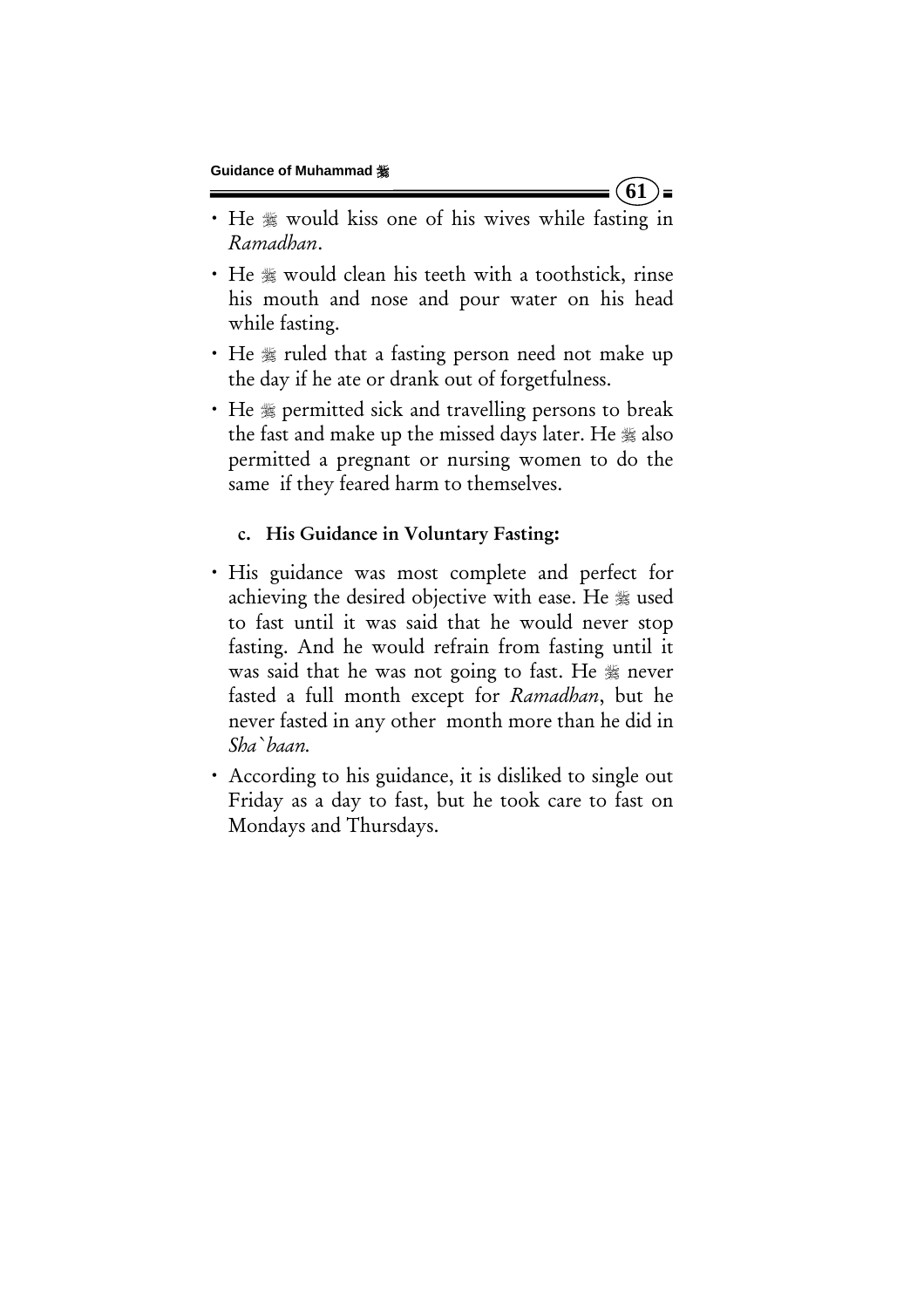- $= (62)$
- . He  $*$  never missed fasting on the days of the full moon ( the 13<sup>th</sup>, 14<sup>th</sup> and 15<sup>th</sup> of every lunar month), whether at home or on a journey, and he encouraged others to fast them.
- He  $*$  also used to fast the first three days of every lunar month.
- He  $*$  encouraged fasting six days from the month of *Shawaal*, saying that fasting them after the fast of *Ramadhan* is equivalent to fasting the entire year.<sup>84</sup> He always fasted the day of '*Ashuraa*',<sup>85</sup> mentioning that it expiates the sins of the past year.<sup>86</sup>
- With regard to the day of `Arafah, he  $*$  said that it expiates the sins of the past year and the coming year.87 But his guidance for *Hajj* pilgrims was not to fast on the Day of `*Arafah.*
- x It was not of his guidance to fast every day of the year. On the contrary, he  $*$  said, "Whoever fasts every day has neither fasted nor broken the fast."88
- Sometimes he  $*$  would intend to fast voluntarily and

 $84$  Narrated by Muslim.<br> $85$ The tenth day of the month of Muharram. In the final year of his life, the Prophet expressed his intent to fast the ninth day as well.  $^{86}$  Muslim.

 $\frac{87}{88}$  Muslim.<br> $\frac{88}{8}$  An-Nasa'i.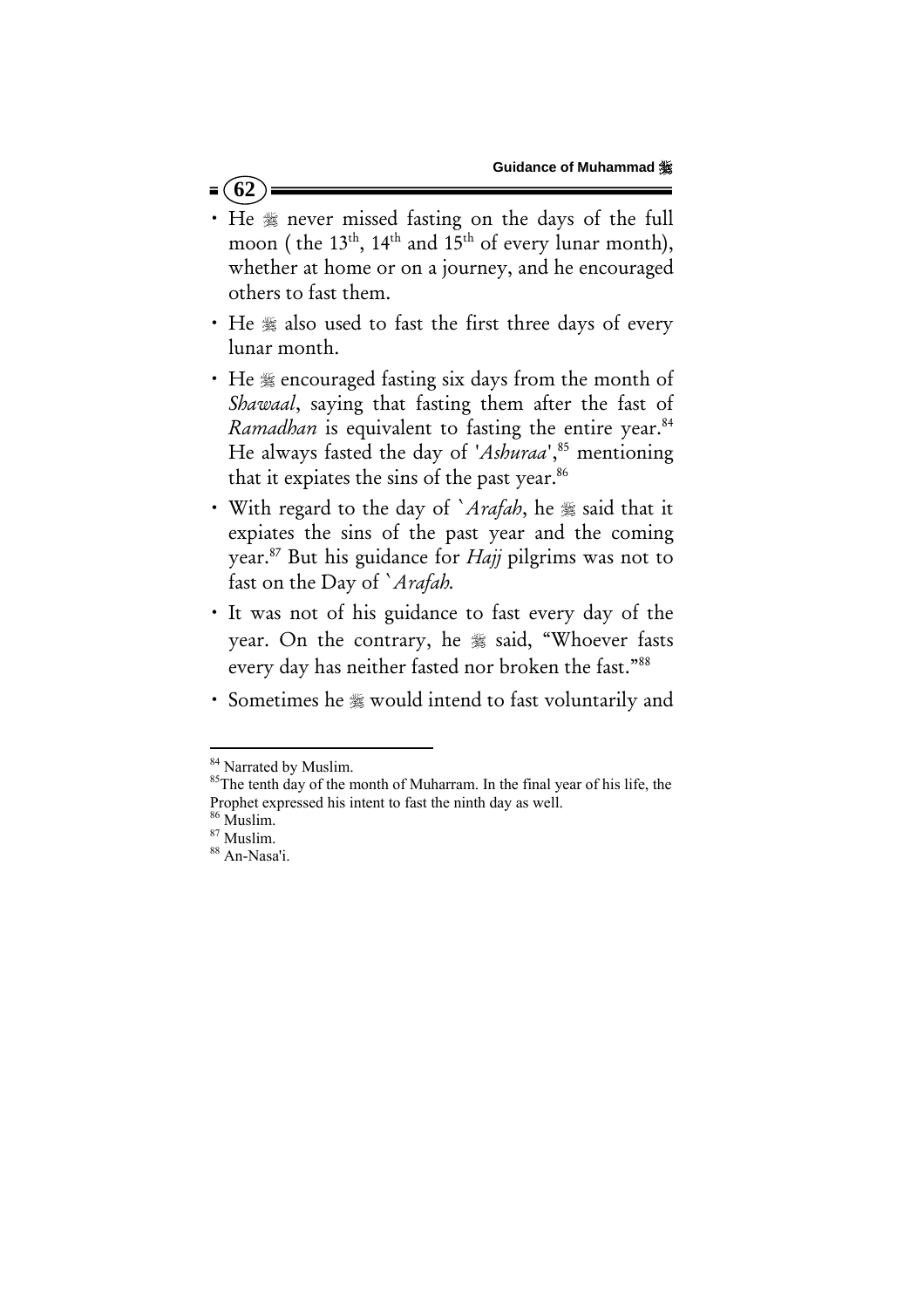then break his fast. And he  $*$  would sometimes ask his family, "Do you have any food?" If they said no, he  $\frac{1}{28}$  would say: "Then, I am fasting".<sup>89</sup>

**63** 

) ≡

• And he  $*$  said: "If one of you is invited to a meal while fasting, he should say, 'I am fasting'."<sup>90</sup>

## d. His Guidance in I`tikaaf *<sup>91</sup>*

- He  $\frac{1}{2}$  was regular in *i i* tikaaf during the last ten days of *Ramadhan* until he died. Once he missed it in *Ramadhan* but made the days up during the month of *Shawwal*.
- He  $*$  once did *i* tikaaf in the first ten days of *Ramadhan,* then the middle ten days, then the last ten days, seeking *Laylatul-Qadr*. Then it became clear to him that it is in the last ten days, so he continued to do it then, until he died.
- He  $*$  always combined *i tikaaf* with fasting.
- He :used to order a tent to be set up for him in the mosque in which to seclude himself.

<sup>&</sup>lt;sup>89</sup> Muslim.

<sup>&</sup>lt;sup>90</sup> Muslim.<br><sup>91</sup> Seclusion in the mosque for worship. Zadul-Ma`ad (2/82)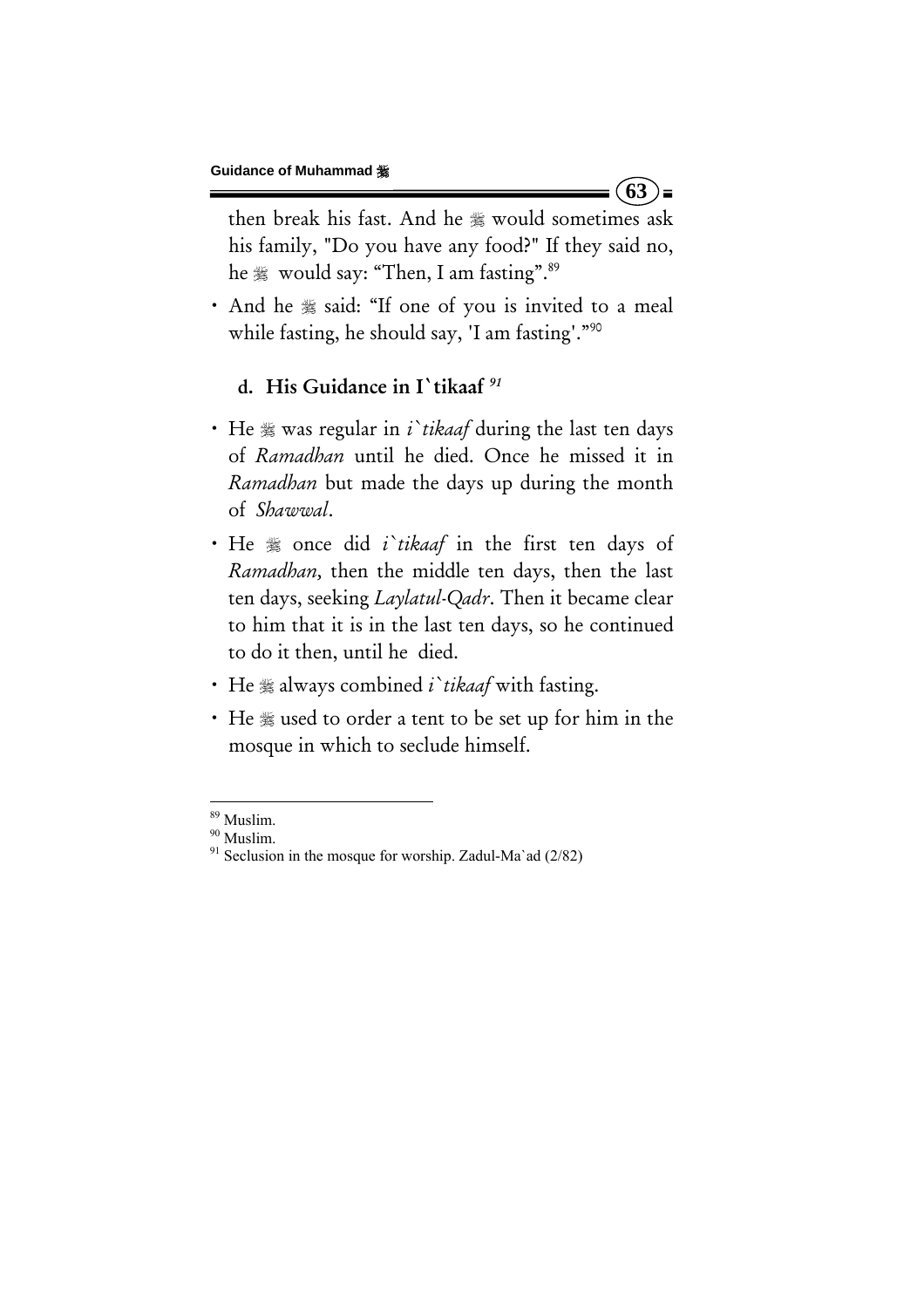x When intending *i`tikaaf*, he began it after performing the *fajr* prayer.

 $= (64)$ 

- His mattress would be placed for him inside his tent, which he entered alone.
- He  $*$  would only enter his house for answering the call of nature.
- x He used to put his head into *Aisha's* room to comb his hair, even when she had her menses.
- x Some of his wives used to visit him during his *i*'tikaaf, and when she got up to leave he  $*$  would get up and escort her. These visits were at night.
- He  $*$  did not have sexual relations with any of his wives during *i`tikaaf*, not even kissing.
- He  $*$  used to perform *i`tikaaf* ten days every year, in the year before he died he did it for twenty days.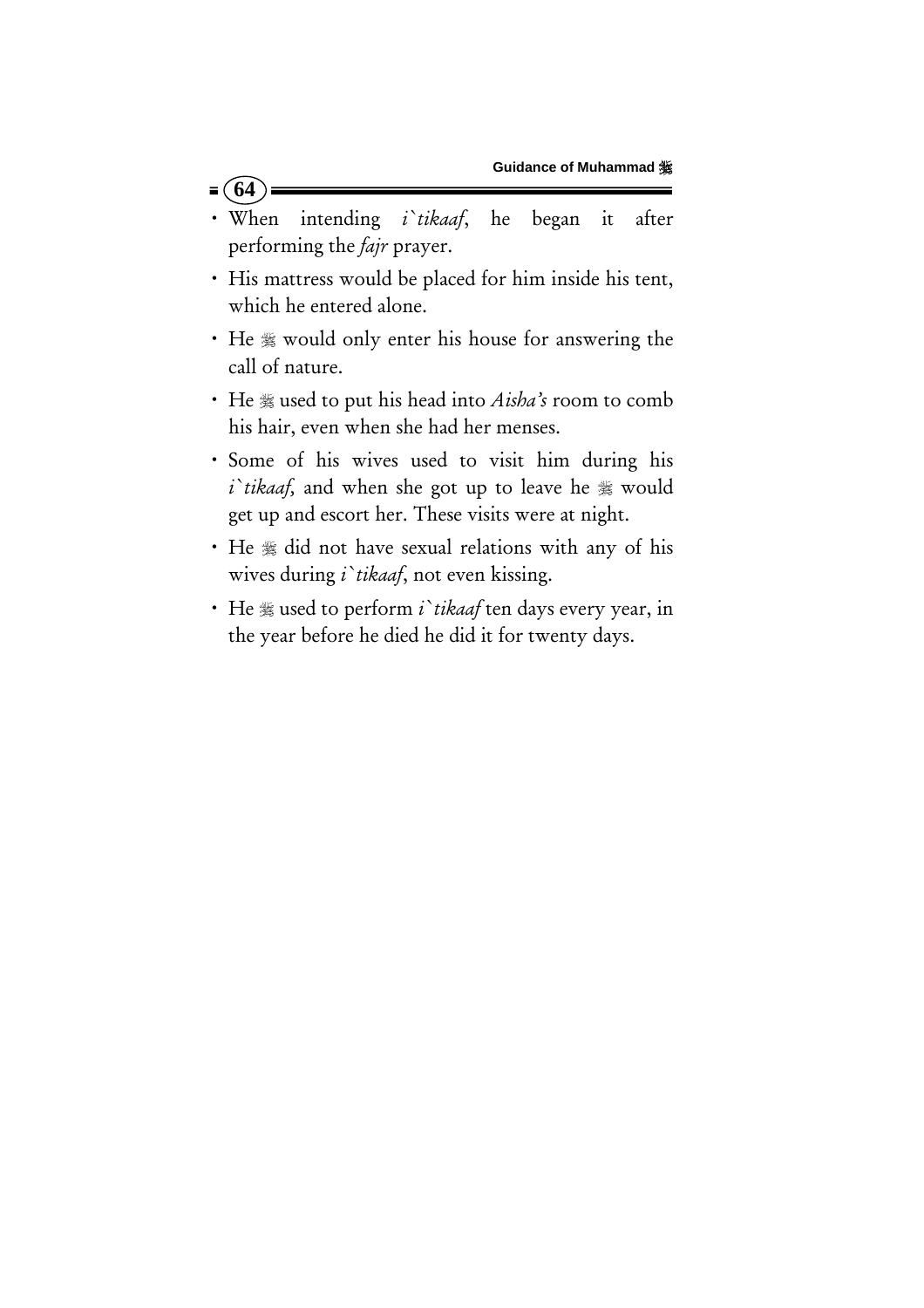### 12. The Prophet's Guidance in *Hajj* and *Umrah*

**65** 

 $=$ 

## a. His Guidance in Umrah $92$

• He  $*$  undertook *Umrah*<sup>93</sup> four times. They were:

1) The *Umrah* of *al-Hudaybiyyah* - The polytheists prevented him from reaching *Makkah,* therefore he slaughtered and shaved at the place where they stopped him, ending the state of *ihraam.*

2) The *Umrah* of compensation [for the first one], in the following year.

- 3) The *Umrah* joined with *Hajj*<sup>94</sup>
- 4) The *Umrah* from al-*Ju`ranah*.
- It happened that during his lifetime he  $\frac{1}{20}$  never began an *Umrah* from inside *Makkah;* he performed all of them when entering *Makkah.*
- x It was never reported that he performed *Umrah*  more than once in the same year.
- x All of his *Umrahs* were performed during the *Hajj*  months.<sup>95</sup>
- x But he said, "An *Umrah* in the month of

 $\frac{92}{93}$  Zadul-Ma`ad (2/86).<br><sup>93</sup> The lesser pilgrimage, which may be done at any time of the year.

<sup>&</sup>lt;sup>94</sup> The greater pilgrimage, performed at a specific time each year. <sup>95</sup> Which are: Shawwal, Dhul-Qa`dah and Dhul-Hijjah.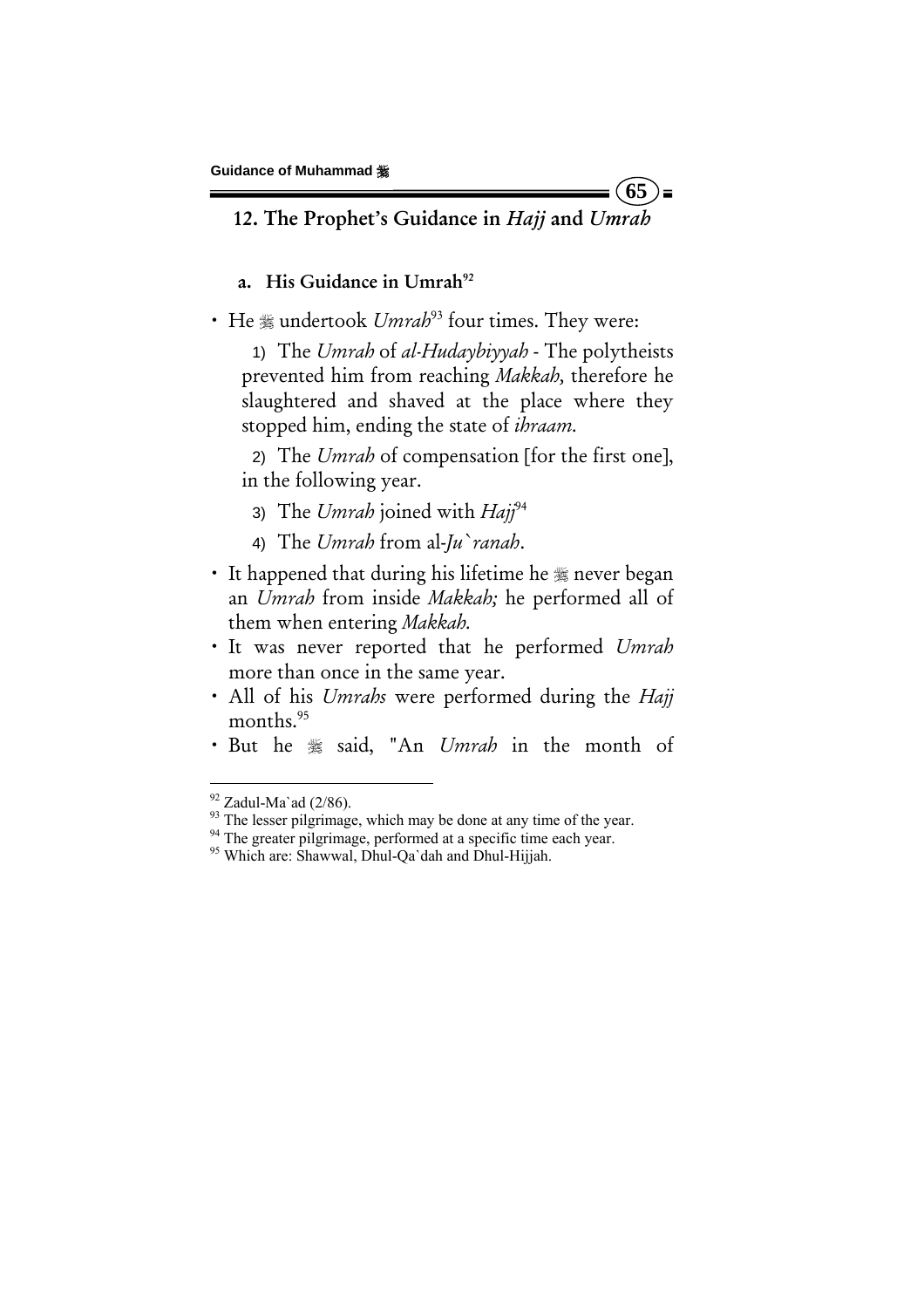*Ramadhan* is equal [in reward] to a *Hajj*."96

b. His Guidance in Hajj<sup>97</sup>

 $= 66$ 

- When *Hajj* became obligatory the Prophet 紫 hastened to perform it without delay. He  $*$  did not perform *Hajj* except once, and it was the *qiraan* form of *Hajj.*<sup>98</sup>
- x He entered *ihraam* after the *thuhr* prayer and recited the *talbiyah,* which is: "*Labbayk-Allaahumma labbayk. Labbayka la shareeka laka labbayk. Innalhamda wan-ni`mata laka wa- mulk. La shareeka lak."* (I respond [in obedience] to You, O Allah, I respond. I respond - no partner is there to You, I respond. All praise and favour is Yours, and sovereignty. There is no partner to You.) $99$

He raised his voice with the *talbiyah* until it was heard by his companions. He told them, Allah had ordered raising their voices with *talbiyah*. He  $*$  kept to this *talbiyah* while people added to it or omitted parts of it but he did not criticize them for that.

• At the time of assuming *ibraam* he  $\frac{1}{26}$  let his

<sup>&</sup>lt;sup>96</sup> Al-Bukhari and Muslim.<br><sup>97</sup> Zadul-Ma`ad (2/96)

<sup>&</sup>lt;sup>97</sup> Zadul-Ma`ad (2/96)<br><sup>98</sup> When Umrah and Hajj are performed with a single ihraam.<br><sup>99</sup> Muslim.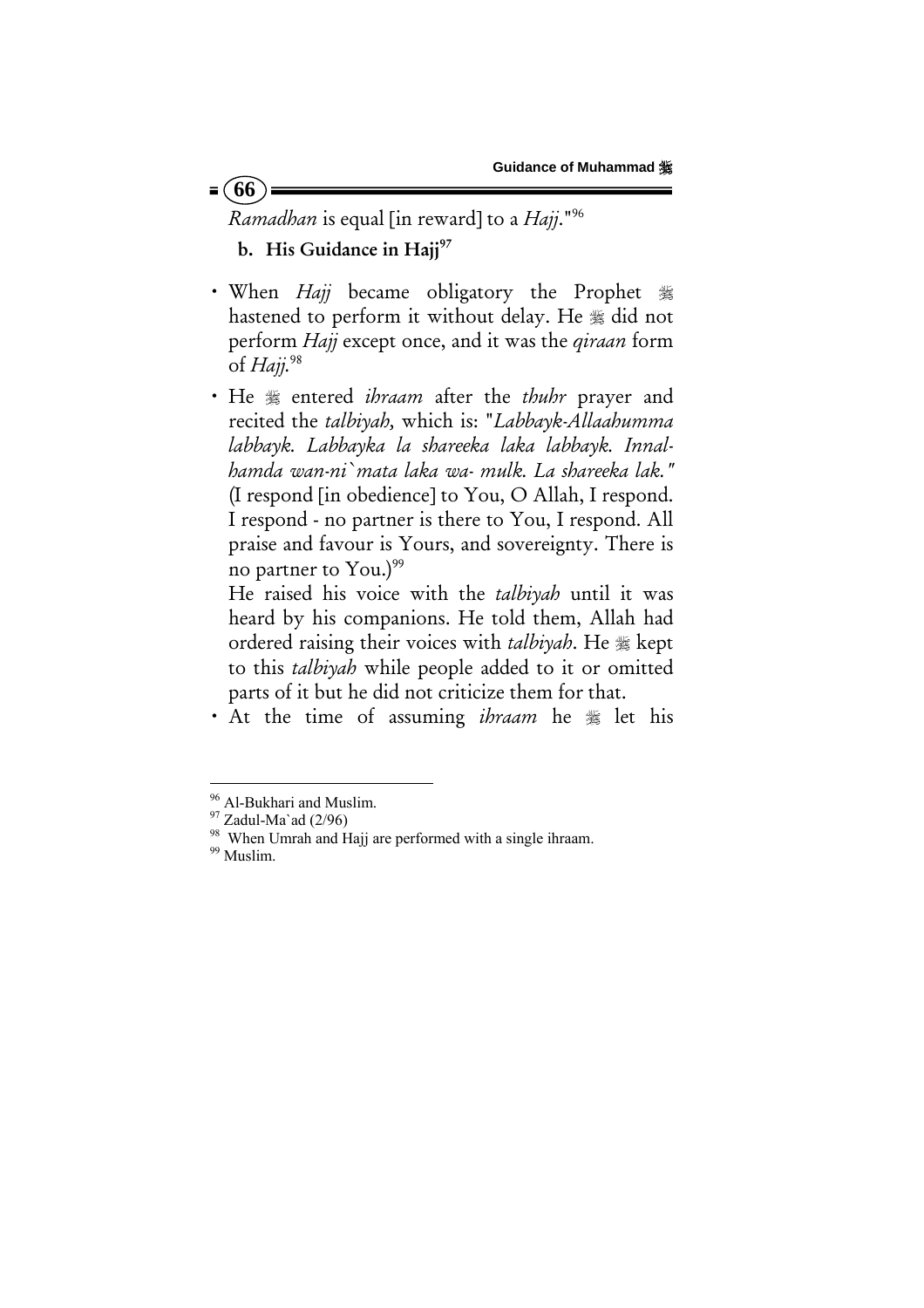companions choose any of three types of *Hajj.*<sup>100</sup> When they approached Makkah he  $\frac{1}{20}$  urged those who had no sacrificial animal with them to end their state of ihram after *Umrah*. 101

**67** 

) =

• He  $\frac{1}{2}$  performed *Hajj* riding a camel and his food and luggage were also on the camel.

The following is a description of the Prophet's *Hajj* and the method he followed:

After arriving in Makkah, he firmly ordered those who had no sacrificial animal with them to perform *Umrah* only and then end their state of *ihraam*, but for those who had the animal with them to remain in the state of *ihraam*. He  $\frac{1}{26}$  continued to the valley of *Dhu Tuwa*, where he spent the eve of Sunday, the 4<sup>th</sup> of *Dhul-Hijjah*. He performed the *fajr* prayer there, had a bath and entered Makkah by day from its upper vicinity, called *ath-Thaniyyah al-`Ulya*, which overlooks *Hujun.*

Upon entering the Sacred Mosque, he  $\frac{1}{20}$  headed for the *Ka`bah*102 without performing the usual prayer for

<sup>&</sup>lt;sup>100</sup> Either qiraan or ifraad (Hajj alone) or tamattu` (Umrah followed by Hajj with a second ihraam).<br> $^{101}$  i.e., to perform Hajj as tamattu'.

<sup>&</sup>lt;sup>102</sup> The first house of worship built by Prophet Abraham and his son, Ishmael and dedicated to Allah. The city of Makkah grew up around it.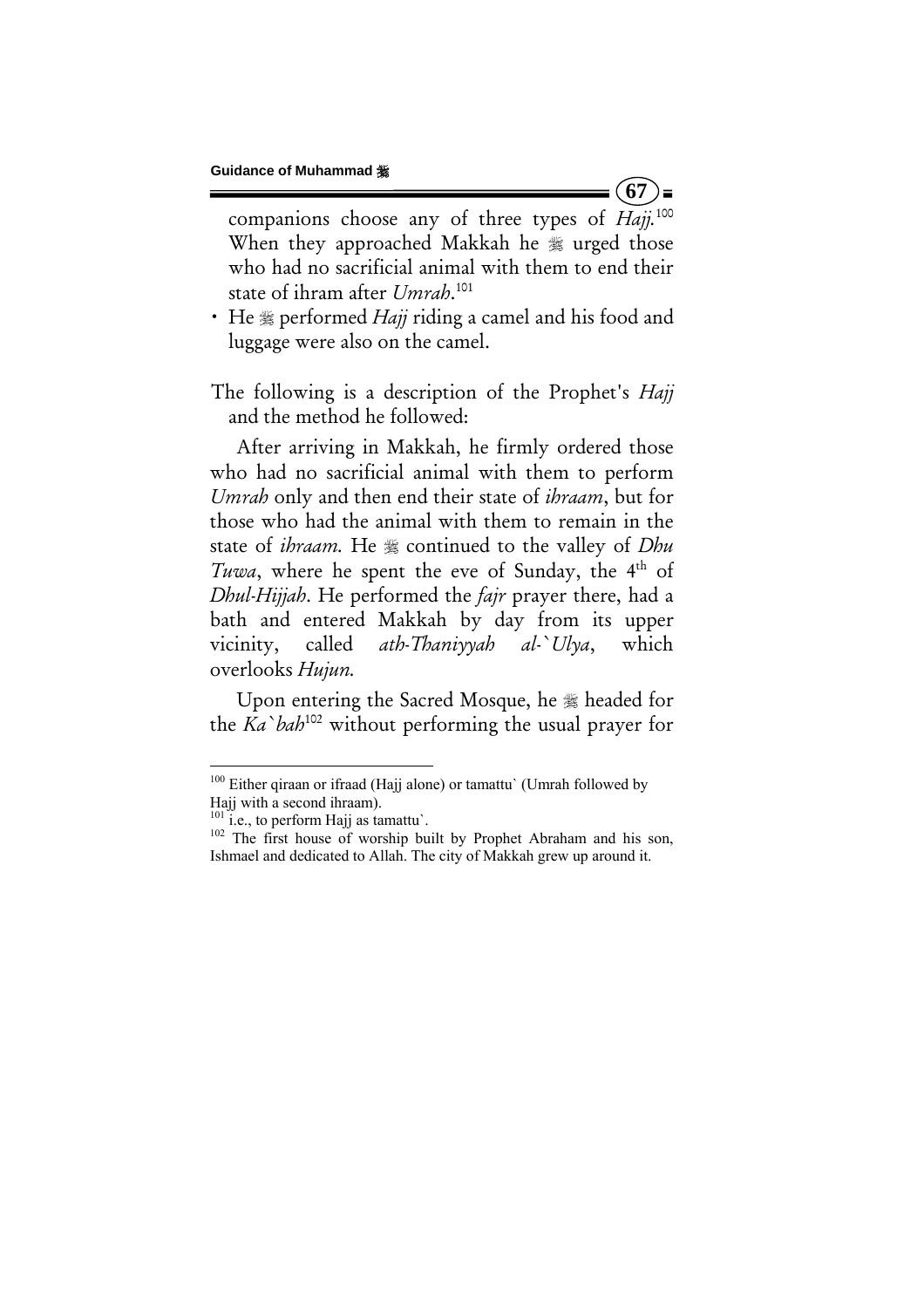**Guidance of Muhammad** 

salutation of the mosque. When opposite the Black Stone he kissed it without crowding anyone. He began *tawaaf* (circling the *Ka`bah)* with the *Ka`bah* to his left and without supplicating at its door or under the waterspout, nor at the back of the *Ka`bah* or at its corners. It has been reported that while walking between the *Ka`bah's* two corners, that of the Black Stone and the Yemeni corner, he would recite: *"Rabbana aatina fid-dunya hasanatan wa fil-aakhirati hasantan wa qina `adhaaban-naar*. (Our Lord, grant us good in this world and good in the Hereafter and save us from the torment of the Fire). He  $\frac{1}{20}$  did not specify any words or supplications during *tawaaf* other than this.

 $= (68)$ 

He  $\frac{1}{2}$  jogged with small steps through the first three rounds of his *tawaaf.* He wrapped his garment in such a way that its two ends met over one of his shoulders while his other shoulder was left uncovered.

Whenever he  $\frac{1}{20}$  came opposite to the Black Stone he kissed it or touched it with his staff and then kissed the staff, saying *"Allahu akbar."*

He  $*$  would touch the Yemeni corner but neither kissed it nor kissed his hand after touching it.

After finishing *tawaaf*, he  $\frac{1}{20}$  stood behind the station of Abraham (all and recited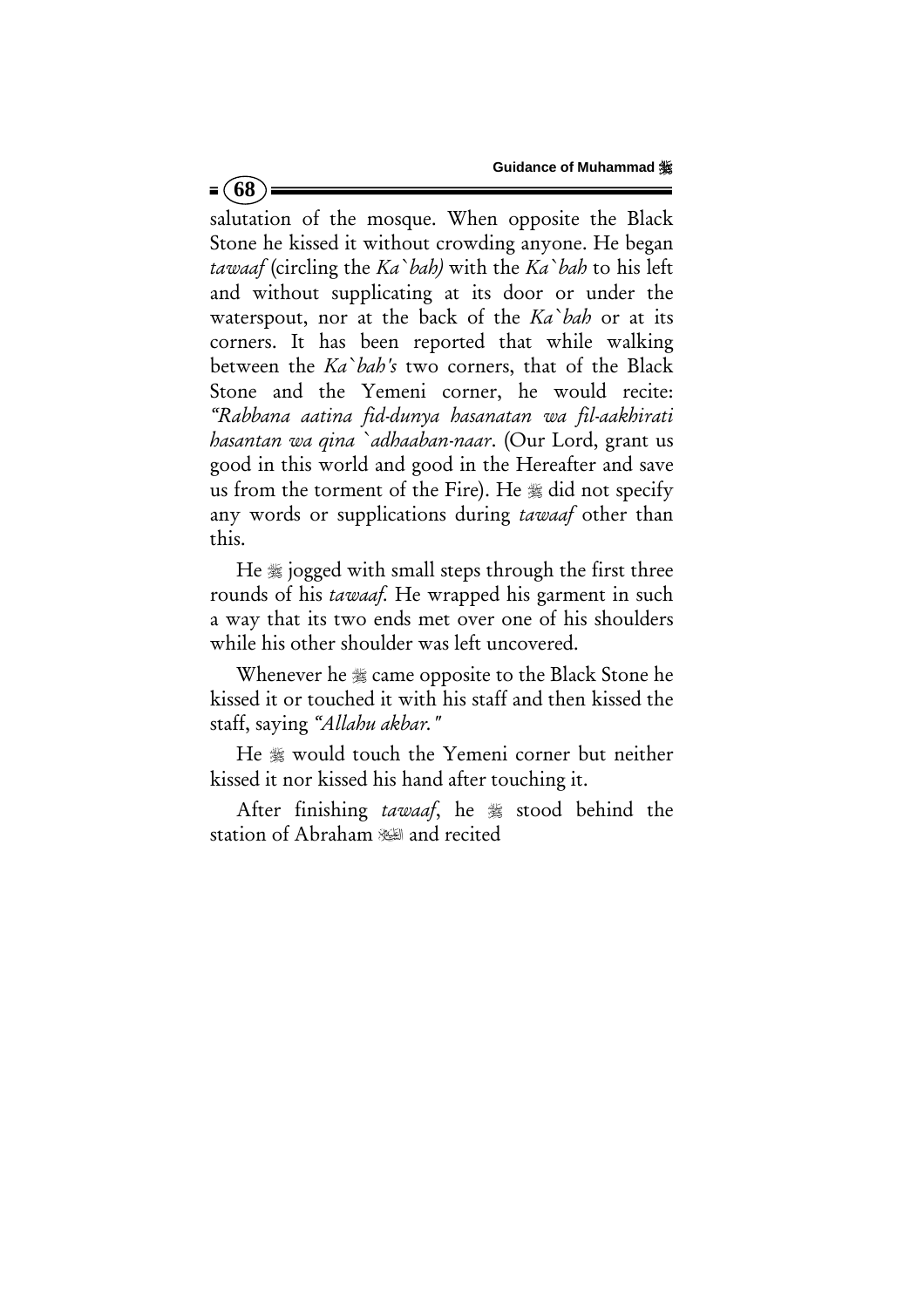$(69)$  =

*"Wattakhidhu min maqaami ibraheema musalla."* (And take the station of Abraham (as a place of prayer).<sup>103</sup> He performed two *rak`ahs* with the station of Abraham between him and *the Ka`bah*. In these he recited after Al-*Fatihah: Surah "Al-Kafirun*" and *Surah* "*Al-Ikhlaas*". After praying he went back to the Black Stone and kissed it.

Then he headed toward the hill of *Safa,* and when he approached it, he recited: *"Innas-safa wal-marwata min sha`aa'irillah"*104 (Indeed, *Safa* and *Marwah* are among the rites of Allah), and added, "I begin with what Allah began with." He <sup>32</sup> ascended *Safa* until he could see the *Ka`bah*. Then he faced it, saying:

*"La ilaaha ill-Allahu wallaahu akbar, la ilaaha ill-Allahu wahdahu la shareeka lahu, lahul mulku wa lahul-hamdu, yuhyee wa yumeetu wa huwa `ala kulli shay'in qadeer, la ilaaha ill-Allahu wahdahu, anjaza wa`dahu wa nasara `abdahu wa hazamal-ahzaaba wahdah."*

(There is no god but Allah alone with no partner. His is the dominion and His is [all] praise and He is over all things competent. There is no god but Allah alone; He fulfilled His promise and supported His servant and

<sup>&</sup>lt;sup>103</sup> From the Qur'an - 2:125. Narrated by Muslim.<br><sup>104</sup> See glossary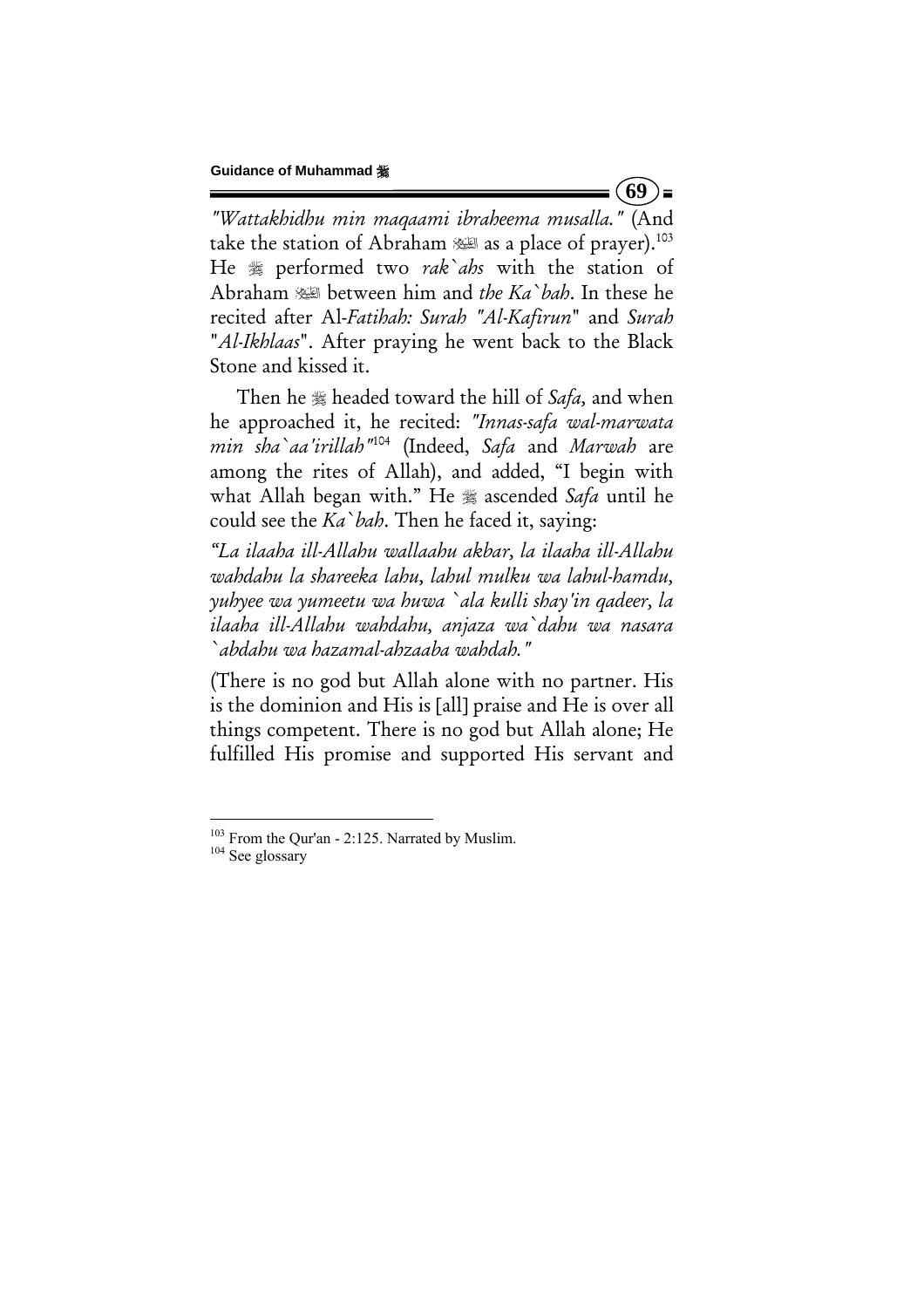defeated the [enemy] allies alone.)<sup>105</sup> He  $*$  repeated this three times, supplicating in between.

Then he  $\frac{1}{26}$  began *sa*<sup>2</sup>*i*,<sup>106</sup> descending from *Safa* and walking toward the hill of *Marwah*. When he reached the valley (now shown by two green markers) he jogged, and when he had cleared the valley he walked. He  $\frac{1}{2}$  began the *sa* i walking but concluded it riding due to the crowds of people around him.

When he  $\frac{1}{20}$  reached *Marwah* he climbed it until he could see the *Ka`bah.* There he made supplications as he had done at *Safa*. After completing the *sa`i* at *Marwah*, he ordered all those who had no sacrificial animal with them to completely end the state of *ihraam,*107 even if they had intended the *qiraan* or *ifraad* type of *Hajj.*

He  $\frac{1}{2}$  did not end his state of *ihraam* because he had brought his sacrifice with him, but he said: *"If I had known before what I know now, I would not have brought the animal and would have made it an Umrah.*"108

He  $\frac{1}{2}$  supplicated thrice for those who shaved their

 $= (70)$ 

 $105$  Abu Dawud, ay-Tirmidhi, an-Nasa'i and Ibn Majah.  $106$  Making seven trips between the hills of Safa and Marwah, one of the required rights of Hajj and `Umrah.

<sup>&</sup>lt;sup>107</sup> By shaving their heads or cutting their hair.<br><sup>108</sup> Al-Bukhari and Muslim.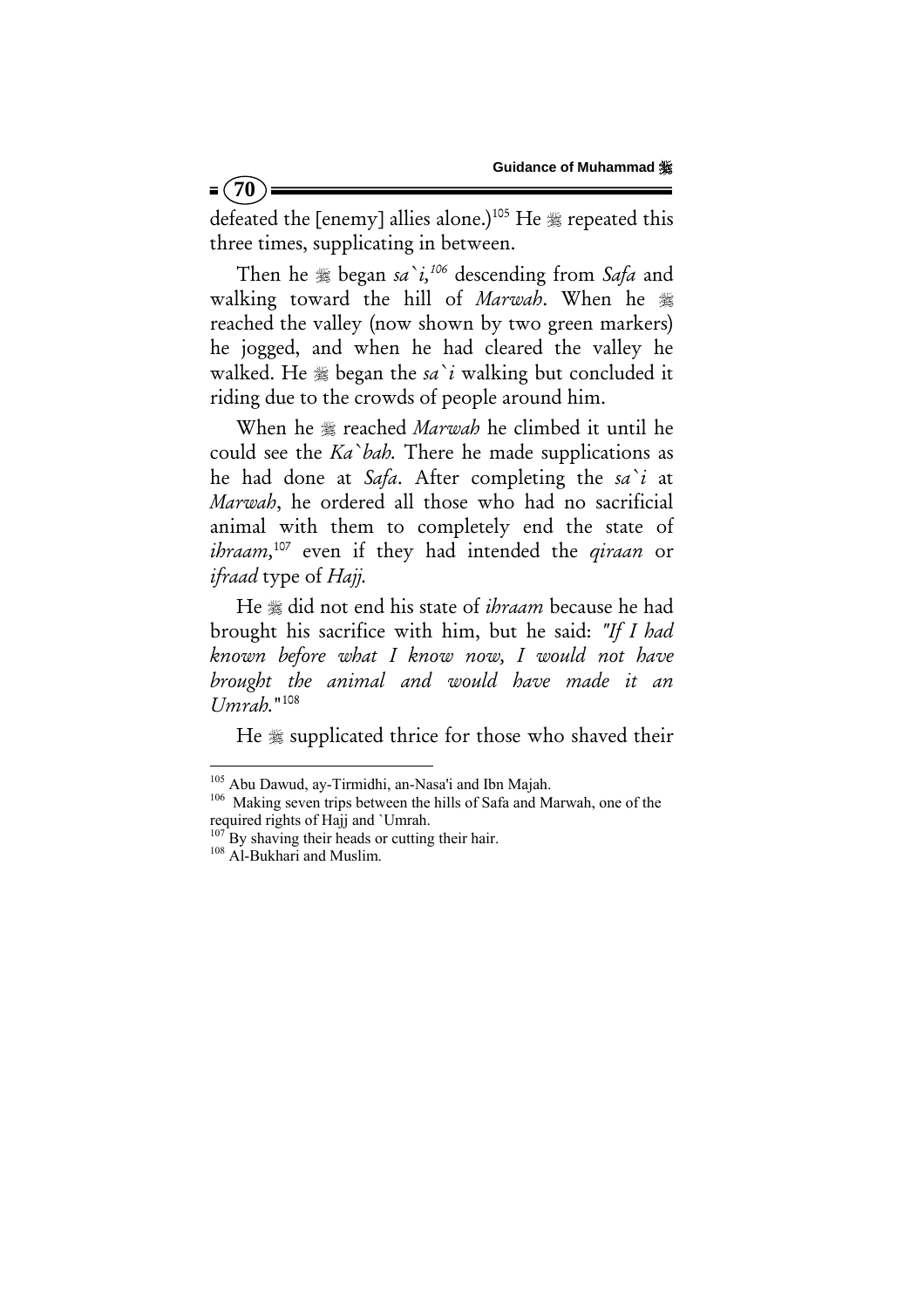heads and once for those who shortened their hair.

Throughout his stay in *Makkah* and up to the day of tarwiyah<sup>109</sup> he  $\frac{1}{20}$  would lead the prayers at the place of his residence, shortening them.

**71** 

)=

Before noon on that day he  $\frac{1}{20}$  and his companions set out for *Mina*, and whoever had ended his state of *ihraam* entered it again while on his mount.

Upon reaching *Mina* he <sup>\$\$</sup> dismounted, performed the *thuhr*, *'asr, maghrib* and `*isha* prayers and spent the night there. After sunrise, he proceeded to the plain of `*Arafah*. Some of his companions were reciting *"Allahu akbar"* and others were repeating the *talbiyah* and he did not correct anyone. He  $*$  found the tent pitched for him at *Namirah* as he had ordered. (*Namirah* is not part of `*Arafah*; it was a village to the east of `*Arafah.)* He  $*$  stayed until shortly after mid-day when he ordered his she-camel, named *al-Qaswa*, to be saddled. Then he rode until he came to the valley within *`Arafah*. There he <sup>*n*</sup> delivered one great sermon while on his camel. Therein, he affirmed the fundamentals of Islam and abolished the foundations of polytheism and the pre-Islamic days of ignorance. He  $*$  confirmed all prohibitions universally agreed upon by all religions and abolished all unlawful pre-Islamic practices, including

  $109$  The  $8<sup>th</sup>$  of Dhul-Hijjah.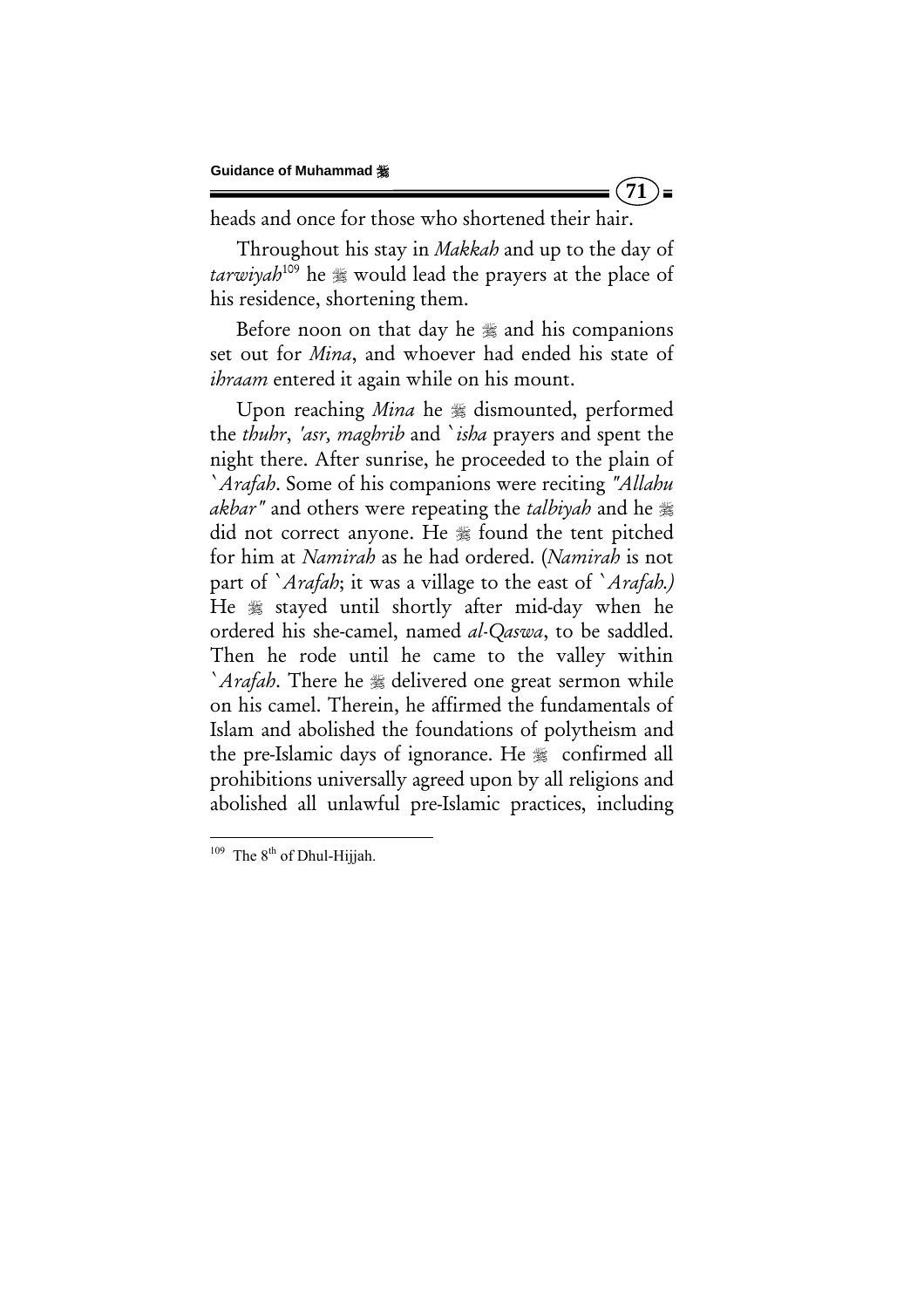interest. He  $*$  ordered the people to treat women well and to abide by the Book of Allah. He asked if he had communicated the message, and upon hearing their unanimous affirmation made Allah witness to it.

When he ﷺ finished the sermon, he ordered Bilal ﴾ to call the *adhaan*; then he pronounced the *iqaamah*. It was a Friday; He  $\frac{1}{2}$  led the *thuhr* prayer as two *rak`ahs* with silent recitation, although it was Friday. Bilal made a second *iqaamah* and he led the `*asr* prayer as two *rak`ahs* also. The inhabitants of Makkah were with him, and he  $*$  did not tell them to complete the prayer and did not forbid them from joining the two prayers.

After completing his prayer, he  $\frac{1}{20}$  rode until he reached the place of standing. When some people wondered whether or not he  $*$  was fasting, his wife, Maymunah sent him some milk, which he  $*$  drank in front of the people. He  $\frac{1}{20}$  stayed on his mount at the foot of the mountain on the rocks and faced the *Qiblah* with the rope in his hand. He  $\frac{1}{20}$  began supplicating and fervently beseeching Allah and continued thus until sunset.

He  $\frac{1}{20}$  told the people to stay above the valley of `*Uranah* and said, "I am standing here but all of

 $= (72)$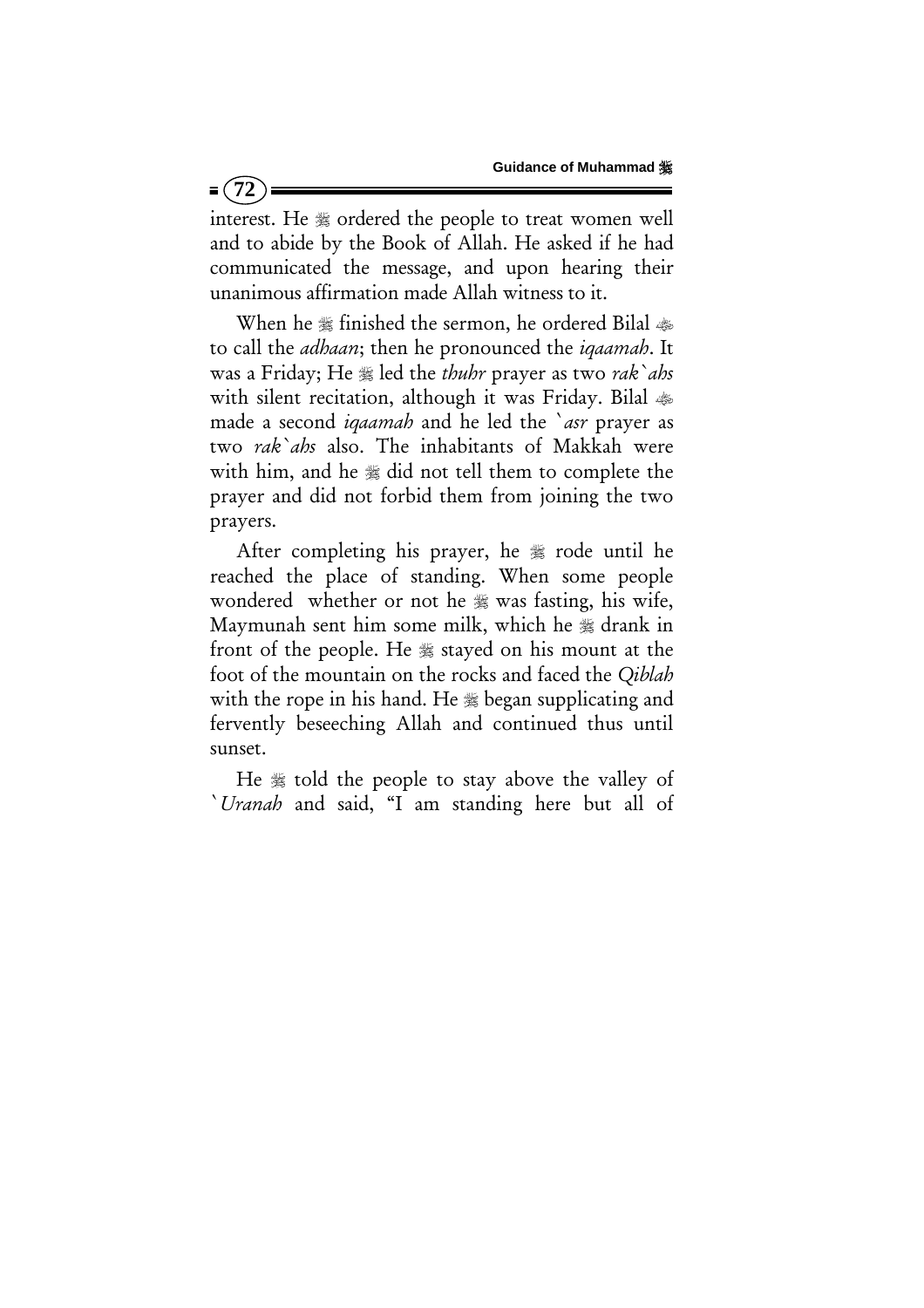`*Arafah* is a standing place."<sup>110</sup>

While supplicating he  $\frac{1}{2}$  raised his hands to his chest like a poor man begging for food. He  $\frac{1}{28}$  said: "The best supplication is the supplication on the day of `Arafah, and the best thing that I and the prophets before me have said is: *"La ilaaha ill-Allahu wahdahu la shareeka lah. Lahul-mulku wa lahul-hamdu wa huwa `ala kulli shay'in qadeer.* (There is no god but Allah alone having no partner. His is the dominion and His is all praise and He is over all things competent.)

When the sun had set completely he  $*$  departed from *`Arafah* serenely with Usamah bin Zayd  $\triangle$  riding behind him. He  $\frac{1}{20}$  pulled the reins of his camel back toward him [to slow her pace] until her head touched the edge of the saddle. He  $\frac{1}{2}$  said, "O people, be calm. *Hastening is not a sign of righteousness."111* 

He departed by "*al-Ma'zimayn*" route but had entered `*Arafah* from "*Dhabb*". He  $*$  proceeded at a moderate pace but speeded up whenever there was an open space.

He  $\frac{1}{20}$  continued reciting the *talbiyah* along the way. At one point he  $\frac{1}{20}$  dismounted, answered a call of nature, washed and then resumed his journey. He

<sup>&</sup>lt;sup>110</sup> Muslim.

<sup>&</sup>lt;sup>111</sup> Al-Bukhari.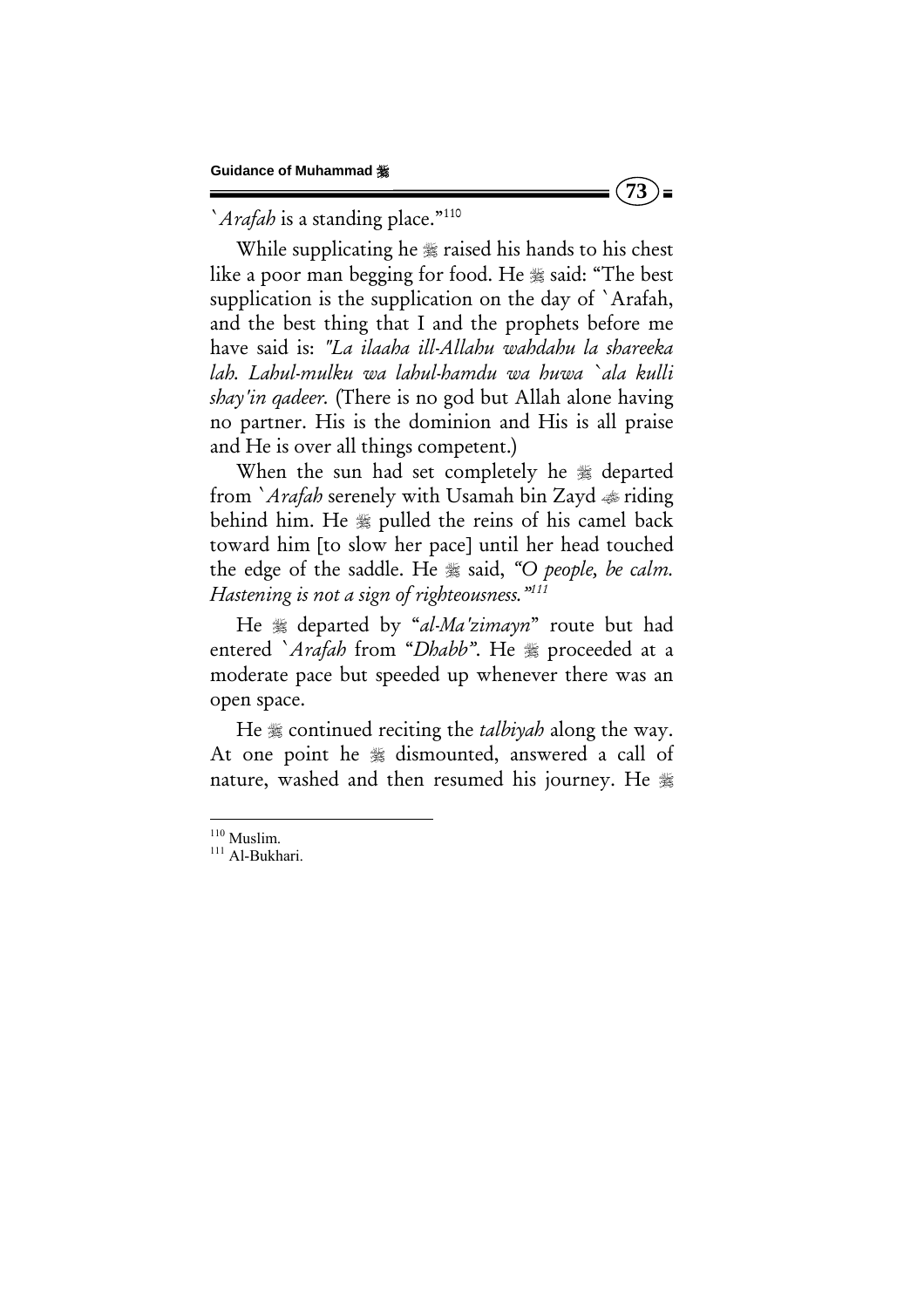did not pray until he reached *Muzdalifah*, where he performed *wudhu*' for prayer and ordered the call of *adhaan* and *iqaamah*. He  $\frac{1}{2}$  performed the *maghrib* prayer before making camp and having the camels kneel. After settling the camels he ordered a second *iqaamah* but without an *adhaan*. He  $\frac{1}{20}$  performed the `*ishaa*' prayer without any prayer between *maghrib* and *`ishaa'*. He  $*$  then slept until dawn and did not spend the night in worship.

 $= (74)$ 

That same night after the moon had set he  $\frac{1}{20}$  gave permission to the weak amongst his family to go on to *Mina* before dawn, but told them not to perform *rami* (stoning of the pillar) before sunrise.

As soon as dawn appeared, he  $\frac{1}{2}$  performed the *fajr* prayer after the *adhaan* and *igaamah*. Then he  $\frac{1}{20}$  rode until he reached *al-Mash`ar al-Haraam* and told the people that all of *Muzdalifah* is a standing place. He faced the *Qiblah* and commenced supplication and praise of Allah. He departed from *Muzdalifah* before sunrise with al-Fadl bin Abbas  $\bullet$  riding behind him.

On the way he  $*$  told al-Fadl bin Abbas  $*$  to collect seven pebbles for him. Shaking them in his hand, he  $*$  said, "Use similar pebbles for stoning, and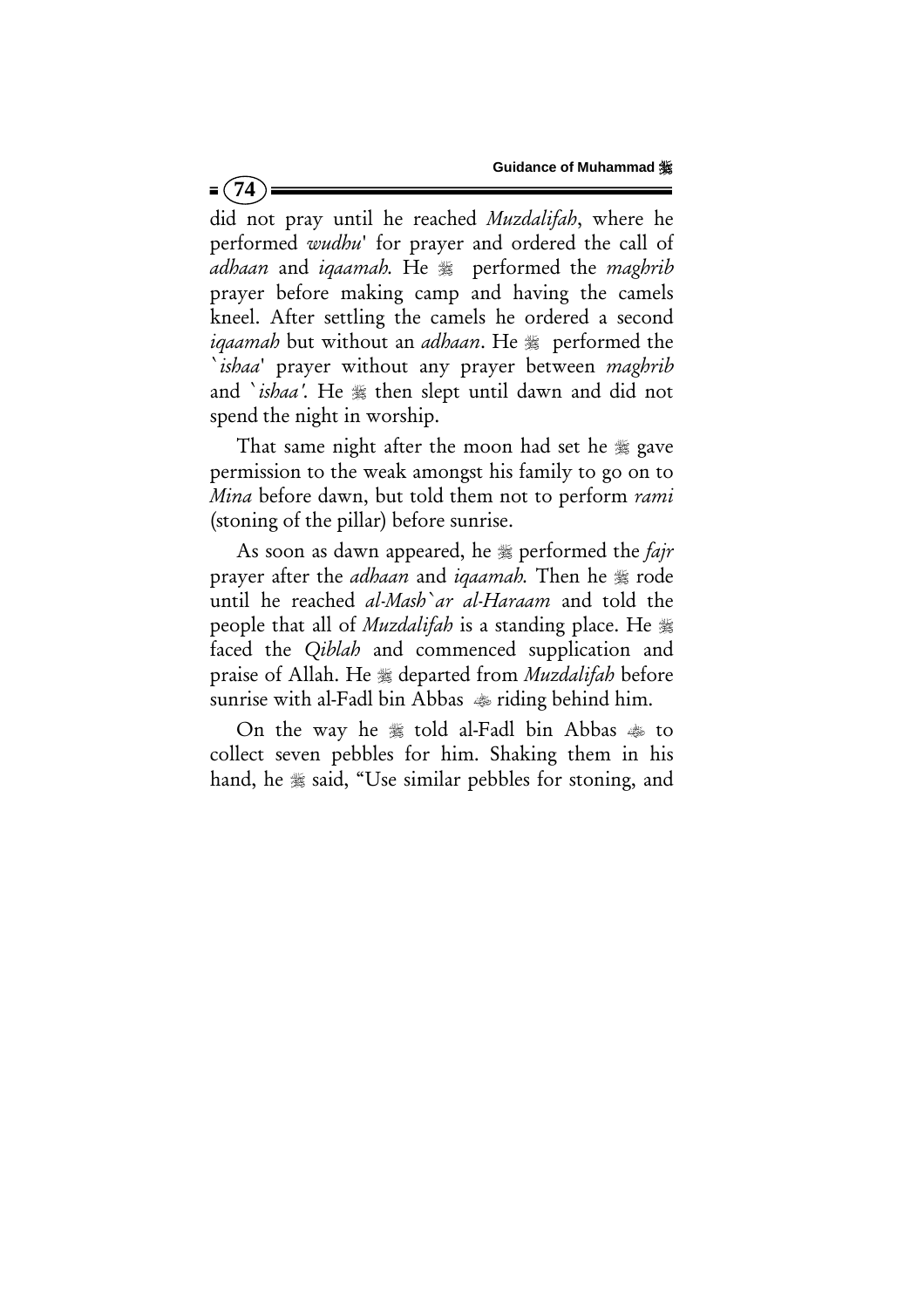avoid extremism in religion."112

Upon reaching *Muhassir* valley, he made haste, taking the middle road that leads to the large *jamrah*. 113 He **\*** continued reciting the *talbiyah* until he reached *Mina* and began the stoning. He  $\frac{1}{2}$  stoned the large *jamrah* after sunrise while riding his camel. He  $\frac{1}{2}$  threw the pebbles from the lower part of the valley with the *Ka`bah* to his left and *Mina* to his right. He  $\frac{1}{26}$  threw them one at a time, saying, "*Allahu akbar* " with each pebble.

Then he  $*$  returned to *Mina* and delivered an eloquent sermon in which he informed the people about the sanctity and excellence of the Day of Sacrifice as well as the sanctity of *Makkah*. He  $\frac{16}{26}$  also ordered them to obey those leaders who abide by the Book of Allah and taught them the rites of *Hajj*. He then went to the place of slaughter in *Mina* and sacrificed sixty-three camels with his own hand while they were standing with the left leg tied up. Then he stopped and asked `Ali to complete the slaughter of one hundred camels. He  $*$  ordered Ali  $*$  to give them in charity to the poor. He  $\frac{1}{28}$  said that a butcher should

<sup>&</sup>lt;sup>112</sup> An-Nasa'i and Ibn Majah.<br><sup>113</sup> The pillar that is to be stoned.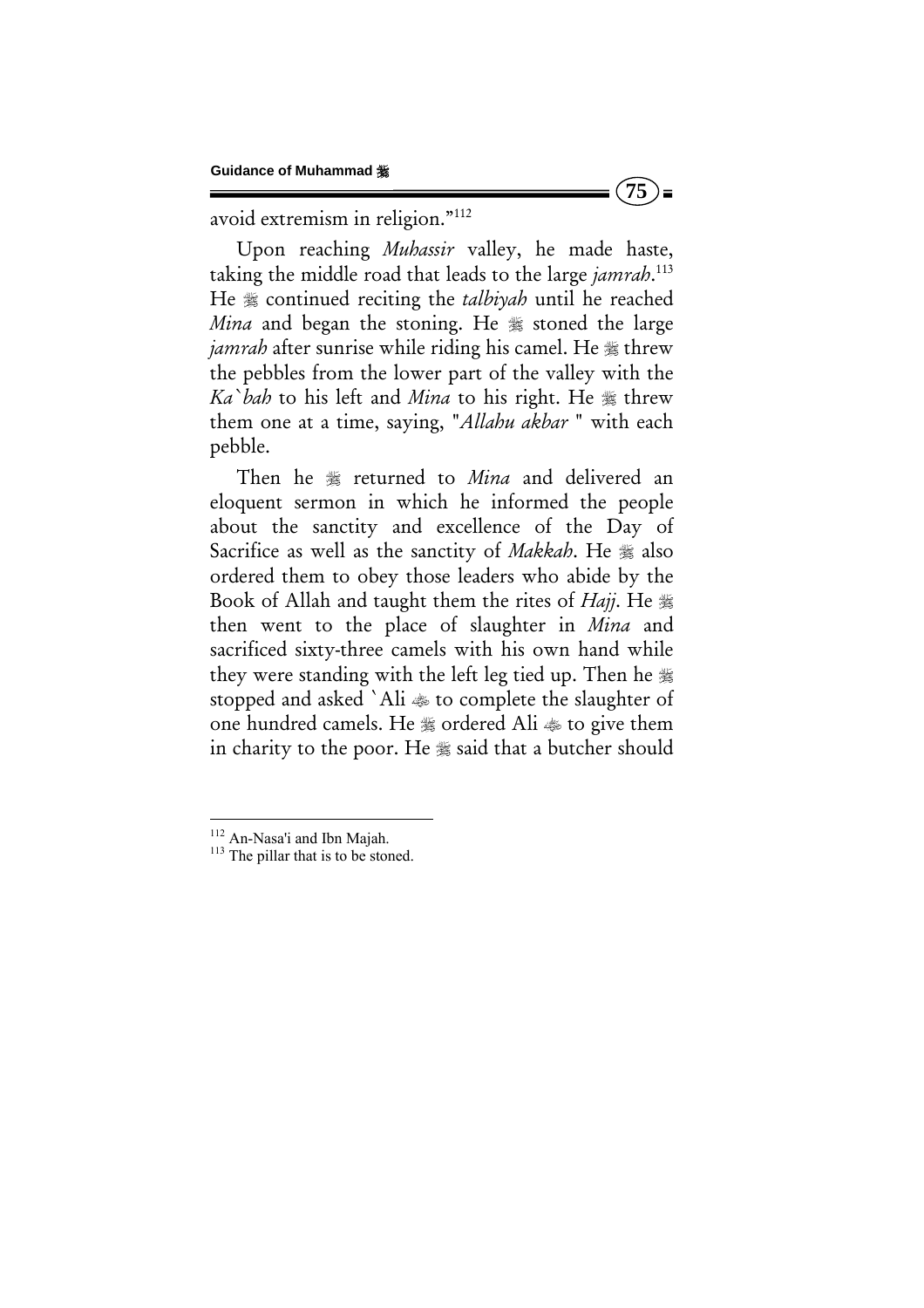not be given his wages out of the sacrificial meat.<sup>114</sup>

He  $*$  told them that all of *Mina* is a place of slaughter, as well as the roads and valleys leading to *Makkah*.

After he  $\frac{1}{26}$  finished the sacrifice he called the barber and had his head shaved, starting with the right side and then the left. He # gave the hair to Abu Talhah and said, "Distribute it among the people."115

He  $*$  asked forgiveness three times for those who shaved their heads and once for those who shortened their hair. Aisha applied scent to him before he removed his *ihraam* garments.

He  $*$  departed for Makkah on his camel before noon. He  $*$  performed *tawaaf al-ifaadhah*<sup>116</sup> and did no other tawaaf or sa`i after it.117 He did not jog in this *tawaaf* or in the farewell *tawaaf*, but only during the initial one.

Following *tawaaf* he went to *Zamzam* where he found people drinking from the well. They handed him the bucket and he  $*$  drank while standing. Then he

 $= (76)$ 

<sup>&</sup>lt;sup>114</sup> Rather, he should be paid a fee.<br><sup>115</sup> Al-Bukhari and Muslim.<br><sup>116</sup>Tawaaf al-ifaadhah is performed after returning from `Arafah. It is among the essentials of Hajj without which it is incomplete. 117Because he was performing *qiraan* Hajj. Those performing *tamattu`*

must do sa`i again after tawaaf al-Ifaadhah.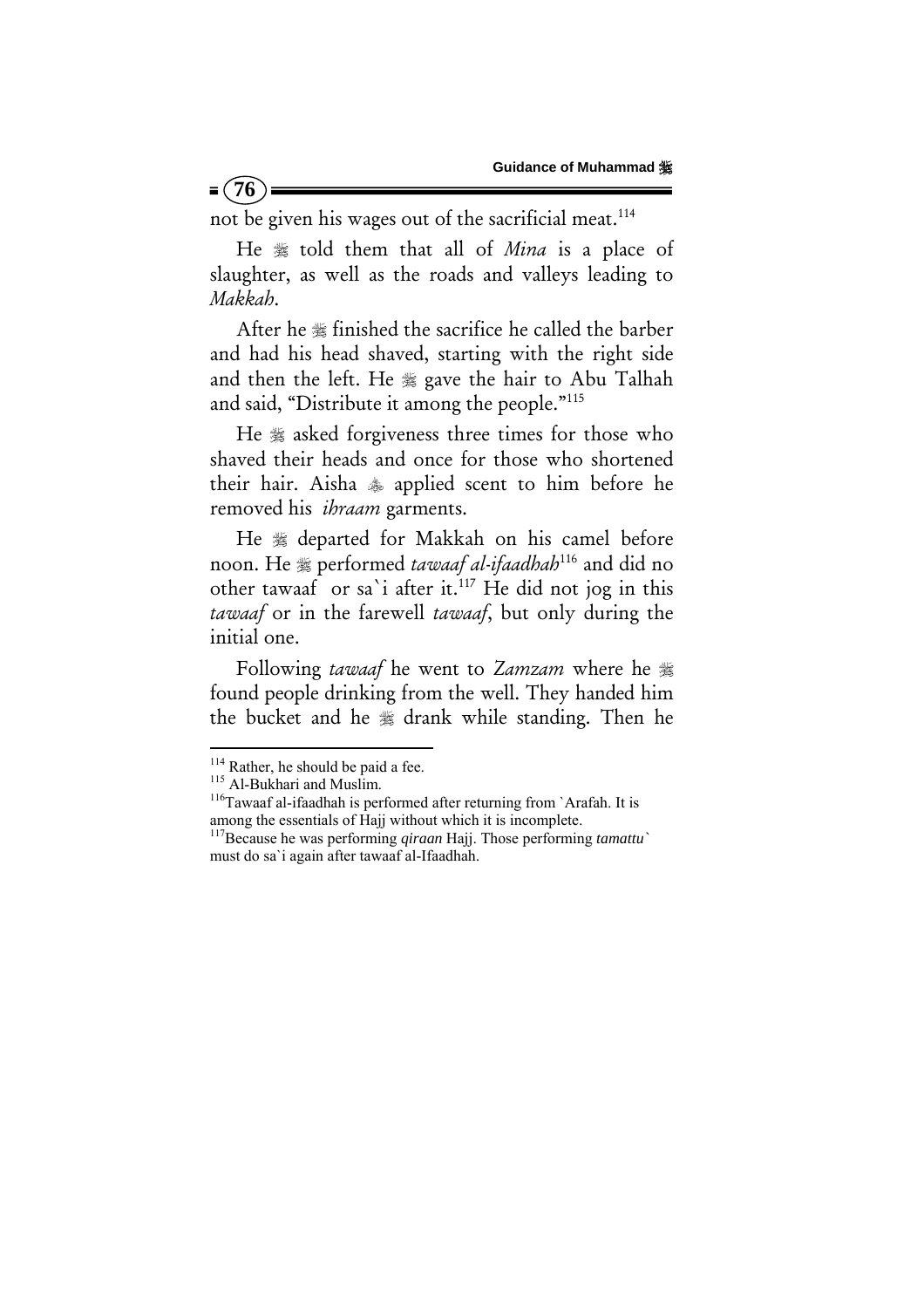returned to *Mina* where he  $\frac{1}{26}$  spent the night. There was disagreement about where he  $\frac{1}{20}$  performed *thuhr* prayer that day. Ibn `Umar  $\bullet$  reported that he  $\ast$  performed *thuhr* in *Mina* while Jabir  $\triangleq$  and Aisha said that he  $\triangleq$ prayed it in Makkah.

The next morning he  $\frac{1}{20}$  waited until the sun had passed its meridian and walked to the pillars, where he began with the first (smallest) *jamrah* right behind the Khayf mosque. He  $*$  threw seven pebbles, saying, *"Allahu akbar"* with each pebble.

Then he moved forward toward the *jamrah* and faced the *Qiblah*, raising his hands and making a long supplication, as long as [the recitation of] *Surah al-Baqarah*.

Then he went to the middle *jamrah* and stoned it in the same way. Then he  $\frac{1}{20}$  moved left toward the valley and faced the *Qiblah*, raising his hands in supplication almost as long as before.

Then he went to the third and largest *jamrah* (al- `*Aqabah*), standing with the *Ka`bah* to his left and *Mina* to his right, and stoned it with seven pebbles also. Upon completing the stoning he returned without standing for supplication.

In all probability he  $\frac{1}{2}$  did the stoning before performing the *thuhr* prayer and then return to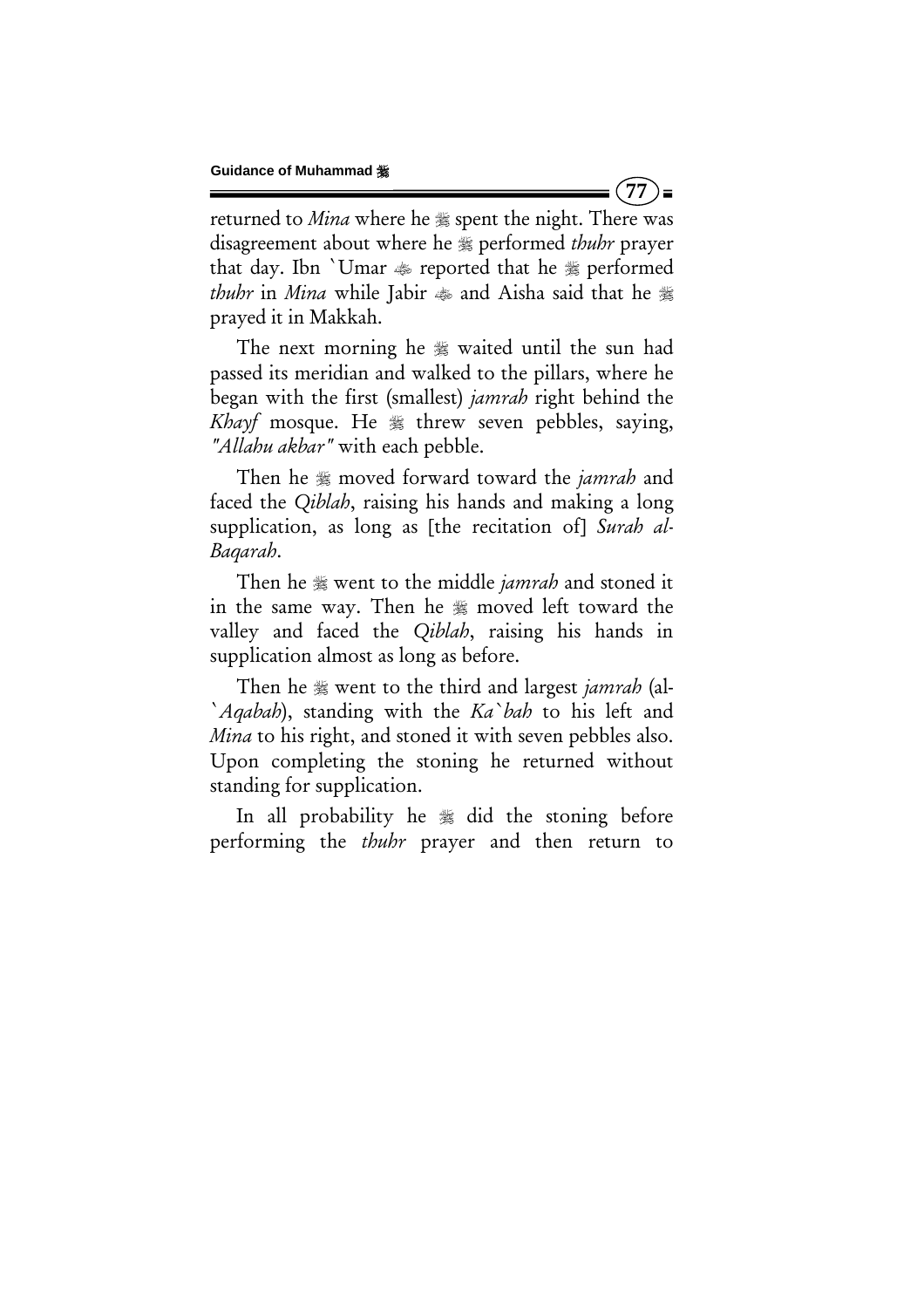perform the prayer. He gave permission to al-`Abbas to spend the nights of *Mina* in *Makkah* in order to provide people with water.

He  $*$  did not hasten his departure after two days but delayed it until he completed the stoning of all the three days. Then he  $*$  departed in the afternoon stopping at *Muhassab*. He  $*$  performed *thuhr*, `asr, *maghrib* and `*ishaa'* prayers and rested awhile. Then he went on to Makkah where he performed the farewell *tawaaf* at night before dawn without jogging. He excused his wife, Safiyyah from the farewell *tawaaf* because she had menstruated.

And he  $*$  allowed Aisha that night to perform *Umrah* from *Tan* eem<sup>118</sup> accompanied by her brother, Abdur-Rahman,  $\triangleq$  and when she had finished, he  $\triangleq$ announced the departure to his companions and the people departed.

<sup>&</sup>lt;sup>118</sup> The nearest place outside the sacred precincts of Makkah.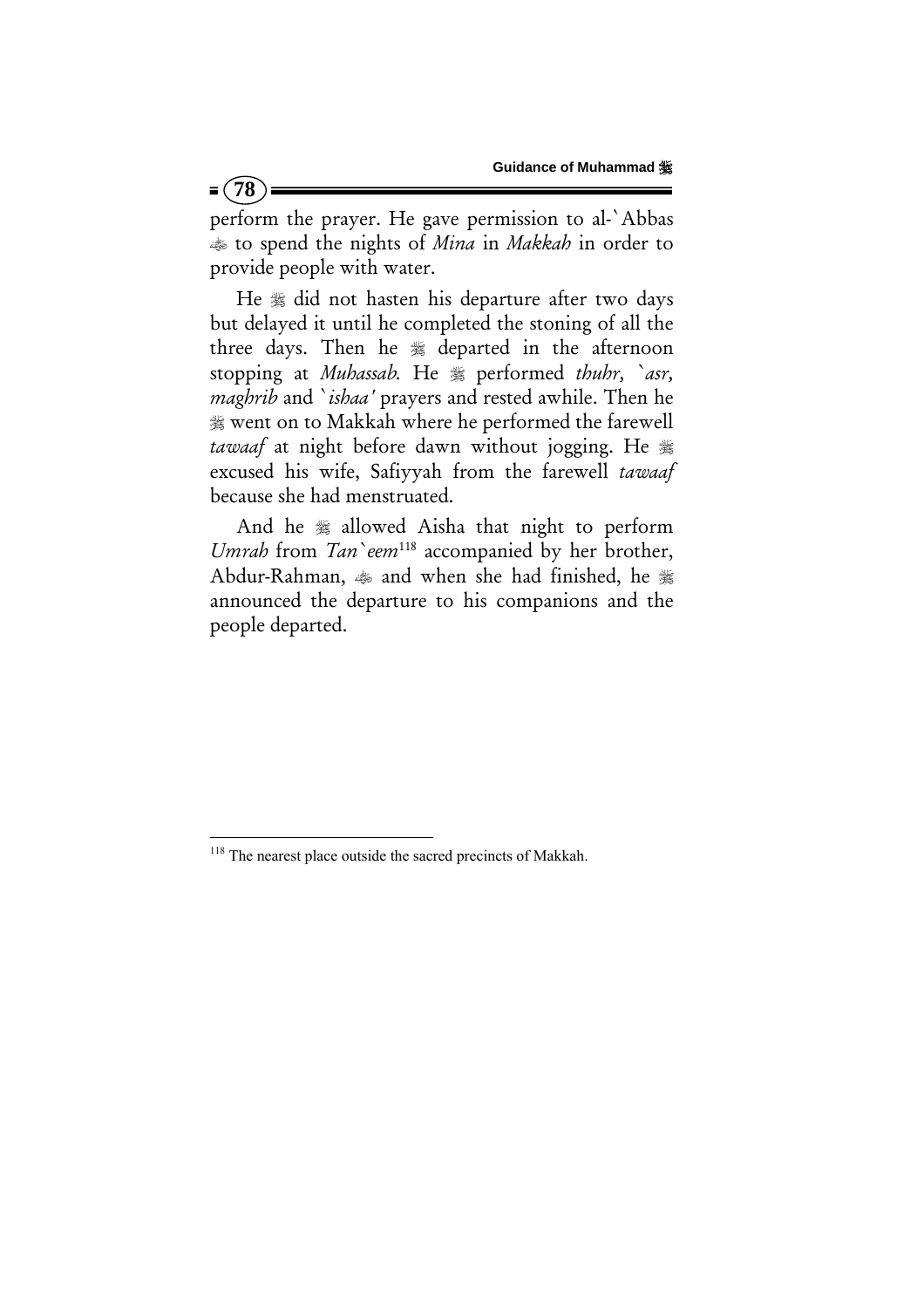# 13. The Prophet's Guidance Regarding the Hadi, Eid Sacrifice and `Aqiqah<sup>119</sup>

**79** 

 $=$ 

### a. His Guidance About the Hadi<sup>120</sup>

- He <sub>36</sub> offered sheep and camels as *hadi* and offered cattle on behalf of his wives. He  $*$  offered *a hadi* at his residence as well as during his *Hajj* and *Umrah.*
- x It was his practice to garland sheep to mark them but not cut or brand them. When he <sup>\$\$</sup> sent a *hadi* from his residence, nothing permissible would be prohibited to him.
- When he  $*$  offered camels as *hadi* he used to garland them and mark them by slightly cutting the right side of their hump until blood trickled.
- If he  $*$  was sending his *hadi*, he would tell his messenger that when anything happened on the way to cause a defect in it, he should slaughter it, dip his sandal in its blood, hang it on its side and not eat from it or let those accompanying eat from it;  $121$ rather, its meat should be distributed.

<sup>&</sup>lt;sup>119</sup> Zadul-Ma`ad (2/285). <sup>120</sup> A sacrificial animal slaughtered in Mina or Makkah for the acceptance of Allah.

<sup>&</sup>lt;sup>121</sup> Perhaps to protect it from being slaughtered for food before the defect was obvious.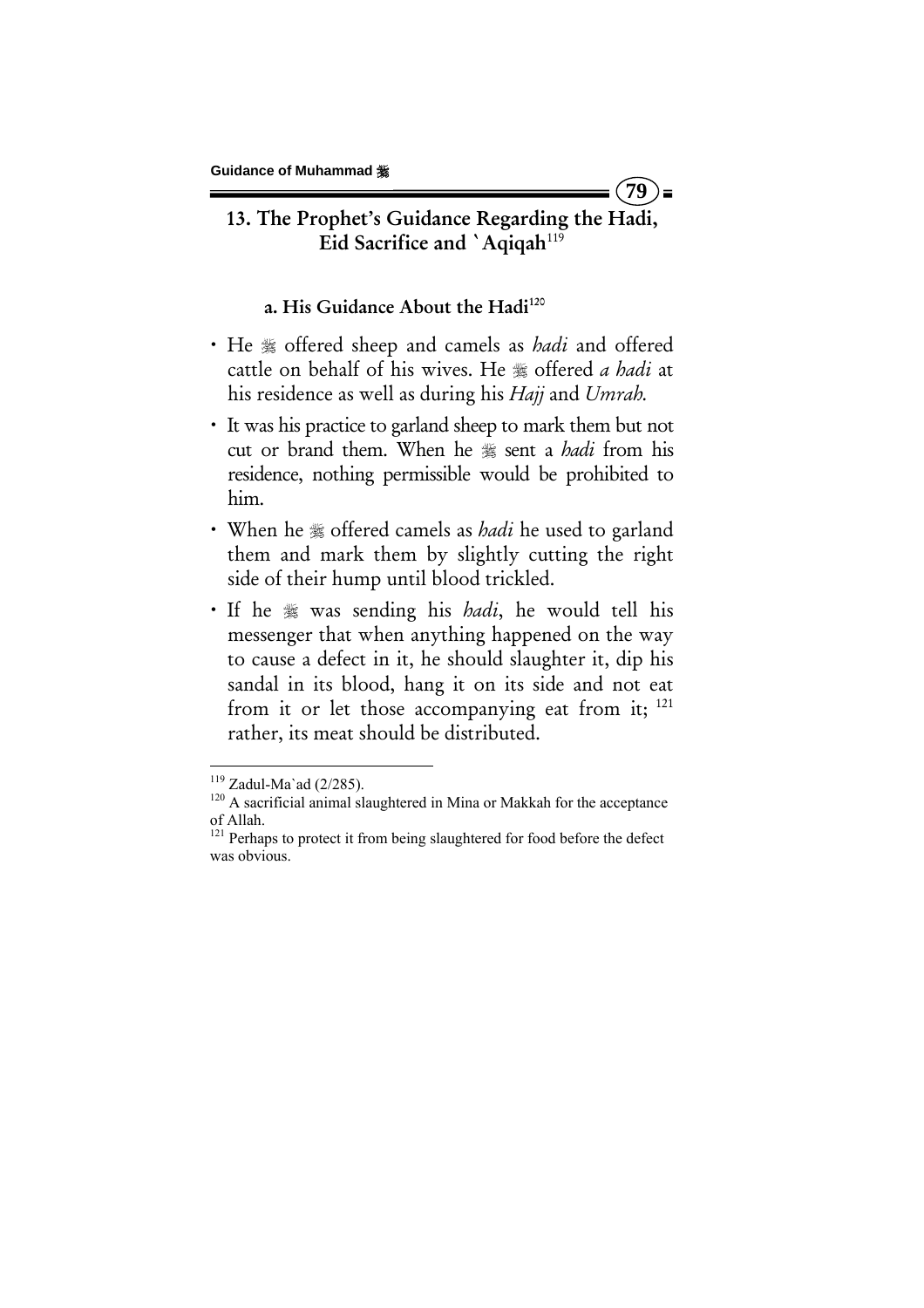- $= (80)$
- He  $\frac{1}{2}$  would share in a *hadi* with his companions. Seven of them would share in the sacrifice of a camel and seven would share in a cow.
- He  $*$  allowed the man who was delivering a *hadi* to ride it when necessary until he found another mount.
- It is his guidance to slaughter camels while they were standing with the left leg tied up, and he would say: *"Bismillah, Allahu akbar"* when slaughtering.
- He  $*$  used to slaughter his sacrifices with his own hand, but at times appointed someone to do a portion of them.
- When slaughtering a sheep, he  $\frac{1}{20}$  would place his foot on its side, say "*Bismillah, Allahu akbar"* and slaughter.
- x He permitted his *ummah* to eat from their *hadi* and sacrifices and keep some of the meat.
- Sometimes he  $*$  distributed the meat of the *hadi* and sometimes he would say, "Whoever wishes may cut a piece."
- x His practice was to slaughter the *hadi* of *Umrah* at *Marwah* and the *hadi* of *Hajj* in *Mina.*
- **·** He  $*$  always slaughtered his *hadi* after ending the state of *ihraam* and after sunrise following the first stoning. He never allowed slaughter before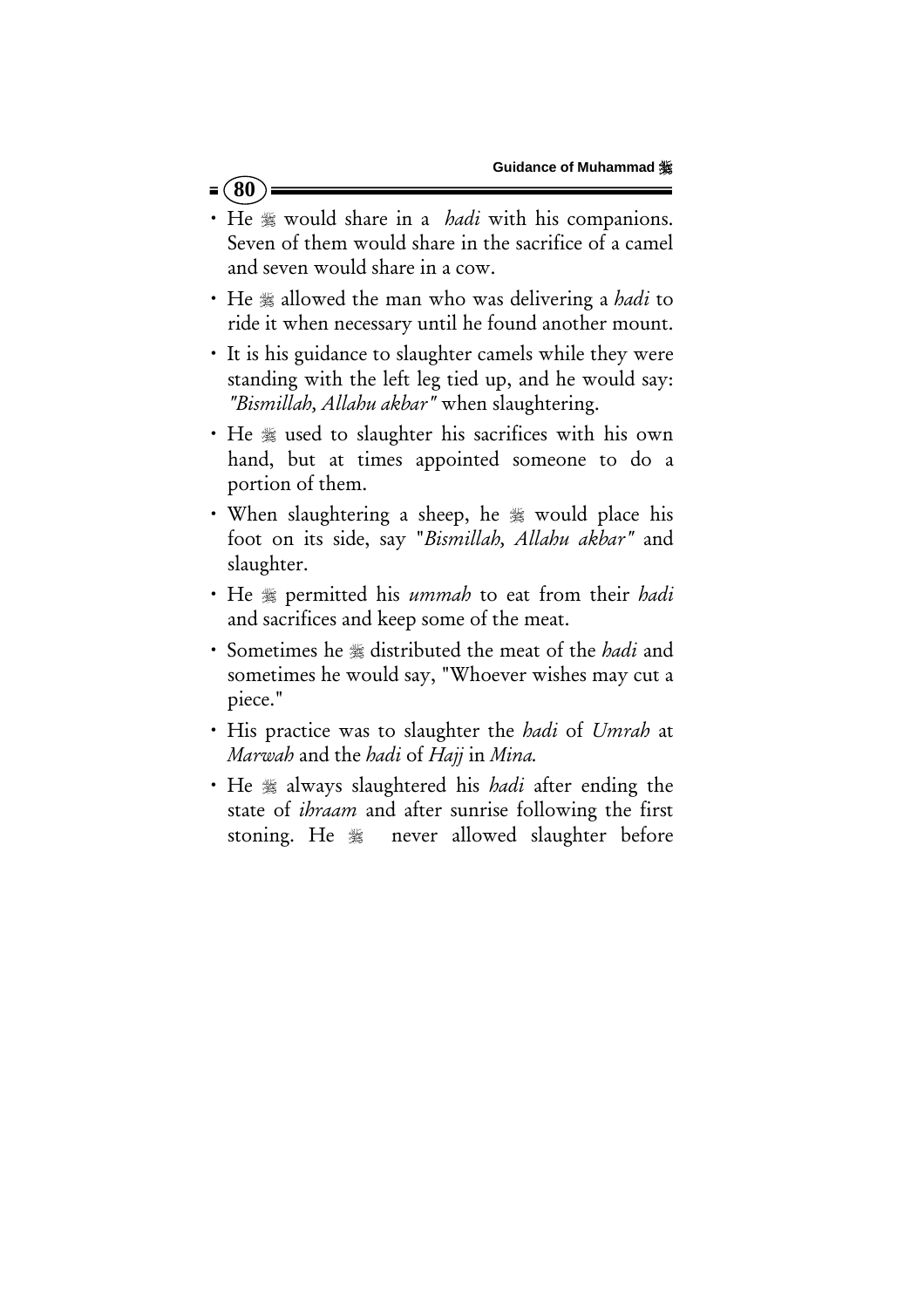sunrise.

## b. His guidance in the Eid Sacrifice<sup>122</sup>

• He  $*$  never missed offering the sacrifice. He used to slaughter two rams after *Eid* prayer. He  $\frac{1}{2}$  said: "All *the days of tashreeq123 are days of slaughter*."

**81** 

) =

- He  $*$  said: "Whoever slaughtered before the [*Eid*] prayer has not done a sacrifice; it is only some meat he has presented to his family."124
- He  $*$  told them to slaughter a six month old sheep or a five year old camel or a cow that had begun its third year.
- x It was his guidance to select a good animal for sacrifice without any defects, and he prohibited offering a sacrifice with a cut ear, broken horn, blind eye, lame or weak. He  $*$  also ordered confirming the soundness of the eyes and the ears.
- He  $*$  ordered whoever intended to offer a sacrifice not to remove anything from his hair or body from the beginning of *Dhul-Hijjah*.
- x It was his guidance to slaughter his sacrifice at the *musalla* (place of prayer).

<sup>&</sup>lt;sup>122</sup> Zadul-Ma`ad (2/289)<br><sup>123</sup> The days that pilgrims remain in Mina for stoning the pillars.<br><sup>124</sup> Al-Bukhari and Muslim.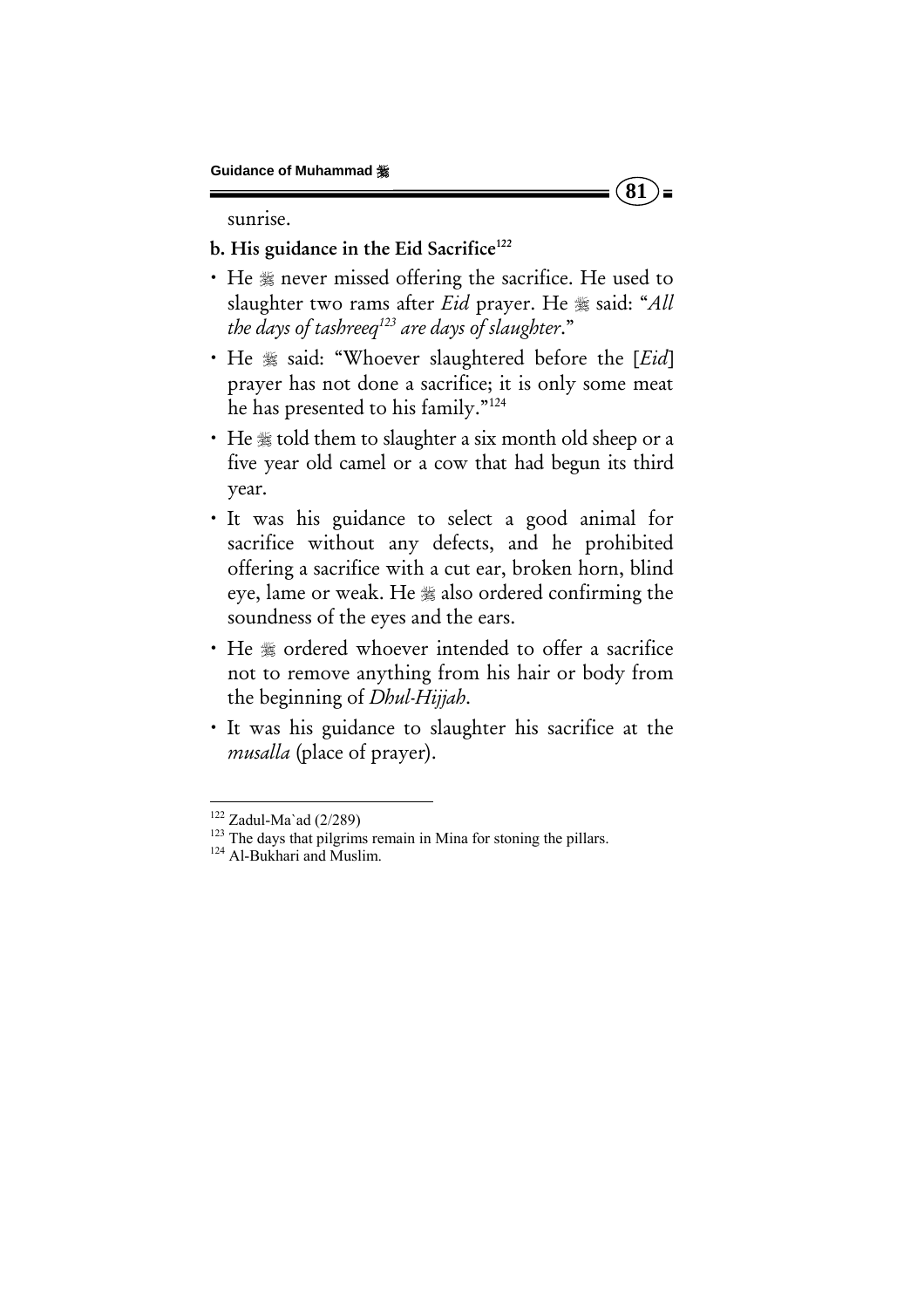- $= (82)$
- x It was of his guidance that a sheep was sufficient as a sacrifice for a man, including his family, regardless of their number.

## c. His Guidance for the 'Aqiqah<sup>125</sup>

- $\cdot$  It was authentically related that he  $\frac{1}{28}$  said: "Every *child is dependent on his `aqiqah. It should be slaughtered for him on the seventh day, his hair shaved and he should be given a name."*126
- x He also said: "*It is two sheep for a boy and one for a girl*."127

<sup>&</sup>lt;sup>125</sup> The sacrifice of a sheep for a newborn. Zadul-Ma`ad (2/396) <sup>126</sup> Abu Dawud, at-Tirmidhi and an-Nasa'i. <sup>127</sup> Abu Dawud and an-Nasa'i.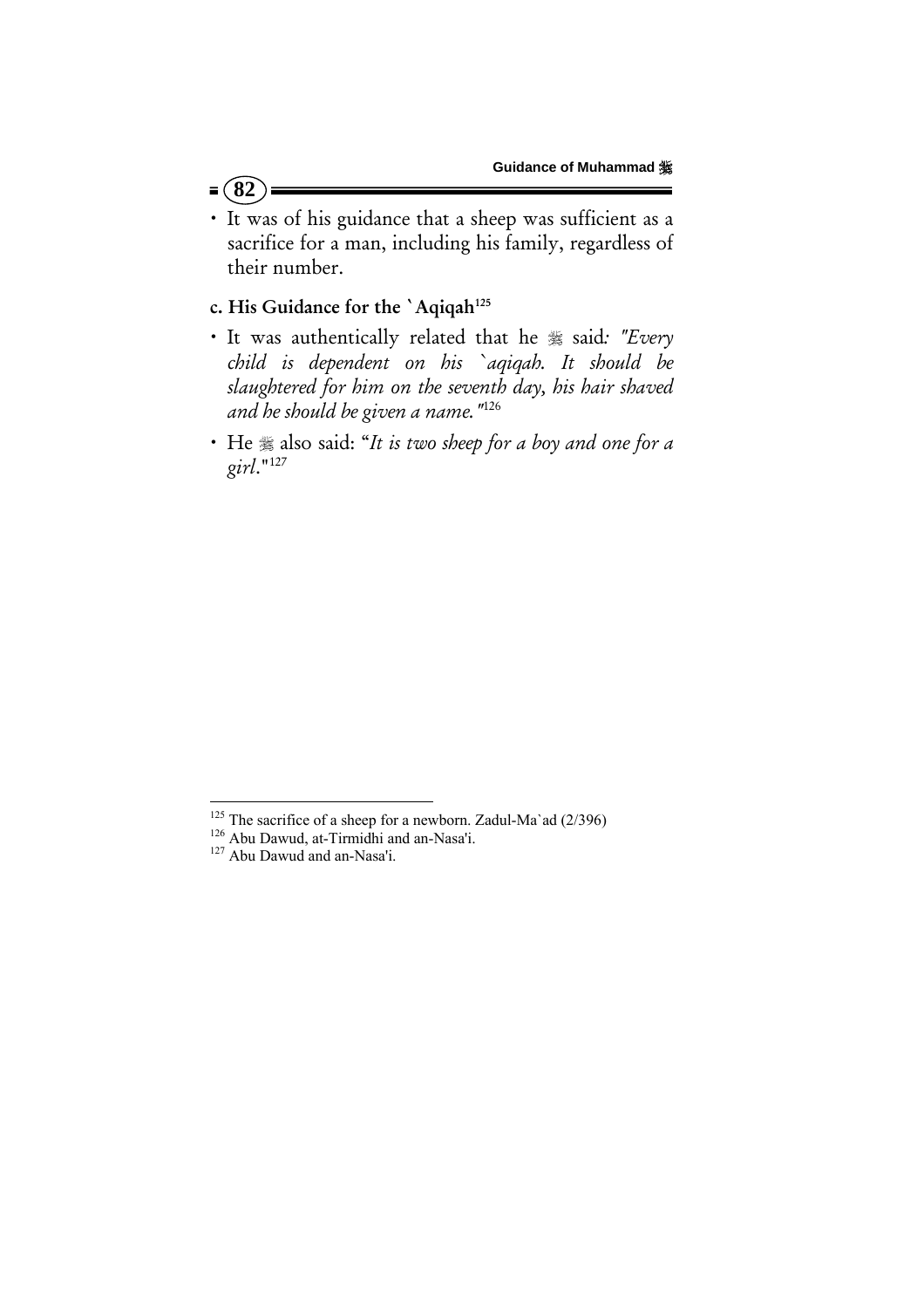## 14. The Prophet's Guidance in Supplications for the month of Dhul-Hijjah<sup>128</sup>

 $(83)$ =

He  $*$  used to make frequent supplication during the first ten days of *Dhul-Hijjah*, and he would direct people to repeat often *"La ilaaha ill-Allah"* (There is no god but Allah), *"Allahu akbar"* (Allah is Most Great) and *"Al-hamdulillah" (*Praise be to Allah).

 $128$  Zadul-Ma`ad (2/360)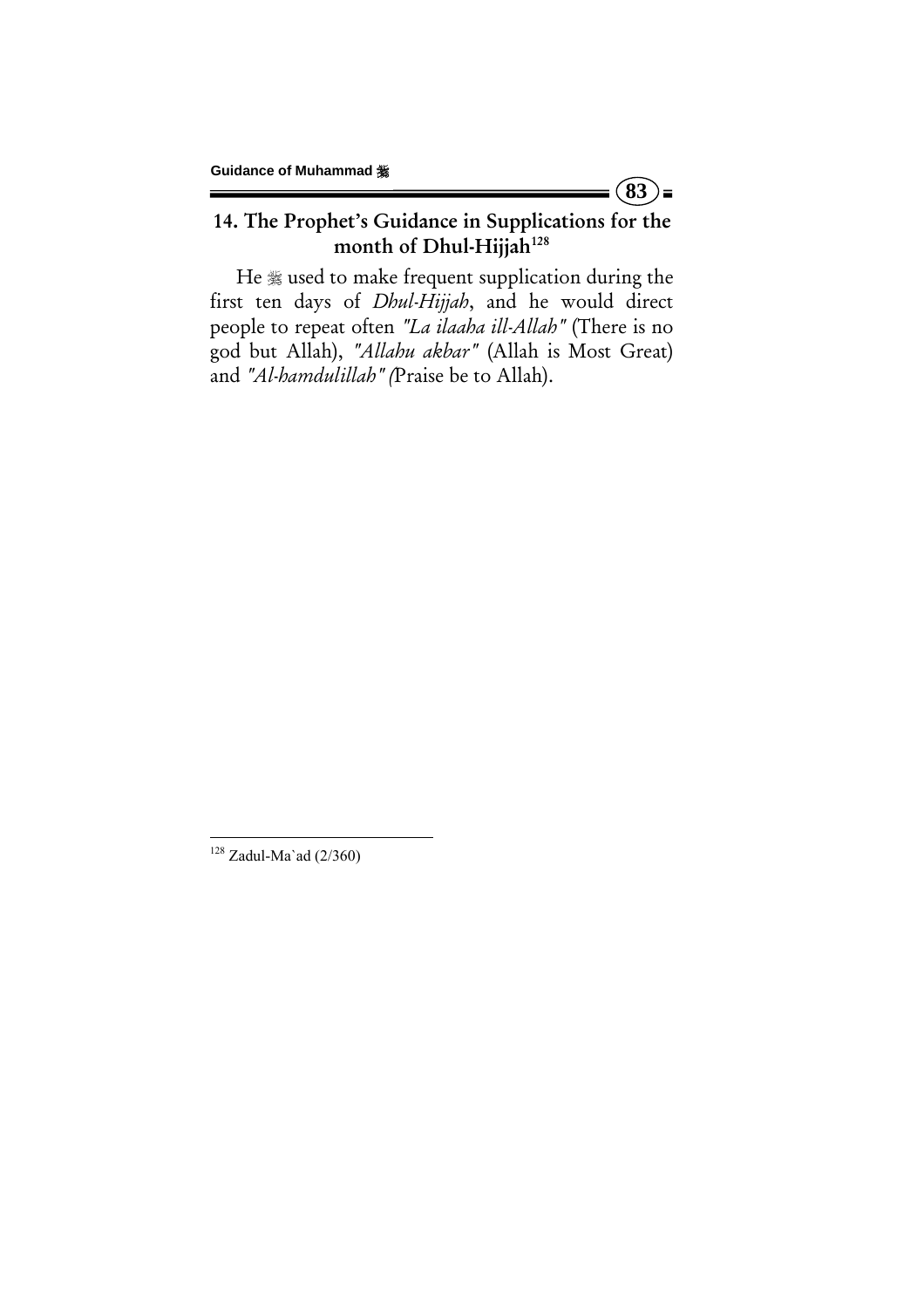# 15. The Prophet's Guidance in Buying, Selling and Dealings

- The Prophet  $*$  bought and sold, but he bought more than he sold after he was entrusted with [Allah's] message. He  $*$  also leased and rented, appointed agents and was appointed as such, but he appointed more than he was appointed.
- He  $*$  purchased on cash and credit, he interceded and others interceded for him, and he borrowed with mortgage or without it.
- He  $\frac{1}{2}$  gave donations and accepted them, and he gave gifts and accepted them. If he did not want the gift he apologized to the giver. He  $*$  accepted gifts offered by kings and distributed them among his companions.
- He  $\frac{1}{20}$  was the best of people in his dealings. If he borrowed something from someone, he returned something better and supplicated Allah to bless him, his family and his wealth. Once he  $*$  borrowed a camel, and its owner came to collect it being harsh with the Prophet  $\frac{1}{2}$ . When his companions wanted to show aggression to the man, he  $\frac{1}{28}$  said: "Leave *him, for he who has a right is entitled to demand it."129*

 $= 84$ 

 <sup>129</sup> Al-Bukhari and Muslim.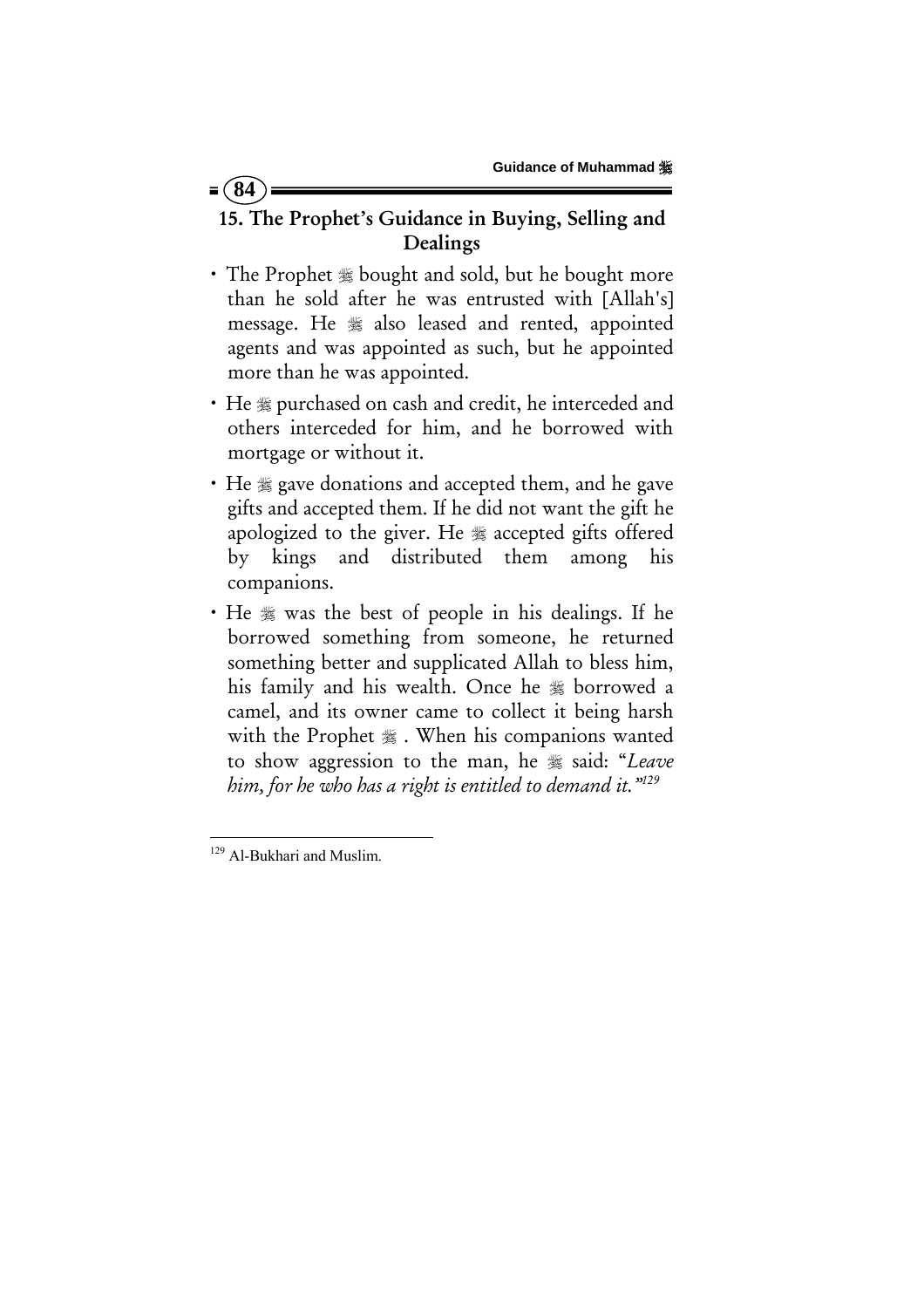· His reaction to severe abuse towards him was additional forbearance. He # told someone who became furious to extinguish his anger with *wudhu*', and to sit down if he was standing, and to seek refuge in Allah from Satan.

 $85$   $\equiv$ 

- He  $*$  was never arrogant with anyone; on the contrary, he behaved humbly and modestly with his companions, greeting the young and the old.
- He  $*$  would joke at times, but even then, always spoke truth. And he told amusing stories, but never stated except the truth.
- He  $*$  raced on foot, repaired his shoes and stitched his clothes by his own hand. He  $*$  patched his leather bucket, milked his goat, cleaned his garment, served his family and himself and with his companions carried bricks for building the mosque.
- He  $\frac{1}{2}$  was the most tolerant and kind person.
- He  $*$  was never required to choose between two things but that he opted for the easier one, as long as it was not sinful.
- He  $*$  never avenged an injustice committed against himself, but when one of Allah's prohibitions had been violated his anger was overwhelming.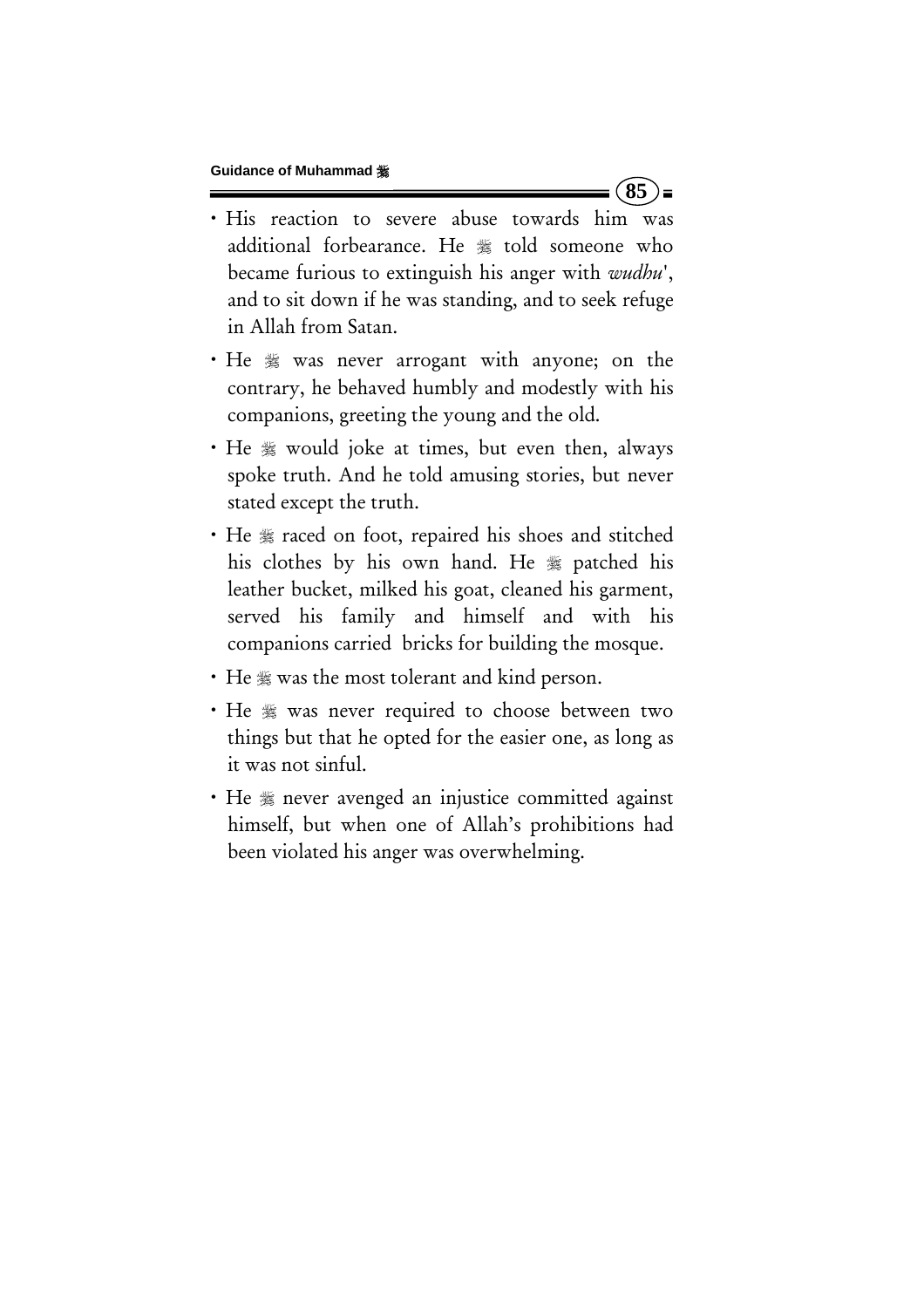- $= 86$
- · He  $*$  used to give and seek counsel, visit the sick, attend funerals, accept invitations and strive to meet the needs of widows, the poor and the weak.
- He  $*$  used to supplicate Allah for anyone who did him a favour. He  $*$  said: "When a favour is done for *someone and he says to him who did it, 'Jazak-Allahu khayran' (May Allah reward you well), he has conveyed the utmost praise.*"130

 <sup>130</sup> At-Tirmidhi.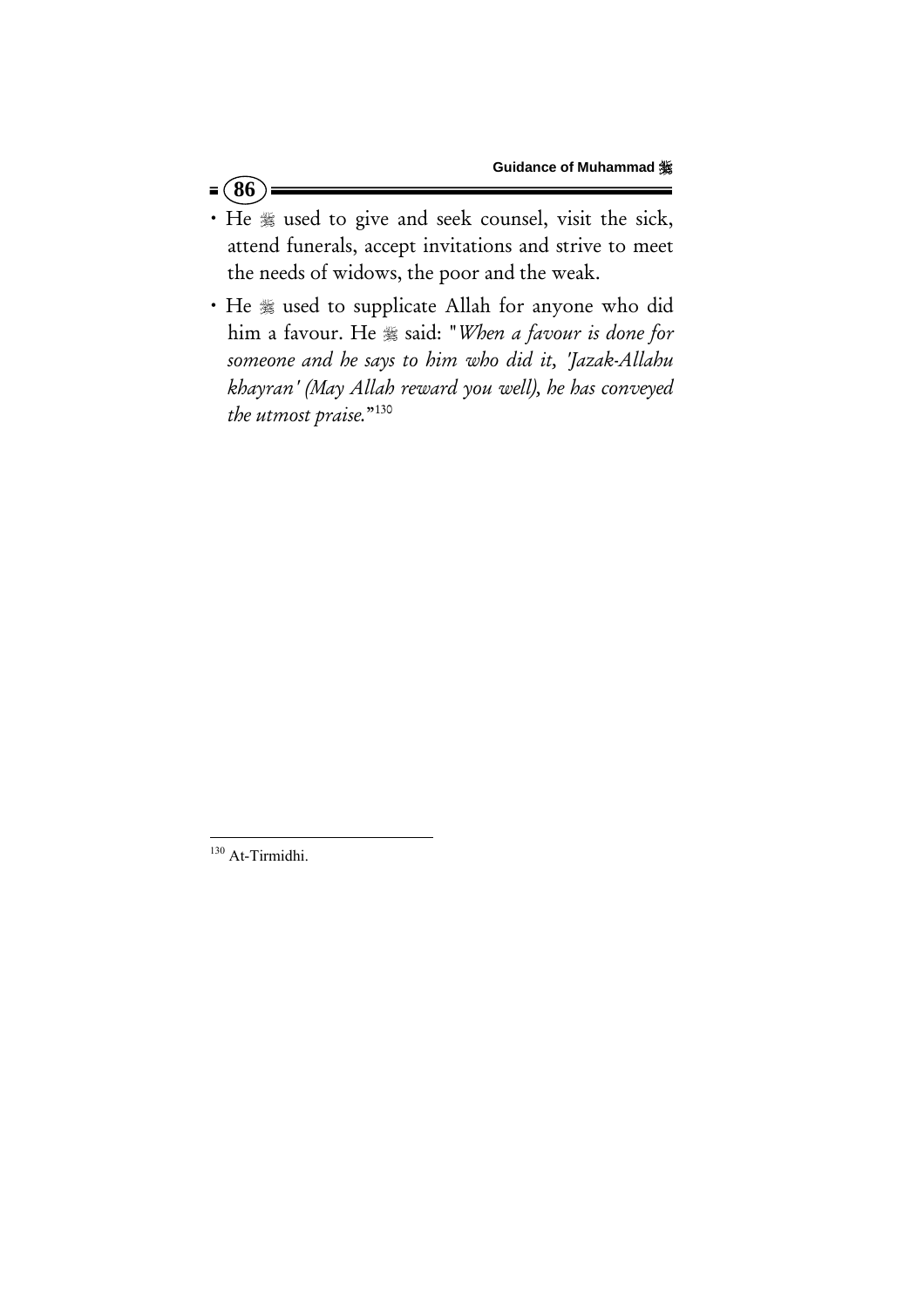16. The Prophet's Guidance in Marriage and Marital  $Life<sup>131</sup>$ 

**87** 

 $\blacksquare$ 

• It was authentically narrated that the Prophet  $\frac{46}{28}$  said: "*The most liked by me in your world are women and perfume, but the delight of my eye is the prayer.*"132

 He also said: "*O company of young men, whoever of you is able to marry should do so*. 133

 And he said: "*Marry the affectionate woman who is likely to bear children.*"134

• His life with his wives was characterized by good treatment and good manners. He  $\frac{1}{20}$  used to say:

 "*The best of you is the best to his family and l am the best of you to my family.*"135

· If one of his wives showed interest in something permissible, he  $\frac{1}{20}$  went along with her. He used to let the *Ansaar* girls play with *Aisha* . When *Aisha*  drank from a vessel, he  $*$  would take it and drink from the same place her mouth had been. He  $*$  used to rest in her room and recite the *Qur'an* with his head in her room, even when she had her menses.

<sup>&</sup>lt;sup>131</sup> Zadul-Ma`ad (1/154)<br><sup>132</sup> An-Nasa'i.<br><sup>133</sup> Al-Bukhari and Muslim.<br><sup>134</sup> Abu Dawud. <sup>135</sup> At-Tirmidhi and Ibn Majah.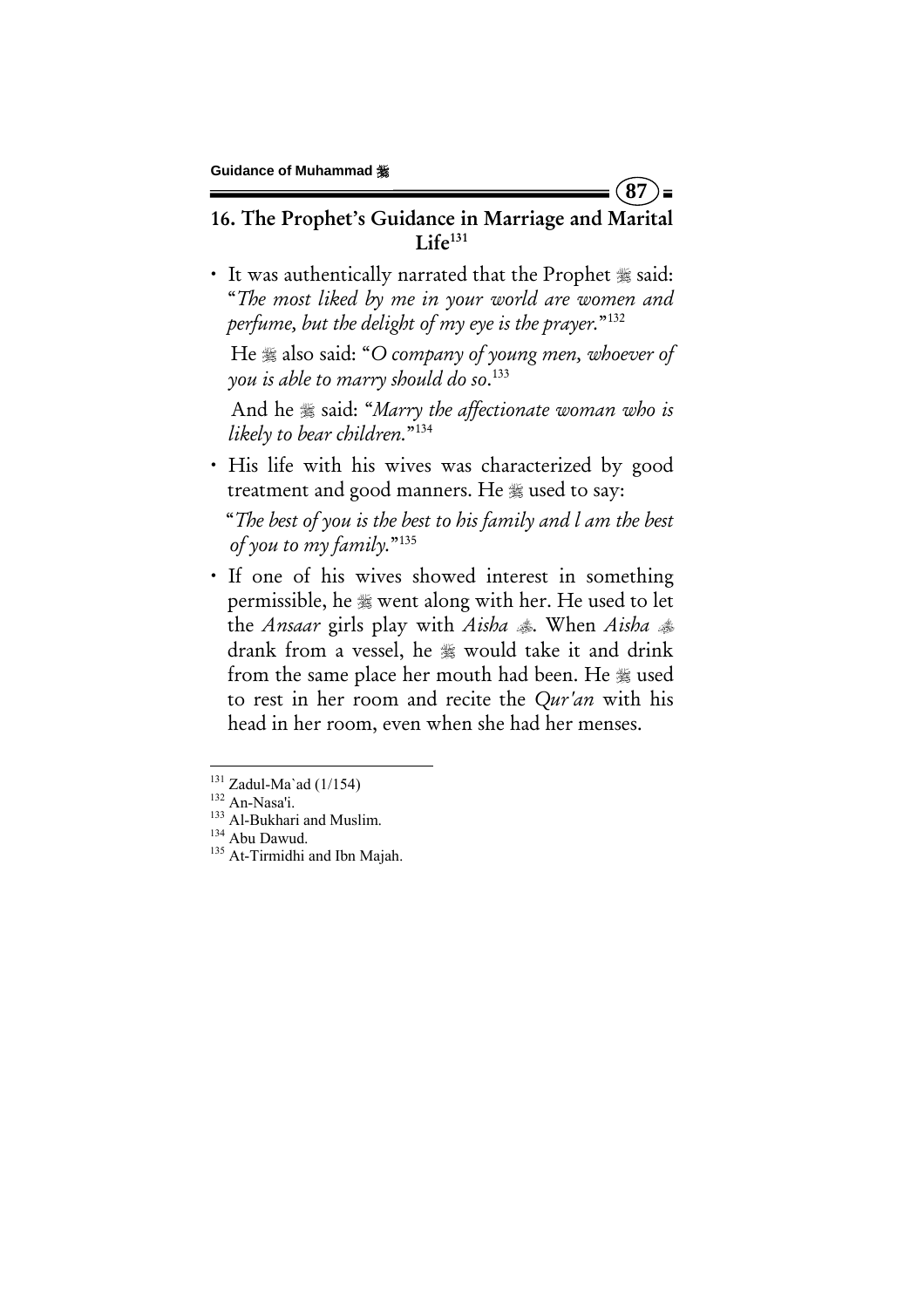## **88**

- After the *`asr* prayer he would visit all his wives, one after the other to inquire how they were, but at night he slept in the house of the one whose turn it was.
- He  $\frac{1}{2}$  used to treat his wives equally in spending the night and in providing living quarters and in their maintenance.
- $\cdot$  He  $\mathcal{L}$  would have intercourse with his wives in the early or latter part of the night. If he had intercourse in the early part of the night, he  $\frac{1}{20}$  might have a bath or only do *wudhu*', and then sleep.
- · He  $*$  said: "Cursed is the one who has intercourse with his wife in her rear."<sup>136</sup> He # also said: "When anyone of you intends to have intercourse with his wife he should say:

 *"Allaahumma jannibna ash-shaytan wa jannib ashshaytan ma razaktana."* (O Allah, keep us away from Satan and keep Satan away from what you provide us with.) Then, if a child is decreed for them Satan will never harm him."<sup>137</sup>

• He  $*$  also said: "When one of you acquires a wife, a servant or an animal, he should grasp her forelock, supplicate Allah for blessing, pronounce the name of

 $136$  Abu Dawud.<br> $137$  Al-Bukhari and Muslim.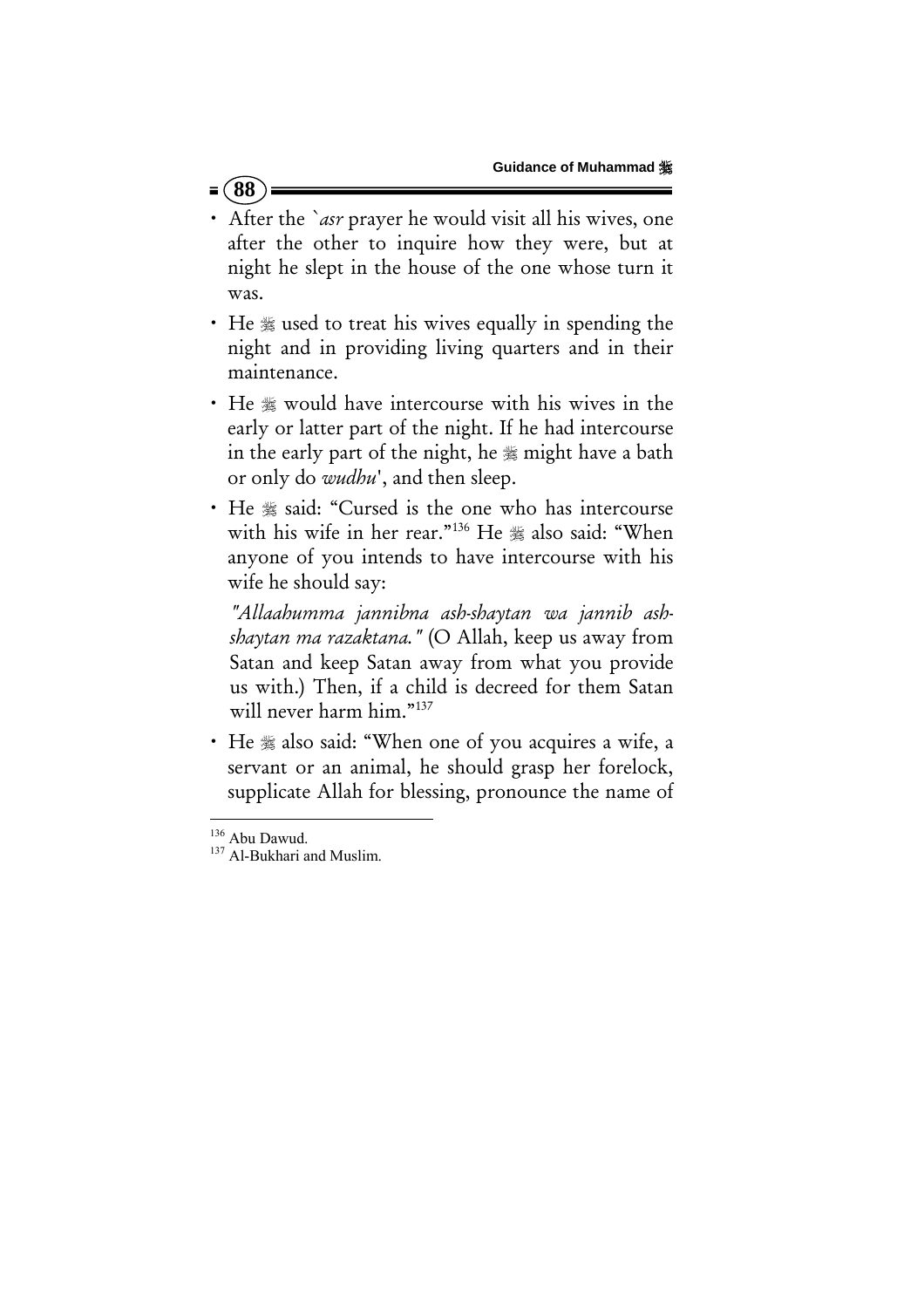Allah and say:

 *"Allaahumma inni as'aluka khayraha wa khayra ma jubilat `alayhi, wa a`udhu bika min sharraha wa sharra ma jubilat `alayh."*

 (O Allah, I ask You for the good in her and the good in her creation, and I seek refuge in You from her evil and the evil of her creation.)<sup>138</sup>

• He  $*$  used to say to the newly married:

 *"Baarak Allaahu laka, wa baaraka `alayka wa jama`a baynakuma fee khayr."* (May Allah bless you, send His blessing upon you and bring you together in goodness. $1^{139}$ 

- If he  $*$  wanted to travel, he drew lots among his wives. The one whose lot came out would accompany him without making up the time to the others.
- x It was not of his guidance to give much attention to homes, constructing, decorating or enlarging them.
- He  $*$  divorced a wife and took back his wives after separating from them for a month; and he never pronounced *thihaar.*<sup>140</sup>

**89**   $\equiv$ 

<sup>&</sup>lt;sup>138</sup> Abu Dawud and Ibn Majah.

<sup>139</sup> Abu Dawud, at-Tirmidhi and Ibn Majah.<br><sup>140</sup> A type of divorce common in pre-Islamic times that was prohibited by Islam.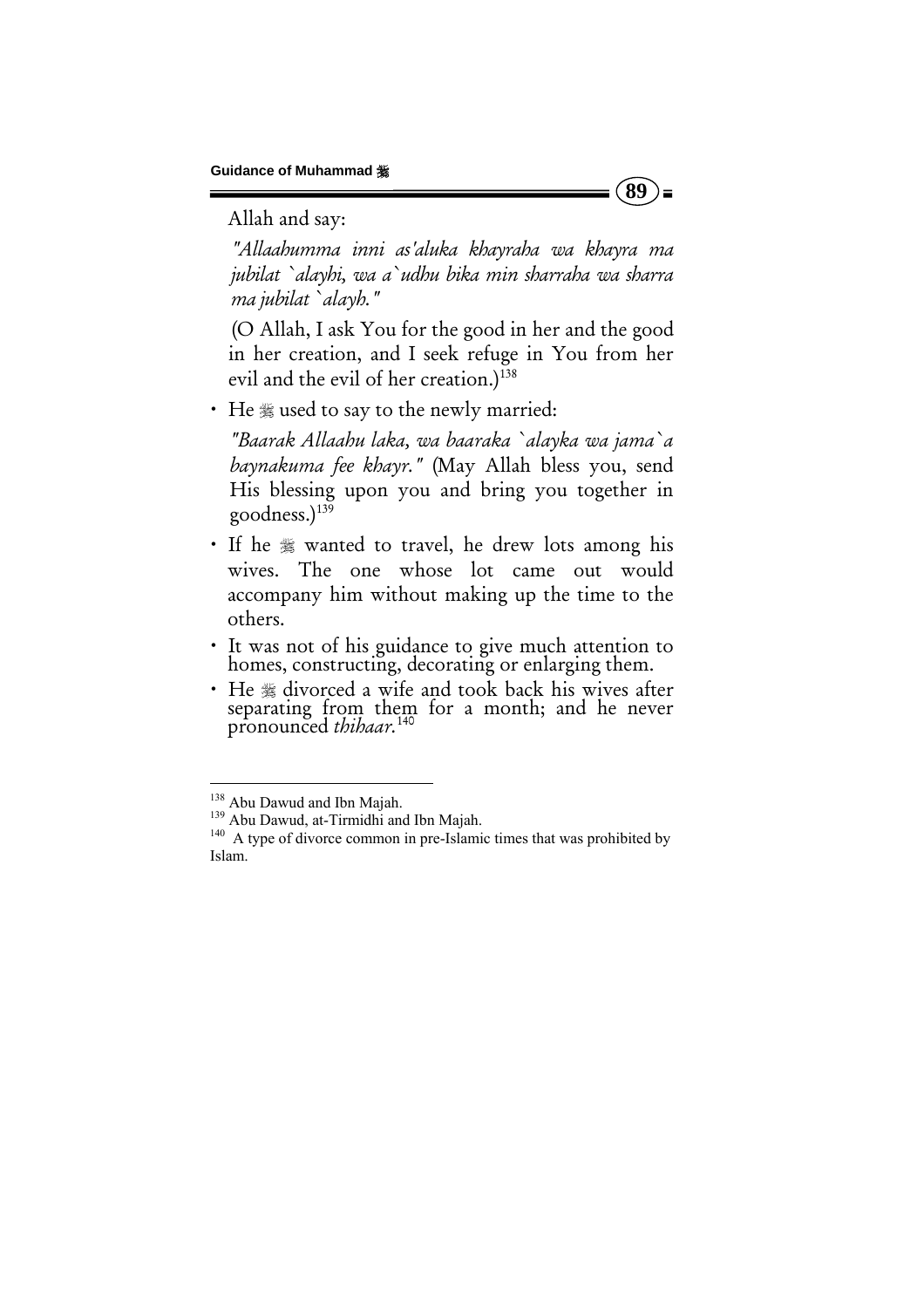## 17. The Prophet's Guidance in Eating and Drinking<sup>141</sup>

### a. His Guidance in Eating

- He  $*$  never refused what was available nor did he strive to obtain what was not. He # ate all good things, and if he disliked it, he would leave it without forbidding it or forcing himself to eat it. He never criticized any food; if he liked it, he ate it, otherwise he would leave it, as he did when offered lizard, because he was not used to eating it.
- He  $\ast$  used to eat whatever was available, and if there was nothing he was patient, to the extent that he would tie a stone against his stomach from hunger. Sometimes three consecutive months would pass when no fire was lit in his home for cooking.
- It was not of his guidance to restrict oneself to one type of food.
- He  $*$  would eat sweets and honey and liked them. He ate the meat of the camel, sheep, chicken, birds, zebra and rabbit. He  $*$  also ate seafood, roasted meat and fresh or dry dates. He also ate *thareed*, which is bread

  $141$  Zadul-Ma`ad (1/142, 2/362)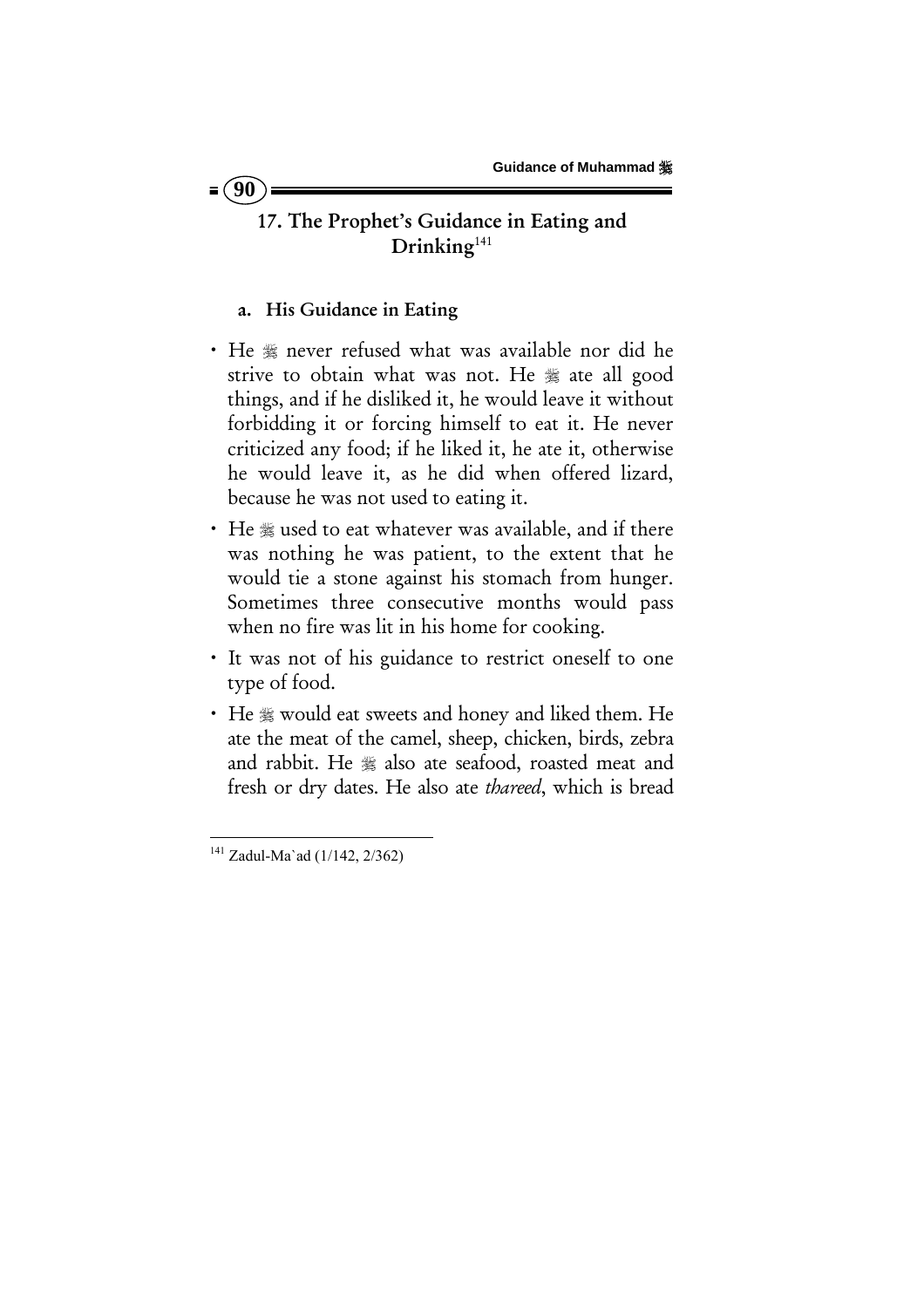soaked with meat and broth, and ate bread with oil and cucumber with fresh dates. He  $*$  ate cooked pumpkin and liked it, and also ate dried meat and dates with butter.

- He  $*$  liked meat, especially the forearm and front part of the sheep.
- He  $\frac{1}{2}$  used to eat the local fruits in their season, and did not avoid them.
- Most of his food was placed on a mat on the ground.
- He  $*$  ordered people to eat with the right hand and forbade them from eating with the left hand, saying: *"Indeed, Satan eats and drinks with his left hand."*
- He  $\frac{1}{2}$  used to eat with three fingers and lick them when he finished.
- He  $*$  didn't eat while resting on his side, while sitting cross-legged or while resting on one hand and eating with the other; these three positions are disliked. He used to eat sitting back on his buttocks with his legs straight. He  $\frac{1}{28}$  said:

"*I sit as a slave sits and eat as a slave eats.*"

• When extending his hand to the food he  $*$  would say "Bismillah." (In the name of Allah.) He  $*$  told people to do the same, saying: "When one of you eats, he should pronounce the name of Allah. If he

 $(91)$ =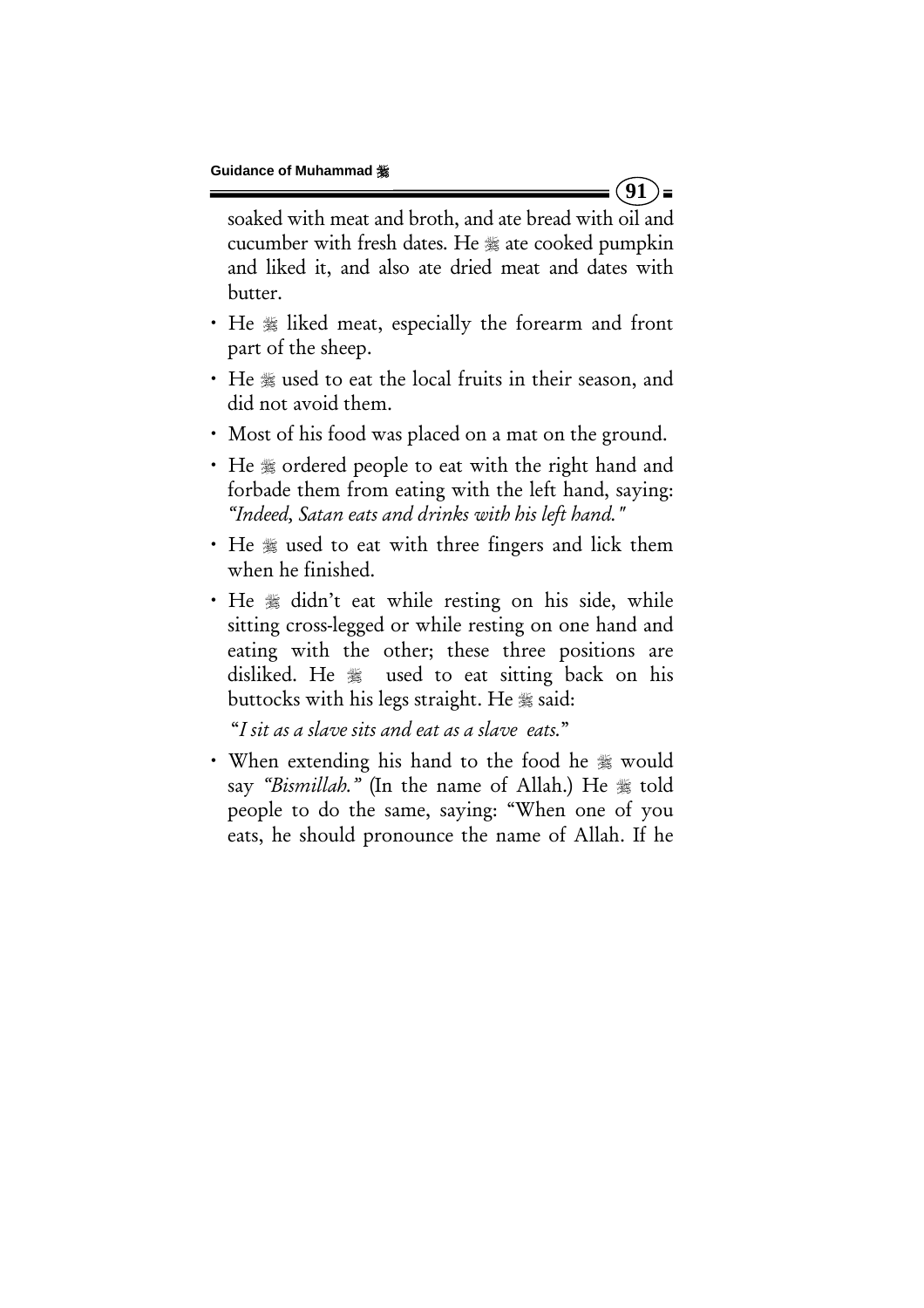$= (92)$ 

forgets to mention the name of Allah at the start, he should say: *"Bismillah awwalahu wa akhirahu."* (In the name of Allah at its beginning and its end.) $142$ 

- $\cdot$  He  $\frac{1}{2}$  said: "Indeed, Satan deems food over which the *name of Allah is not mentioned as permissible [to him].*"143
- He  $*$  used to talk during the meal, and would repeatedly offer his guests more food, as generous people always do.
- x When the food was removed he would say*:*

 *"Al-hamdulillahi hamdan katheeran tayyiban mubaarakan feehi ghayra makfiyyin wa la muwadda`in wa la mustaghnan `anhu rabbuna."*  (Praise be to Allah, abundant, pure, and blessed praise, insufficient and unending and not without need of our Lord.)<sup>144</sup>

• When he  $*$  was invited to food with some people he would not leave until he supplicated for them, saying: "*Aftara `indakumus-sa'imoon wa akala ta`amakumul-abraar, wa sallat `alaykumulmala'ikah."* (May those who fast break their fast with you, and may the pious eat your food, and may the

<sup>&</sup>lt;sup>142</sup> At-Tirmidhi.<br><sup>143</sup> Muslim.<br><sup>144</sup> Al-Bukhari.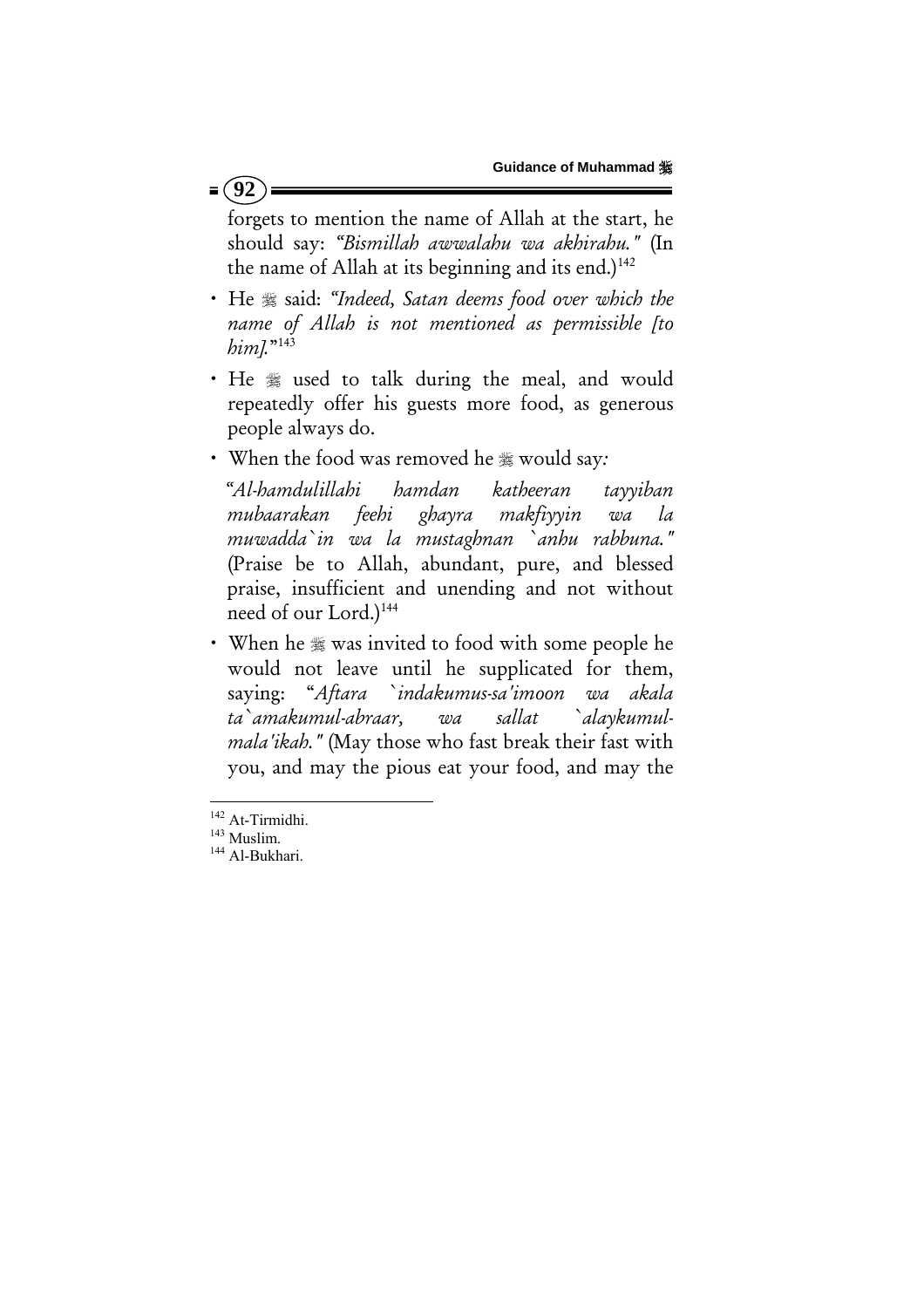angels invoke blessings upon you.)<sup>145</sup>

• He  $*$  used to supplicate for those who invited the poor, and praise them.

 $(93)$ =

- He  $\frac{1}{2}$  never disdained eating with any person, young or old, freeman or slave, bedouin or emigrant.
- When he  $*$  was invited to eat while fasting, he would say: "I am fasting."<sup>146</sup> He  $*$  told those who were offered food to pray for the host if fasting and to eat from it if not fasting.
- When he  $*$  was invited to a meal and someone followed him, he would inform the host, saying:

 "*This man followed us, so if you wish, permit him, otherwise he will go back.*"147

- He  $*$  told those who complained to him that the food was not enough to satisfy their hunger to gather for the meal and not separate, and to pronounce the name of Allah over it so He would bless it for them.
- He  $\ast$  said: "*A human being does not fill a container worse than his stomach; a few bites are sufficient to support his back. But if he must [eat], then only a third of his stomach for his food, a third for his drink and a*

<sup>&</sup>lt;sup>145</sup> Abu Dawud.

<sup>145</sup> Abu Dawud. 146 Al-Bukhari and Muslim. 147 Al-Bukhari.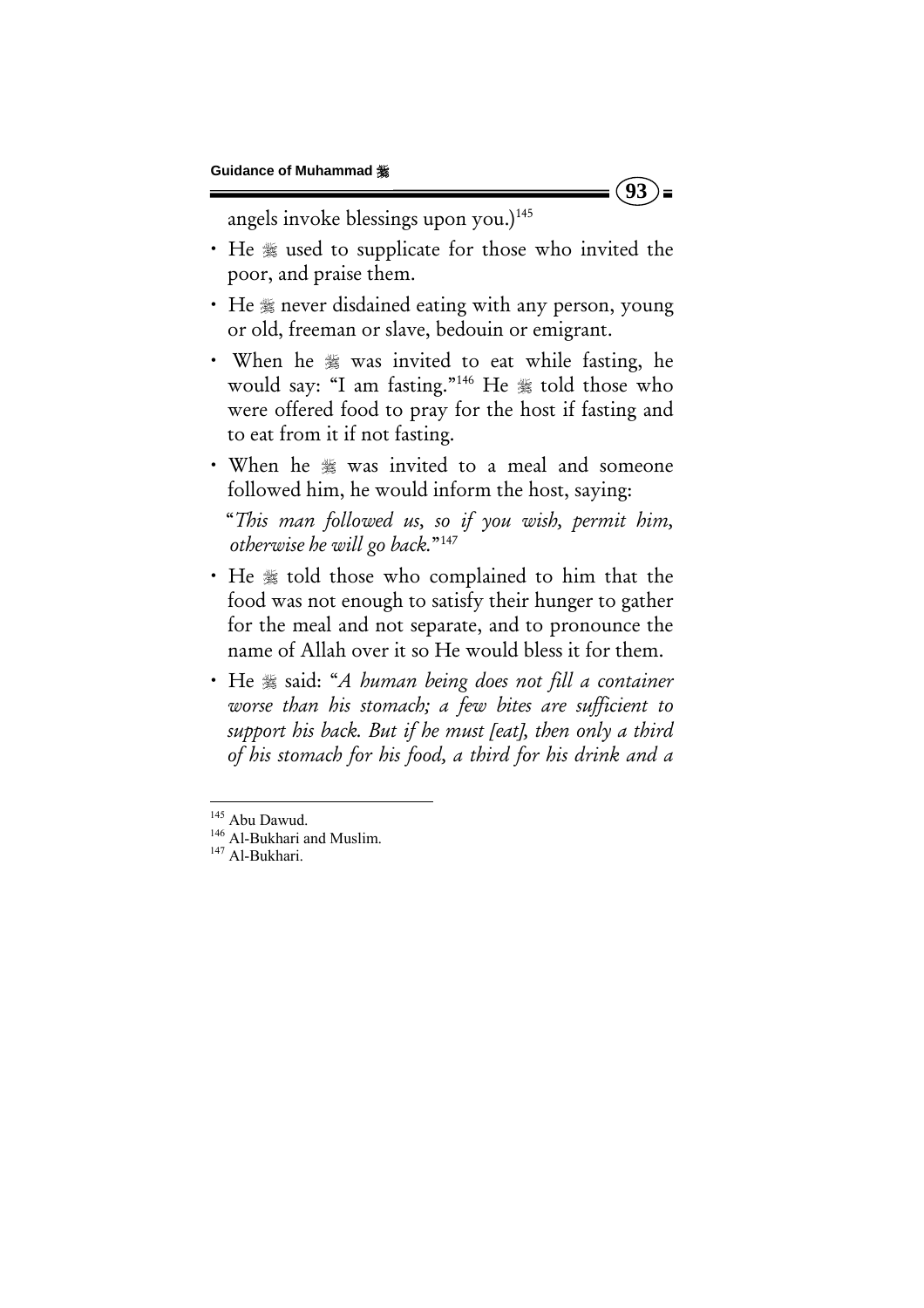*third to allow breathing."148* 

• He  $*$  entered his home one night looking for food and did not find any, so he said*: "Allaahumma at`im man at`amani waski man sakaani."* (O Allah, feed whoever feeds me and give drink to whoever gives  $me.<sup>149</sup>$ 

### b. His Guidance in Drink<sup>150</sup>

· His guidance in drink was the most perfect for protecting health. His favourite was a sweet and cold drink. He used to drink milk, both undiluted and mixed with water. And he would say*:* 

 *"Allaahumma barik lana feehi wa zidna minhu, fa innahu laysa shayun yujzee `anat-ta`aami washsharaabi illal-laban."* (O Allah, bless it and increase it for us, for nothing suffices as food and drink except milk.) $151$ 

It was not of his guidance to drink during his meal. They used to prepare for him *nabidh*<sup>152</sup> in the early night and he would drink from it the following morning, the following night and one more day and

 $= (94)$ 

<sup>&</sup>lt;sup>148</sup> At-Tirmidhi and Ibn Majah.<br><sup>149</sup> Muslim.<br><sup>150</sup> Zadul-Ma`ad (2/366), (4/209).<br><sup>151</sup> At-Tirmidhi.<br><sup>152</sup> A drink sweetened with dates.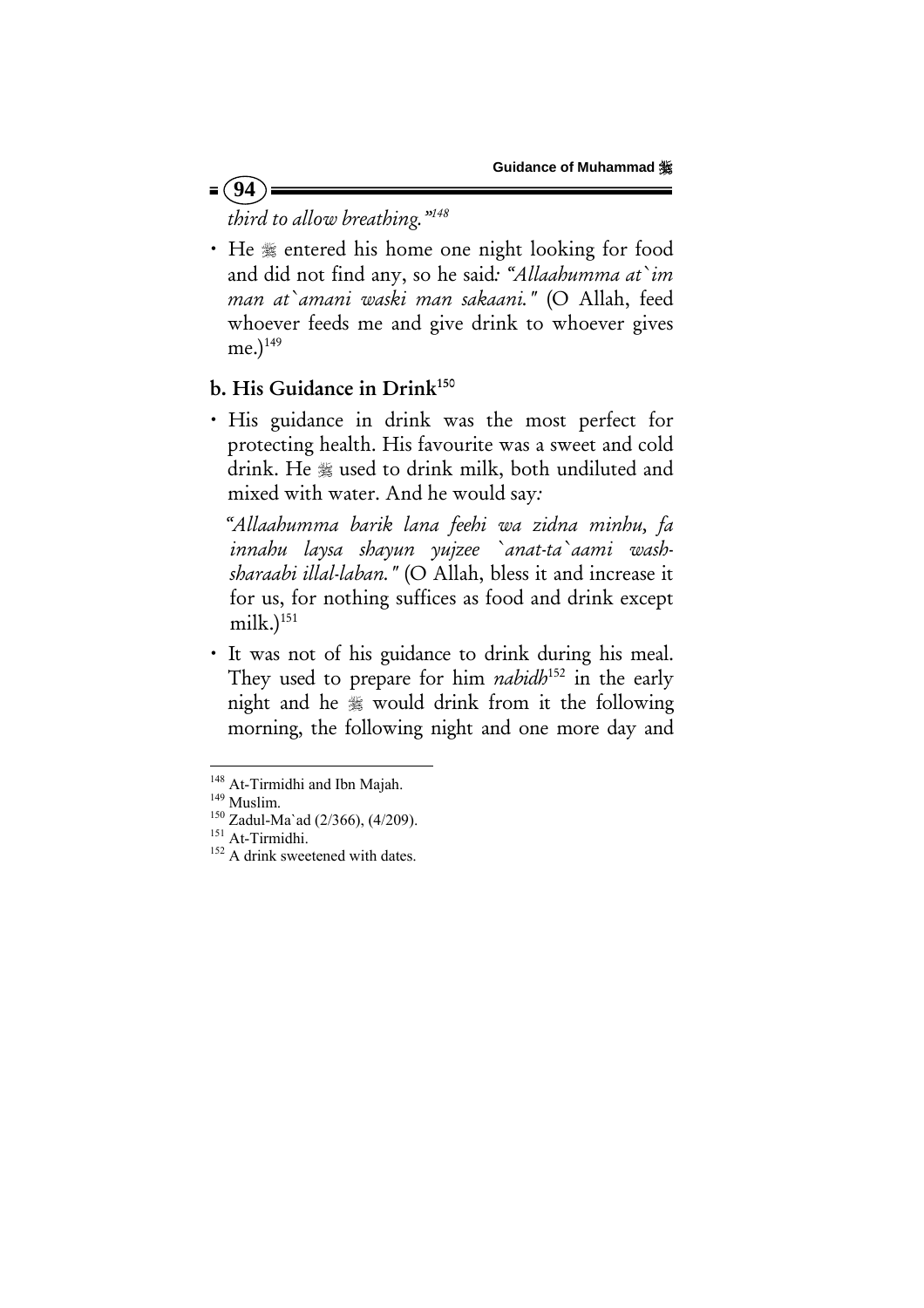night until the afternoon. If some of it remained, he would give it to the servant or pour it out. He  $\frac{1}{28}$  would not drink from it after three days, fearing it would become intoxicant.

 $(95)$  =

- · It was from his guidance to usually drink while sitting down, and he  $\frac{1}{20}$  would admonish those who drank while standing. But once, he drank standing, which was said to be for a reason or that the prohibition had been abrogated, or else to show that both ways are permissible.
- He used to pause three times to breath while drinking and said*: "It is better for quenching the thirst, is more satisfying and is healthier."153* It meant that he moved the vessel away from his mouth and breathe outside of it. He  $*$  said: "When one of you drinks, he *should not breathe in the vessel but move it away from his mouth."154*

He  $\frac{1}{20}$  also prohibited drinking from the crack of a vessel or from its spout.

• He  $\frac{1}{2}$  used to pronounce the name of Allah when he started to drink and praise Allah when he finished. He said: "*Allah is pleased with the servant who eats something and praises Him or drinks something and* 

<sup>&</sup>lt;sup>153</sup> Muslim.

<sup>&</sup>lt;sup>154</sup> At-Tirmidhi and Ibn Majah.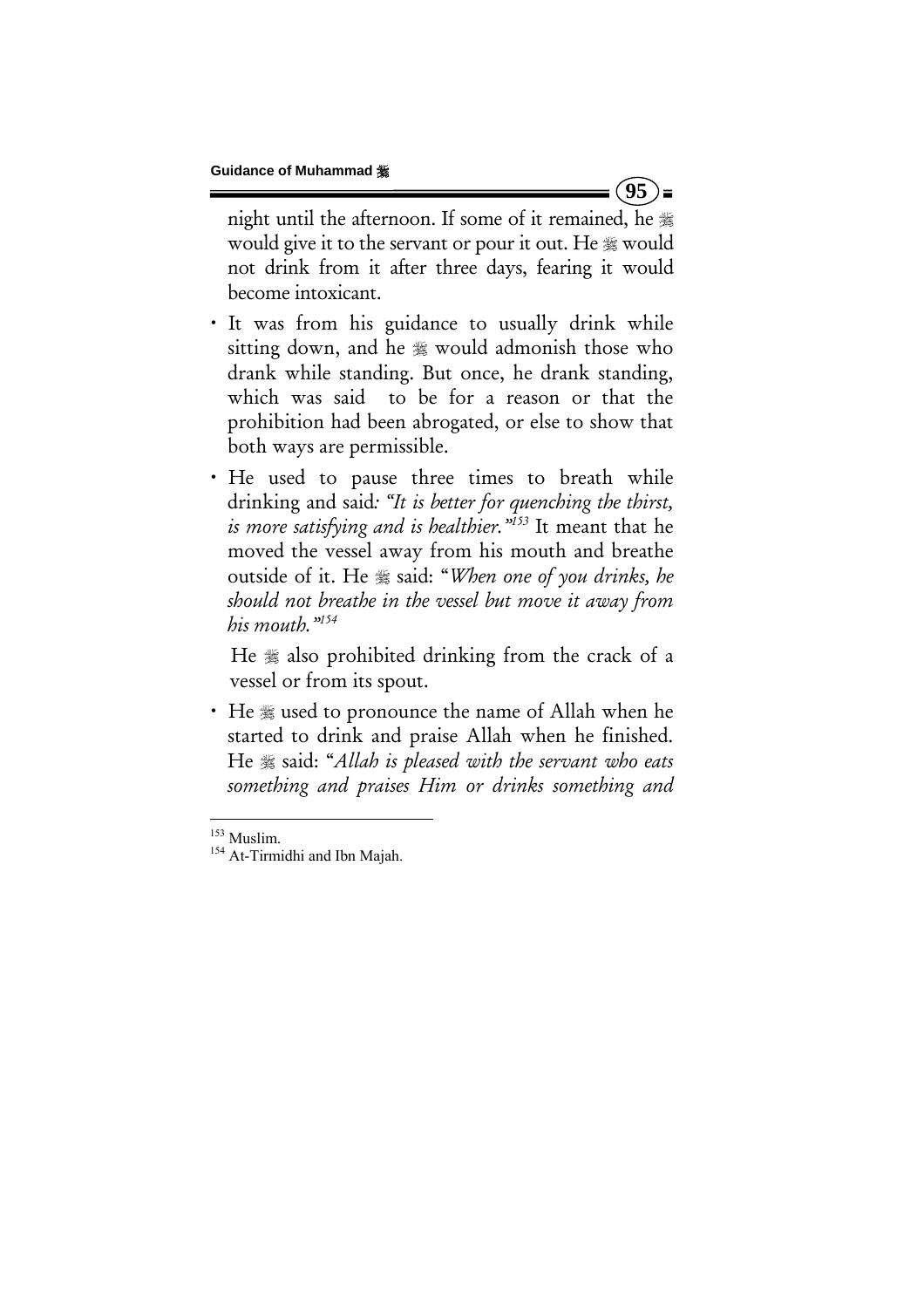*praises Him."155* 

 $= (96)$ 

- He  $*$  used to be provided with fresh water (palatable without saltiness), and he would prefer water that had been standing.
- When drinking, he  $*$  would pass it on to the right, even if there was someone on the left older than him.
- He  $*$  ordered the container to be covered and closed firmly, even with a stick, and to pronounce the name of Allah at that time.

 <sup>155</sup> Muslim.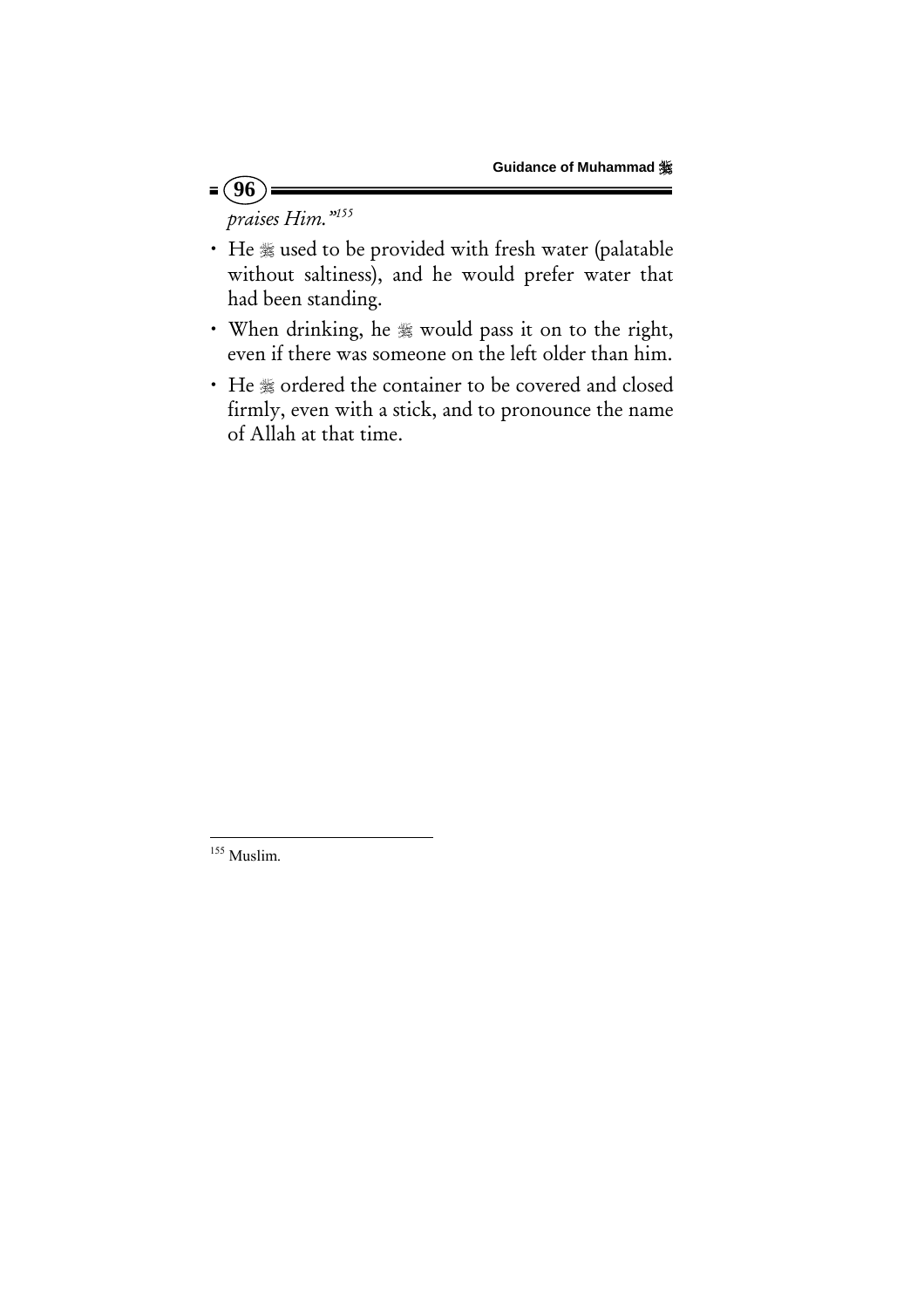# 18. The Prophet's Guidance in Da'wah<sup>156</sup>

 $(97)$  =

• He  $\frac{1}{2}$  invited people to Allah day and night, secretly and publicly. He remained in Makkah three years at the beginning of his prophethood, calling for the worship of Allah secretly. But after the verse was revealed saying:

 *"Then declare what you are commanded and turn away from the polytheists"157*

He  $*$  complied with the order of Allah without fearing the blame of a critic. He invited the old and the young, freemen and slaves, males and females, human beings and jinn to believe in Allah.

- x When persecution and torture increased against his companions in Makkah, he allowed them to emigrate to Abyssinia.
- $\cdot$  He  $\frac{1}{20}$  went to Taif, hoping to find support. He called them to believe in Allah, but no one responded to him. On the contrary, they abused him even more than his own people and expelled him, returning him to Makkah, where he entered under the protection of Mut`im bin `Adiyy*.*
- He  $\frac{1}{2}$  continued *da* wab openly for ten years, taking

<sup>&</sup>lt;sup>156</sup> Invitation to Allah and Islam. Zadul-Ma`ad  $(3/11, 44)$ .<br><sup>157</sup> Qur'an - 15: 94.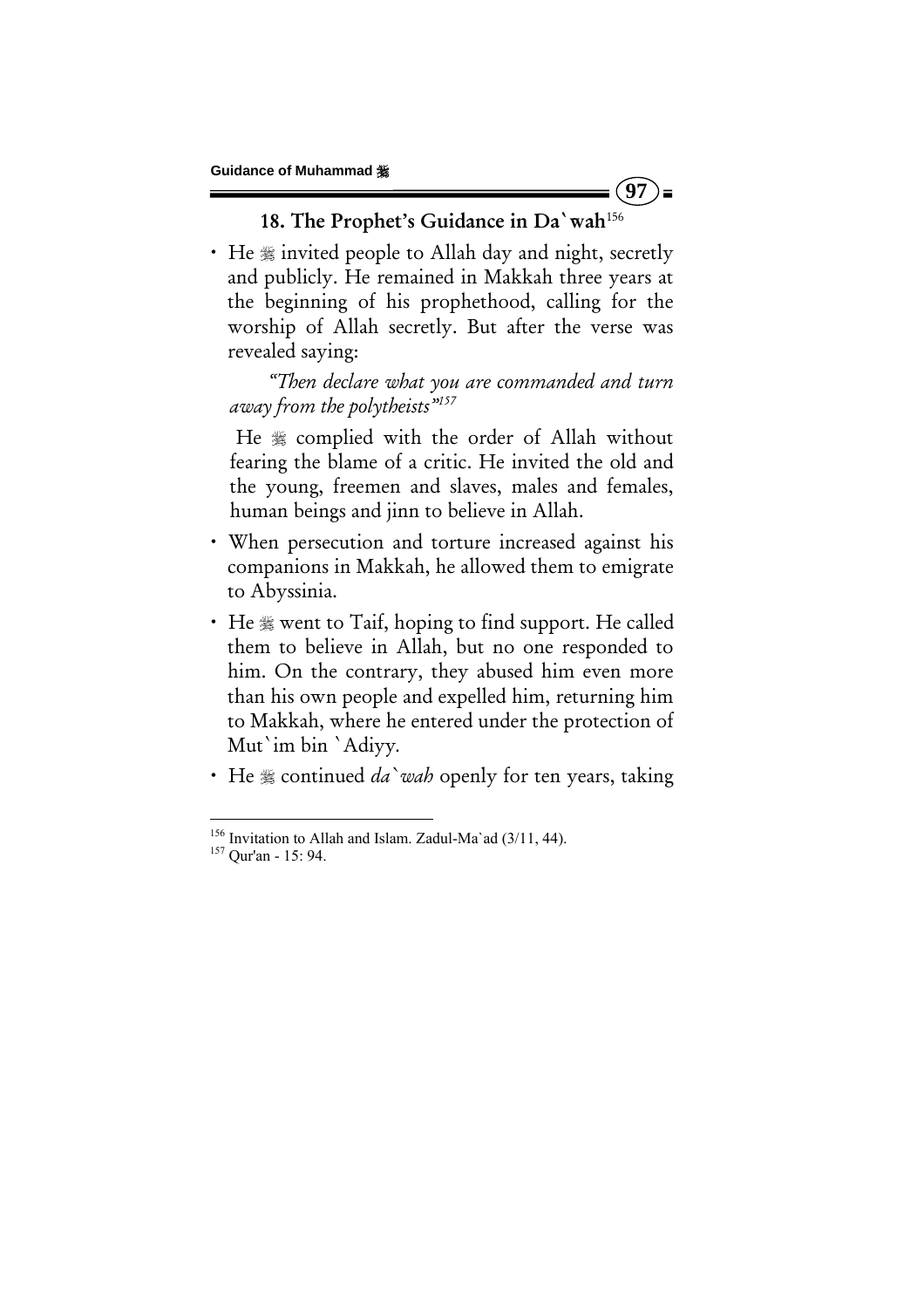advantage of annual seasons and following pilgrims to their camps. He also made *da`wah* during the trade seasons of *Okaz, Majinnah* and *Dhil-Majaaz* and would ask about each tribe and its campsite.

- Finally, he  $\frac{1}{2}$  met six people from the Khazraj tribe at al-Aqabah. He presented Islam to them and they accepted it. Upon returning to Madinah, they invited the people to Islam, and soon it spread until there was no home in which Islam had not entered.
- x The following year twelve of them came and concluded with him the Pledge of `Aqabah, pledging obedience, financial support and to order what is right and forbid what is wrong. They also pledged to speak about Allah without fearing the reproach of any critic and to aid and protect the Prophet  $\frac{16}{26}$  as they would protect themselves, their wives and their children in exchange for the reward of Paradise. They returned to Madinah, accompanied by Ibn Umm Maktoum  $\triangleq$  and Mus'ab bin `Umayr  $\triangleq$  to teach the Qur'an and call people to Allah. Through their *da`wah* many people entered Islam, among them Usayd bin Hudhayr and Sa'd bin Mu'adh ...
- Then he  $*$  allowed Muslims to emigrate to Madinah and they began to do so. He  $\frac{1}{20}$  and his companion [Abu Bakr  $\triangleq$ ] later followed them.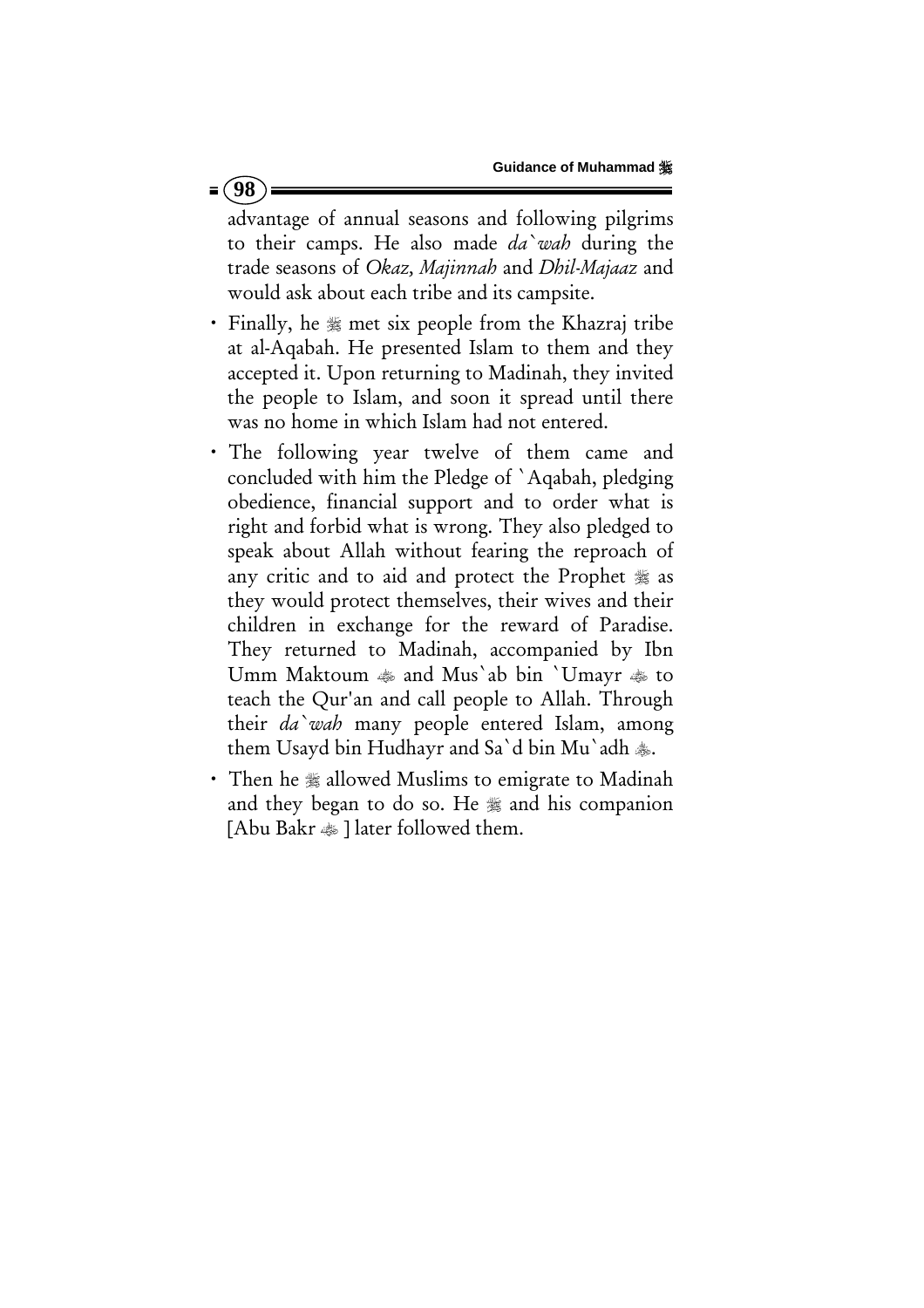- He  $*$  established a brotherhood between the *Muhajireen*158 and the *Ansaar*. They were 90 men in all.
- a. His Guidance in Security, Reconciliation and Treatment of Emissaries<sup>159</sup>
- It is confirmed that the Prophet  $\frac{1}{2}$  said: "The right of *protection is the same for all Muslims; the most humble of them can give it."160*

 He also said: *"Whoever enters into a pact with another people must not dissolve it until it expires or they violate it first."161*

- $\cdot$  He  $\frac{1}{2}$  said: "Whoever gives someone security and then *kills him, I am disassociated from the killer."162*
- When the messengers of Musaylimah<sup>163</sup> approached him, he  $*$  listened to them and then said:

 "*Was it not that emissaries are not killed, I would have had you beheaded."164*

 This was his practice: that emissaries should never be killed.

**99**   $\blacksquare$ 

<sup>&</sup>lt;sup>158</sup>Pl. of Muhaajir, an emigrant from Makkah.

<sup>&</sup>lt;sup>159</sup> Zadul-Ma`ad (3/112). <sup>160</sup> Al-Bukhari and Muslim.<br><sup>161</sup> Abu Dawud and at-Tirmidhi. <sup>161</sup> Abu Dawud and at-Tirmidhi. <sup>162</sup> Ibn Majah. <sup>163</sup> The false prophet who proposed sharing sovereignty with him. <sup>164</sup> See Gloss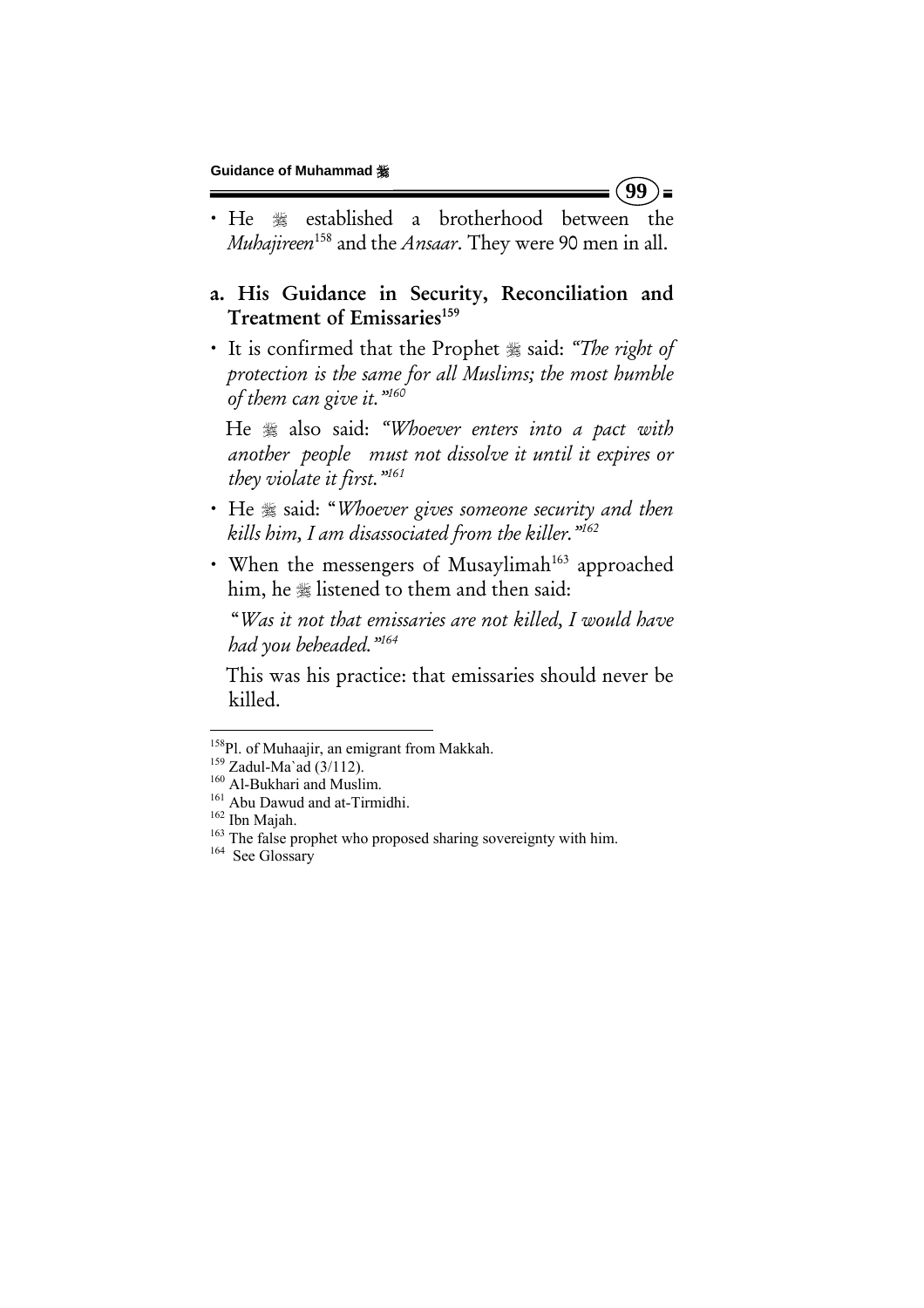### $= (100)$

- x He would not detain an emissary if he chose to keep his faith [instead of Islam]; rather, he # would send him back.
- If some of his enemies entered a pact with one of his companions without his approval and it was not harmful to the Muslims, he allowed it.
- He  $*$  made a truce of ten years from the state of the war with the Quraysh, on the condition that Muslims who came to him from Quraysh would be sent back, while anyone going from him to Quraysh would not be returned. But Allah cancelled this condition in the case of women, and ordered that when they came to the Prophet  $*$  their faith should be examined. If a woman was found to be a believer she would not be sent back.
- x If a disbelieving wife chose to join the disbelievers of Quraysh, Allah ordered Muslims to give those whose wives had deserted the equivalent of what they had spent on the wife's *mahr* (dower). They were to demand it from the disbelievers since the disbelievers had a similar right whenever a believing woman joined the Muslims.
- The Prophet  $\frac{1}{2}$  did not prevent the Quraysh from taking back any men who came to him, but he  $\frac{1}{2}$  did not compel them to return nor did he order them to.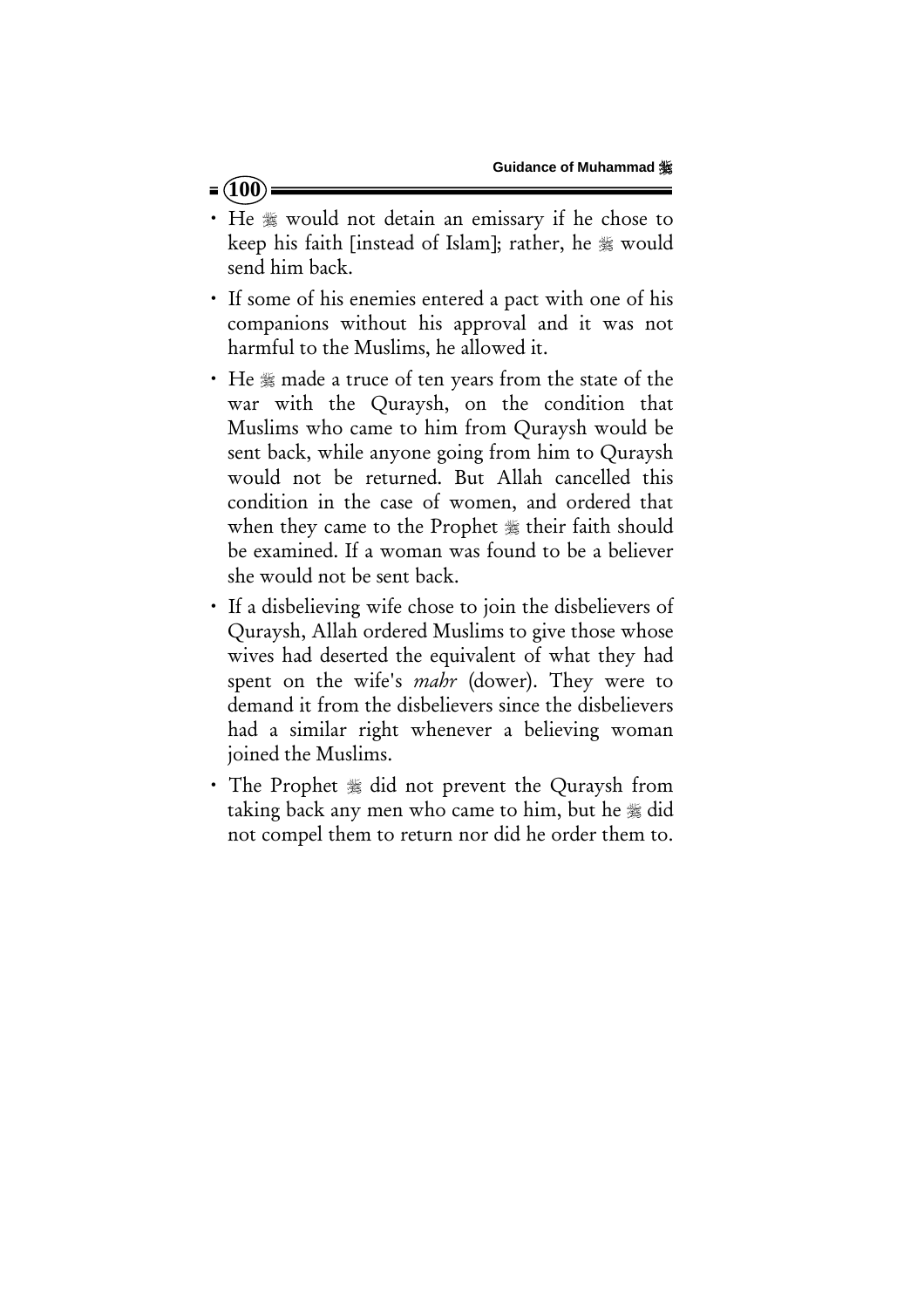But when some of those men killed or took the property of disbelievers after leaving the Prophet and without going back to him, he would neither disapprove of it nor guarantee security from them.

- The Prophet  $*$  made a settlement with the Jews of Khaybar after defeating them on condition that they leave the area. They were allowed to take whatever their mounts could carry while the Prophet  $*$  had the right to their gold, silver and weapons.
- He  $*$  also settled with them concerning the land: that he would have half of its produce and they would have half, as long as they stayed with his permission. He  $*$  would send someone every year to estimate the value of the crop and see how much was harvested. He  $\frac{1}{20}$  would get a guarantee of the Muslims' share and leave them the rest.

 $= (101)$   $=$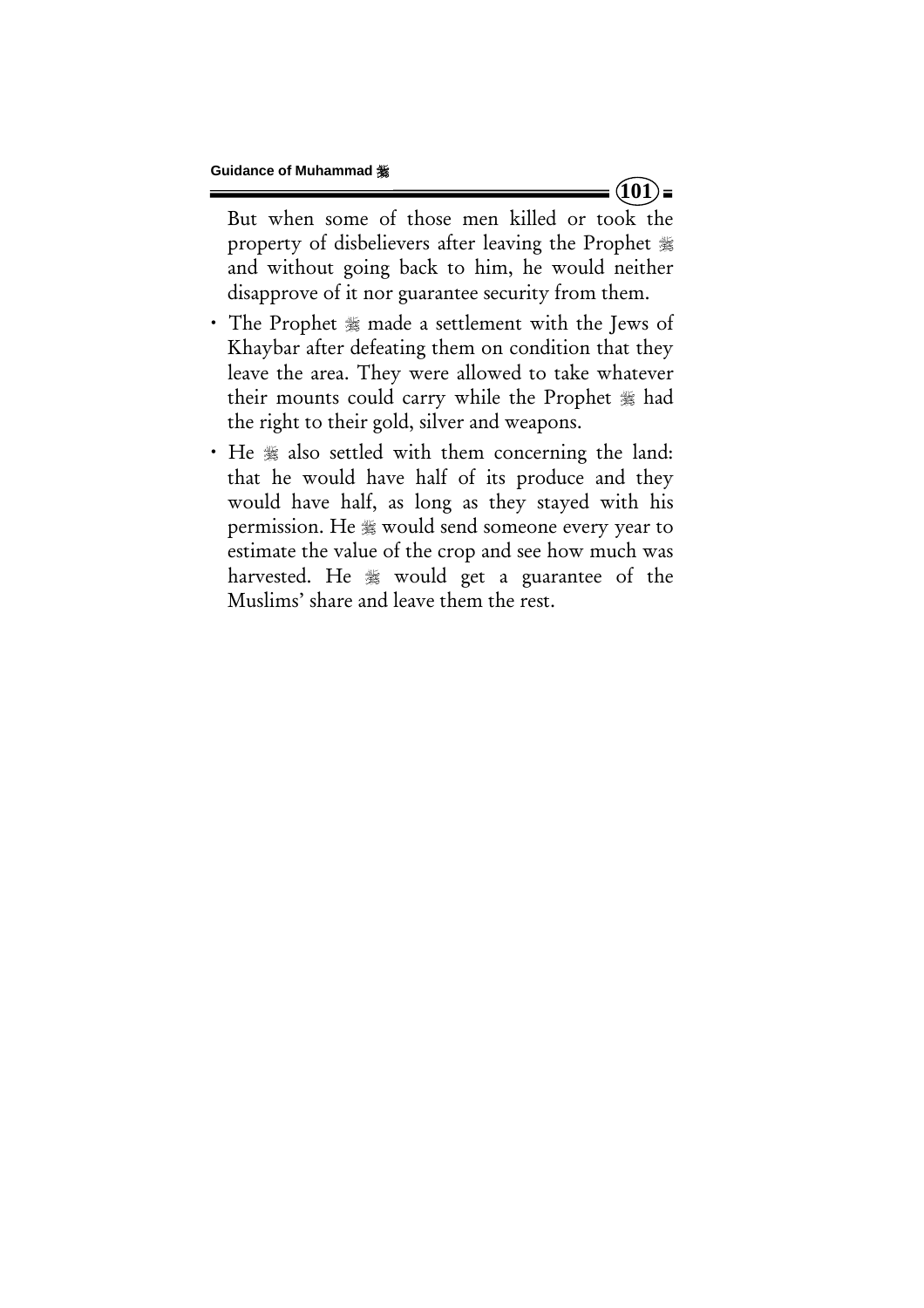#### $= (102)$

- b. His Guidance in Da`wah to Rulers and Sending Them Envoys and Letters<sup>165</sup>
- When the Prophet  $*$  returned from Hudaybiyyah, he wrote to kings around the world and sent his messengers to them. He addressed the Byzantine emperor by letter and through an emissary. He was inclined to Islam and on the verge of declaring it but he did not.
- He  $*$  sent a letter to an-Najashi (the ruler of Abyssinia), who embraced Islam.
- He  $\frac{1}{28}$  sent Abu Musa al-Ash`ari  $\frac{1}{28}$  and Mu`adh bin Jabal  $*$  to Yemen, where the general population embraced Islam willingly without battle.

#### c. His Guidance in the Treatment of Hypocrites<sup>166</sup>

- He  $*$  accepted their outward show of belief, leaving their inner intentions to Allah. He  $*$  opposed them with convincing argument or by avoiding them. At times, he might speak harshly to them or use expressive words to reach their consciences.
- He  $*$  avoided killing hypocrites in order to keep hearts in harmony. When suggested that he should

<sup>&</sup>lt;sup>165</sup> Zadul-Ma`ad (3/141)<br><sup>166</sup> Zadul-Ma`ad (3/143)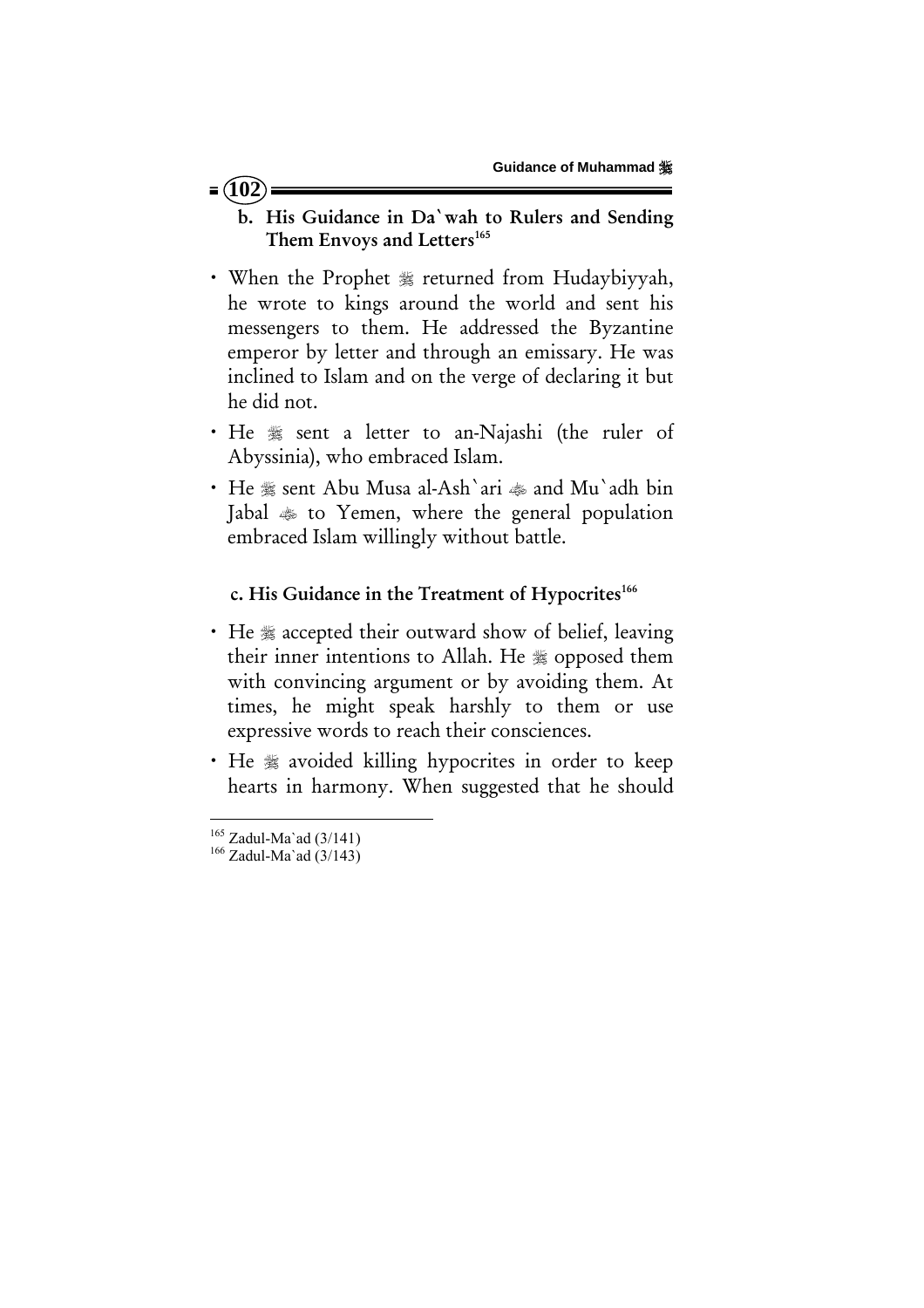kill them, he  $*$  responded, "No, otherwise people will say that Muhammad kills his companions".

 $=$   $\widehat{(03)}$  =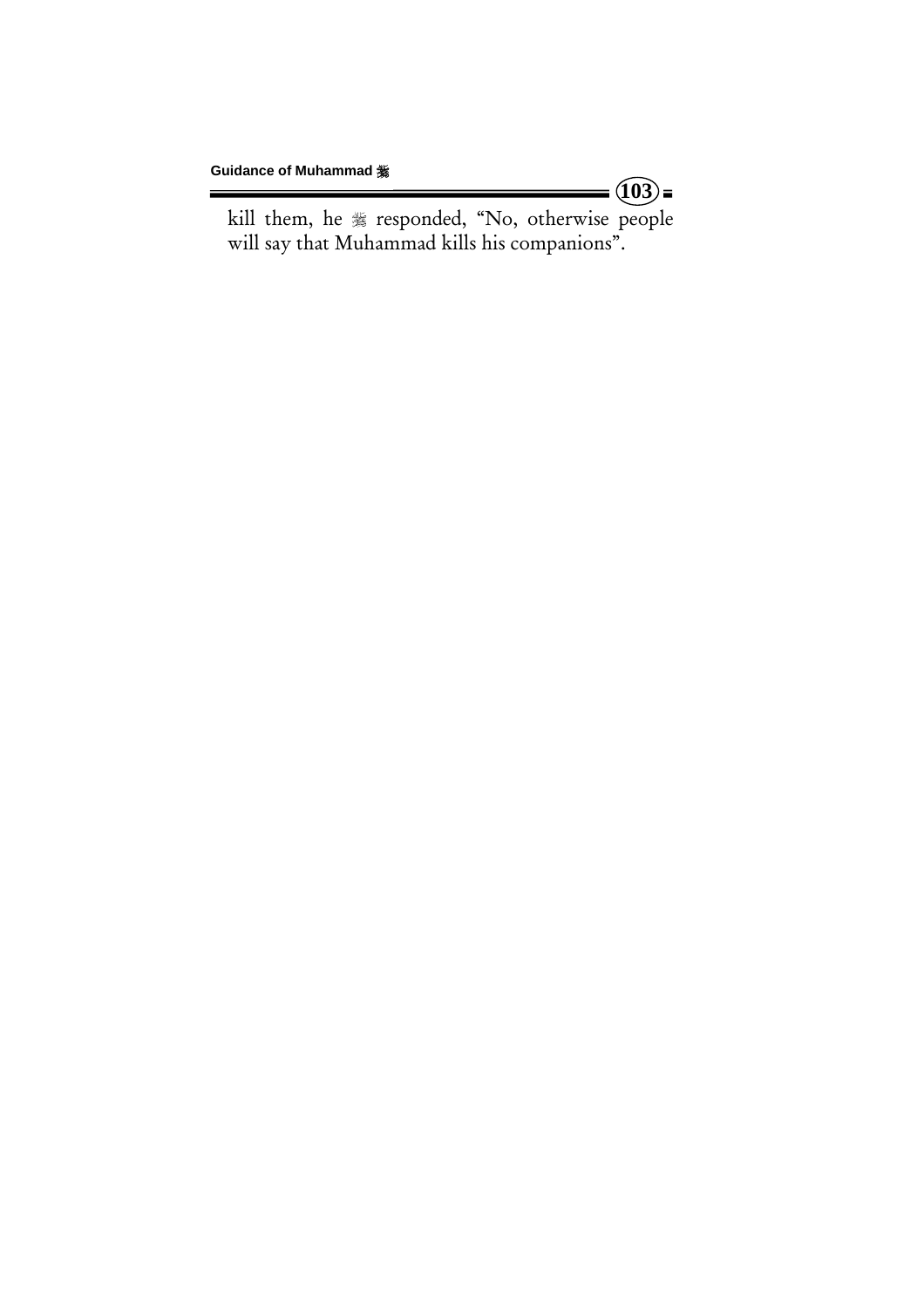### $= (104)$

## 19. The Prophet's Guidance in Supplication<sup>167</sup>

He  $\frac{1}{20}$  was the most perfect in glorifying Allah, nay all his utterances were in praise of Allah Al-Mighty. Whatever he ordered, forbade or set as legislation for the Nation of Islam, was in essence a glorification of Allah. Even his silence was a glorification of Allah by his heart. His glorification and praise of Allah was running with his breath, whether he was standing up on his feet or sitting or lying on his side or walking or riding an animal, or dismounting or travelling or staying home, blessings and peace be upon him.

### a. His Guidance in Glorifying Allah in the Morning and Evening

• When morning came he  $\frac{1}{28}$  would say:

 "*We are this morning in the natural state of Islam on the word of sincerity, in the religion of our prophet, Muhammad, and the way of our father, Abraham, a Muslim inclining toward truth; and he was not of those who associate partners with Allah."168*

And he  $*$  said: "O Allah, by You we come to the *morning and by You we come to the evening. By You* 

 $^{167}$  Zadul-Ma`ad (2/332)<br><sup>168</sup> Ahmad.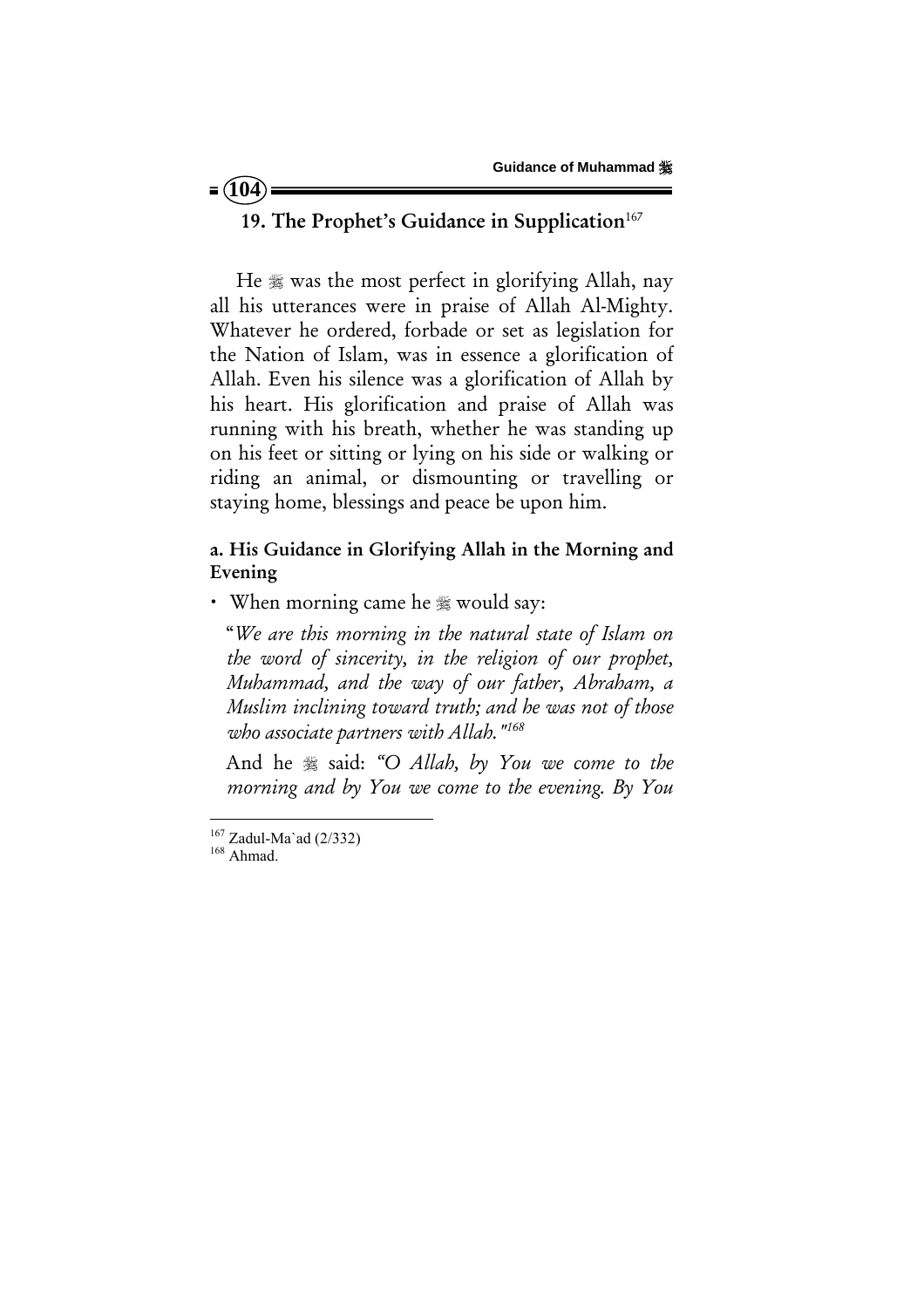*we live and by You we die, and to You is the resurrection*."169

 He also said: *"When morning comes for one of you, say: "Morning has come to us and dominion belongs to Allah, Lord of the worlds. O Allah, I ask of You the good of this day, its success, its victory, its light, its blessing and its right guidance. And I seek refuge in You from the evil it contains and the evil that follows it."*

 Then when evening came he would say something similar.<sup>170</sup>

- He  $\frac{1}{2}$  said "The best supplication for forgiveness is to say: *"O Allah, You are my Lord - there is no god but You. You created me and I am Your servant; and I uphold Your covenant and [my] promise to You as much as I am able. I seek refuge in You from the evil I have done. I acknowledge before You my sin, so forgive me. Indeed, there is none who can forgive sins except You.*"
- He  $\ast$  added, *"Whoever recites it at morning with firm faith in it and dies the same day will enter Paradise. And whoever recites it in the evening with firm faith in*

 $(105)$ 

 $169$  Abu Dawud, at-Tirmidhi and Ibn Majah.<br> $170$  Abu Dawud.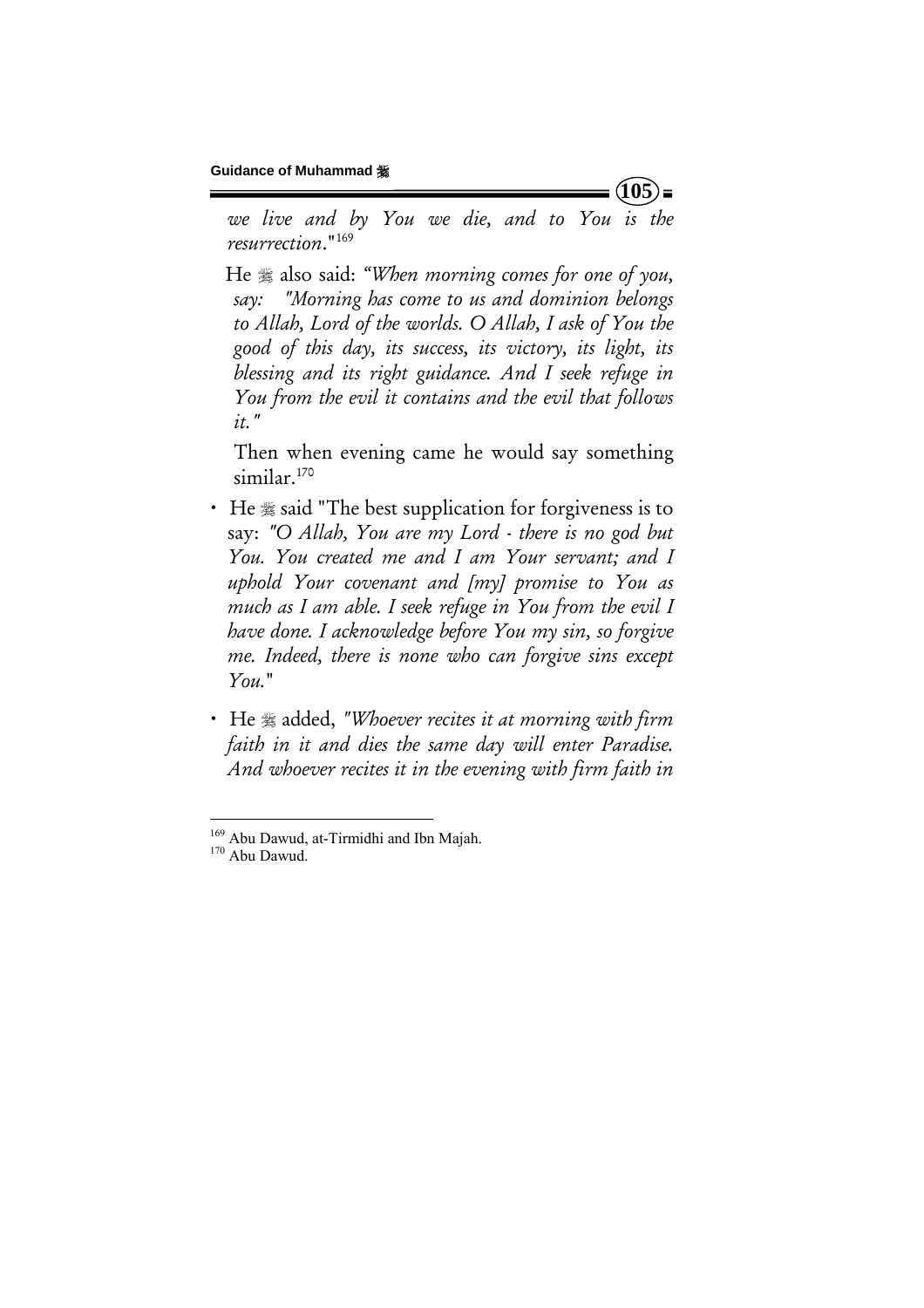### $= (106)$

*it and dies the same day will enter Paradise.*"171

• And he  $*$  said:

 "*Whoever recites every morning: "La ilaaha'ill-Allaahu wahdahu la shareeka lahu, lahul- mulku wa lahul-hamdu wa huwa `ala kulli shay'in qadeer"*  (There is no god but Allah alone, having no partner. His is sovereignty and to Him is all praise and He is over all things competent) *a hundred times daily, will be rewarded the equivalent of freeing ten slaves and one hundred good deeds will be registered for him and one hundred bad deeds will be erased. That day he will be protected from Satan until evening, and no one will come with something better than that [on the Day of Judgment] except one who has done more."*<sup>172</sup>

• He  $*$  used to supplicate in the morning and the evening with these supplications:

 *"O Allah, I ask You for soundness in this world and the Hereafter. O Allah, I ask You for pardon and soundness in my religion and my world, my family and my property. O Allah, cover my faults and calm my fears. O Allah protect me from before me, from behind me, on my right, on my left and above me. And I seek refuge in* 

<sup>&</sup>lt;sup>171</sup> Al-Bukhari.

 $172$  Al-Bukhari and Muslim.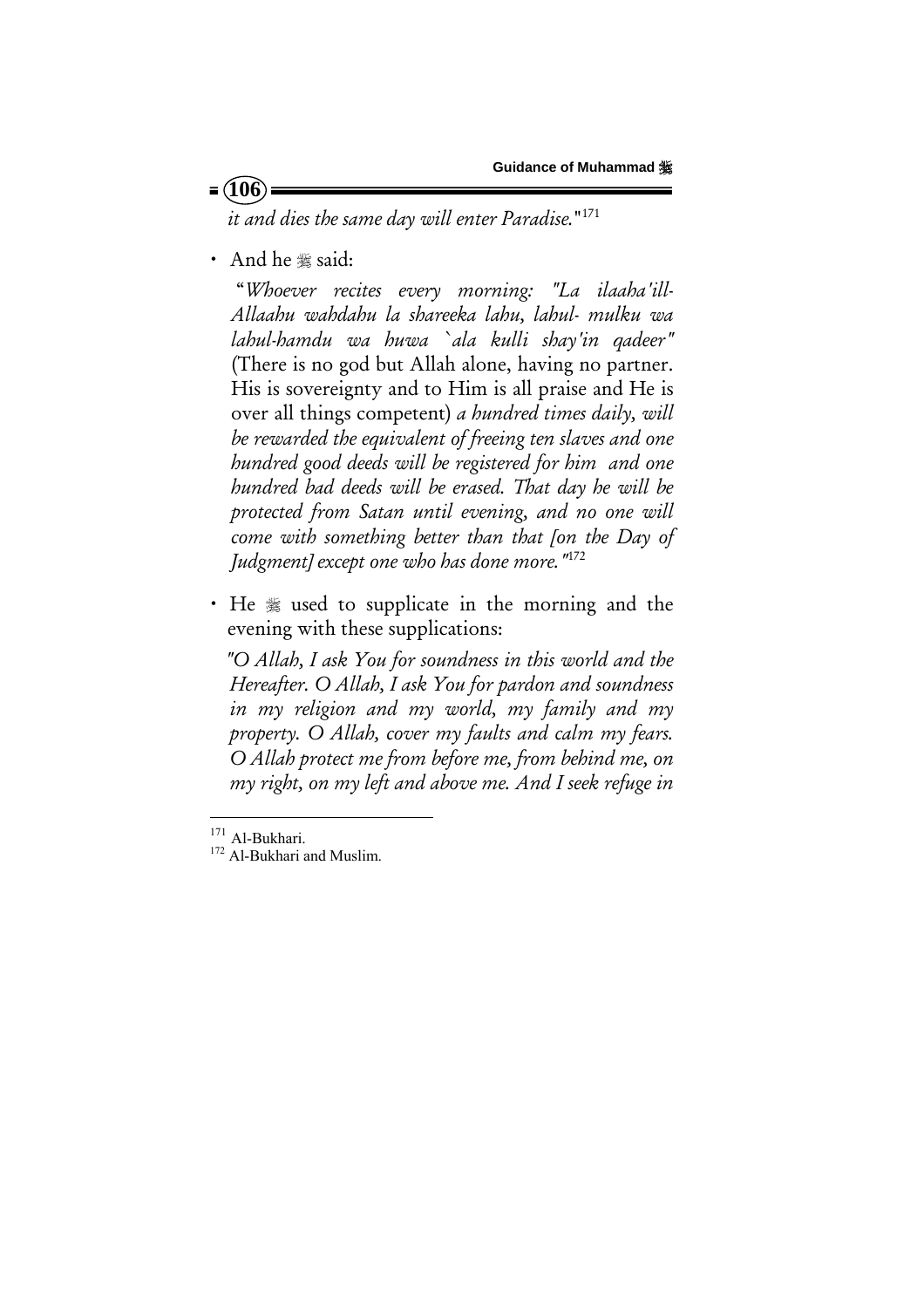$(107)$ 

*your grandeur from being seized from below*."173

- And he  $*$  said: *''There is not a servant [of Allah] who recites every morning and every evening: 'In the name of Allah with whose name nothing in the earth or the heavens can cause harm, and He is the Hearing, the Knowing' three times but that nothing will harm him.*''174
- x Abu Bakr as-Siddiq asked him: "O Messenger of Allah, teach me what to say when morning comes and evening comes." So he  $*$  replied, "Say:

 '*'O Allah, Creator of the heavens and earth, Knower of the unseen and the visible, Lord, sovereign and owner of all things, I testify that there is no god but You. I seek refuge in You from the evil of myself and the evil of Satan and his partnership, or that I bring harm upon myself, or bring it to any Muslim'.*" He  $\frac{1}{20}$  added: "Say *it in the morning, in the evening and when you go to bed*."175

<sup>&</sup>lt;sup>173</sup> Abu Dawud and Ibn Majah.<br><sup>174</sup> Abu Dawud, at-Tirmidhi and Ibn Majah.<br><sup>175</sup> Abu Dawud and at-Tirmidhi.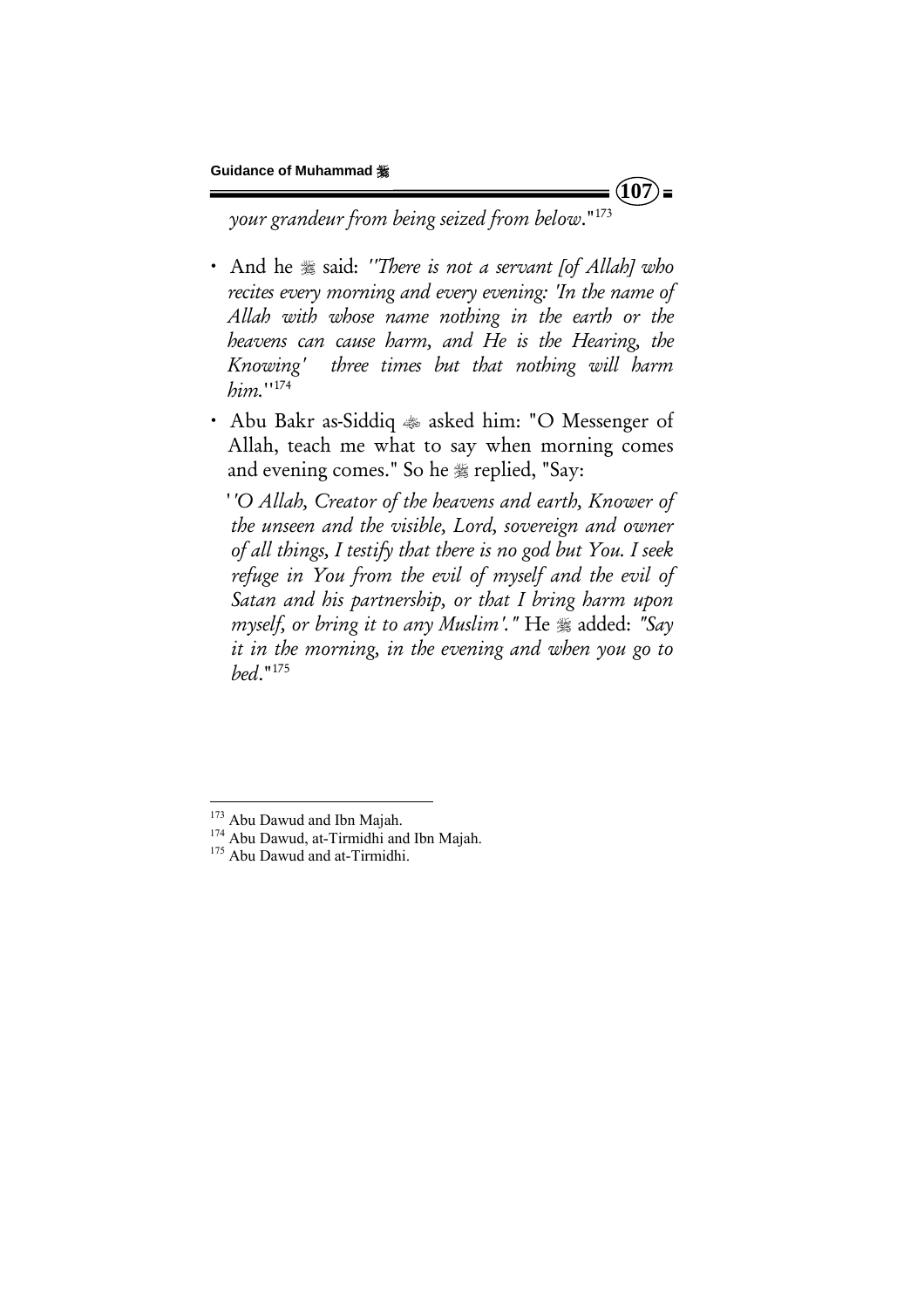#### $= (108)$

b. His Guidance in Glorifying Allah When Leaving or Entering the Home<sup>176</sup>

- When going out of his house, the Prophet  $*$  used to say: *"Bismillaah, tawakkaltu `ala Allaah"* (In the name of Allah, I rely upon Allah), and then add: *"O Allah, I seek refuge in You from leading someone astray or being led astray, from causing someone to slip or being caused to slip, from wronging someone or being wronged and behaving badly or someone behaving badly against me."177*
- x He said: "*He who says upon leaving his home:* '*Bismillaah, tawakkaltu `ala Allaah, la hawla wa la quwwata illa billaah'* (In the name of Allah, I rely upon Allah. There is no might and no power except through Allah) *will be told, 'You have been guided, given enough and protected, and Satan will stay away from him'*."178
- When he  $\frac{1}{2}$  went out for the *fajr* prayer, he would say:

 "*O Allah, make light in my heart, light on my tongue, light in my hearing, light in my sight, light behind me,* 

<sup>&</sup>lt;sup>176</sup> Zadul-Ma`ad (2/235).<br><sup>177</sup>At-Tirmidhi, an-Nasa'i and Ibn Majah.<br><sup>178</sup> Abu Dawud and at-Tirmidhi.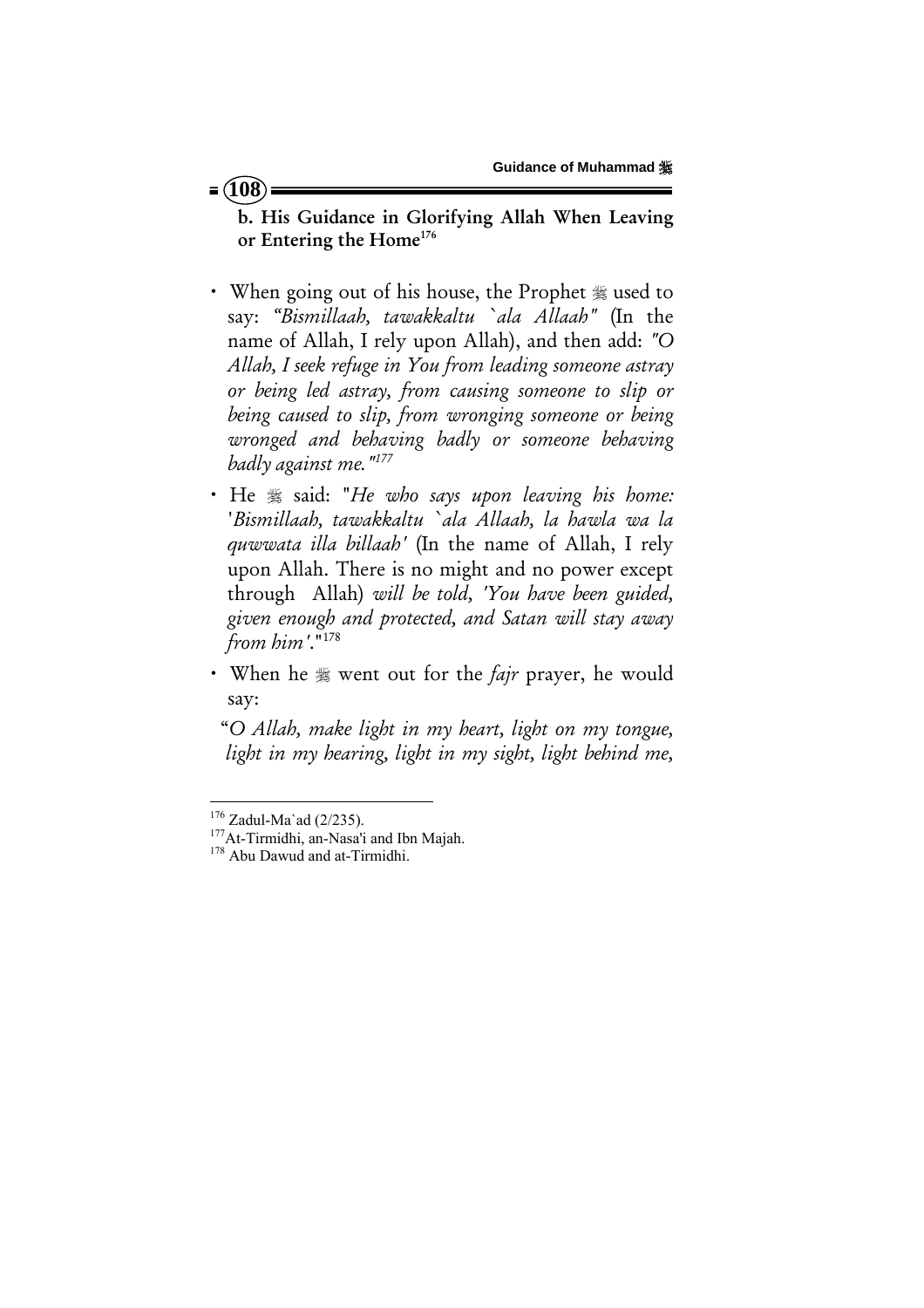*light in front of me, light above me and light beneath me. O Allah, make great my light*."179

• And he  $*$  said: "When a man enters his house he should say, *'O Allah, I ask of You the best entrance and the best exit. In the name of Allah we enter and we rely upon Allah, our Lord,' Then he should greet his family*."180

## c. His Guidance in Mentioning Allah When Entering a Mosque and Leaving It<sup>181</sup>

- When entering a mosque, the Prophet  $*$  would recite: "*A`udhu billaahil-`atheemi wa bi-wajhihilkareemi wa bi-sultaanihil-qadeemi minash-shaytaanirrajeem.''* (I seek refuge in Allah, the Great and in his noble countenance and his primordial authority from Satan, the rejected. He  $*$  said, "When someone *says that, Satan says: "He has been protected from me for the rest of the day.*"182
- x He also said: "*When one of you enters the mosque, let him invoke blessings upon the Prophet Muhammad ,, and let him say: 'Allaahumma iftah lee abwaaba rahmatik'* (O Allah, open for me the gates of Your

 $(109)$ 

<sup>&</sup>lt;sup>179</sup> Al-Bukhari and Muslim.

<sup>&</sup>lt;sup>180</sup> Abu Dawud.<br><sup>181</sup> Zadul-Ma`ad (2/336) <sup>182</sup> Abu Dawud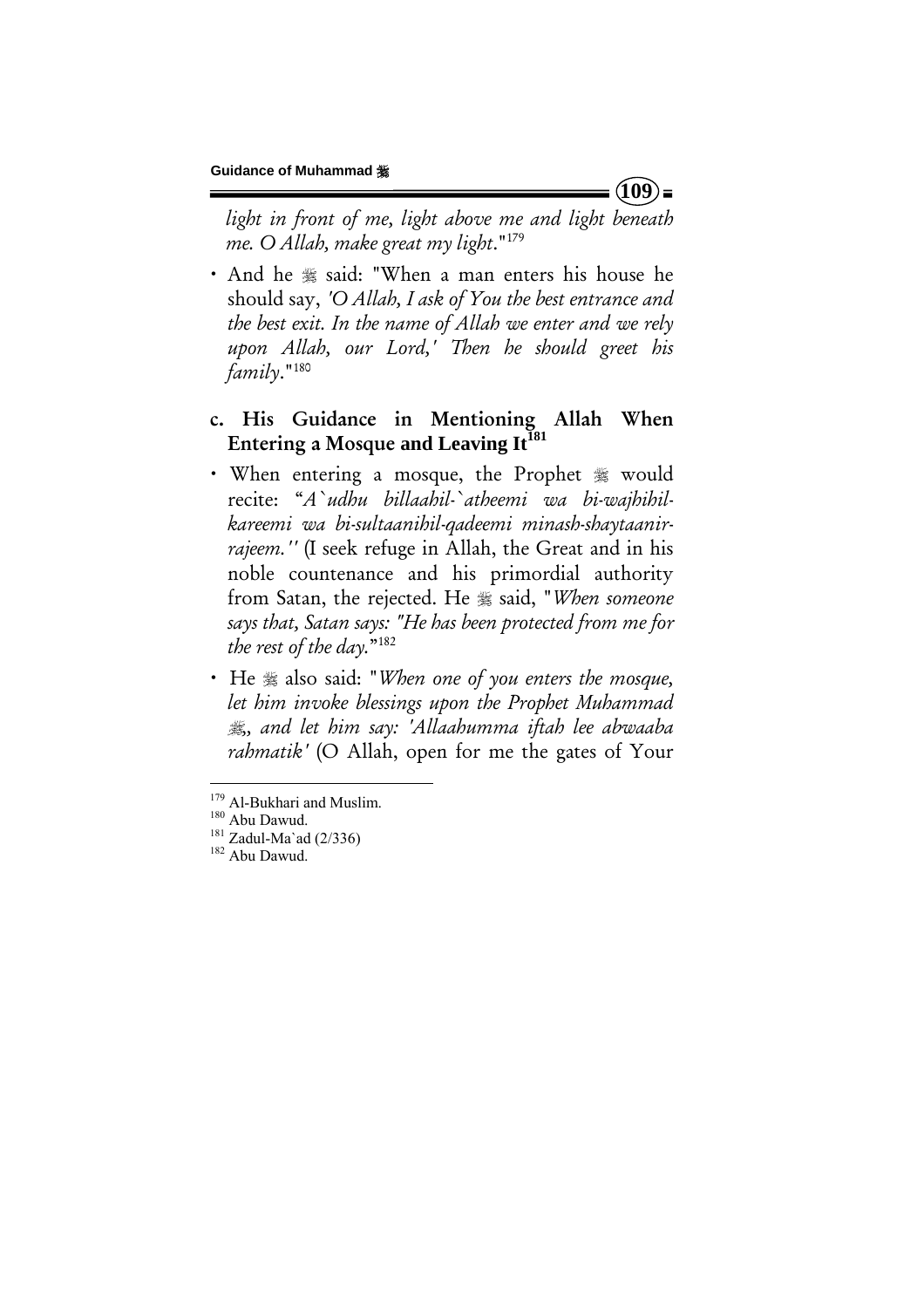mercy), *and upon leaving let him say: 'Allaahumma innee as'aluka min fadhlik.'* (O Allah, I ask You of your bounty)''183

## d. His Guidance Upon Sighting the Crescent<sup>184</sup>

When he  $\frac{1}{2}$  sighted the new moon of the month, he would say: "*O Allah, let it come upon us in prosperity and faith, in peace and Islam. Our Lord and your Lord is Allah."*<sup>185</sup>

#### e. His Guidance Upon Sneezing and Yawning<sup>186</sup>

- It is confirmed that he  $*$  said: *"Allah likes the one sneezing, and dislikes the one yawning. So if one of you sneezes, and praises Allah, then it is the duty of anyone who hears him to say, 'Yarhamuk-Allaah' (May Allah grant you mercy). As for yawning, it is caused by Satan, so if one of you is going to yawn, let him hold it back as much as he can, because when someone yawns Satan laughs at him*''187
- When he  $*$  sneezed, he would cover his mouth with

<sup>&</sup>lt;sup>183</sup> Abu Dawud and Ibn Majah.<br><sup>184</sup> Zadul-Ma`ad (2/361)<br><sup>185</sup> At-Tirmidhi. <sup>186</sup> Zadul-Ma`ad (2/371, 397)<br><sup>187</sup> Al-Bukhari and Muslim.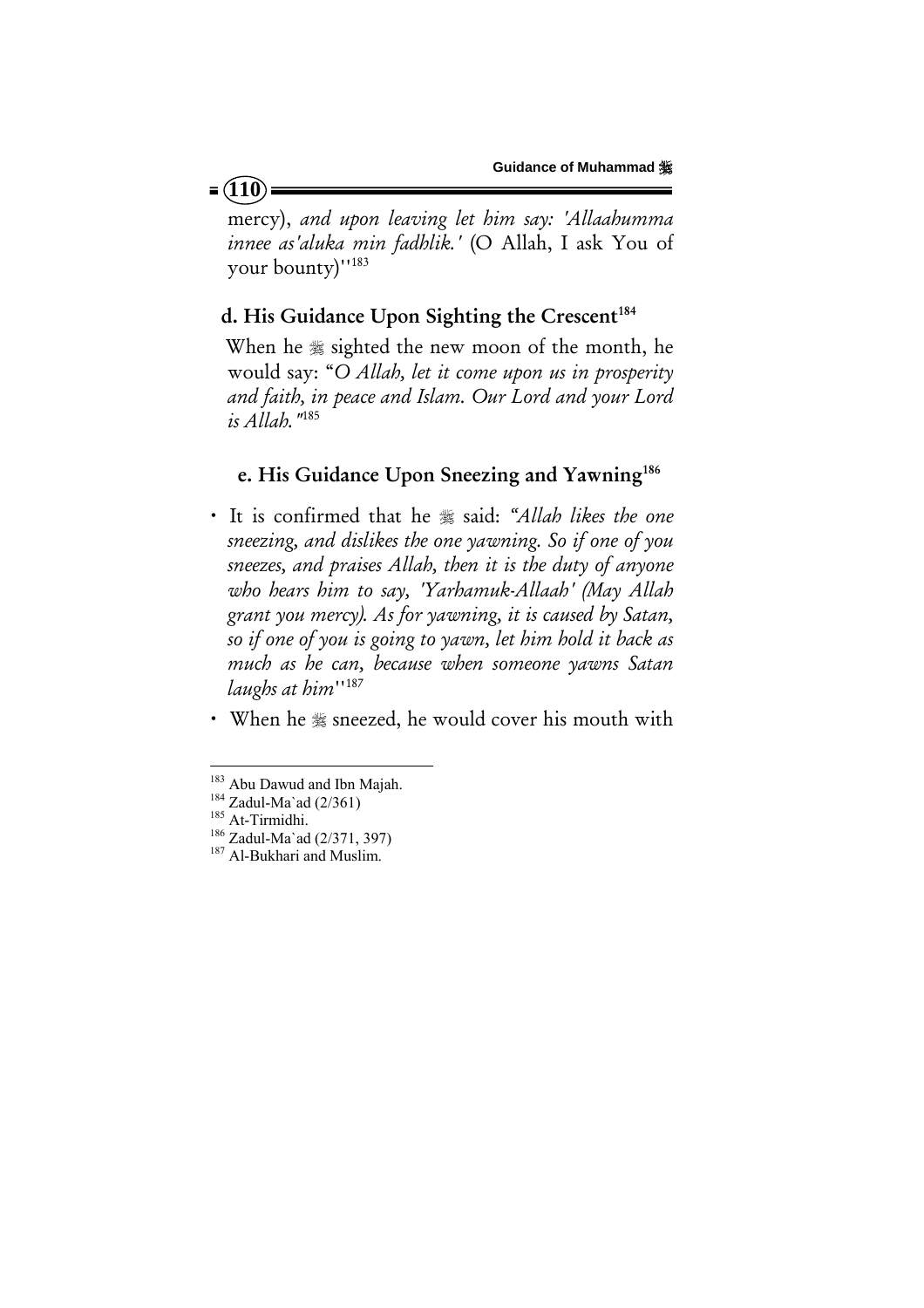$(111)$ 

his hand or his garment and suppress the sound.<sup>188</sup>

- When he  $*$  sneezed and someone said to him, *"Yarhamuk-Allaah"*, he would answer, *''Yarhamuna-Allaahu wa iyyakum wa yaghfiru lana wa lakum''*  (May Allah have mercy on us and you, and may He forgive us and you).
- And he  $\frac{1}{2}$  said: "*When one of you sneezes let him say*: *'Al-hamdu lillaah'* (May Allah have mercy on you), *and his brother or companion should say to him: 'Yarhamuk-Allah'* (May Allah have mercy on you)*. Then, when he says, 'Yarhamuk-Allah', he should say: 'Yahdeekumullaahu wa yuslihu baalakum'* (May Allah guide you and better your affairs)."189
- He # also said:

 *"If one of you sneezes and praises Allah (saying 'Alhamdulillah')*, *then say: 'Yarhamuk-Allah', but if he does not praise Allah, then do not say it to him''*<sup>190</sup>

When someone sneezed more than three times, he did not say it but only remarked, "*That man has a cold*."191

x It was narrated that the Jews would pretend to

<sup>&</sup>lt;sup>188</sup> Abu Dawud and at-Tirmidhi.<br><sup>189</sup> Al-Bukhari and Muslim.<br><sup>190</sup> Muslim.<br><sup>191</sup> Muslim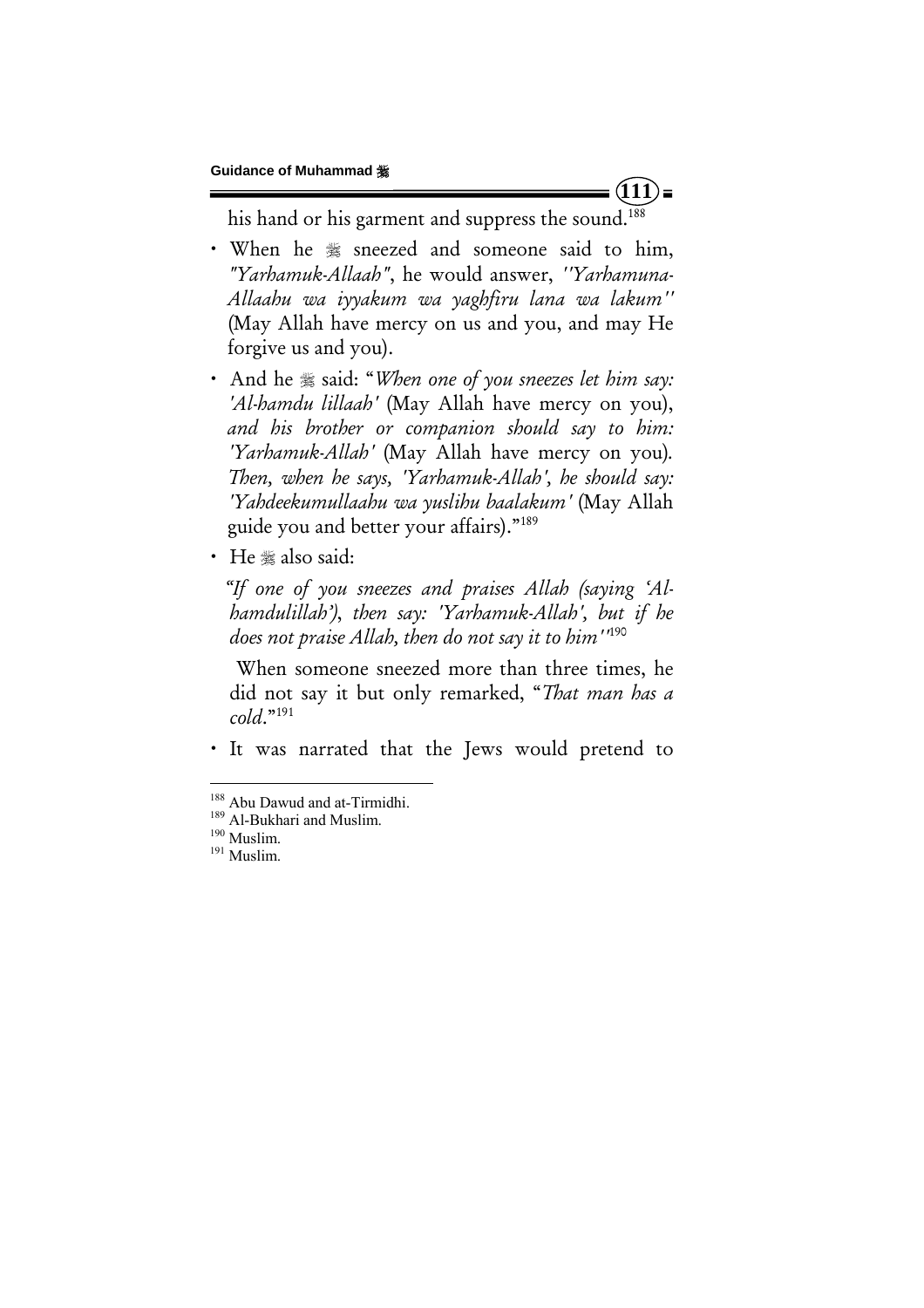sneeze in his presence expecting him to respond by saying 'May Allah have mercy on you', but he would only say: *'Yahdeekum-ullaahu wa yuslihu baalakum.'* (May Allah guide you and amend your condition.)192

## f. His Guidance in Supplication Upon Seeing an Afflicted Person<sup>193</sup>

Anyone who sees an afflicted person and says: *'Alhamdu lil-laahilladhi `aafaani mimmabtalaaka bihi wa fadh-dhalani `ala katheerin mimman khalaqa tafdheela'*  (Praise to Allah who has exempted me from that by which He has tested you and has given me preference over most of those He has created) *will not be touched by that affliction, no matter what it is.*''194

## g. His Guidance When Hearing the Sound of a Donkey or a Rooster<sup>195</sup>

He  $*$  ordered his people when hearing the bray of a donkey to seek refuge in Allah from Satan, the rejected, and upon hearing a cock, to ask Allah of His

#### $= (112)$

<sup>&</sup>lt;sup>192</sup> At-Tirmidhi.

<sup>&</sup>lt;sup>193</sup> Zadul-Ma`ad (2/417)<br><sup>194</sup> Abu Dawud and at-Tirmidhi.<br><sup>195</sup> Zadul-Ma`ad (2/426)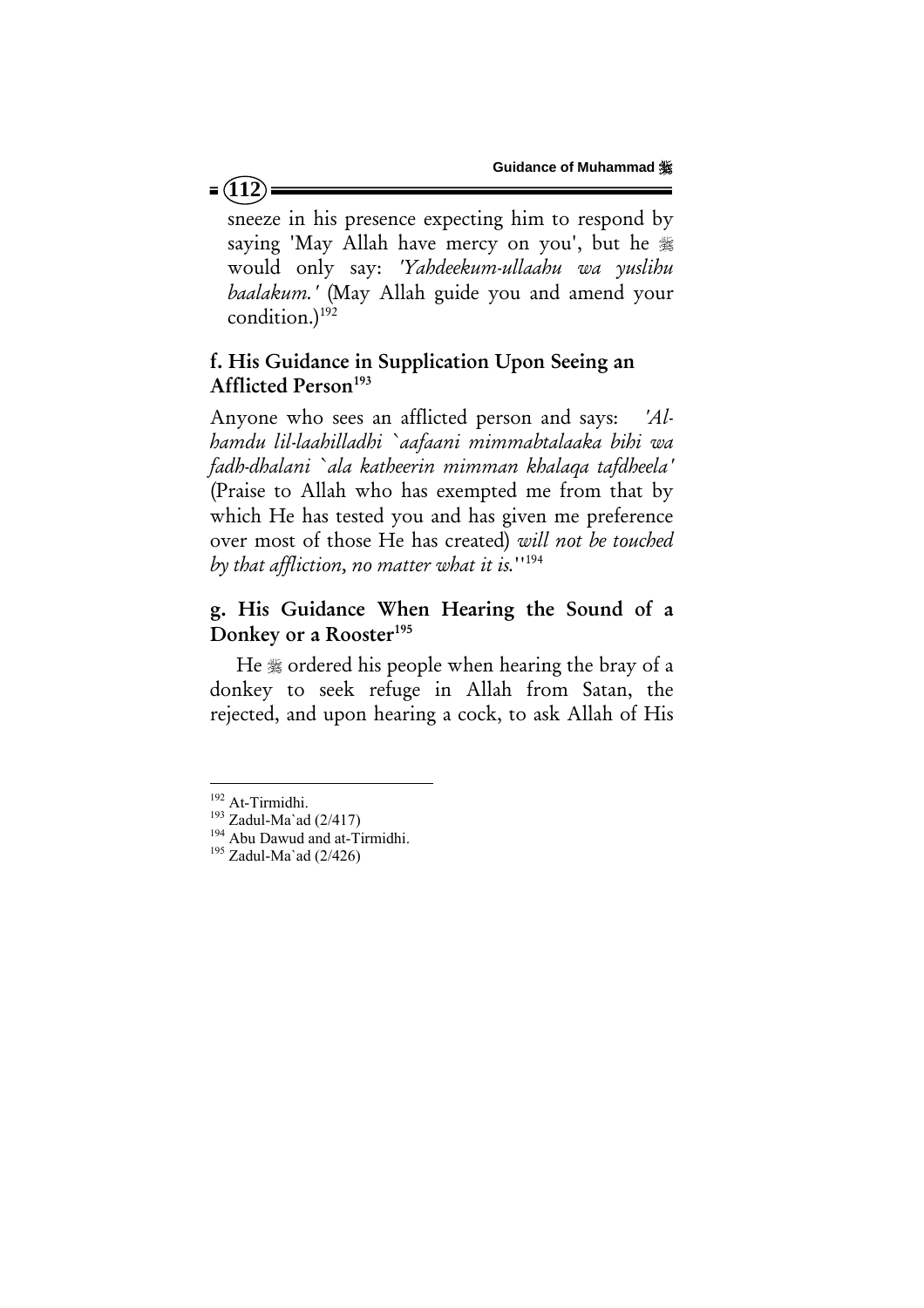bounty.196

# h. His Guidance Concerning Severe Anger<sup>197</sup>

The Prophet  $*$  instructed anyone who became enraged to perform *wudhu*', and to sit down if he was standing, lie down if he was sitting and to seek refuge in Allah from Satan, the rejected.

 $(13)$ **=** 

<sup>&</sup>lt;sup>196</sup> Al-Bukhari and Muslim.<br><sup>197</sup> Zadul-Ma`ad (2/423)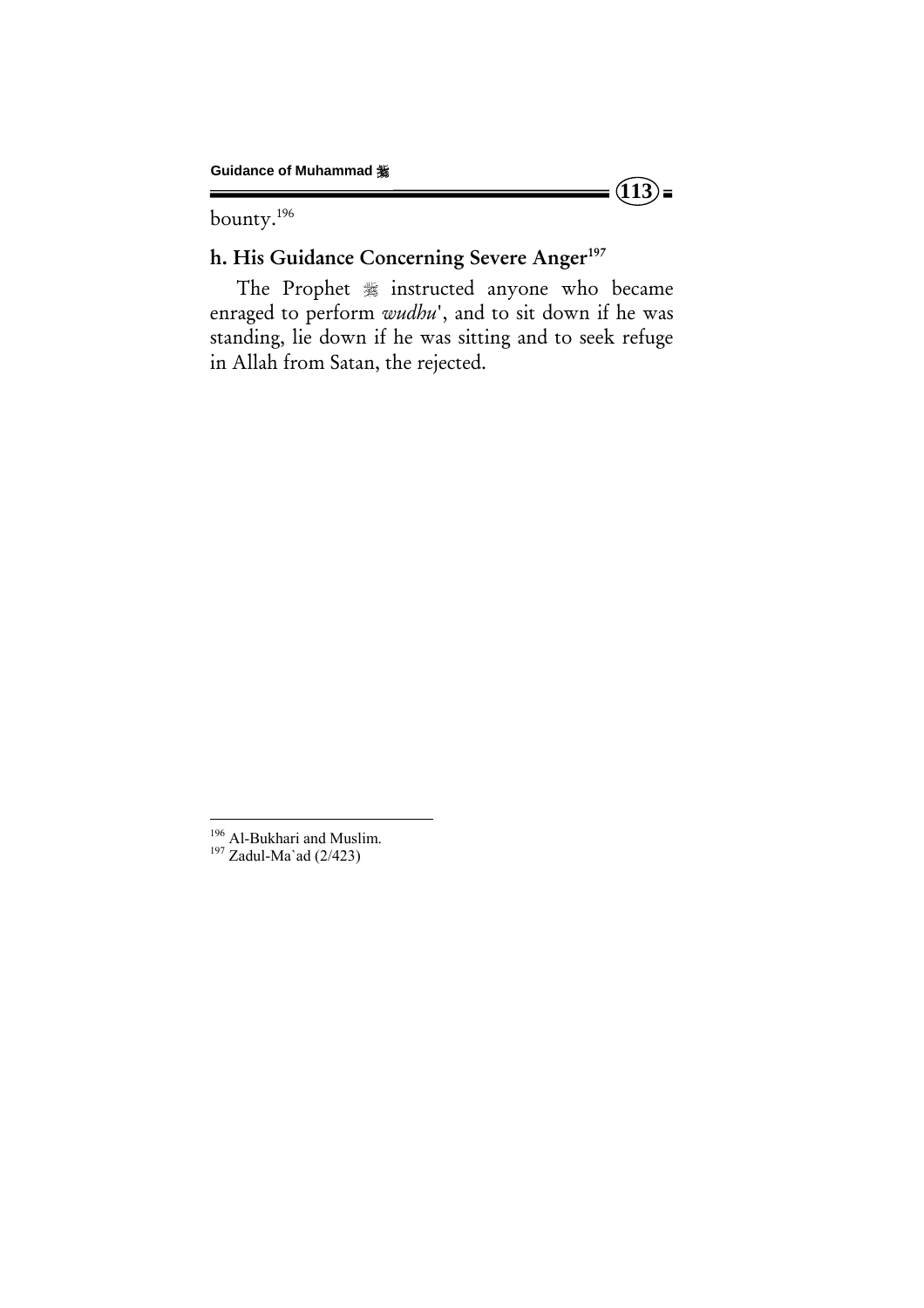# $= (114)$

# 20. The Prophet's Guidance in Reciting the  $Our'an<sup>198</sup>$

- x The Prophet, would recite a *hizb*199 regularly each day without fail.
- He  $\frac{1}{2}$  used to recite slowly and precisely, not hastily, but with distinct pronunciation of each letter.
- He  $\frac{1}{2}$  used to start his recitation by seeking refuge in Allah from Satan, saying:

 *"A`udhu billaahi minash-shaytaanir-rajeem"* (I seek refuge in Allah from Satan, the rejected.)

Or perhaps he  $\frac{1}{20}$  would say:

*"O Allah, I seek refuge in You from Satan, the rejected, from his suggestion, his blowing and his breath."*200

- He  $*$  used to recite the Qur'an while standing, sitting or lying on his side, with *wudhu'* or without. Nothing prevented him from reciting it except the state of sexual impurity.
- He  $\frac{1}{2}$  used to recite stopping at the end of each verse, and would *recite a surah* so slowly that it seemed longer than one, which was actually longer.

<sup>&</sup>lt;sup>198</sup> Zadul-Ma`ad (1/463)<br><sup>199</sup> See Glossary<br><sup>200</sup> Abu Dawud and Ibn Majah.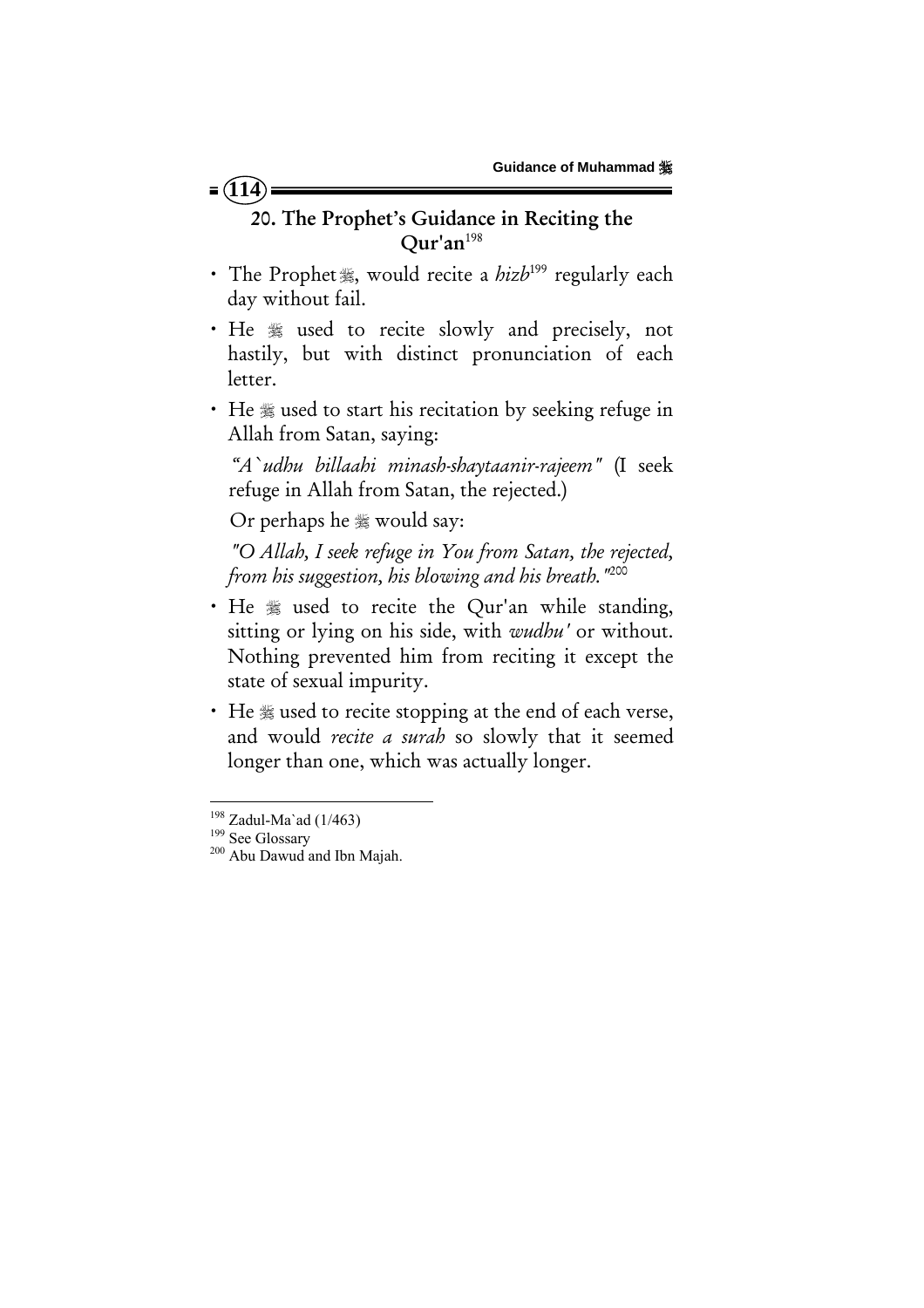- He  $*$  used to chant when reciting the Qur'an, and said, "*He is not of us who does not chant the Qur'an.*"201 He also said: "*Beautify the Qur'an with your voices*."202
- He  $\frac{1}{2}$  used to lengthen pronunciation of the "*madd*" (extension) letters, for example, he  $*$  extended the words *"ar-Rahmaan''* (the Entirely Merciful) and *''ar-Raheem''* (the Especially Merciful).
- He  $\frac{1}{2}$  liked also to listen to the Qur'an being recited by someone other than himself.
- When he  $*$  came across a *sajdah* (prostration) verse, he would say *"Allahu akbar"* and prostrate.203 During his prostration he  $\frac{1}{20}$  might say:

 *"My face has prostrated to Him who created it, formed it and gave it its hearing and sight through His might and power."*204

Or he might say: "O *Allah, by [this prostration] remove from me a sin, register for me a reward, store it with You and accept it as you accepted it from Your servant, Dawud."205*

He did not say, *''Allahu akbar''* when rising from

 $(115)$ 

<sup>&</sup>lt;sup>201</sup> Al-Bukhari.

<sup>&</sup>lt;sup>202</sup> Abu Dawud, an-Nasa'i and Ibn Majah.<br><sup>203</sup> Zadul-Ma`ad (1/351)<br><sup>204</sup> Abu Dawud, at-Tirmidhi and an-Nasa'i.<br><sup>205</sup> i.e., the prophet David. At-Tirmidhi and Ibn Majah.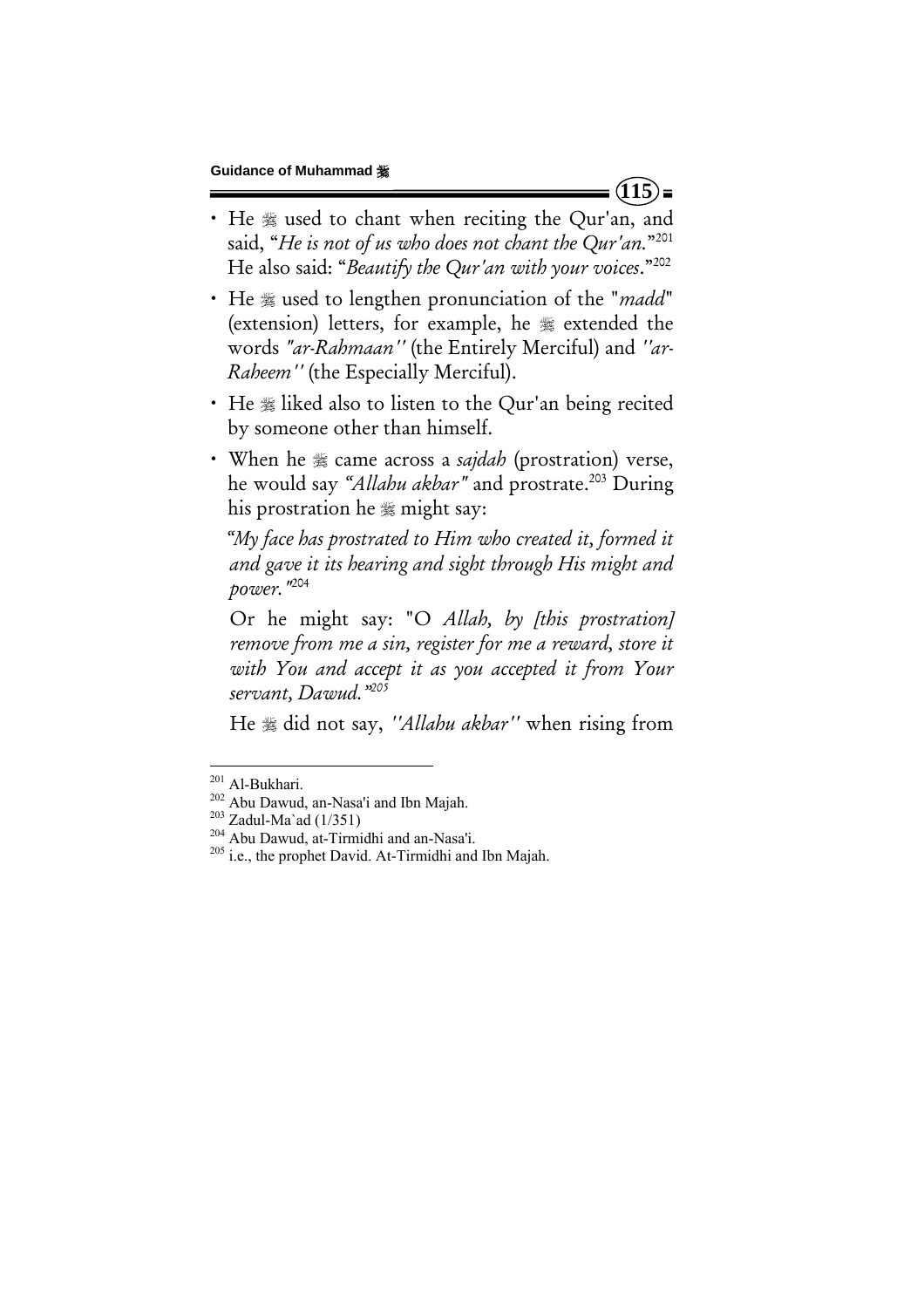this prostration, nor did he ever recite the *tashahhud* following it or the salaam.

 $=$   $(16)$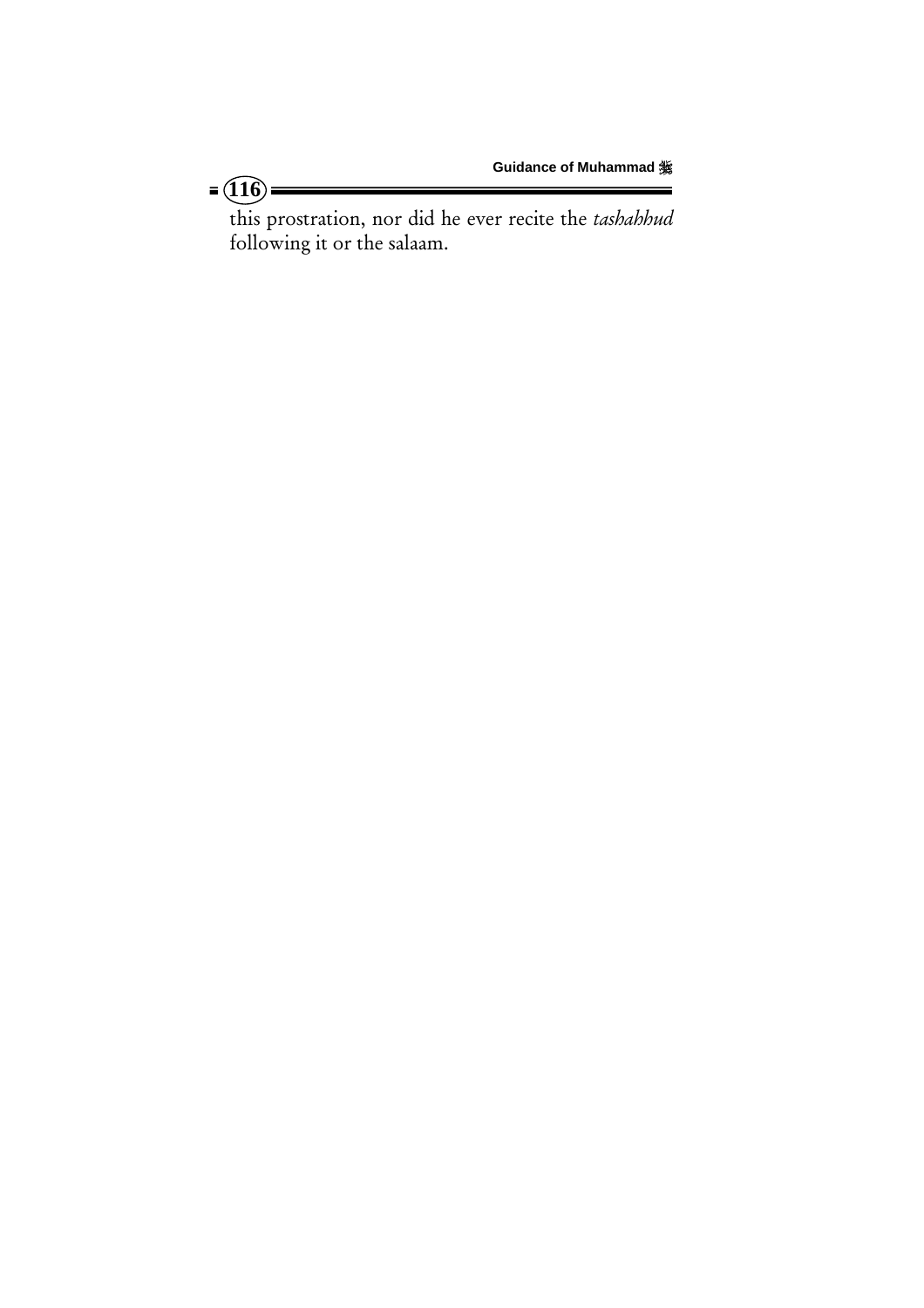21. The Prophet's Guidance in His Sermons<sup>206</sup>

**117**

• When the Prophet  $\frac{1}{20}$  gave a sermon his eyes would redden and his voice would become louder. His anger would increase to a point as if he was warning an army and would say:

 *"[The Last Hour will come] to you by morning or evening."*

He would also say: *"I and the Hour have been sent like these two"*, and join his index and middle fingers.

And he would say: *"Indeed, the best of speech is the Book of Allah and the best guidance is the guidance of Muhammad, and the worst matters [in religion] are the newly devised ones, and every innovation is misguidance*. 207

- He  $*$  would always begin a sermon with praise of Allah.
- He  $*$  would teach his companions the sermon for need:

"*Praise be to Allah, we praise Him, seek His help and ask His forgiveness. We seek refuge in Allah from the evil of ourselves and from our misdeeds. He whom* 

 $^{206}$  Zadul-Ma`ad (1/179)<br> $^{207}$  Muslim.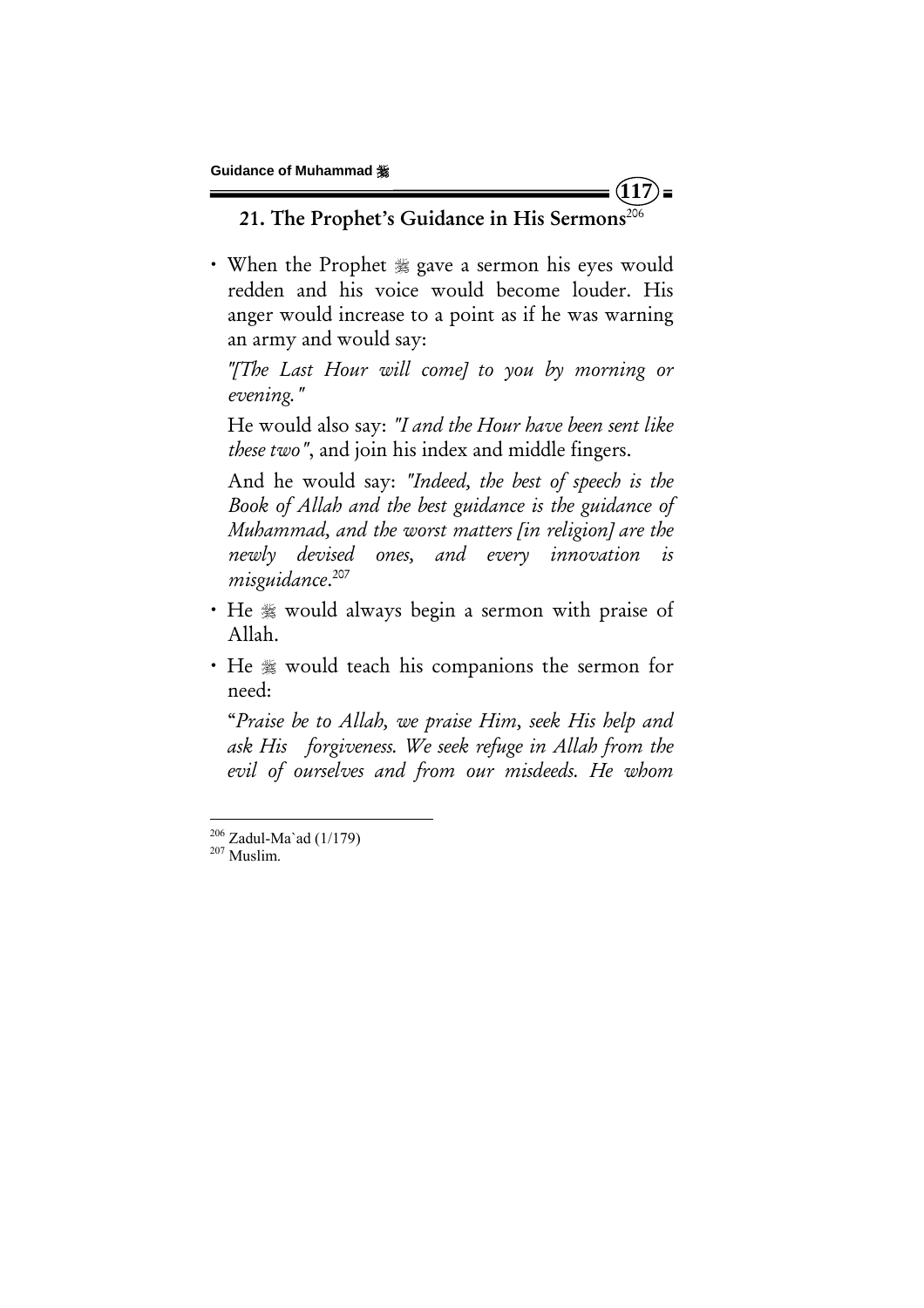*Allah guides, none can misguide and he whom Allah leaves astray, none can guide him. I testify that there is no god but Allah and that Muhammad is His servant and messenger."* 

Then he  $\frac{1}{20}$  would recite these three verses:

 "*O you who have believed, fear Allah as He should be feared and do not die except as Muslims*".208

*"O mankind, fear your Lord, who created you from one soul and created from it its mate and dispersed from both of them many men and women. And fear Allah, in whose name you ask one another, and [fear Him regarding] the wombs. Indeed Allah is ever over you, an Observer*".209

*"O you who have believed, fear Allah and speak words of appropriate justice. He will [then] amend for you your deeds and forgive you your sins. And whoever obeys Allah and His Messenger has certainly attained a great attainment*".210

He  $*$  used to teach his companions the

#### $= (118)$

<sup>&</sup>lt;sup>208</sup> Our'an - 3:102.

 $209$  Qur'an - 4:1<br><sup>210</sup> Qur'an - 33:70-71. Narration by Abu Dawud, at-Tirmidhi, an-Nasa'i and Ibn Majah.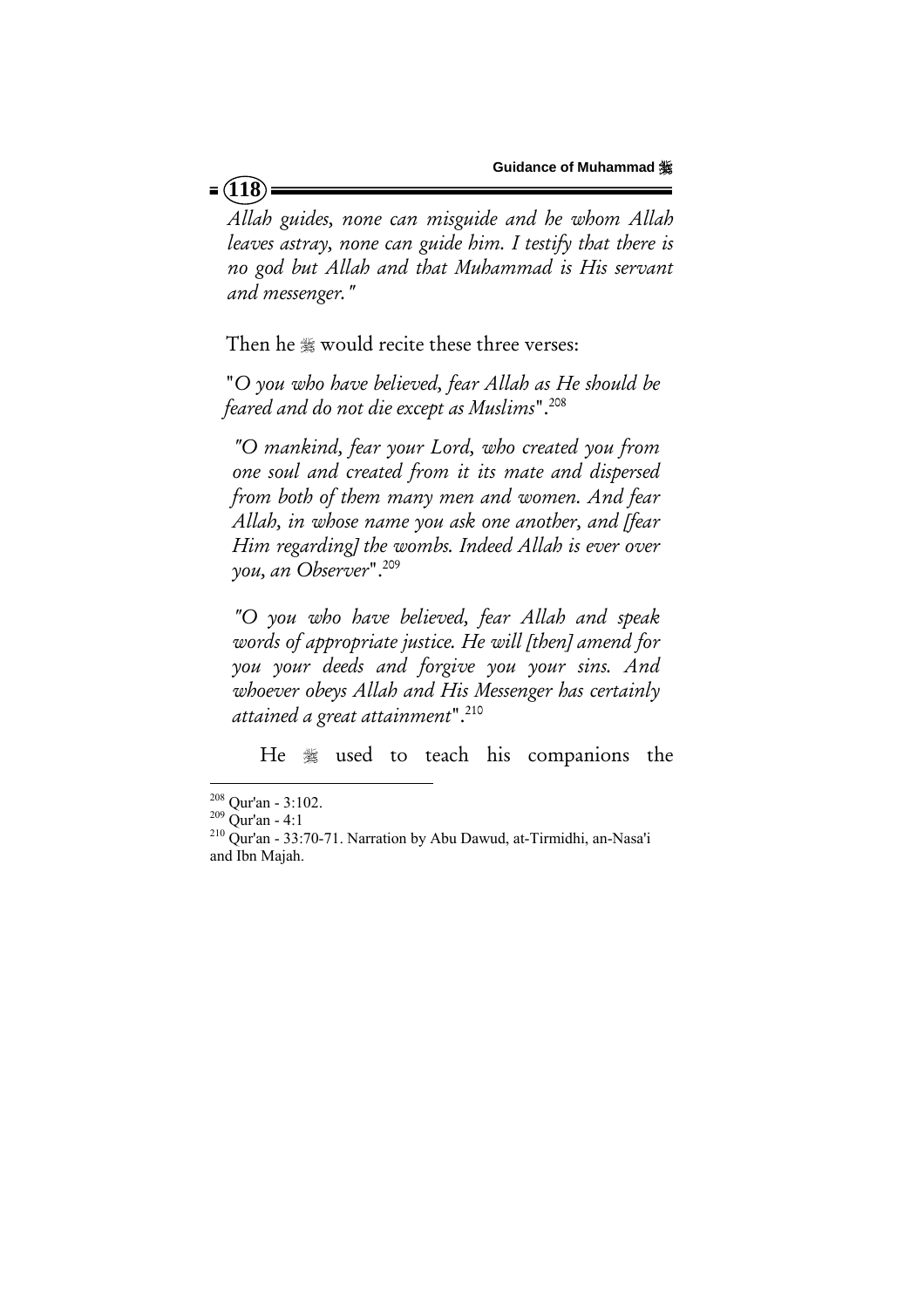*istikhaarah* (seeking a decision from Allah) in all matters just as he used to teach them a *surah* of the Qur'an. He # said:

 *"When one of you intends something, let him pray two rak`ahs other than the obligatory prayer and then say: "Allaahumma innee astakheeruka bi`ilmika wa astaqdiruka biqudratika wa as'aluka min fadhlikal- `atheem. Fa'innaka taqdiru wa la aqdiru wa ta`lamu wa la a`lamu wa anta `allaamul-ghuyoob. Allaahumma in kunta ta`lamu anna haadhal amra - (mentioning it by name) - khayrun lee fee deenee wa ma`aashee wa `aaqibati amree, faqdurhu lee wa yassirhu lee, thumma baarik lee feeh. Wa in kunta ta`lamu anna haadhal-amra sharrun lee fee deenee wa ma'aashee wa `aaqibati 'amree, fasrifhu `annee wasrifnee `anhu waqdur lee al-khayra haythu kaana, thumm ardhinee bih."* (O Allah, I ask Your choice by Your knowledge and Your decree by Your ability, and I ask of You from Your great favour. For You are able and I am not able, and You know and I do not know, and You are the Knower of the unseen. O Allah, if You have known that this matter [naming it here] is good for me in my religion, my livelihood and the end result of my affair, then decree it for me, make it easy for me and then bless it for me, And if You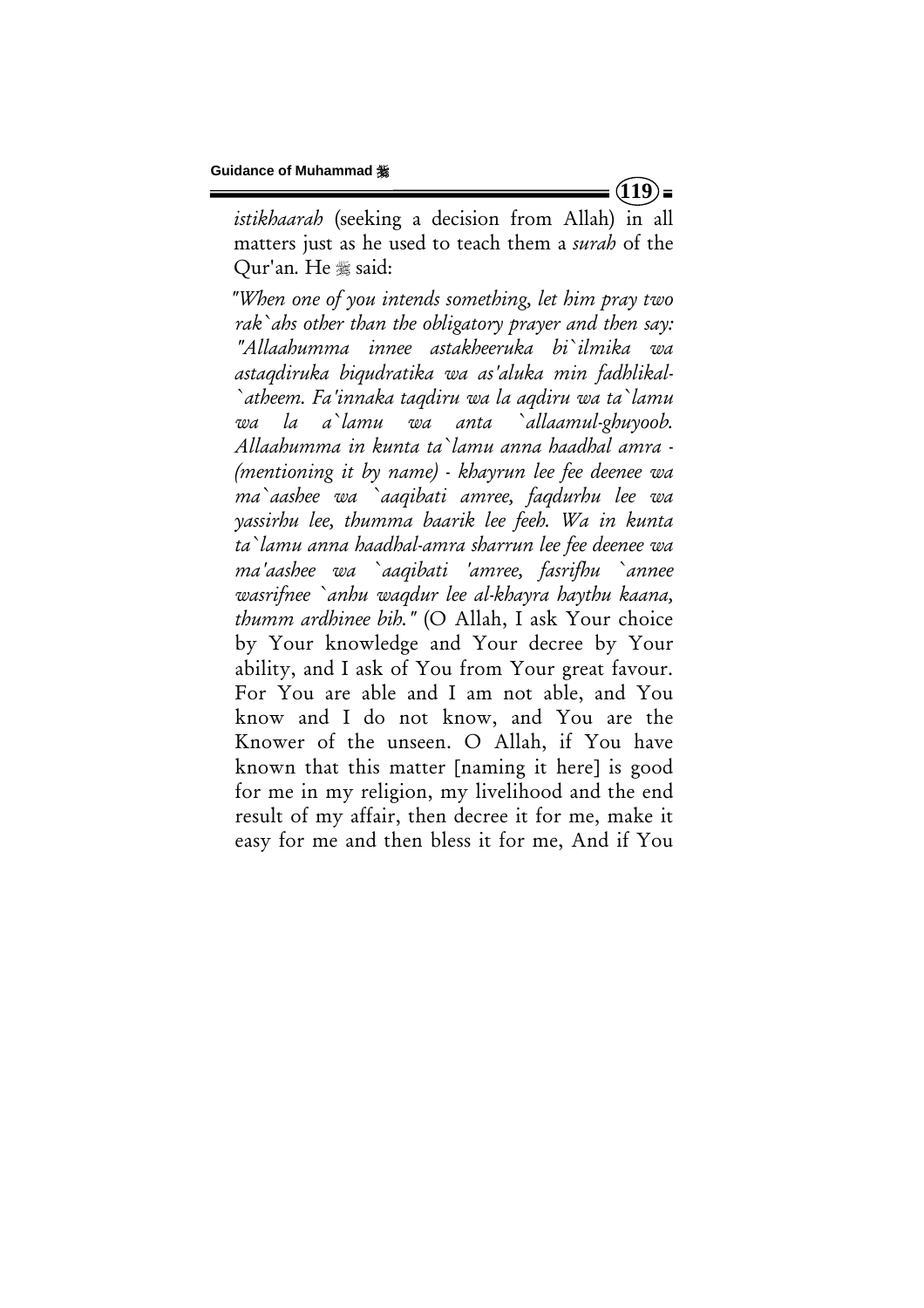have known that this matter is bad for me in my religion, my livelihood and the end result of my affair, then avert it from me and dissuade me from it, and decree for me good wherever it may be; then make me content with it.)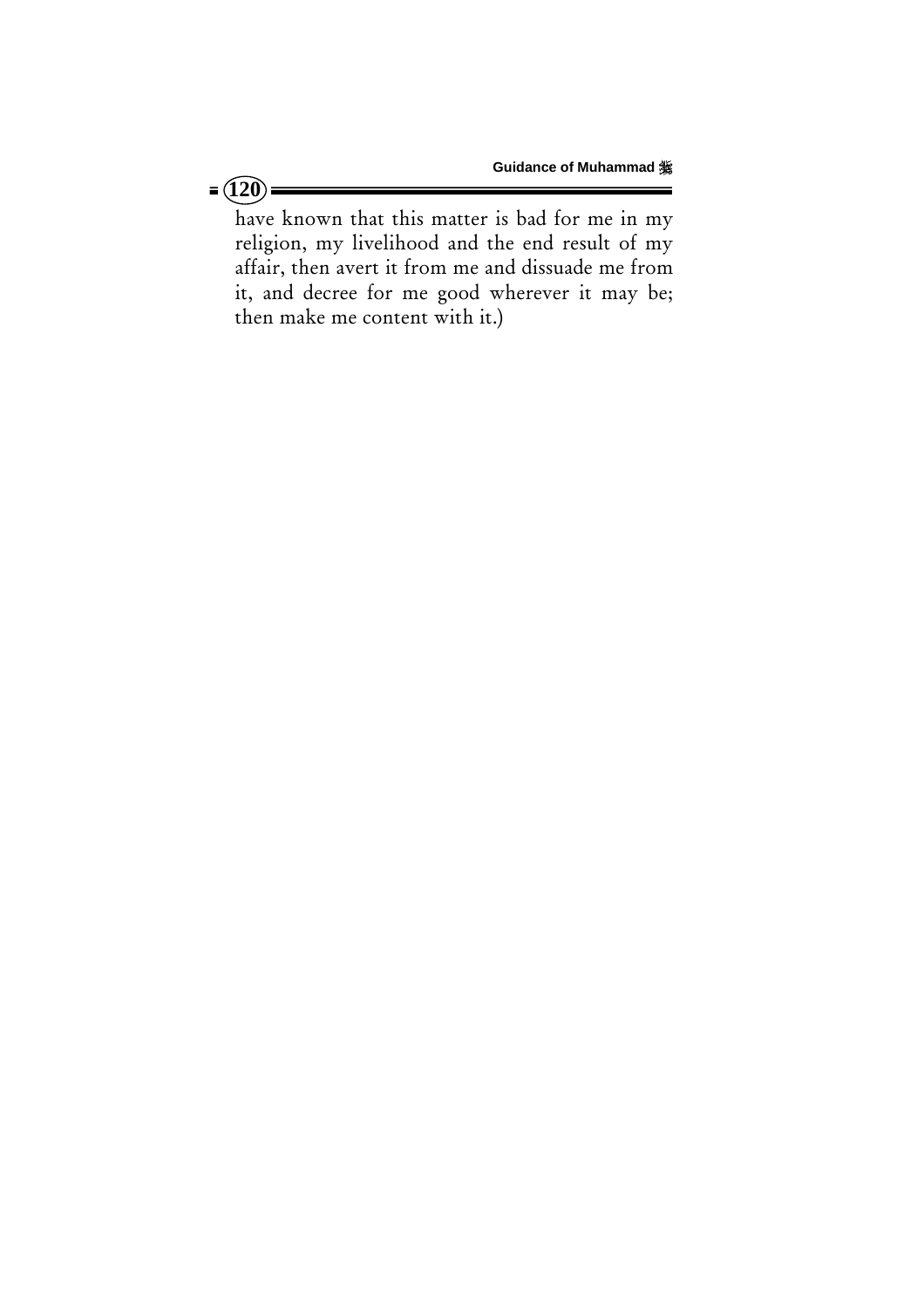## 22. The Prophet's Guidance in Sleep, Awakening and Dreams $^{211}$

**121**

- He  $*$  used to sleep either on a mattress, a leather mat, a straw mat, on the ground or on a bed. His mattress was made of leather stuffed with fibre, and so was his pillow.
- He  $\frac{1}{20}$  would not sleep more than he needed, neither would he deny himself the sleep he needed.
- He  $\frac{1}{2}$  used to sleep in the early part of the night and pray in the latter part. He might also spend the first part of the night taking care of the affairs of Muslims.
- When he  $*$  stopped for rest late at night during a journey, he would sleep on his right side. but when he stopped just before dawn, he would place his head on his hand with his arm upright.
- When he  $\frac{1}{2}$  slept no one would awaken him until he woke up himself. His eyes would sleep but his heart remained awake.
- When he  $*$  retired to bed, he would say:

*"Bismik- Allaahumma namutu wa nahya."* (O Allah, in Your name we live and die.) $212$  He would cup his

 $^{211}$  Zadul-Ma`ad (1/149)<br><sup>212</sup> Al-Bukhari.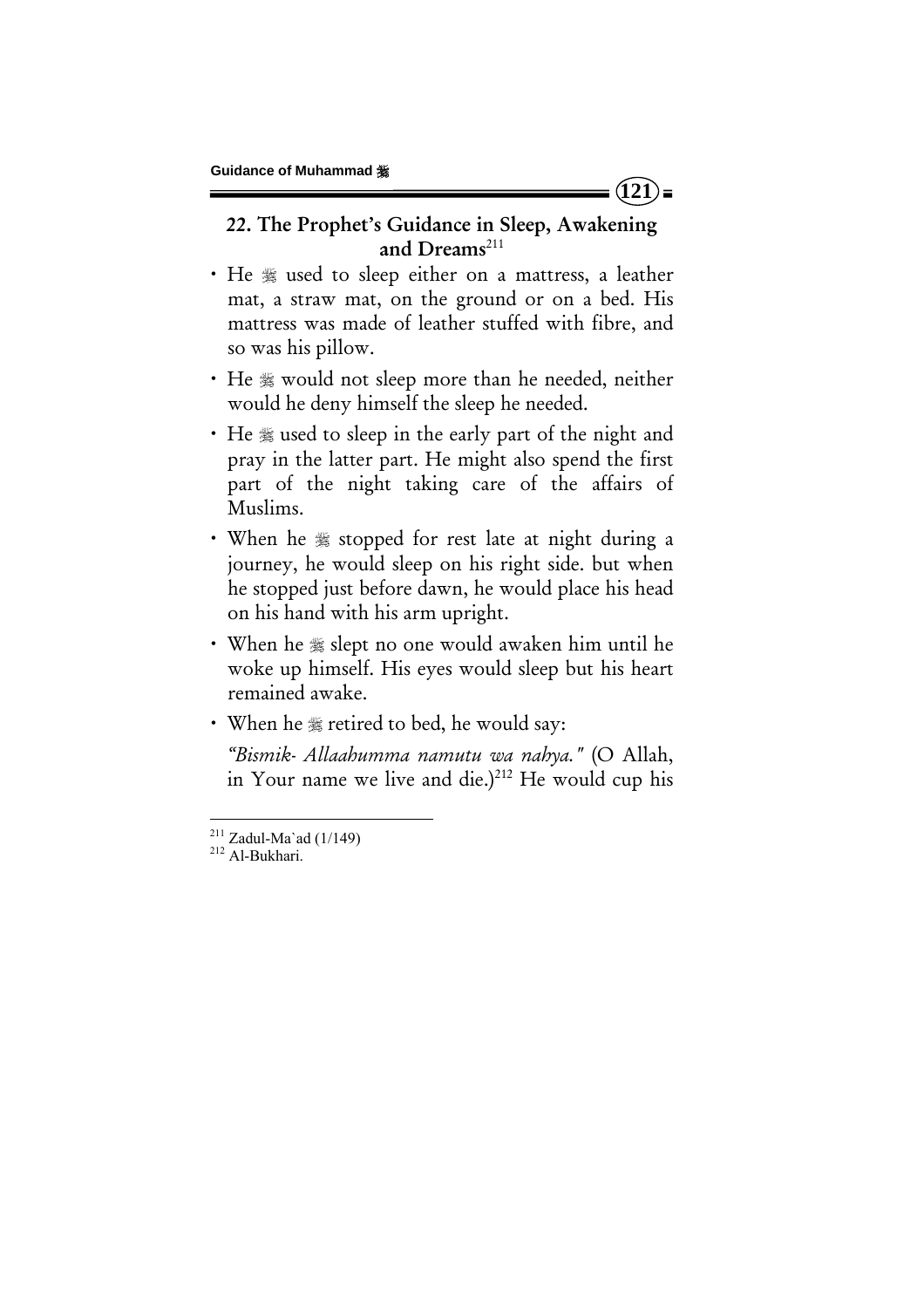#### $= (122)$

hands, blow into them, and recite into them *Surahs Al-Ikhlaas*, *Al-Falaq* and *An-Nas* and then wipe over whatever he could of his body, starting with his head, face and the front part of his body. He  $\frac{46}{26}$ would do it three times.<sup>213</sup>

• He  $\frac{1}{2}$  used to sleep on his right side and put his hand under his right cheek. Then he would say: "*Allaahumma qinee `athaabaka yawma tab`athu `ibaadak."* (O Allah protect me from your punishment on the Day You resurrect your servants. $)^{214}$ 

He also told some of his companions: "*When you retire to your bed, perform wudhu' as you do for prayer, then lie on your right side and say: 'Allaahumma aslamtu nafsee ilayka wa wajjahtu wajhee ilayka wa fawwadhtu amree ilayka wa alja'tu thahree ilayka, raghbatan wa rahbatan ilayk. La malja'a wa la manjaa minka illa ilayk. Aamantu bikitaabik-alladhee anzalta wa binabiyyik- alladhee arsalt.'* (O Allah, I have submitted myself to You and directed my face to You, entrusted my affairs to You and retreated to You, in hope and fear of You. There is no refuge and no safety from You except in You. I have believed in

<sup>&</sup>lt;sup>213</sup> Al-Bukhari.

 $214$  Abu Dawud and at-Tirmidhi.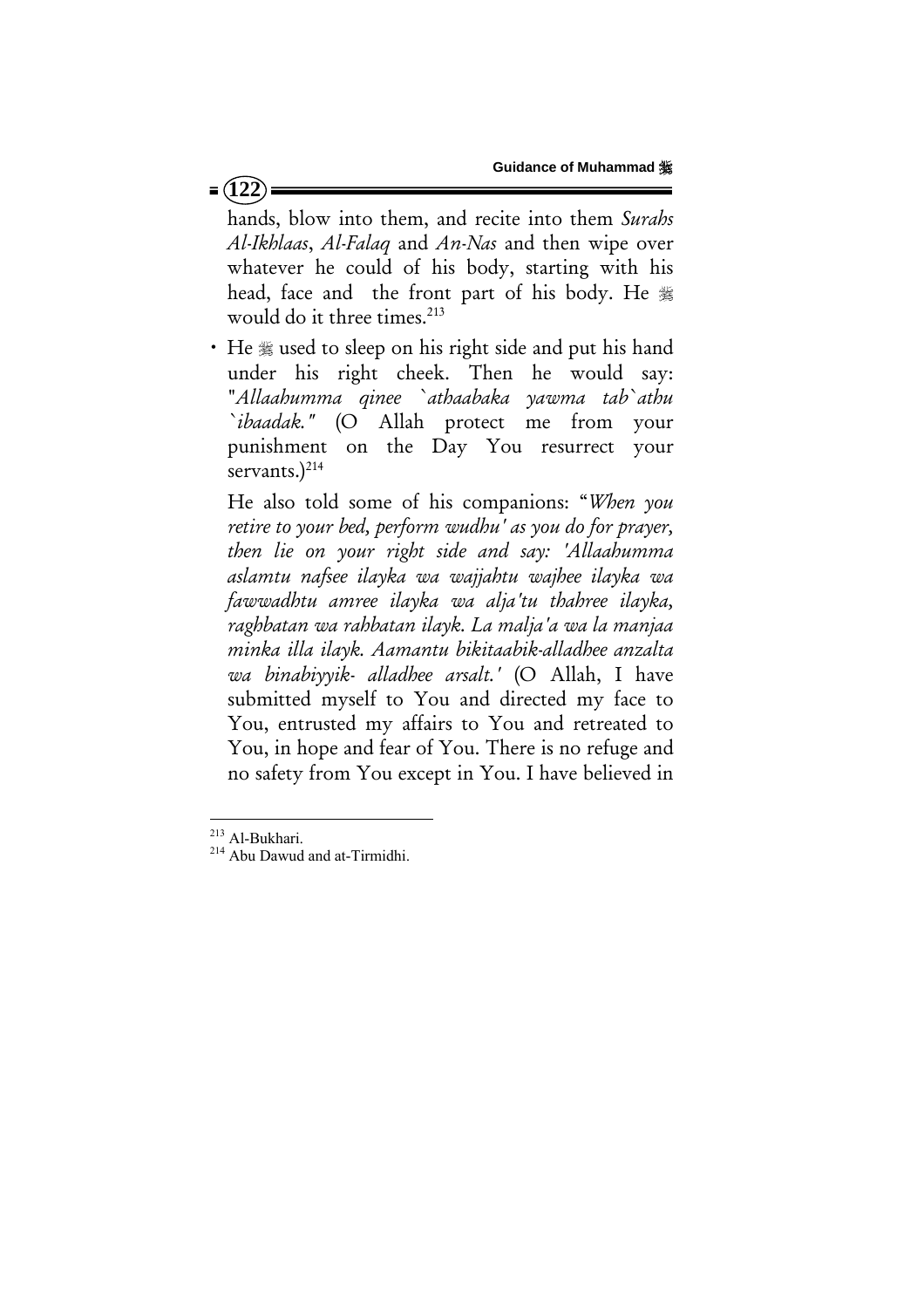your Book, which You have revealed, and in Your prophet whom You have sent.) *Make it your last*  words. Then if you die that night you will die in the *natural state [of Islam]*."215

- x When he got up for night prayer he would say: "*O Allah, Lord of Gabriel, Michael and Israfil, Creator of the heavens and earth, Knower of the invisible and the visible, You will judge between Your servants in that over which they used to differ. Guide me in that where there is disagreement to the truth by Your permission. Indeed, You guide whom You will to the straight path.*"216
- When he  $\frac{1}{2}$  awakened from sleep he would say: *''Alhamdu lillaahi-llathee ahyaana ba`da ma amaatana wa ilayhin-nushoor.''* (Praise be to Allah who has brought us to life after He had given us death, and to Him is the resurrection). Then he  $\frac{1}{20}$  would clean his teeth and might recite the last ten verses of *Surah Aali-`Imran*. 217
- He  $*$  used to awaken when the rooster crowed and would say, *"Al-hamdulillah* (Praise be to Allah), *"Allahu akbar"* (Allah is most great), and *"La ilaaha ill-Allah"* (There is no god but Allah), and then

 $(123)$ 

<sup>&</sup>lt;sup>215</sup> Al-Bukhari and Muslim.<br><sup>216</sup> Muslim.<br><sup>217</sup> Al-Bukhari and Muslim.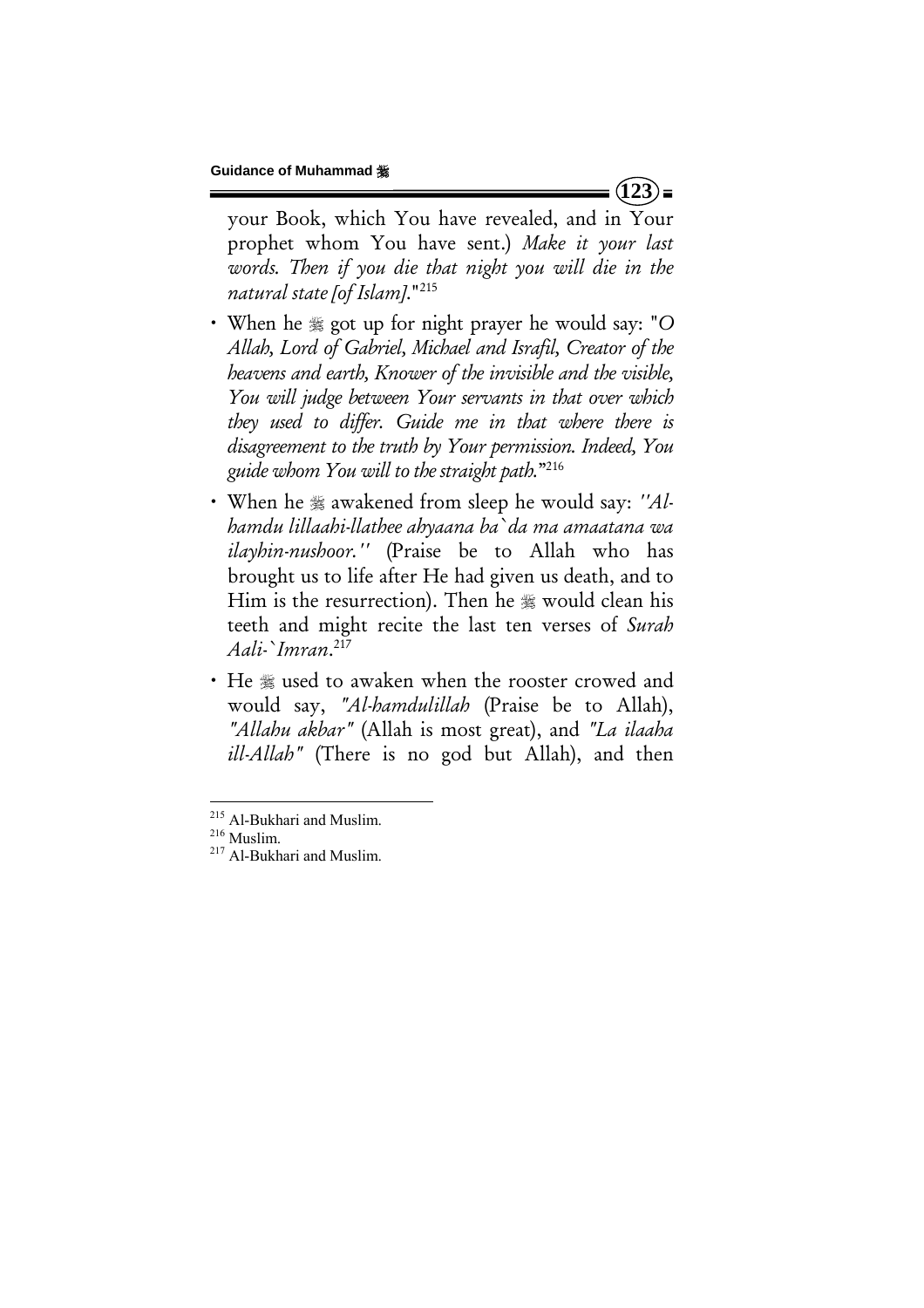supplicate.

 $= (124)$ 

x And he said: *"A good dream is from Allah, and a bad dream is from Satan. So if one of you has a dream he dislikes, he should spit [lightly] to his left three times when he awakens and seek refuge in Allah from Satan, for then it will not harm him. And he should not tell anyone of it. But if he sees a good dream he should consider it good tidings but not talk about it except to those he loves.*"218

And he advised whoever had a bad dream to turnover to the other side, and advised him to pray.

<sup>&</sup>lt;sup>218</sup>Al-Bukhari and Muslim.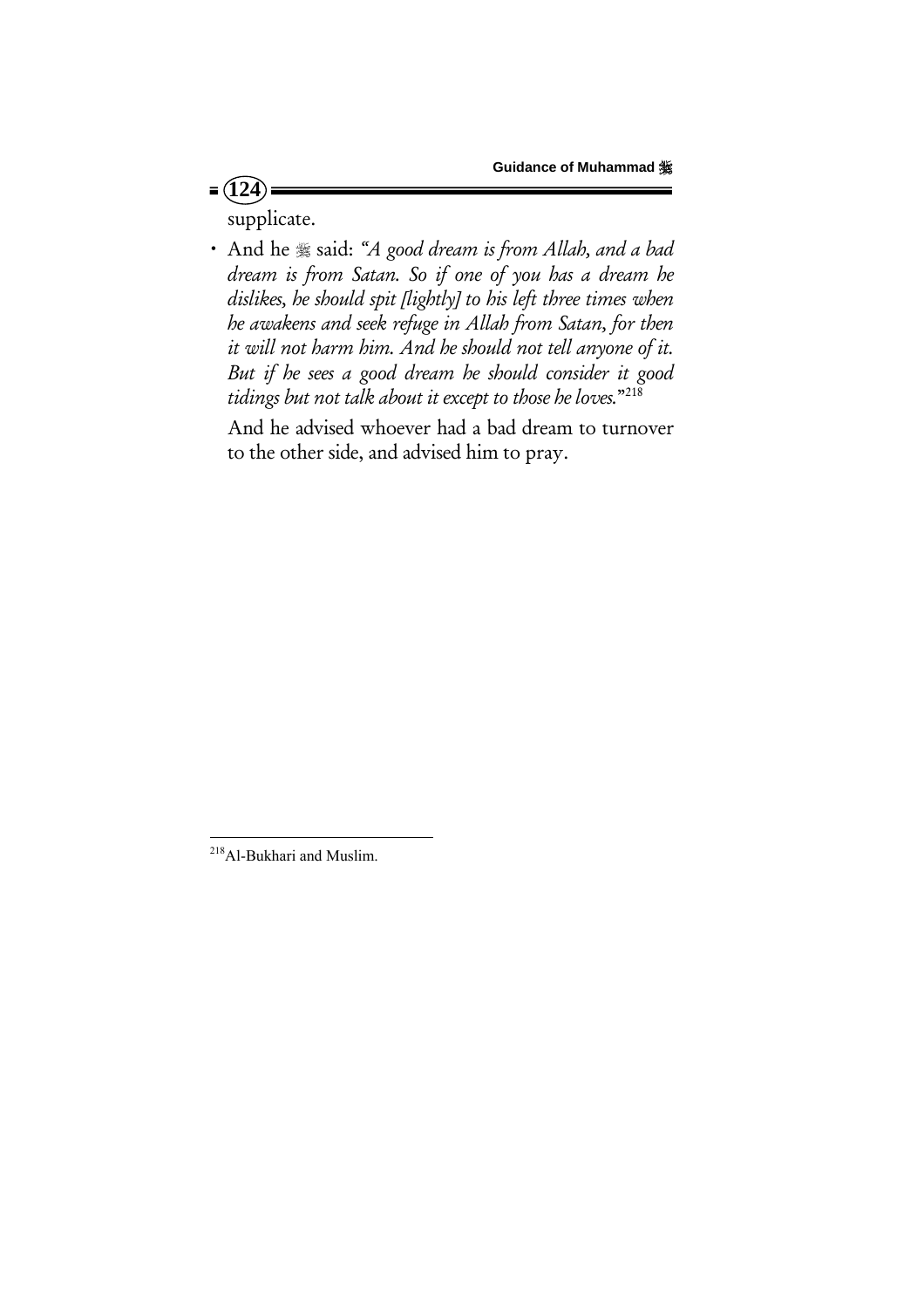# 23. The Prophet's Guidance in Grooming, Dress, Appearance and Adornment<sup> $219$ </sup>

- The Prophet  $*$  used scent often and liked perfume. He never refused it if given to him. His favourite scent was musk.
- He  $*$  liked the *siwaak* (toothstick), and used it whether fasting or not. He also used it upon waking up, before *wudhu*', at the time of praying and upon entering his home.
- x He used kohl and said, *"Your best kohl is antimony; it clears the eye and helps hair grow."220*
- He  $\frac{1}{2}$  used to comb his hair and beard himself at times, and other times Aisha  $*$  did it for him. His guidance in shaving the head was either to keep his hair or shave off all of it. He prohibited shaving a part of the head and leaving the rest.
- It was never reported that he shaved his head except as part of the *Hajj* and *Umrah* rites. His hair was neither short nor long, but reached his ear lobes.
- **·** He  $\frac{1}{28}$  said: *"Be different from the polytheists by letting your beards grow and trimming the moustache.221*

<sup>&</sup>lt;sup>219</sup> Zadul-Ma`ad (1/167)<br><sup>220</sup> Abu Dawud and Ibn Majah.<br><sup>221</sup> Al-Bukhari and Muslim.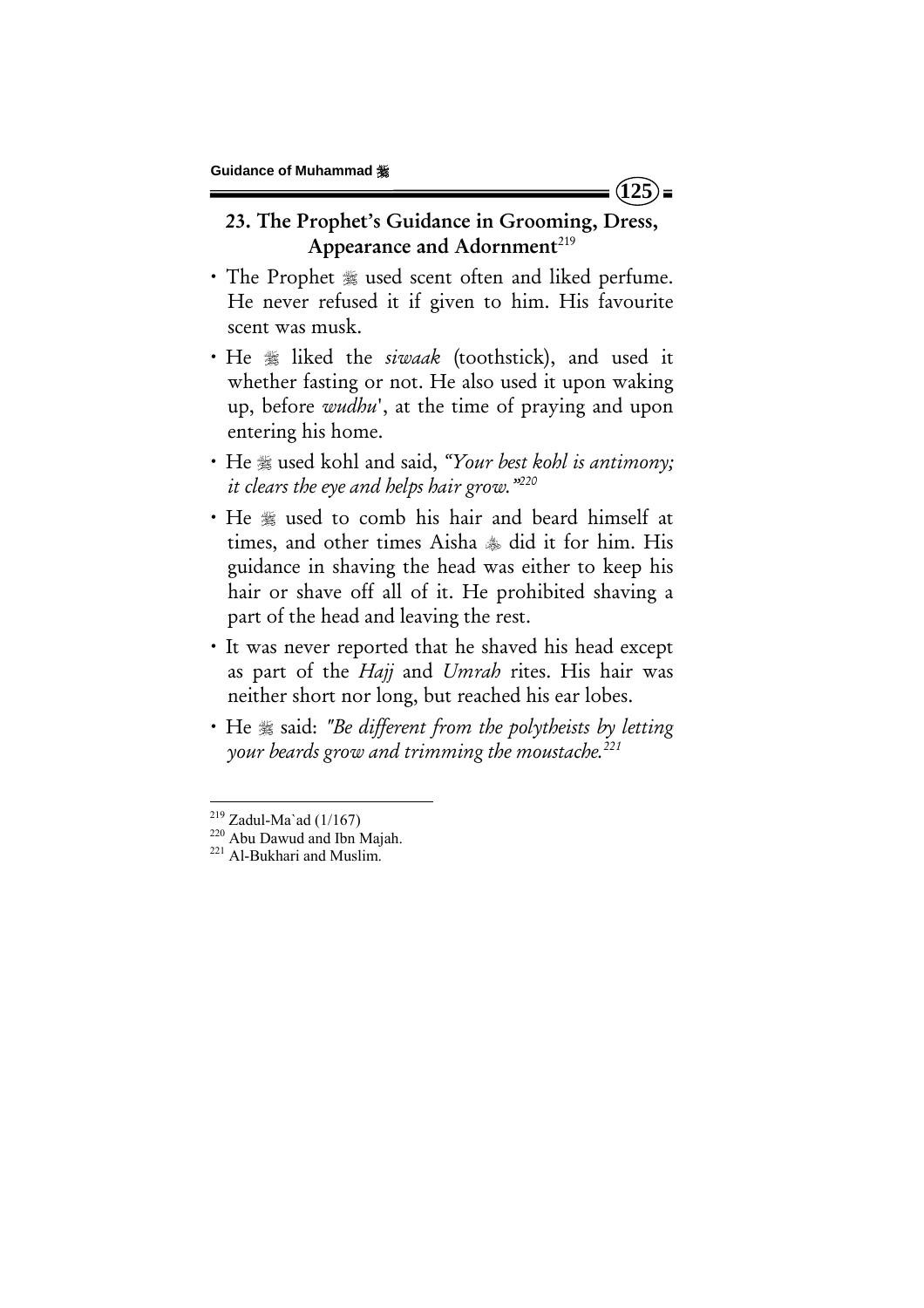## $= (126)$

- He  $\frac{1}{2}$  used to wear whatever clothing was available whether wool, cotton or flax. He preferred the long shirt.
- He  $*$  wore striped Yemeni gowns and a green gown, long garments open in the front or in the back, trousers, a waist wrapper and cloak. He also wore leather footwear, sandals and a turban.
- He  $*$  used to wrap the end of his turban under his chin. Sometimes he let the end of it down behind him and sometimes he left it in place.
- He  $\frac{1}{2}$  wore black garments and he wore a red waist wrapper and cloak.
- He  $\frac{1}{20}$  wore a silver ring and would turn its stone toward the palm of his hand.
- If he  $*$  wore a new garment he would name it and say: *"O Allah, it is You who have given me this shirt or cloak or turban. I ask of You its good and the good for which it was made, and I seek refuge in You from its evil and the evil for which it was made."222*
- When he  $\frac{1}{20}$  put on his shirt, he always began with the right side.
- He  $\frac{1}{2}$  would favour the right when putting on his shoes, combing his hair, in his *wudhu*' and in taking

 <sup>222</sup> Abu Dawud and at-Tirmidhi.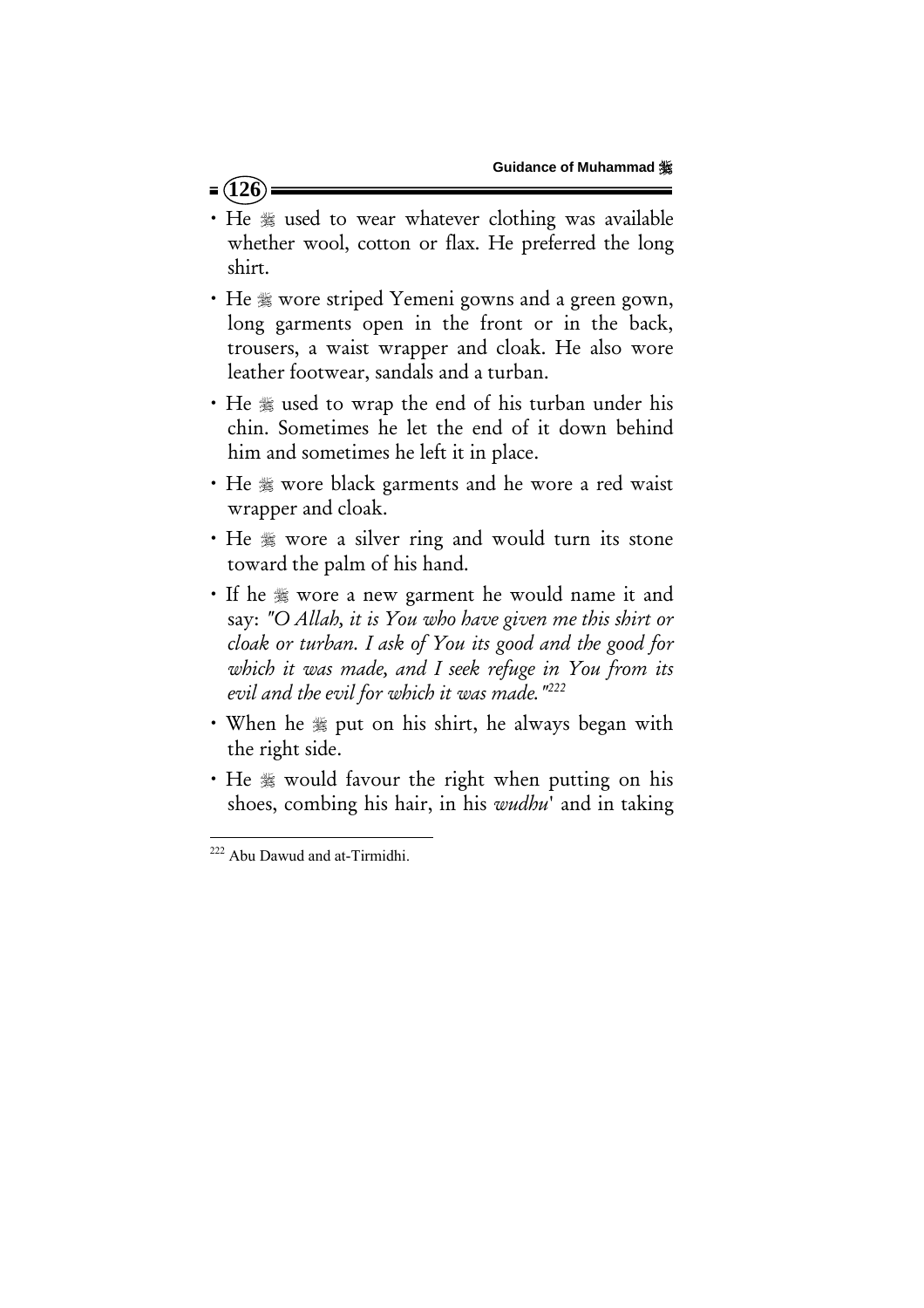and giving something.

- · When he  $*$  sneezed, he would put his hand or his garment over his mouth to muffle the sound.
- He  $*$  was more shy than a maiden in her private quarters.
- He  $*$  laughed when something was funny, but his laugh was usually no more than a smile. When it was most extreme his molars could be seen. His weeping was similar to his laugh; just as he did not laugh aloud, he neither sobbed nor raised his voice. But his eyes shed tears and the murmur of his chest could be heard.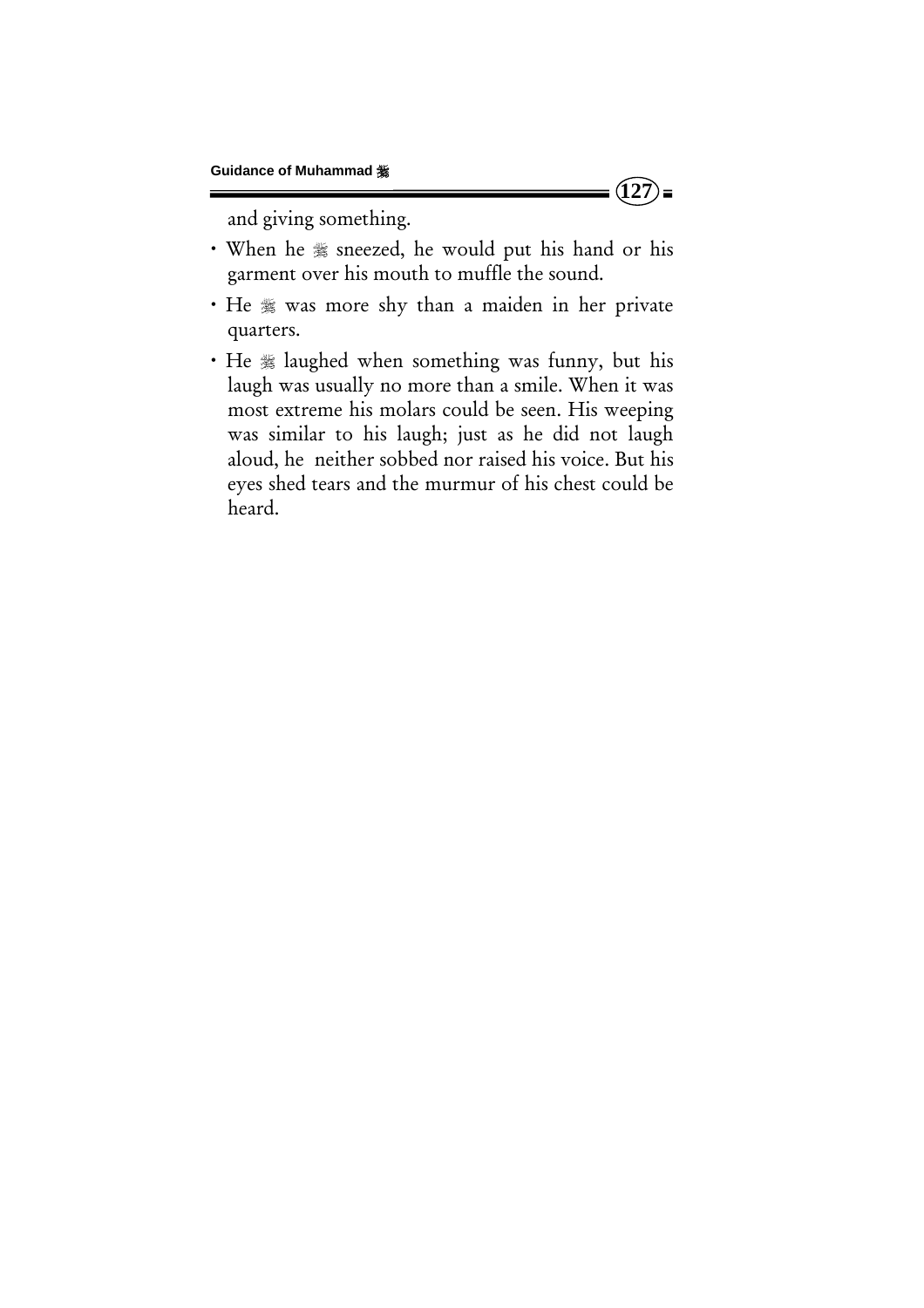## 24. The Prophet's Guidance in Greeting and Asking Permission<sup>223</sup>

- x It was from his guidance to greet people at his arrival and upon leaving. And he  $\frac{1}{26}$  instructed spreading the greeting of *"As-salaamu `alaykum"* (Peace be upon you).
- He  $*$  said "*The young should greet the elderly, the one passing should greet the one sitting, the one riding should greet the one walking and the smaller number should greet the larger number.*"224

He  $\frac{1}{2}$  was the first to greet anyone he met, and when someone greeted him he immediately replied with a similar greeting or a better one, unless there was a reason not to, such as during prayer or when relieving himself.

- x He used to begin by saying: "*As-salaamu `alaykum wa rahmatullaah.* He disliked beginning with*: "Alaykas-salam*", but would reply to a Muslim's greeting by saying: *"Wa`alaykas-salam"* (And upon you be peace).
- x When greeting a large number of people and one's greeting would not be heard, he  $\frac{1}{20}$  would repeat it three times.

<sup>&</sup>lt;sup>223</sup> Zadul-Ma`ad (2/371)<br><sup>224</sup> Al-Bukhari and Muslim.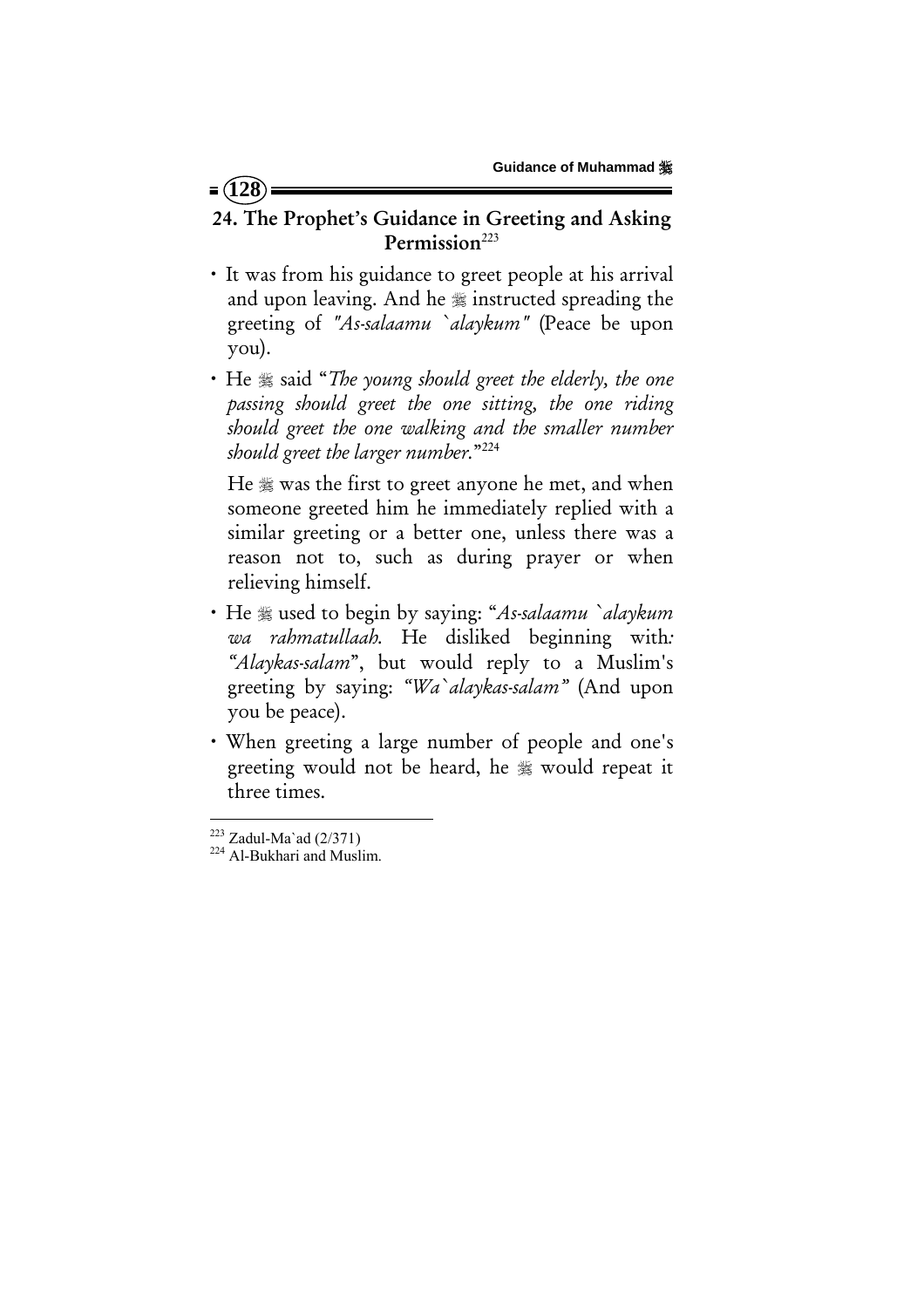- x It was of his guidance that one who enters a mosque should first perform two *rak`ahs* of prayer for greeting the mosque before greeting people.
- He  $*$  never replied to a greeting with his hand, his head or his finger except during prayer, when he would reply with a signal.
- He  $*$  passed by some boys and greeted them, and he passed by a group of women and greeted them. His companions used to pass by an old woman after the Friday prayer and greet her.
- He  $\frac{1}{2}$  used to send his greetings to someone absent and convey the greetings of others. And when someone brought a greeting to him he would reply, "*And the same for him who conveyed it.*"
- x He was asked, "*When a man meets his brother Muslim should he bow to him? He replied, "No." He was asked, "Should he kiss him? He said, "No". He was asked, "Should he shake his hand?" He said, "Yes.*"
- He  $*$  never used to surprise his family unexpectedly as though distrusting them. He used to greet them and begin by asking about them.
- When he  $*$  entered upon his family at night he greeted them in a way that could be heard by those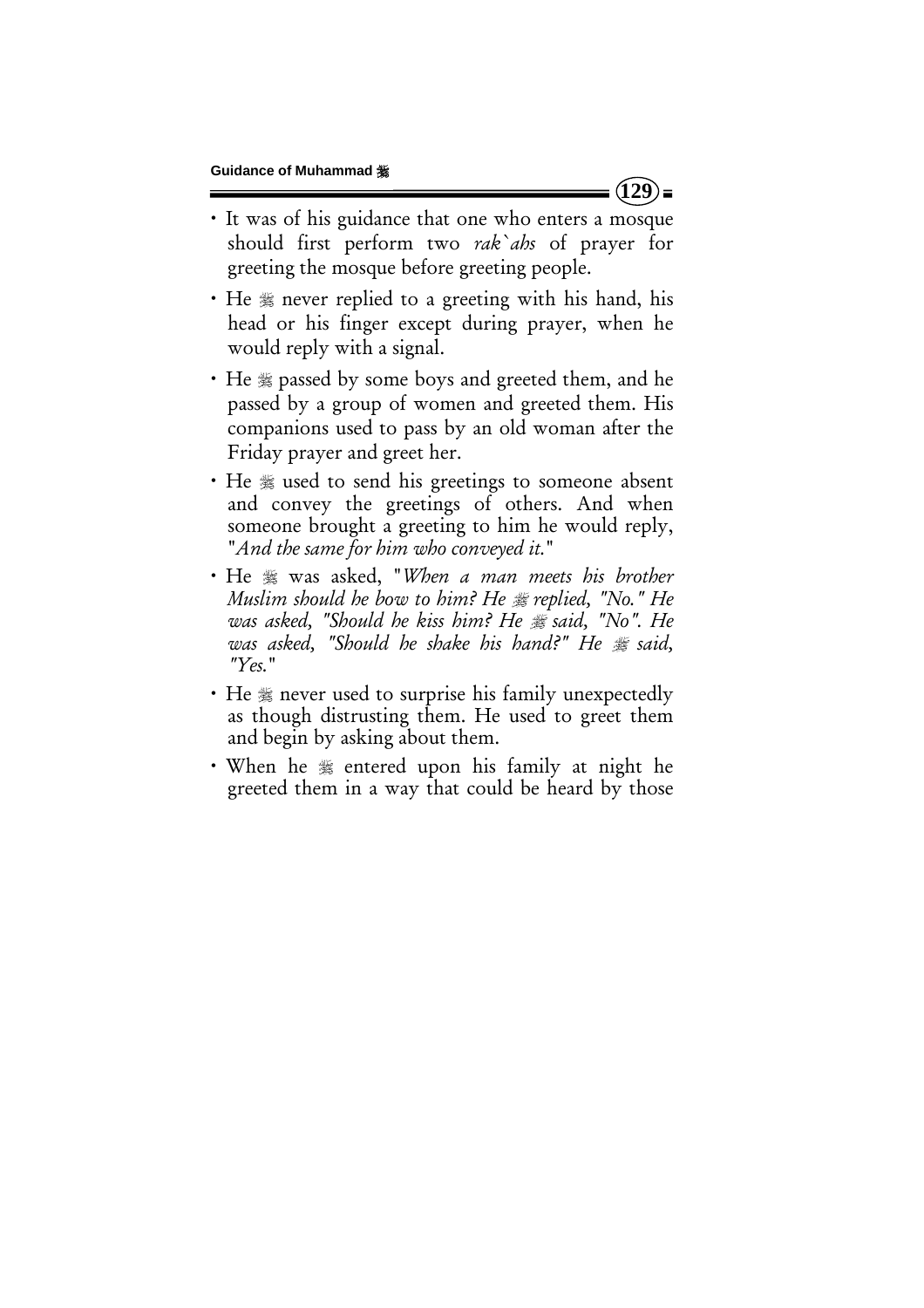awake but not awaken those asleep.225

- x It was from his guidance that when someone sought permission to enter and was asked: "Who is it?", he should reply with his full name or his nickname, but not say: "It's me".
- He  $*$  used to ask permission three times, and if he did not hear it would leave.
- He  $*$  used to teach his companions to greet before asking for permission to enter.
- When he  $*$  came to someone's door he would not stand facing the door but would wait at its right or left corner. He said, "*Permission [to enter] is sought due to eyesight.*"226

 $225$  Muslim.

<sup>&</sup>lt;sup>226</sup> Al-Bukhari and Muslim.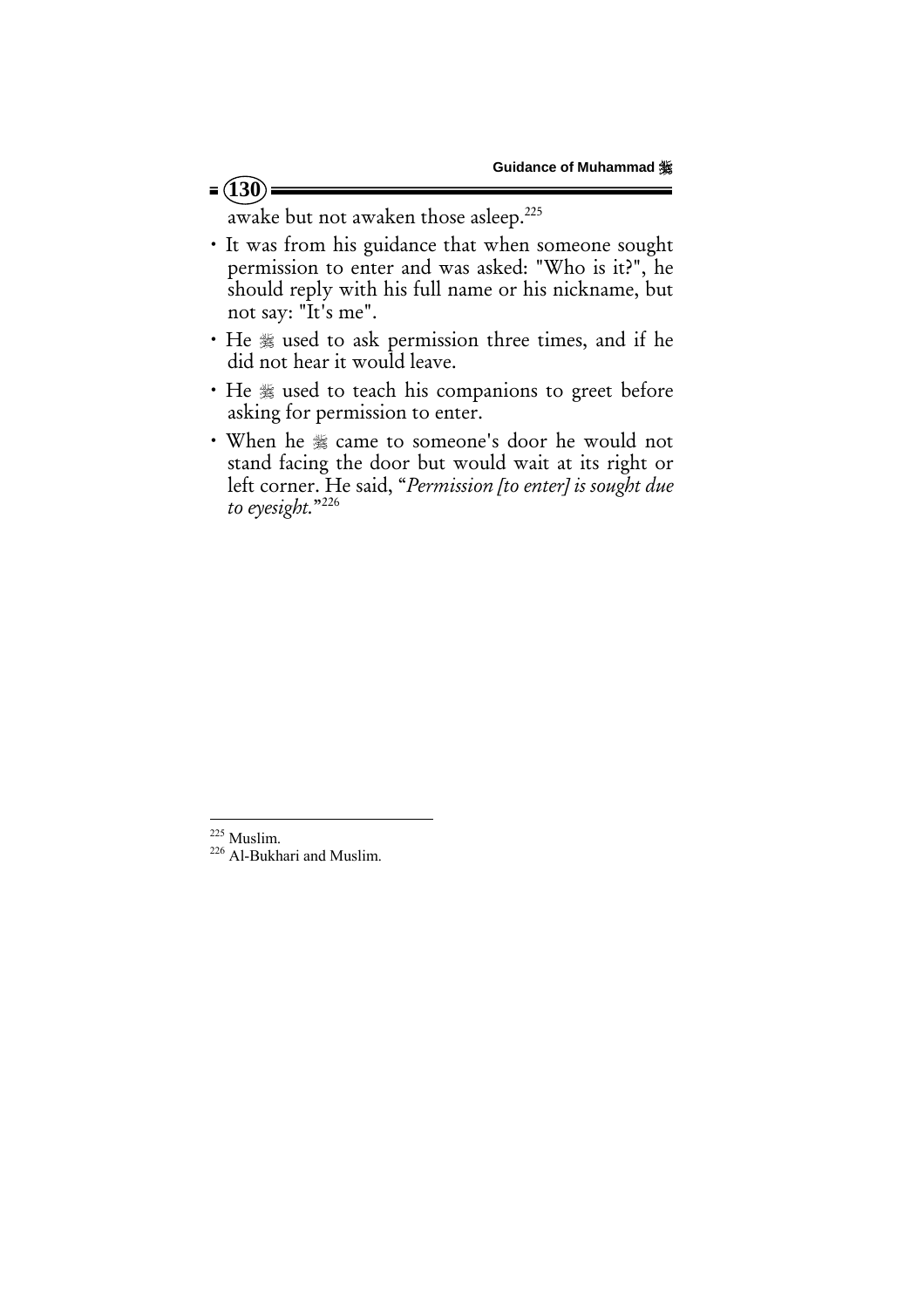# 25. The Prophet's Guidance in His Speech, Silence, Logic and Choice of Words<sup>227</sup>

- The Prophet  $*$  was the most eloquent among people and his words were the most pleasant, most fluent and most logical.
- He  $*$  was silent for long periods, not speaking without necessity. He did not speak about what did not concern him and only spoke when Allah's reward was expected thereby.
- . He  $*$  spoke with concise, meaningful words. His words were descriptive yet few, neither too rapid not to be remembered nor too slow and interrupted by pauses.
- He  $\frac{1}{2}$  was selective in his speech and chose the best expressions for his people, and the farthest from rudeness and indecency.
- He  $*$  disliked the use of complimentary words for those undeserving of it and the use of harsh words for those undeserving of them. Thus, he prohibited saying to a hypocrite: *"sayyid"* (master) or referring to Abu Jahl as Abul-Hakam<sup>228</sup> or calling any ruler "king of kings" or *"Khalifah (*successor) of Allah".

 $(131)$ =

<sup>&</sup>lt;sup>227</sup> Zadul-Ma`ad (1/175, 2/320)<br><sup>228</sup> "Abu Jahl" (meaning Father of Ignorance) was a nickname given to Abul-Hakam, an uncle of the Prophet and archenemy of Islam.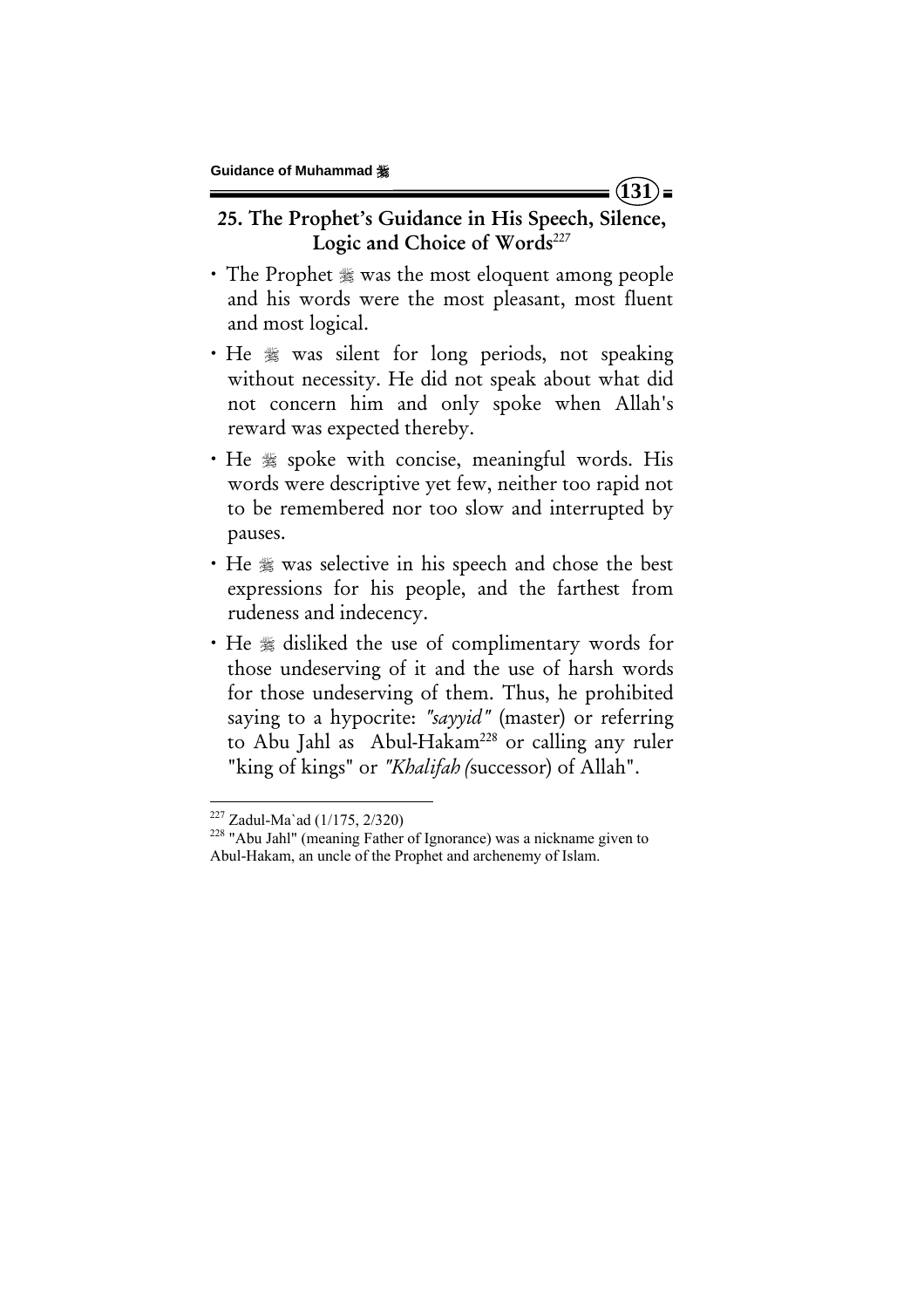#### $= (132)$

- He  $*$  directed anyone afflicted by Satan to say: *"Bismillah"* (In the name of Allah) rather than to curse, insult or supplicate against Satan.
- He  $*$  encouraged using good names and instructed. that when a messenger was sent to him, he should have a good name and good face. He would infer meanings from names and associate a name with its owner.
- x He said, "*The most beloved names to Allah are: 'Abdullah' and 'Abdur-Rahman', the most truthful are 'Harith' and 'Hammam', and the ugliest are 'Harb' and 'Murrah'."*
- x He changed the name '*Aasiyah*' to *'Jamilah'*, and changed '*Asram*' to *'Zur`ah'*. When he came to Madinah while it was called '*Yathrib*', he changed its name to '*Taybah'*.
- He  $\frac{1}{28}$  gave a *kunyah*<sup>229</sup> to his companions, sometimes to children and to some of his wives.
- He  $\frac{1}{28}$  would give a *kunyah* to those who had a child and to those who did not have one. And he said: "*Name [yourselves or others] with my name, but do not use my kunyah.*"230

<sup>229</sup> The *kunyah* is a name of affection and honour among the Arabs, such as "Father of So and So" or "Mother of So and So".

<sup>&</sup>lt;sup>230</sup> Which was "Abul-Qasim."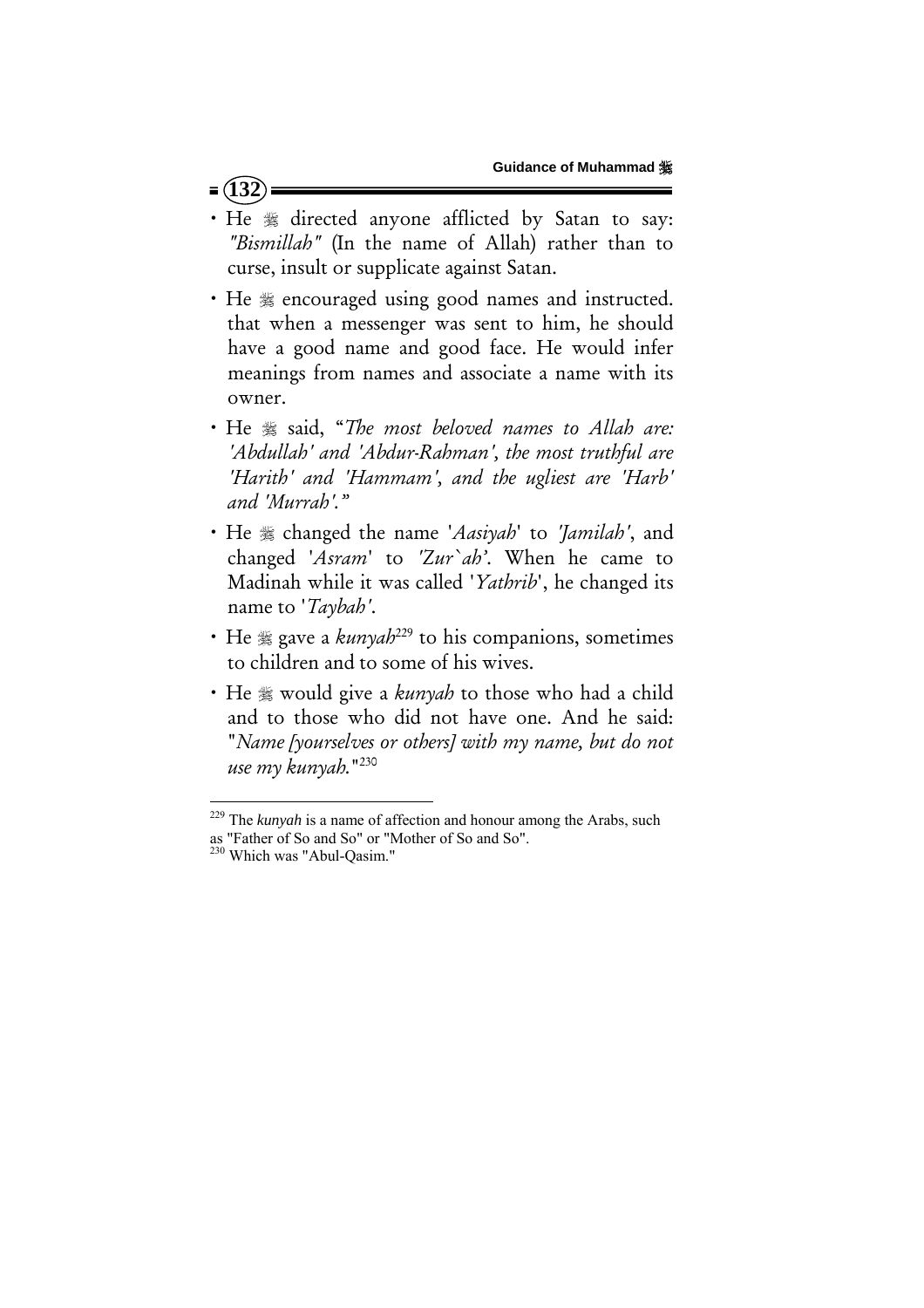- x He told them not to use the name *`atama* (darkness) for *`ishaa'*. And he told them not to call grapes *karm*, saying, "*Karm is the heart of a believer.*"231
- He  $*$  prohibited such sayings as: "It rained because of such and such star," or "Whatever Allah wills and you will," or to swear an oath by anything other than Allah. He also warned against excessive swearing of oaths, or to say such things as: "He is a Jew (or something else) if he does so and so." He prohibited a master to call his servant "my slave" and prohibited people from saying, "My soul has become evil" or cursing Satan, and from supplicating: "O Allah, forgive me if You will."232
- He  $*$  prohibited insulting time, the wind, fever and the rooster. He also prohibited calling people to the way of the pre-Islamic period, such as fanatic tribalism.

 $(133)$ =

<sup>&</sup>lt;sup>231</sup> Al-Bukhari and Muslim.<br><sup>232</sup> Because there is no unwillingness from Allah.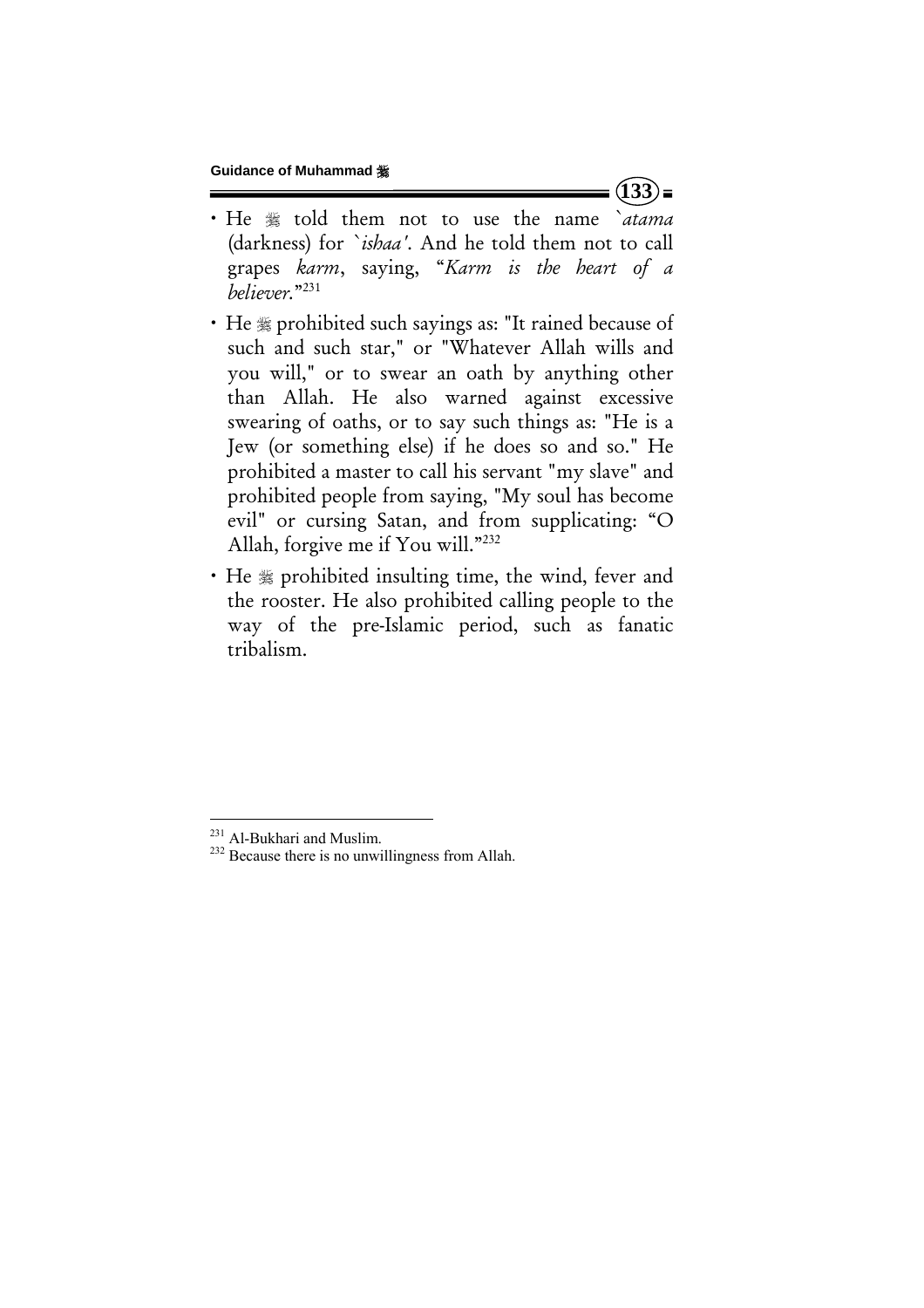# $= (134)$

# 26. The Prophet's Guidance in Walking and Sitting<sup>233</sup>

- He  $*$  used to walk leaning forward as if descending from a slope. His walk was distinguished by speed, good form and calmness.
- He  $*$  used to walk barefoot or wearing shoes.
- He  $\frac{1}{2}$  would ride camels, horses, mules and donkeys. He rode horses sometimes saddled and sometimes unsaddled, and he would mount someone either behind him or in front of him.
- He  $*$  would sit either on the ground, on a straw mat or on a small rug.
- He \* would recline on a cushion, either on his right or left side.
- He  $\frac{1}{2}$  used to sit squatting and sometimes lie down and might put one leg on the other. And he might lean on one of his companions when feeling weak.
- He  $*$  prohibited sitting in an area between the shade and the sun.
- He  $\frac{1}{2}$  disliked that people leave a meeting without having mentioned Allah and said, "*Whoever sits in a gathering in which Allah is not mentioned will find*

  $^{233}$  Zadul-Ma`ad (1/161)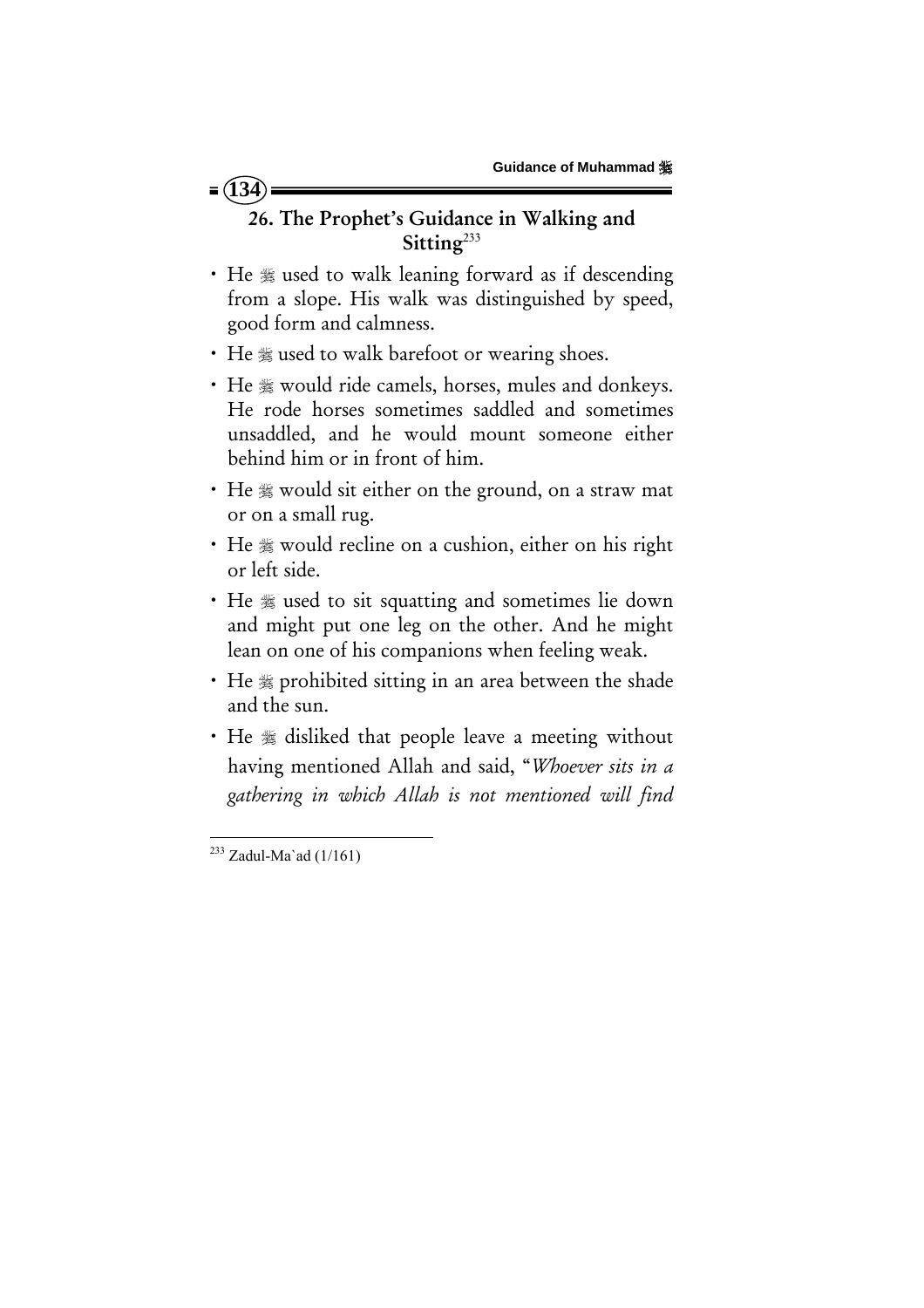$(135)$ =

*regret [in himself] from Allah.*"234

x He said: "*Whoever sits in a place in which there is much effusive talk should say prior to getting up from his seat: 'Subhaanak-Allaahumma wa bihamdik. Ashhadu alla ilaaha illa ant. Astaghfiruka wa atoobu ilayk.' (Glorified are You, O Allah, and praised. I testify that there is no god except You. I ask your forgiveness and repent to You). Then Allah will forgive him whatever occurred in that assembly.*"235

<sup>&</sup>lt;sup>234</sup> Abu Dawud.<br><sup>235</sup> Abu Dawud and at-Tirmidhi.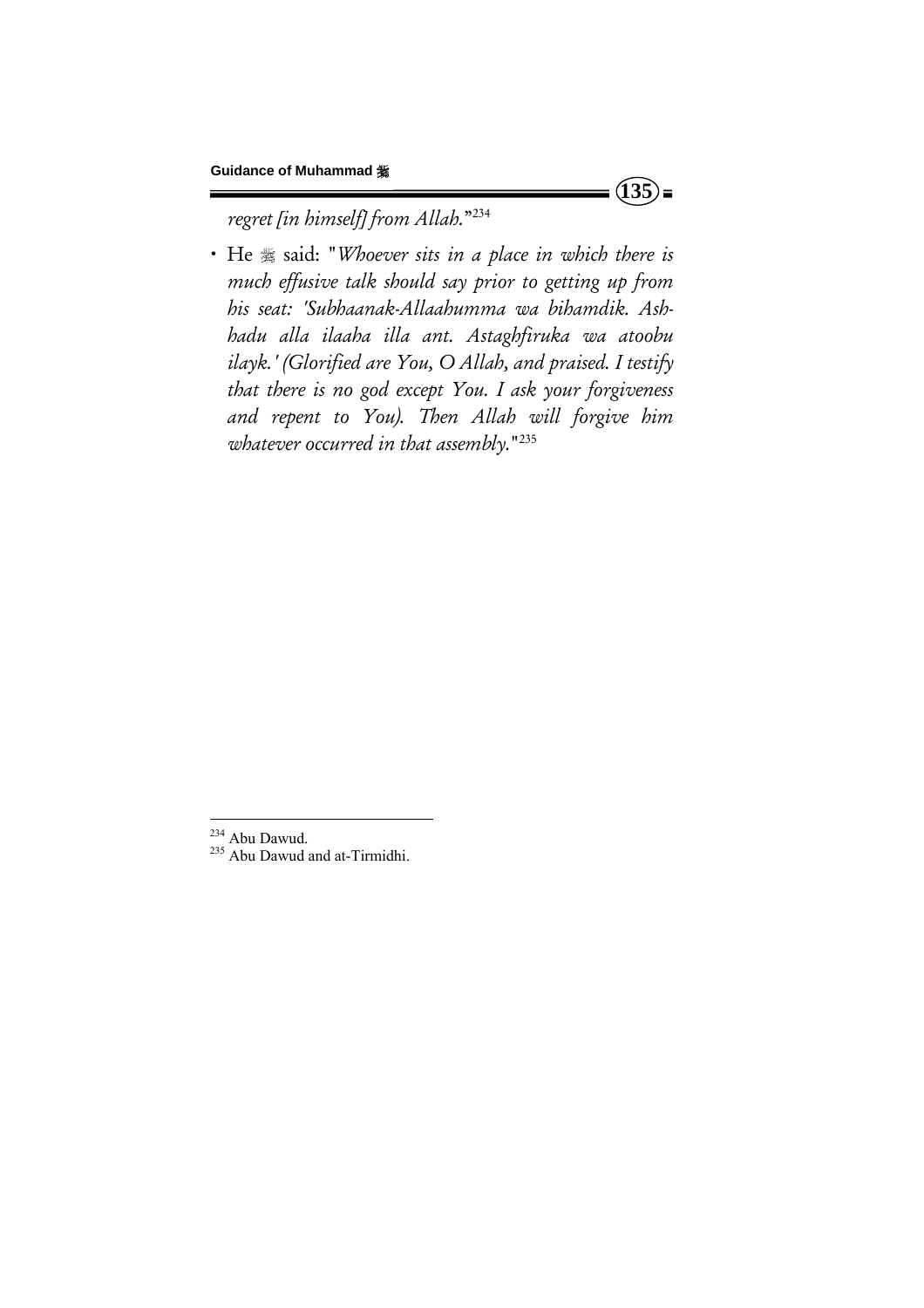

# 27. The Prophet's Guidance at Times

# of Blessing and Misfortune

The guidance of the Prophet  $*$  and his companions was to perform *sajdat ash-shukr* (prostration of gratitude) whenever a blessing was renewed or an adversity averted. When something happened which pleased him or he received glad tidings of it, he would prostrate in gratitude to Allah.236

 <sup>236</sup> Ibn Majah.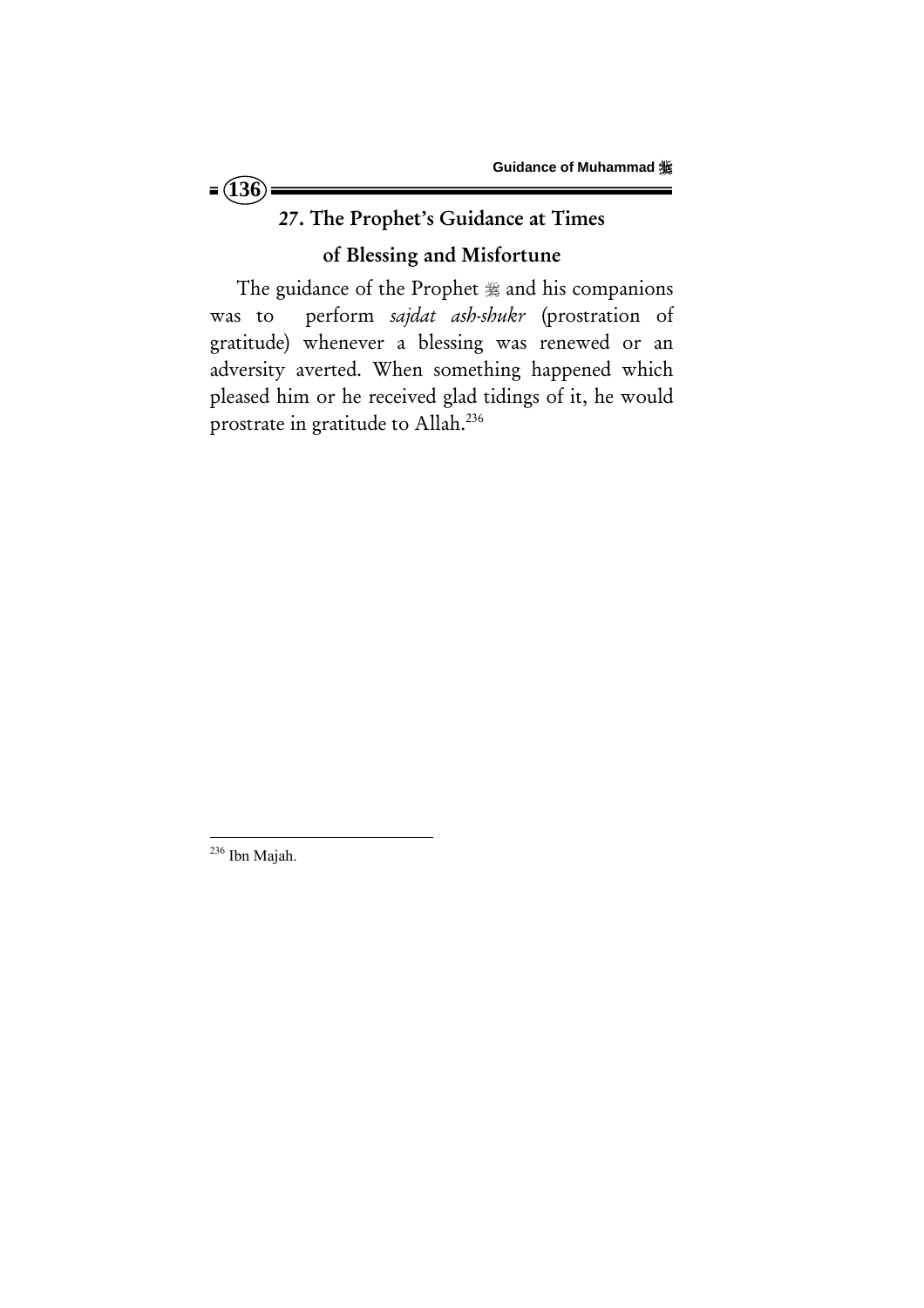28. The Prophet's Guidance in Treating Distress, Anxiety, Depression and Grief<sup>237</sup>

**137**

- x He used to say at times of calamity: "*There is no god but Allah, the Great, the Forbearing. There is no god but Allah, Lord of the great Throne. There is no god but Allah, Lord of the seven heavens, Lord of the earth and Lord of the noble Throne."238*
- When something distressed him, he  $*$  would say: "O *Ever-Living, O Self-Sustaining, by Your mercy I call for help."239*
- And he  $\equiv$  said: *"The supplications of the distressed are: "O Allah, Your mercy I hope for, so do not entrust me to myself for even the wink of an eye, and amend for me all my affairs. There is no god but You."240* And when he was distressed he would pray.241
- He  $\frac{1}{2}$  said: "*No servant afflicted with anxiety or grief whereupon he says: 'O Allah, I am your bondservant, son of your bondsman and son of your bondswoman. My forelock is in Your hand; Your decision is being carried out in me; Your decree on me is just. I ask You*

<sup>&</sup>lt;sup>237</sup> Zad Al-Maad (4/180)<br><sup>238</sup> Al-Bukhari and Muslim.<br><sup>239</sup> At-Tirmidhi.<br><sup>240</sup> Abu Dawud. <sup>241</sup> Abu Dawud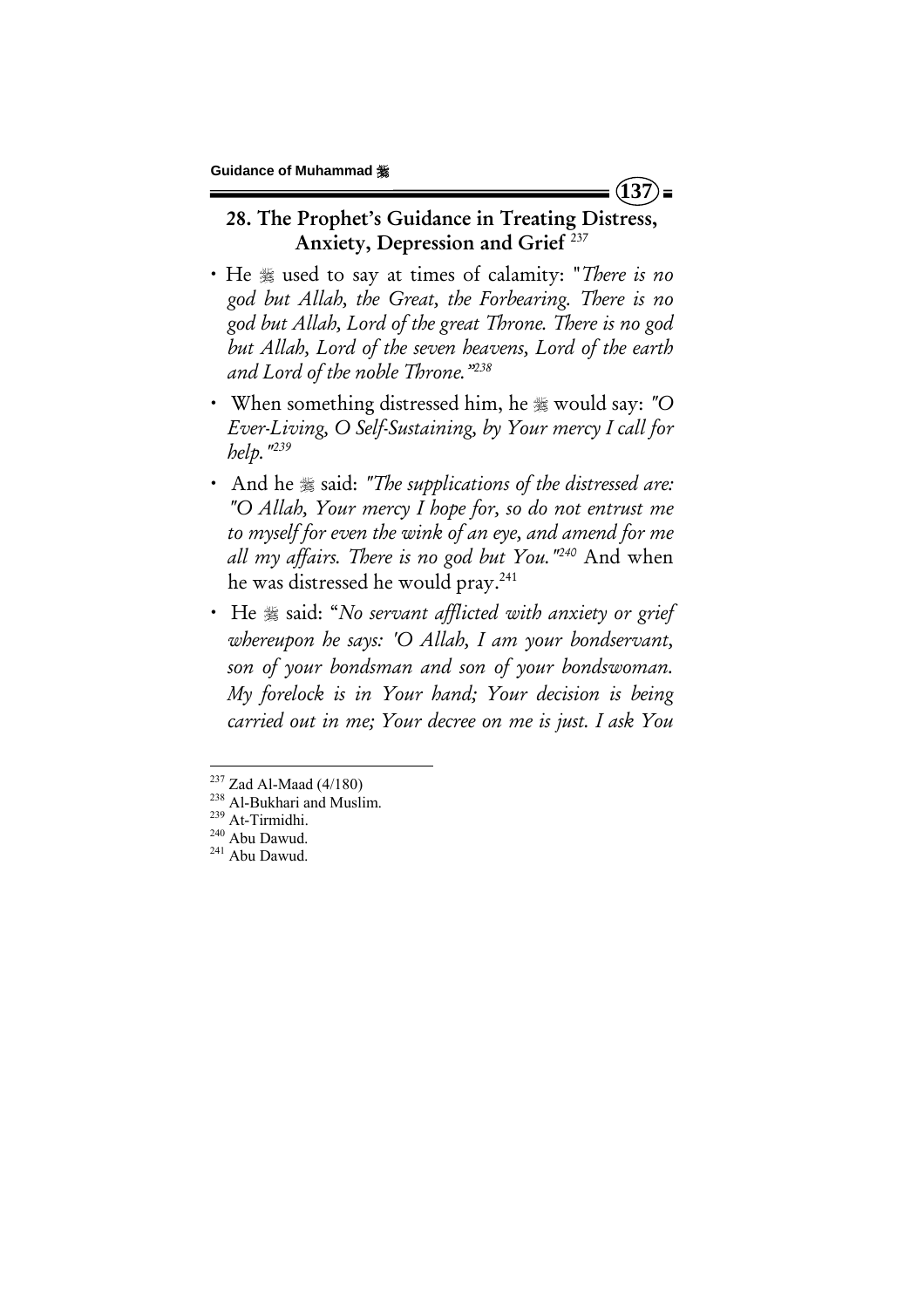*by every name of Yours, which You have named Yourself or revealed in Your Book or taught to any of Your creations, or preferred to keep knowledge thereof to Yourself, to make the great Qur'an the spring [i.e., revival] of my heart, the light of my breast, and the withdrawal of my grief, and the departure of my anxiety and distress,'* but that Allah will dispel his anxiety and distress and replace them with happiness*."242* 

- He  $*$  would teach them when gripped with terror to say: *"I seek refuge in the perfect words of Allah from His anger, from His punishment, from the evil of His servants and from the suggestions of devils. And I seek refuge in You, my Lord, from their presence."243*
- And he  $*$  said: *"There is no servant afflicted with a calamity who says, 'Inna lillaahi wa inna ilayhi raaji`oon; Allaahumm-ajurnee fee museebatee wakhliflee khayran minha'* (We belong to Allah and to Him we will return. O Allah, reward me in my affliction and follow it up with something better for

 $242$  Ahmad.

 $243$  Abu Dawud and at- Tirmidhi.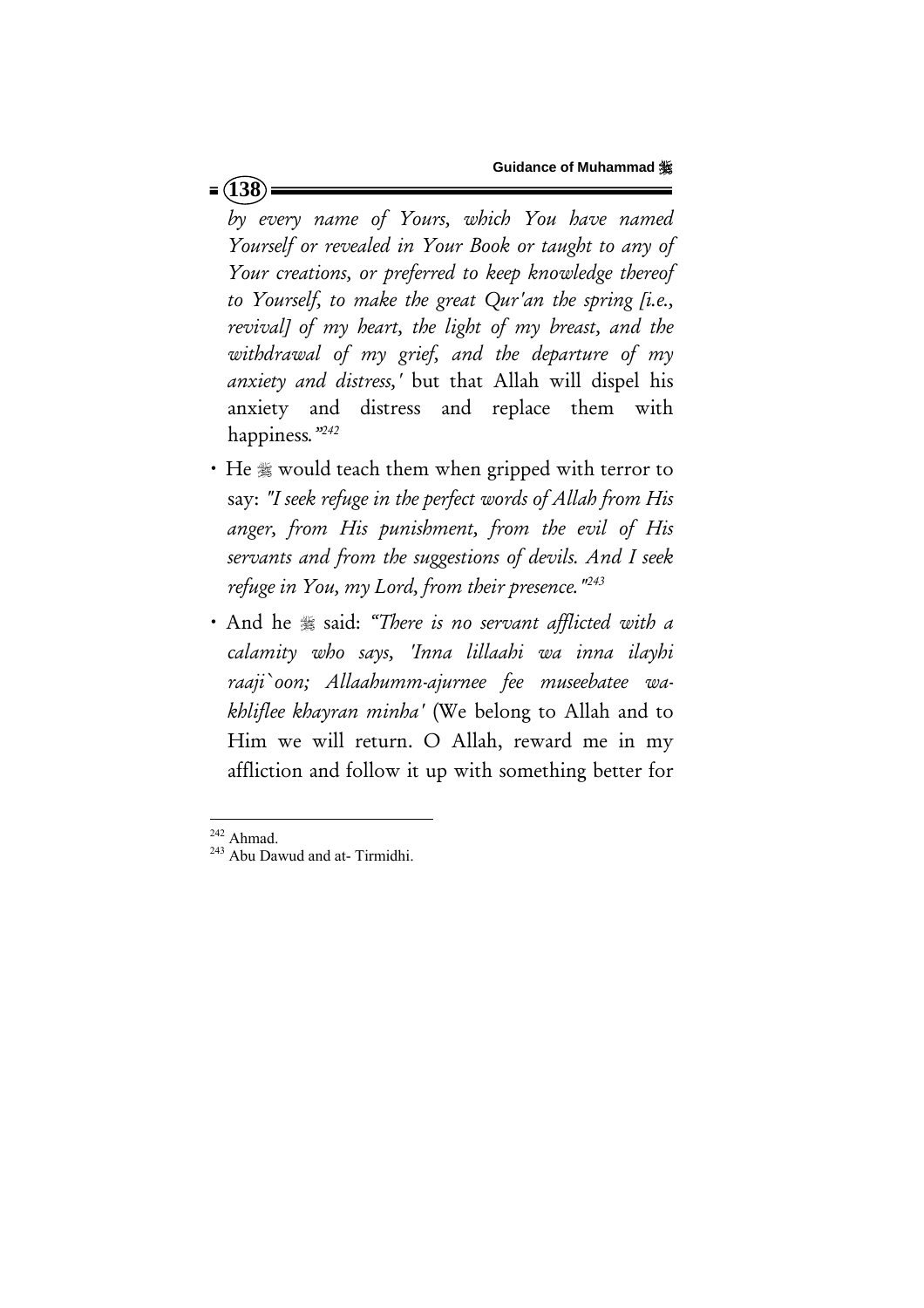me) *except that Allah will reward him in his affliction and follow it with something better for him."244*

 $(39)$ 

 <sup>244</sup> Muslim.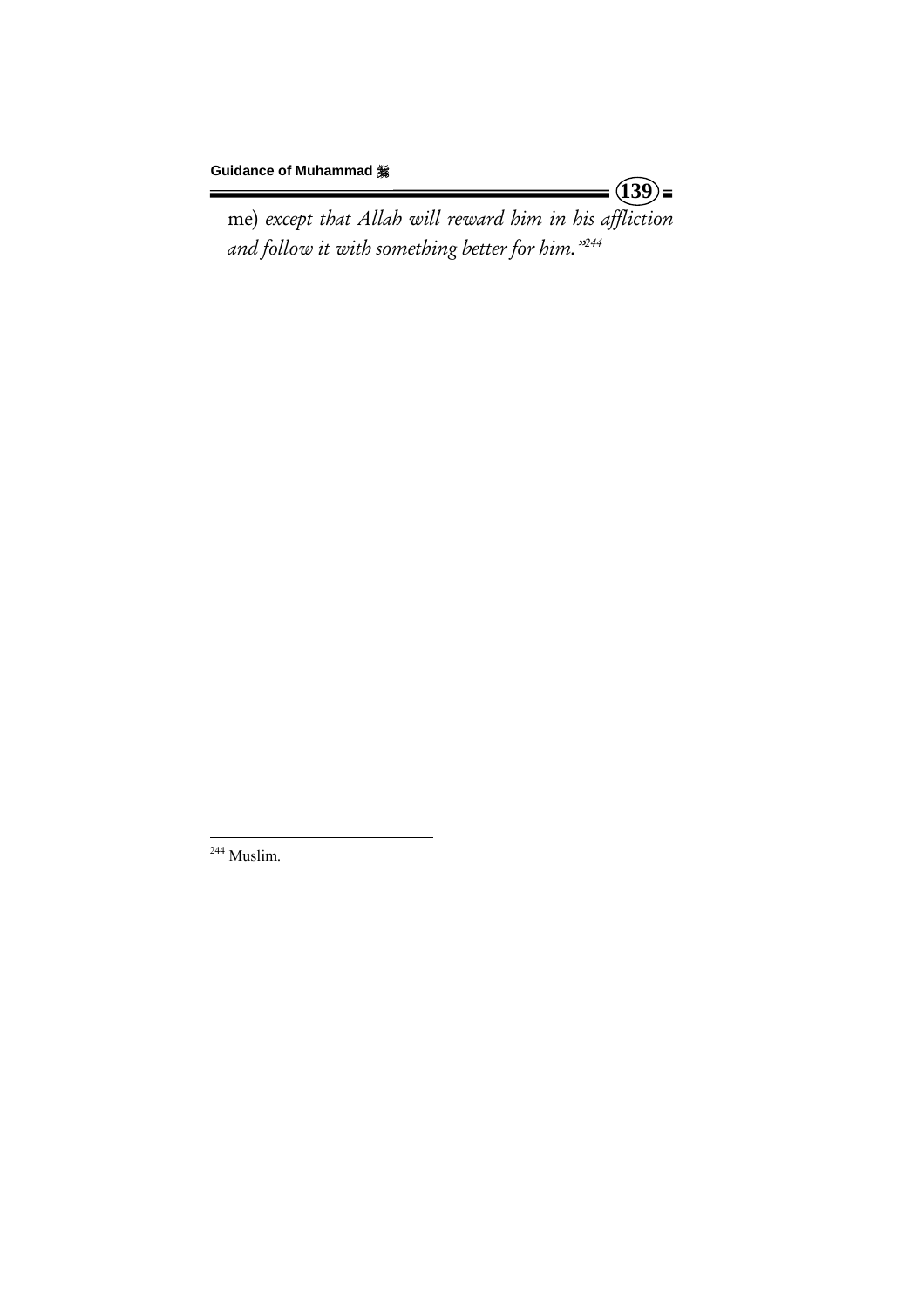#### $= (140)$

### 29. The Prophet's Guidance Concerning Travel<sup>245</sup>

- · The Prophet  $*$  preferred to travel early in the morning, and on a Thursday.
- He  $*$  disliked for someone alone to travel at night, and disliked that a person travel alone.
- He  $*$  instructed that when travellers are three in number they should appoint one of them as their leader.
- When he  $*$  mounted his camel he would say, "*Allaahu akbar*" three times, and then: ''*Subhaanalladhee sakhkhara lana haadha wa ma kunna lahu muqrineen. Wa inna ila rabbina lamunqaliboon.*  (Glorified is He who subjugated this for us, for [otherwise] we could not have subdued it. And indeed, to our Lord we will surely return.) Then he would supplicate: *"O Allah, we ask of You in this journey of ours righteousness and piety and deeds that please You. O Allah, facilitate this journey of ours and fold up [i.e., shorten] for us its distance. You are the companion in travel and the caretaker in the family. O Allah, be with us in our journey and look after our families."246*

<sup>245</sup> Zadul-Ma`ad (1/444)<br><sup>246</sup> Muslim.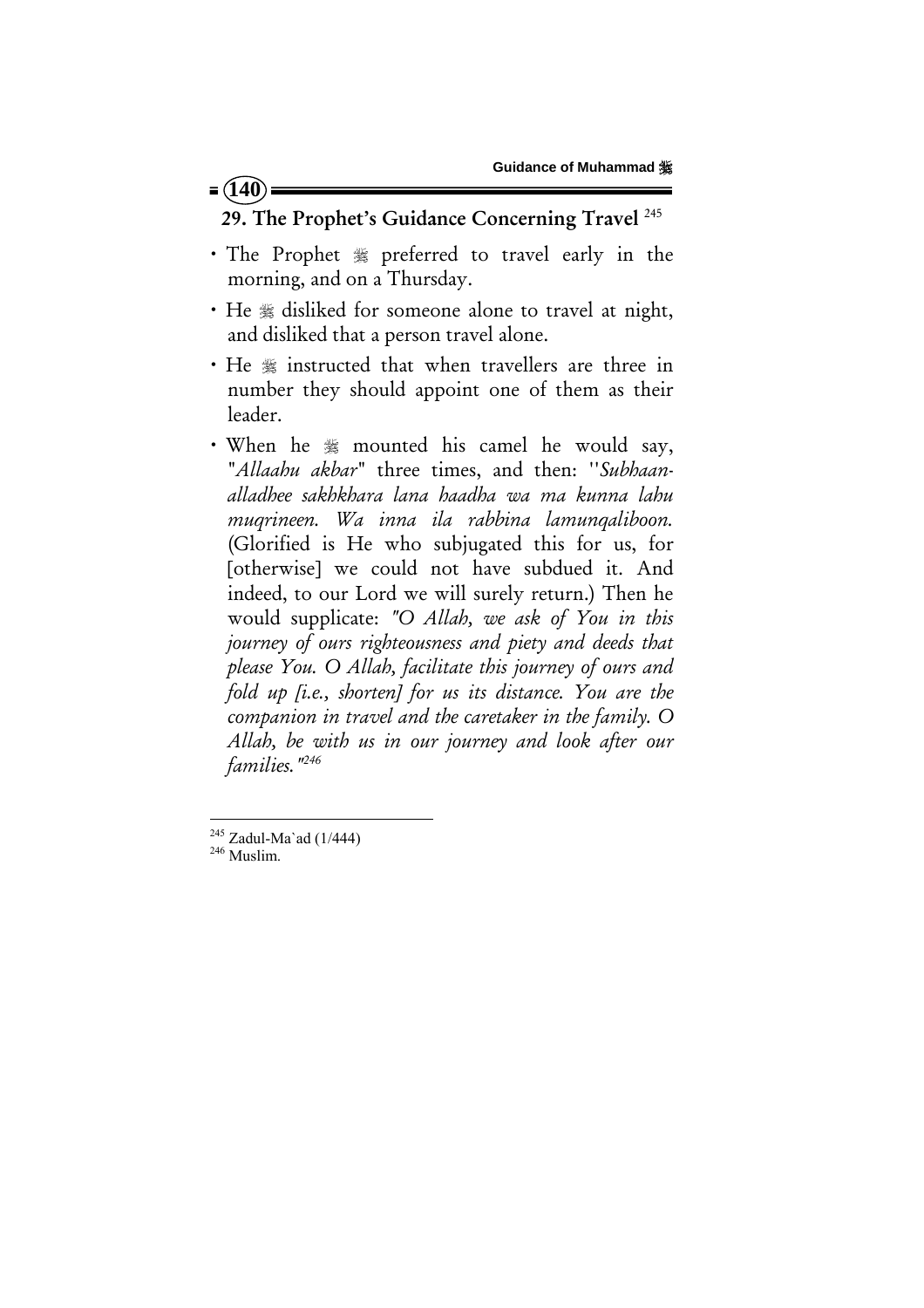- x When he returned he would repeat the same supplication but add: "*'aayiboona, taa'iboona, `abidoona, li-rabbinaa haamidoona'* (We are returning, repenting, worshipping and praising our Lord."247
- x When ascending hills he would say, *"Allahu akbar"*  and when he descended into valleys he would say, *"Subhaan-Allah."* A man said: "I intend to travel." So the Prophet  $\frac{1}{2}$  said: *"I instruct you to be conscious of Allah, and to say, 'Allahu akbar' at every high point.*"248
- When dawn appeared during a journey he  $\frac{1}{20}$  would say: "*A listener has heard our praise of Allah for His testing us with good things. Our Lord, be with us and favour us. I seek refuge in Allah from the Hellfire."249*
- When he  $\frac{1}{2}$  bade farewell his companions who were leaving on a journey, he would say to them: "*To Allah I commit your religion, your trust, and your final deeds [before death]."250*
- He  $*$  said: *"When one of you stops at a place on his way*, he should say: "*A`udhu bikalimaat-illaahit-*

 $(141)$ =

<sup>&</sup>lt;sup>247</sup> Muslim.

<sup>&</sup>lt;sup>248</sup> At-Tirmidhi and Ibn Majah.<br><sup>249</sup> Muslim. <sup>250</sup> Abu Dawud and at-Tirmidhi.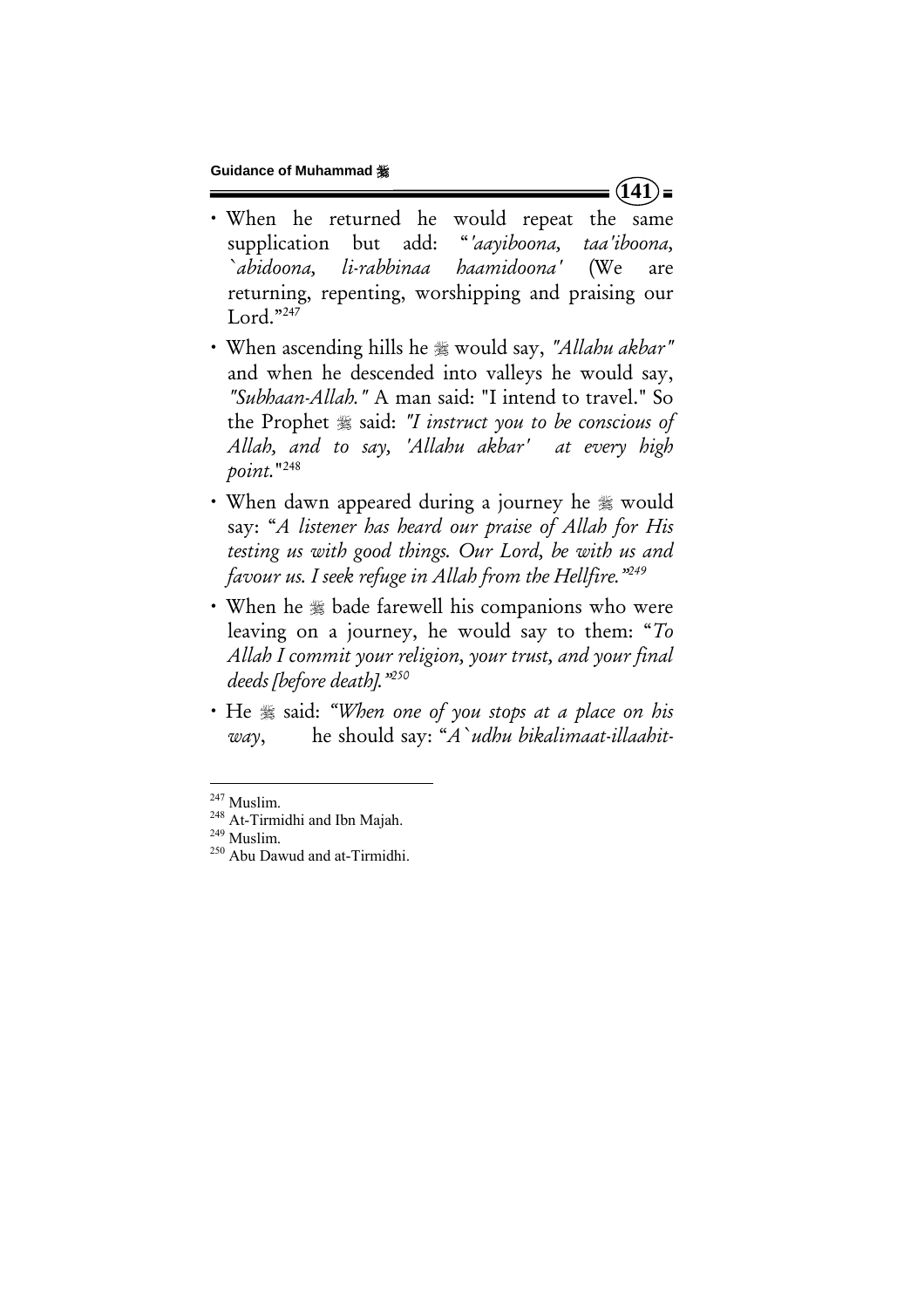#### $= (142)$

*taammati min sharri ma khalak*" (I seek refuge in the perfect words of Allah from the evil of what He created). *For then nothing will harm him until he leaves that place.*"251

- He  $*$  instructed that the traveller who had fulfilled the purpose of his journey should hasten to return to his family.
- He  $*$  used to forbid a Muslim woman to travel without a *mahram*, 252 even for a distance of about 12 miles. He also forbade carrying the *Qur'an* in enemy land for fear of its being taken by the enemy.
- He  $*$  forbade Muslims to live among polytheists when they are able to migrate. He  $\frac{1}{2}$  said: "*I am disassociated from a Muslim who [chooses to] live among the polytheists."253*

 He also said: "*Whoever keeps company with a polytheist and shares a lodging with him is like him.*"254

x He travelled four times: for the *Hijrah* (emigration), for jihad, (and this was the most frequent), for *Umrah* and for *Hajj*.

<sup>&</sup>lt;sup>251</sup> Muslim.

 $252$  A close relative who is prohibited for her to marry, such as a father, brother, nephew, etc.

<sup>253</sup> Abu Dawud, at-Tirmidhi, an-Nasa'i and Ibn Majah.<br><sup>254</sup> Abu Dawud.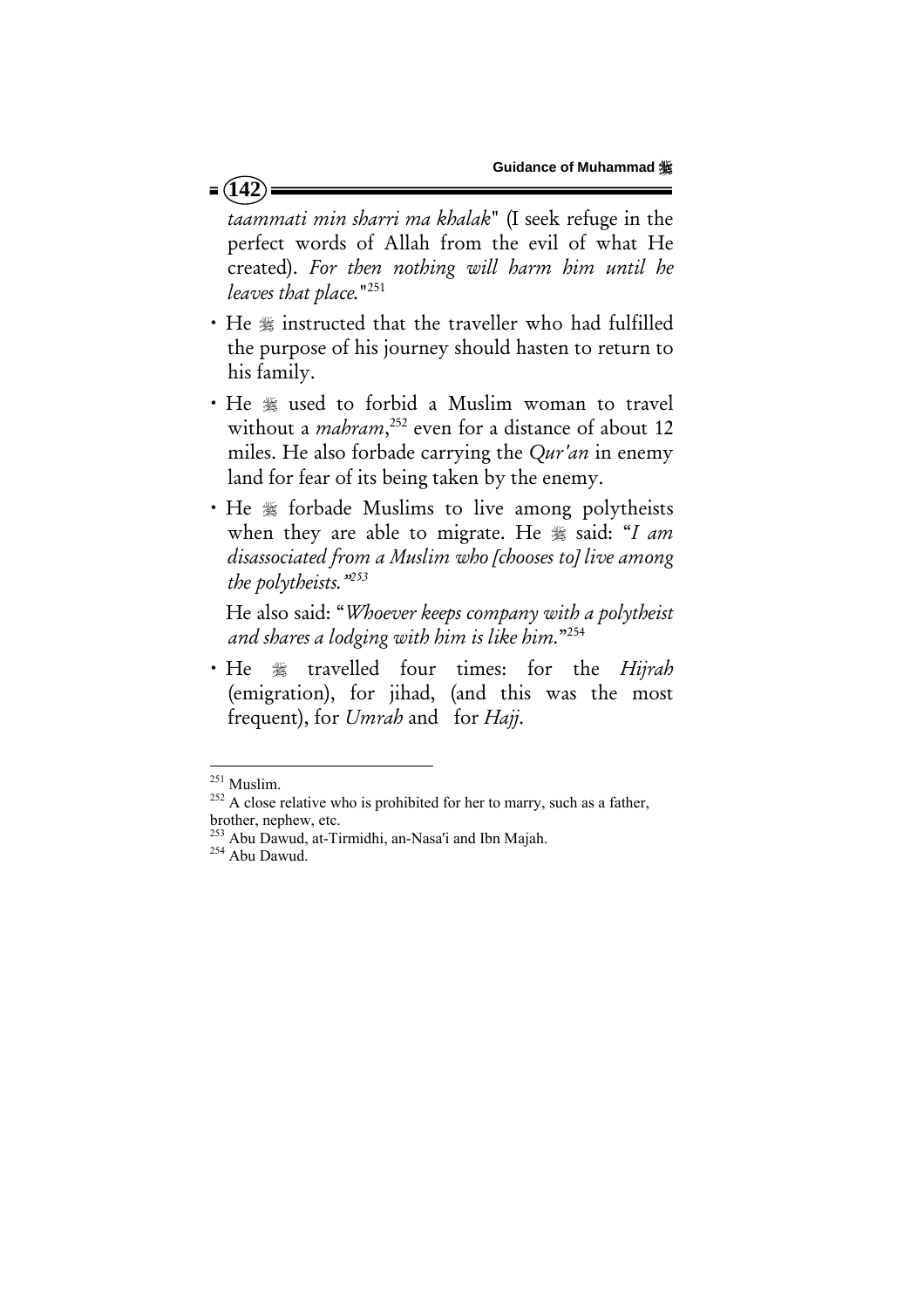• During his journey he  $*$  used to shorten the four *rak`ah* prayer and pray it as two from the time he left and until his return. He  $\frac{1}{20}$  would only pray the obligatory prayers, except for the *witr* prayer and the *sunnah* before the *fajr* prayer.

 $(143)$ 

- He  $*$  did not specify any distance for his people beyond which to shorten prayers or to break the fast.
- It was not from his guidance to join obligatory prayers while riding or while camping during a journey. He would only join prayers while actually travelling or when setting out on his journey immediately after a prayer time. When he set out before noon he would delay *thuhr* prayer until the time for *`asr* prayer, and would then dismount and combine the two prayers. But if the time for *thuhr* prayer came before he began the journey, he would pray it first and then travel. When he was travelling fast he would delay the *maghrib* prayer until the time for `*ishaa*' and join them then.
- He  $*$  used to perform voluntary prayers by day and by night during travel, while riding his camel. He would face the direction in which he was going and perform *ruku*` and *sujood* by bowing his head. He would lower it more in *sujood* than in *ruku`*.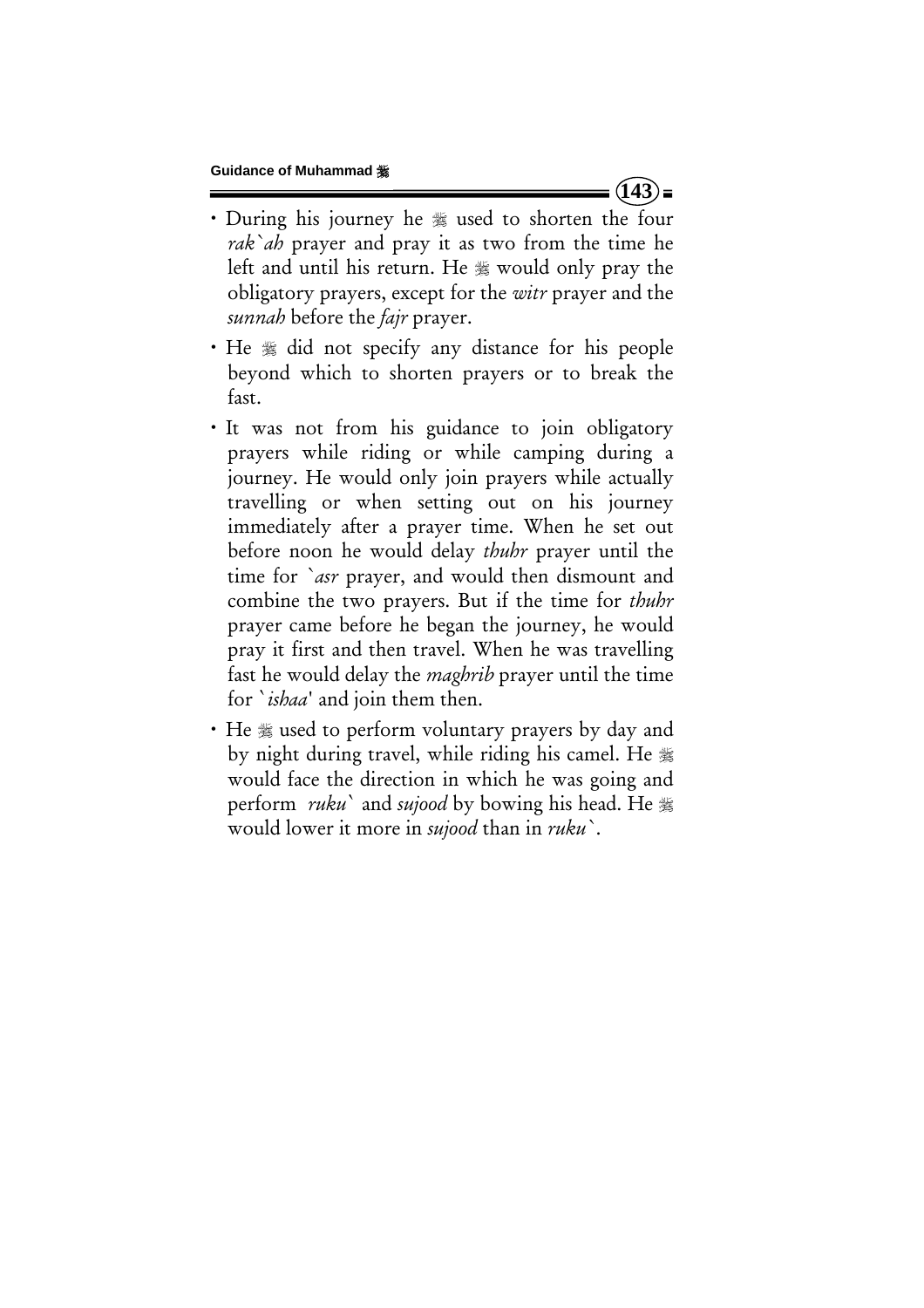#### $= (144)$

- He  $*$  once travelled in *Ramadhan* and broke his fast, but gave his companions the choice between fasting and not fasting.
- He  $*$  always or usually wore leather footwear during a journey.
- He  $*$  prohibited that upon returning after a long absence a man would knock on the door of his house at night.
- $\cdot$  He  $\frac{1}{26}$  said: "Angels will not accompany a group [of *travellers] among whom is a dog or a bell."255*
- When he  $*$  returned from a journey, he would stop first at the mosque and pray two *rak`ahs*. He was welcomed first by the children of the household.
- He  $\frac{1}{2}$  used to embrace one returning from a journey and would kiss him if he was from his family.

 <sup>255</sup> Muslim.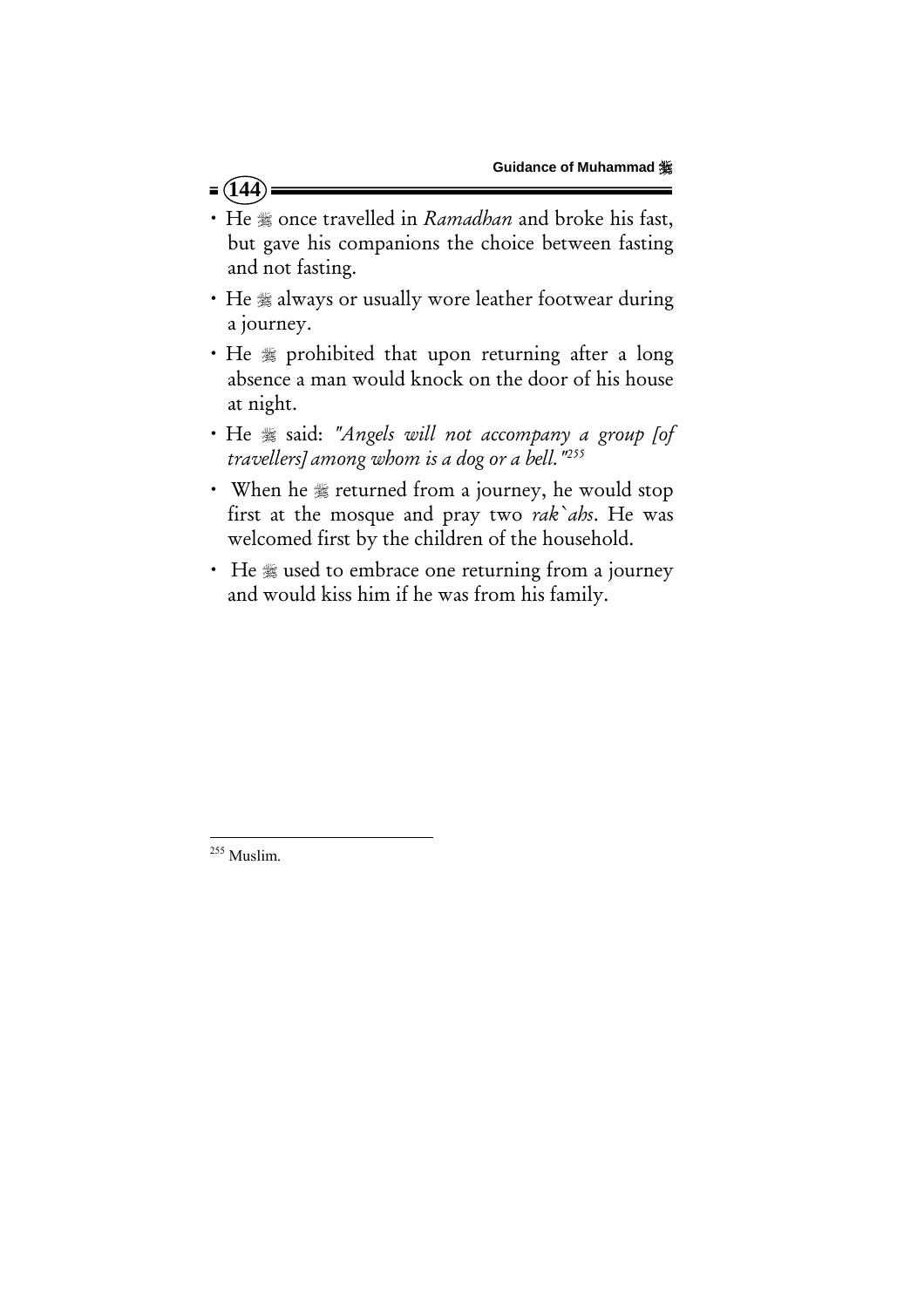30. The Prophet's Guidance Concerning Medicine, Treatments and Visiting the Sick<sup>256</sup>

**145**

- It was from the Prophet's  $\frac{1}{2}$  guidance to treat himself and he ordered those of his family and companions afflicted with illness to seek treatment.
- $\cdot$  He  $*$  said: "Allah has not sent down any malady but *that He sent down its cure.*"<sup>257</sup> And he  $\frac{1}{28}$  said, "O *servants of Allah, seek treatment."258*
- He  $*$  had three types of treatment for an ailment: by natural medicines, by divine remedies and by a combination of both.
- · He  $*$  prohibited treatment by intoxicants or anything impure.
- He  $\frac{1}{2}$  used to visit the sick among his companions. He visited a Jewish boy who used to serve him, and visited his uncle who was a polytheist. He invited both of them to Islam, and the Jewish boy accepted it but his uncle did not.
- He  $\frac{1}{2}$  would come close to a patient sit near his head and inquire about his condition.
- It was not of the Prophet's  $\frac{1}{20}$  guidance to assign a

<sup>&</sup>lt;sup>256</sup> Zadul-Ma`ad (4/9)<br><sup>257</sup> Al-Bukhari.<br><sup>258</sup> Abu Dawud, at-Tirmidhi and Ibn Majah.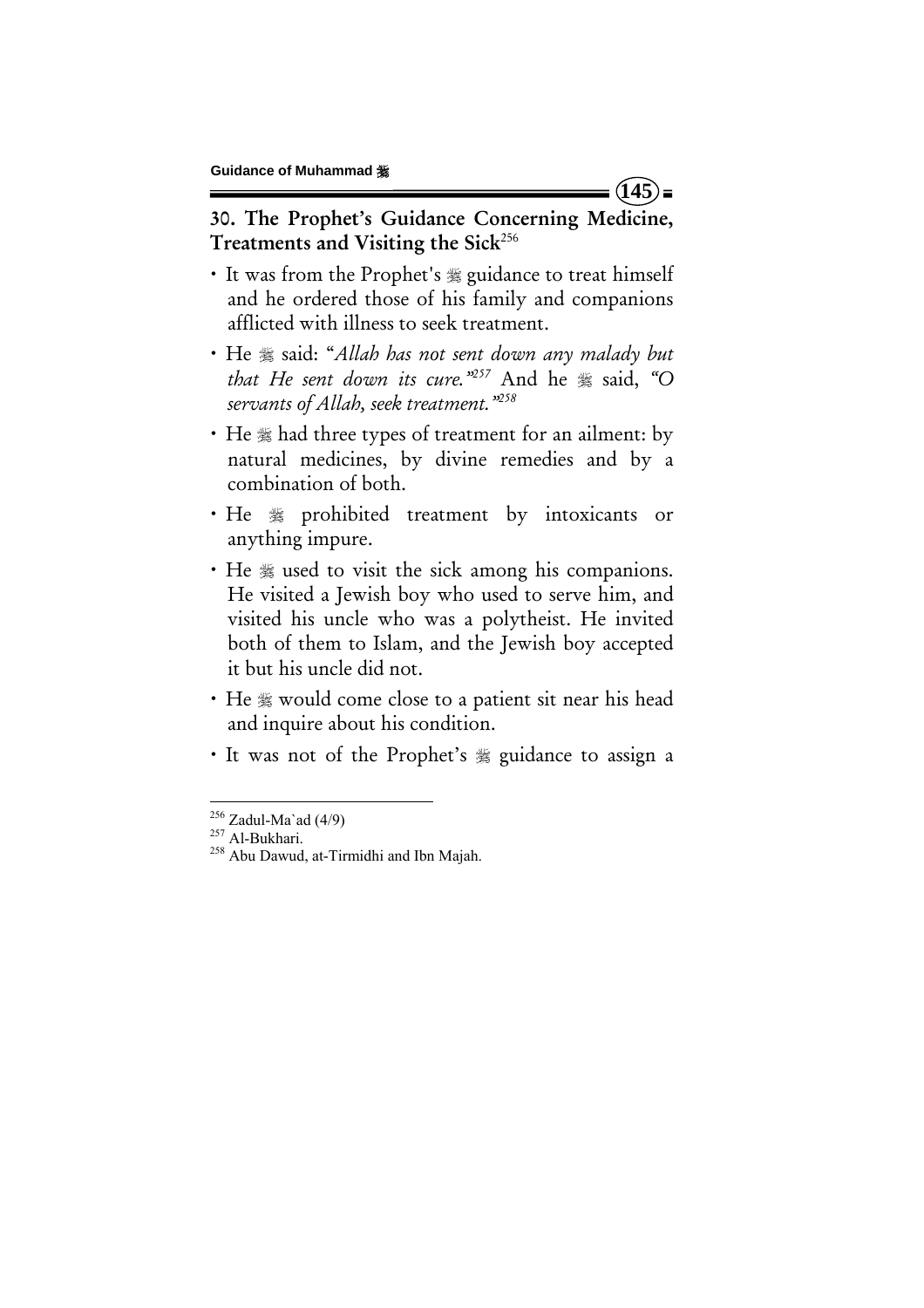specific day or time for visiting the sick. On the contrary, he urged his people to visit the sick anytime of the day or night - at all times.

### a. His Guidance in Using Natural Medications $259$

- He  $*$  said: "Fever (or high fever) is a hot breath of Hell, *so cool it down with water."260*
- x He said: "*When one of you gets a fever, sprinkle water on him for three nights before dawn."*
- When he  $*$  had a fever, he would call for a waterskin, empty it on his head and bathe. When once fever was mentioned in the presence of the Prophet  $*$  and a man cursed it, he said: *"Do not curse fever, for it removes sins the way fire removes impurities from iron."261*
- A man came to him saying that his brother complained of diarrhoea. The Prophet  $*$  told him, "*Give him honey to drink.*"<sup>262</sup> He  $\frac{1}{26}$  would mix it with water and take it on an empty stomach.
- x Some people who had come to Madinah complained

#### $= (146)$

 $^{259}$  Zadul-Ma'ad (4/23)

 $\frac{260}{261}$  Al-Bukhari and Muslim.<br><sup>261</sup> Ibn Majah. <sup>262</sup> Al-Bukhari and Muslim.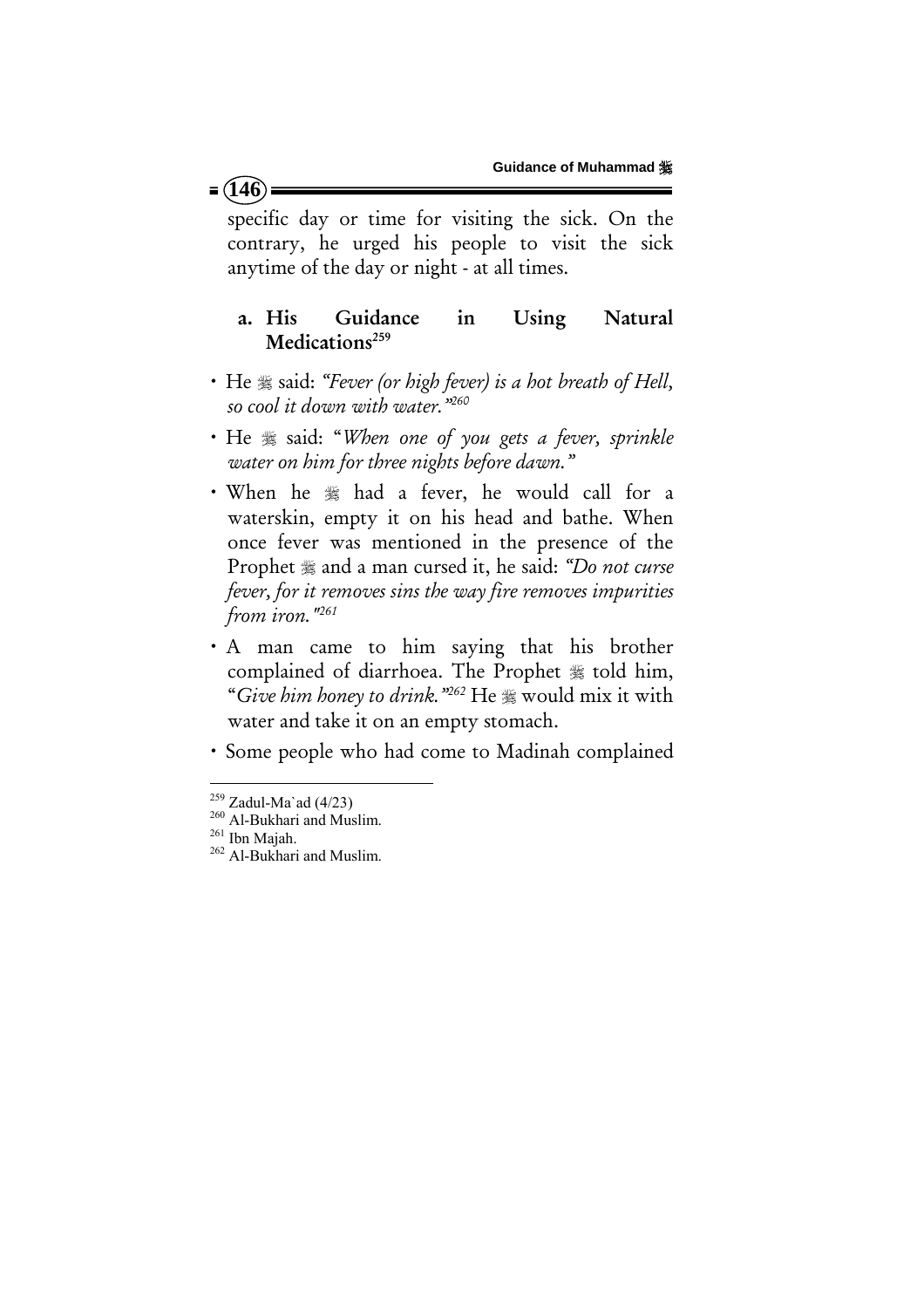of dropsy, so the Prophet told them: "*Why don't you go to the camels reserved for charity and drink some of their milk and urine. They did so and were cured.263* 

• When the Prophet  $*$  was wounded in the Battle of *Uhud,* [his daughter] Fatimah took a piece of straw, burned it until it was ash and pasted it to the wound to stop the blood. He  $\frac{1}{20}$  sent for [his companion] Ubayy bin Ka'b  $\ast$ , a doctor, who cut one of his veins and cauterized it. And the Prophet  $*$  said: "*There is cure in three things, a drink of honey, cupping and cauterizing by fire. But I forbid my people from cauterization."264* And he  $\equiv$  said, *"I do not like to be cauterized."*<sup>265</sup>

This indicates that cauterizing should only be a last resort when necessary because of the intense pain it causes when treating a lesser pain.

• He  $\frac{1}{2}$  had cupping done to him and paid the cupper his wage. He  $\frac{1}{26}$  said: *"The best treatment is cupping.*"<sup>266</sup> He had it done on his head while in the state of *ihraam* due to headache and on his hip to relieve pain. He  $\&$  used to cup himself in three places: one between his shoulders (on his back) and two on the jugular veins. He was cupped three times between his

 $(147)$ 

<sup>&</sup>lt;sup>263</sup> Al-Bukhari and Muslim.

<sup>&</sup>lt;sup>264</sup> Al-Bukhari.<br><sup>265</sup> Al-Bukhari and Muslim.<br><sup>266</sup> Al-Bukhari and Muslim.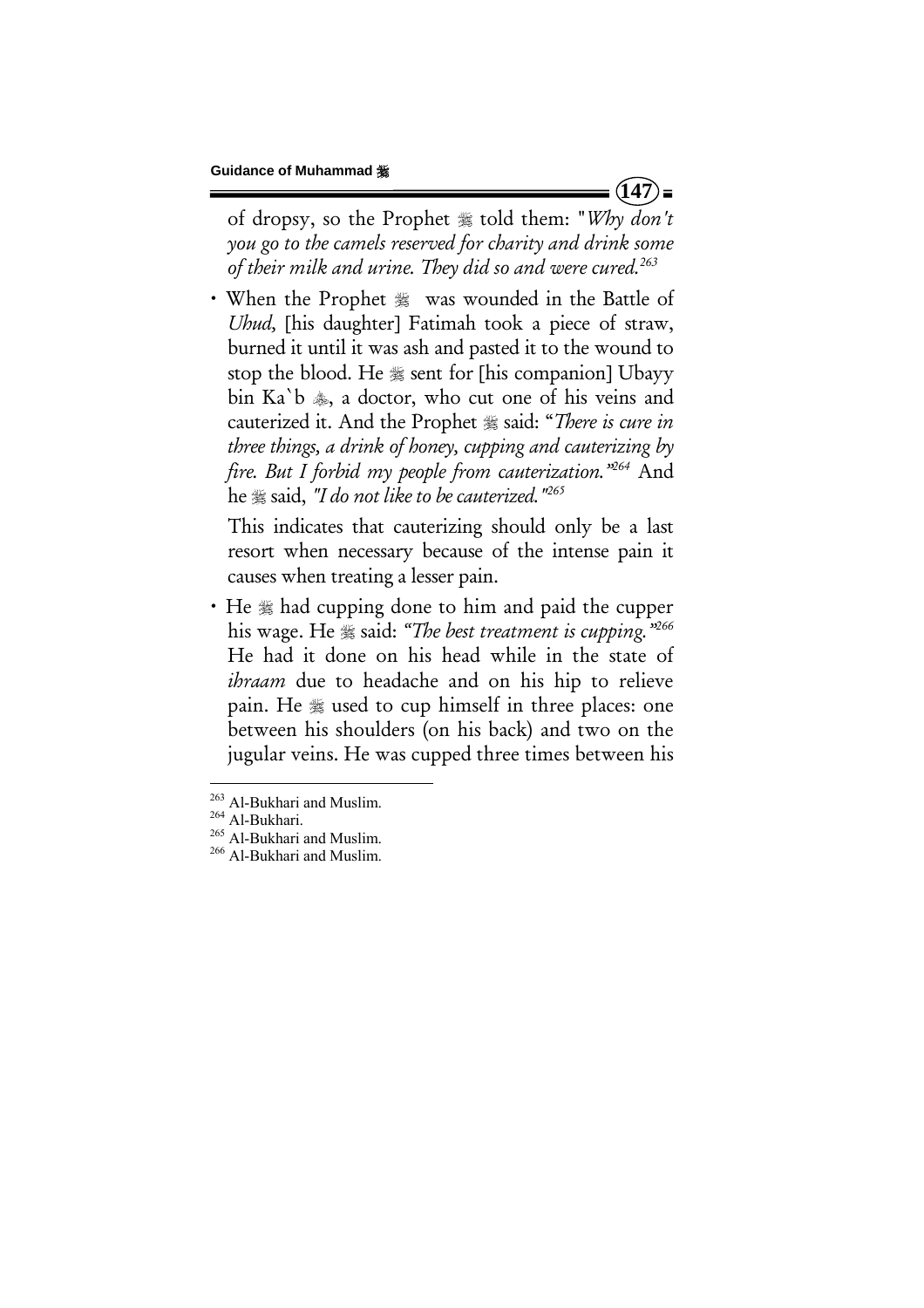# shoulders after eating from the poisoned lamb. He  $\frac{1}{26}$ also recommended cupping to his companions.

- x No one complained of headache but that the Prophet told him: "*Avail yourself of cupping."* And no one complained of pain in his legs but that he told him: *"Use henna."267*
- · Salma, Umm Raafi', a servant of the Prophet , reported: *"He never suffered a sore spot or the prick of a thorn but that he applied henna to it."268*
- And he  $*$  said: "The treatment for sciatica is to drink *the fat of a sheep's tail on an empty stomach - a part of it each day"269*
- $\cdot$  For the treatment of constipation, he  $\frac{1}{2}$  said, "*Take sana270 and sannoot,271 for in them is a cure for every ailment except death."272*
- x And he said: "*Your best kohl is antimony. It clears the eyesight and helps hair to grow."273*
- x And he said: "*Whoever takes seven 'ajwah dates in the morning will not be harmed that day by poison or*

<sup>&</sup>lt;sup>267</sup> Abu Dawud.

<sup>&</sup>lt;sup>268</sup> At-Tirmidhi.<br><sup>270</sup> A medicinal plant.<br><sup>270</sup> A medicinal plant.<br><sup>271</sup> A kind of honey, and some have said cumin.<br><sup>272</sup> Ibn Majah.<br><sup>273</sup> Abu Dawud and Ibn Majah.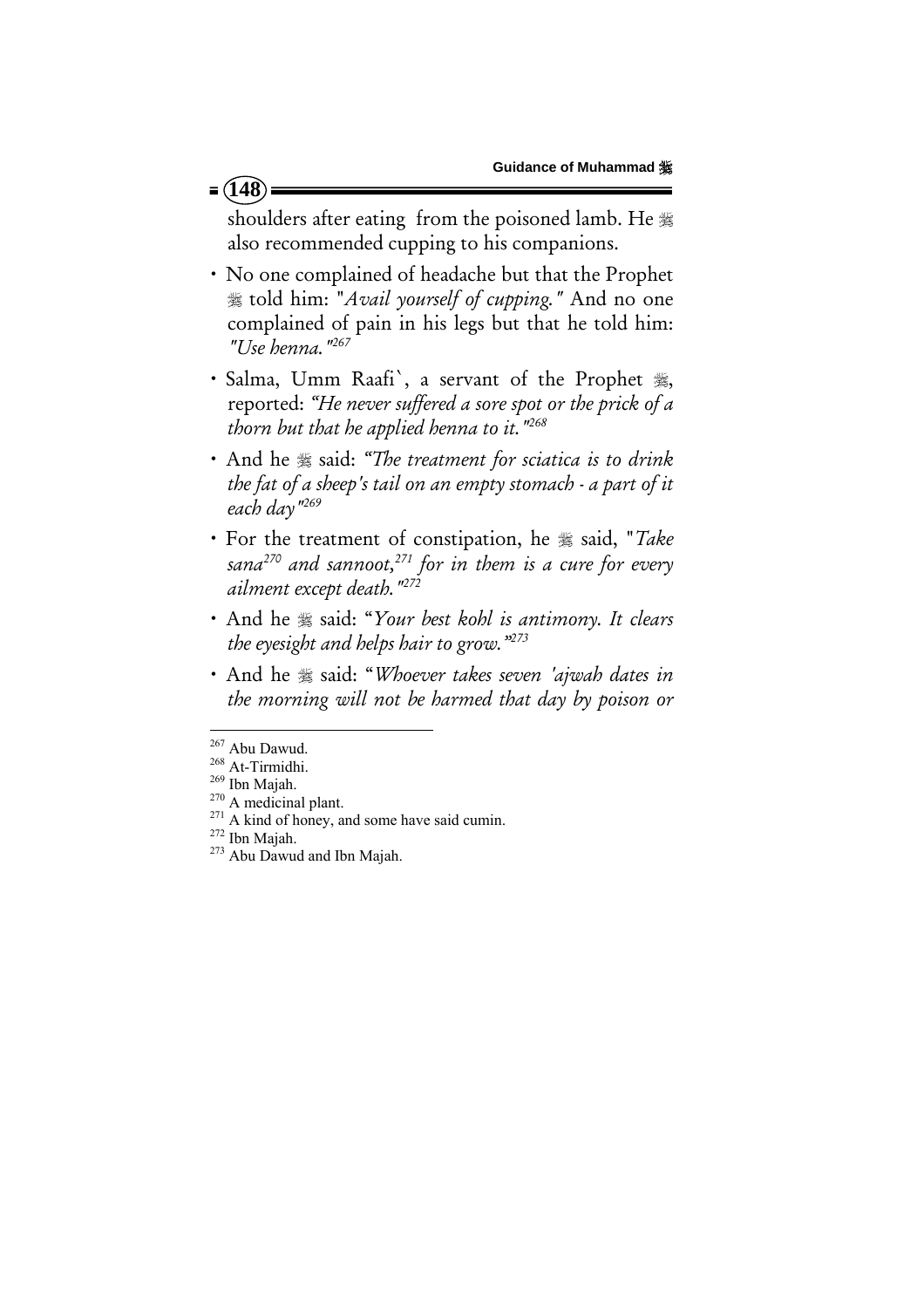*magic."274*

- And he  $\frac{1}{2}$  said: "*Do not compel your patients to eat and drink, for Allah is feeding them and giving them drink."275*
- He  $*$  prevented Suhayb  $*$  from eating dry dates while he was suffering from an eye ailment and allowed him just a few. He prevented Ali  $\ast$  from eating fresh dates for the same reason.
- He  $\frac{1}{2}$  said: "If a house fly should fall in someone's drink *submerge it therein, for in one of its wings is an illness and in the other is its cure."276*
- x He said: *"Talbinah*<sup>277</sup> *comforts the heart of a sick person and removes some of his depression."278*
- And he  $*$  said: "*Take black seed, for in it is a cure for every ailment except death."279*
- And he  $*$  said: "Flee from the leper like you would flee *from a lion."280* He also said: *"A sick person must not be brought in among healthy ones."281*

 $(149)$ 

<sup>&</sup>lt;sup>274</sup> Al-Bukhari and Muslim.<br><sup>275</sup> At-Tirmidhi and Ibn Majah.<br><sup>275</sup> Al-Bukhari.<br><sup>277</sup> A soup made of barley flour and bran.<br><sup>278</sup> Al-Bukhari and Muslim.<br><sup>280</sup> Al-Bukhari. <sup>281</sup> Al-Bukhari and Muslim.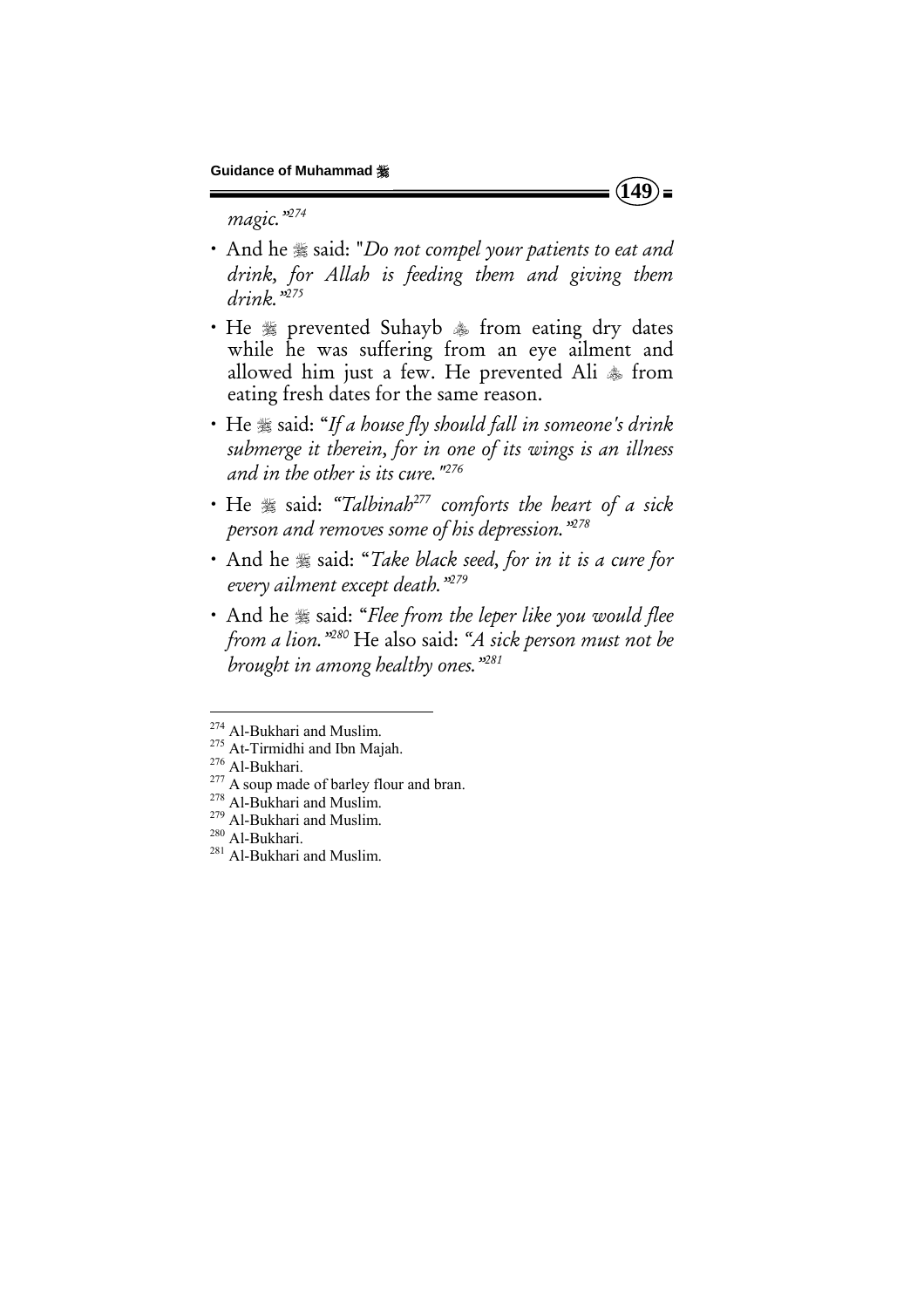- $= (150)$
- x Among the delegation of *Thaqeef* was a leper, so the Prophet  $*$  sent word to him, saying, "You may *return, for we have accepted your pledge."282*

#### b. His Guidance in Treatment with Recitation<sup>283</sup>

• The Prophet  $*$  used to seek Allah's protection from the jinn and from the evil eye of humans. He  $*$  also told people to use *ruqyah284* on those affected by an evil eye.

He  $\frac{1}{28}$  said, "The eye is true, and if there was anything *faster than fate it would be the evil eye. When one of you is asked to, he should take a bath."285*

• He  $*$  once saw a girl whose face showed the effect of jinn.

He  $*$  said: "Make ruqyah for her, for she has been *afflicted by the gaze."286* 

• He  $*$  said to one of his companions who had treated someone with a poisonous bite with *Surah Al-Fatihah*

<sup>&</sup>lt;sup>282</sup> Muslim.<br><sup>283</sup> Zadul-Ma`ad (4/149 and 4/171).<br><sup>284</sup> There are two types of ruqyah: 1) the lawful ruqyah used by the Prophet  $\frac{4}{36}$ , meaning the permissible recitations confirmed by the Qur'an or authentic Sunnah, and 2) the unlawful ruqyah, which contains words of disbelief, mysterious incantations or anything else prohibited in Islam.  $\frac{285}{286}$  Muslim.<br> $\frac{286}{286}$  Al-Bukhari and Muslim.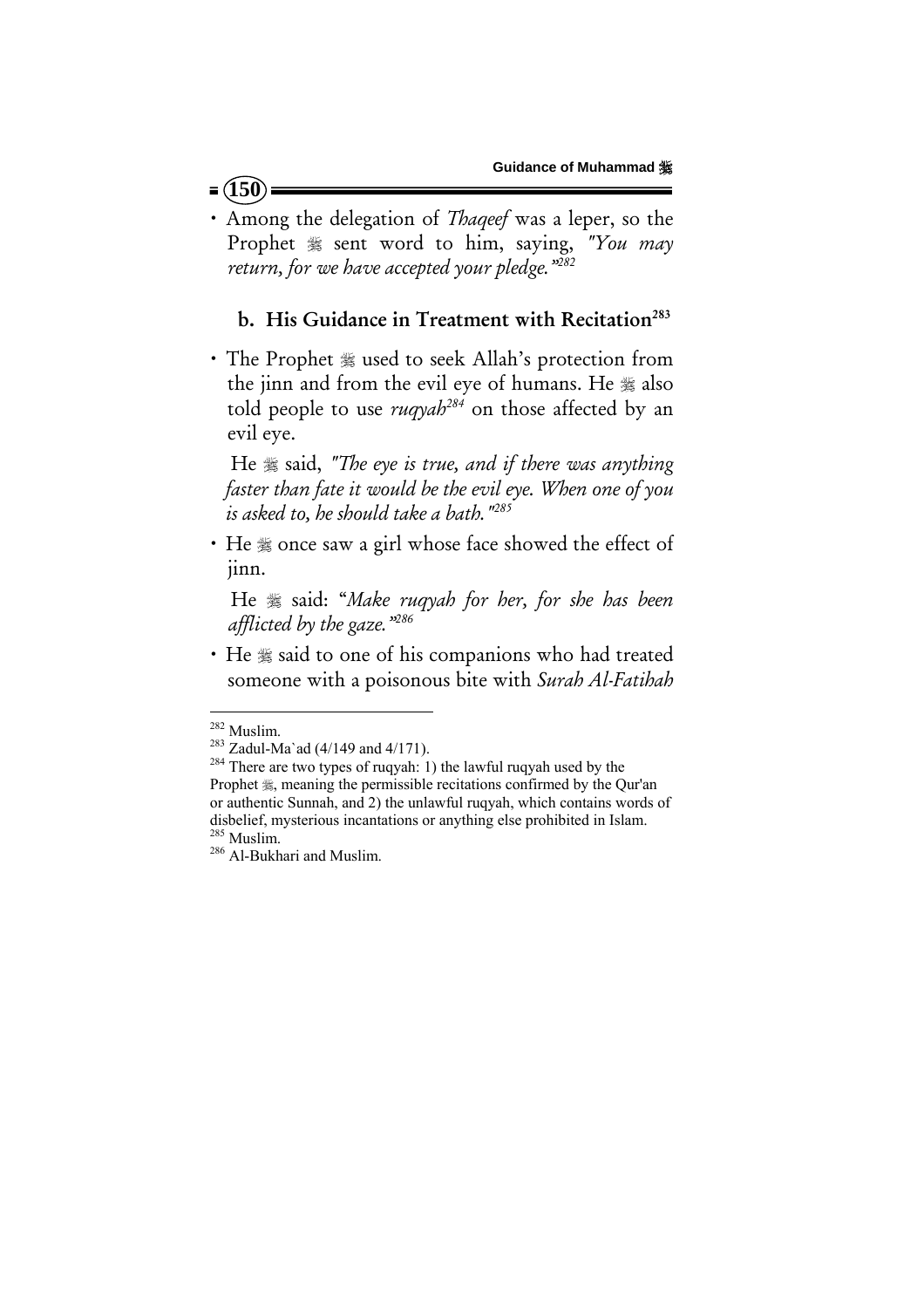$(151)$ 

and cured him, "*How did you know it is a ruqyah?"287*

- x A man came to him and said, "*A scorpion bit me last night.*" The Prophet  $*$  replied, "If you had, upon *nightfall, recited, 'A`uthu bikalimaatillaahi attaammaati min sharri ma khalak"* (I seek refuge in the perfect words of Allah from the evil of what He created), *it would not have harmed you."288*
- x When someone complained of an ailment or suffered from a sore or an injury, he put some saliva on his index finger, touched the ground with it, raised it and said:

 "*In the name of Allah, the dust of our earth with the saliva of one of us will cure our patient with the permission of our Lord.*"289

• One of his companions complained of a pain, so he  $\frac{1}{26}$ told him:

 "*Put your hand on the part of your body that is painful and repeat seven times: "A`udhu bi`izzatillaahi wa qudratihee min sharri ma ajidu wa uhaadhir."* (I seek refuge in the honour and ability of Allah from the evil I find and fear)*."*290

<sup>&</sup>lt;sup>287</sup> Al-Bukhari and Muslim.

<sup>&</sup>lt;sup>288</sup> Muslim.<br><sup>289</sup> Al-Bukhari and Muslim.<br><sup>290</sup> Muslim.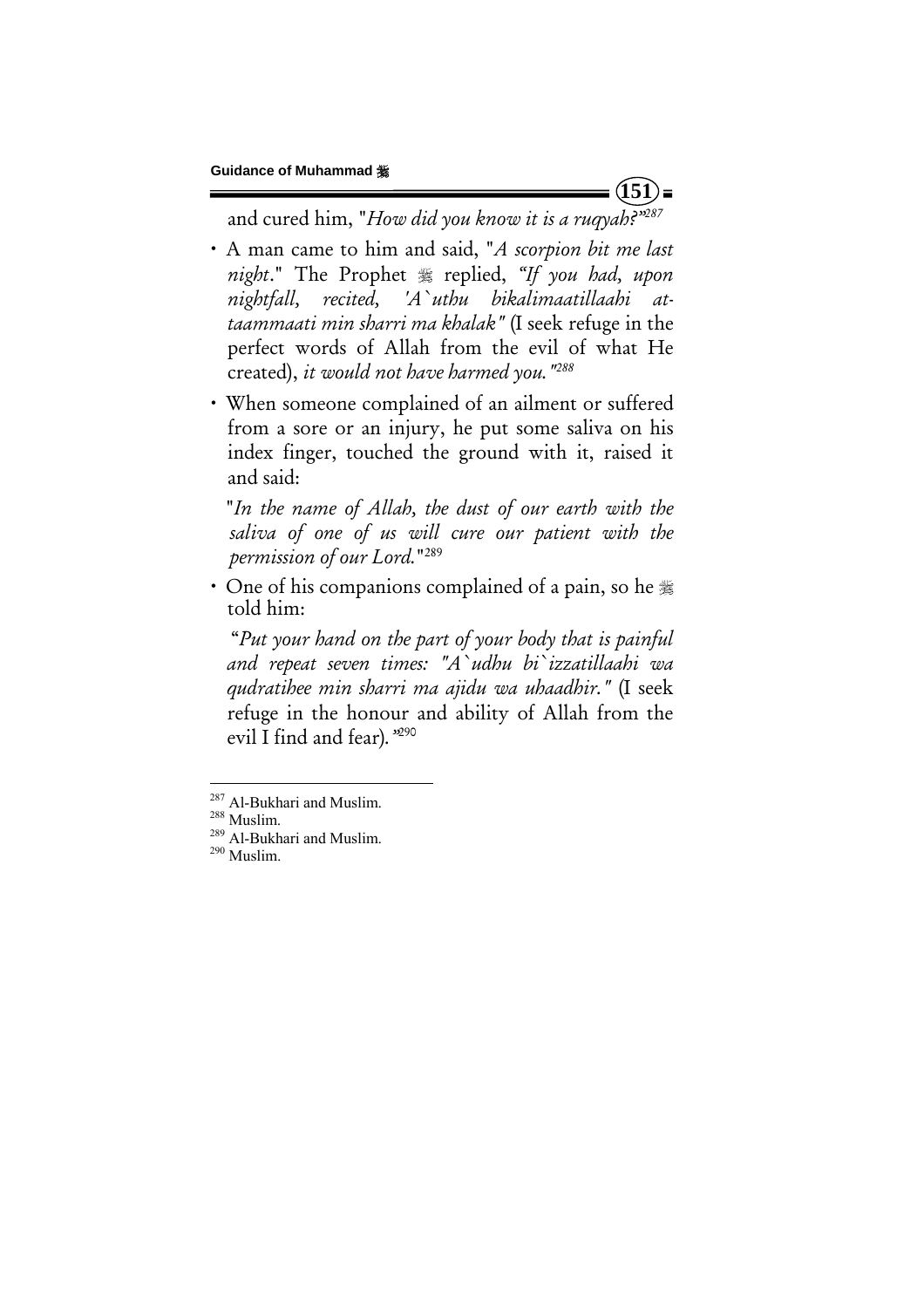### $=$   $(152)$

• When he  $*$  visited a member of his family who was ill, he would wipe over the patient with his right hand and supplicate: *"Allaahumma rabban-nasi, adhhibil-ba'sa, washfi, antash-shaafi, la shifa'a illa shifa'uka, shifa'an la yughadiru saqaman."* (O Allah, Lord of mankind, remove the ailment and cure. You are the curer; there is no cure but Your cure, a cure that leaves no illness.)"*<sup>291</sup>* And when he visited a patient he would say: *"La ba'sa, tahoorun in shaa' Allaah.* (No harm, it is purification, Allah willing.) $v^{292}$ 

 $^{291}$  Al-Bukhari and Muslim.<br> $^{292}$  Al-Bukhari.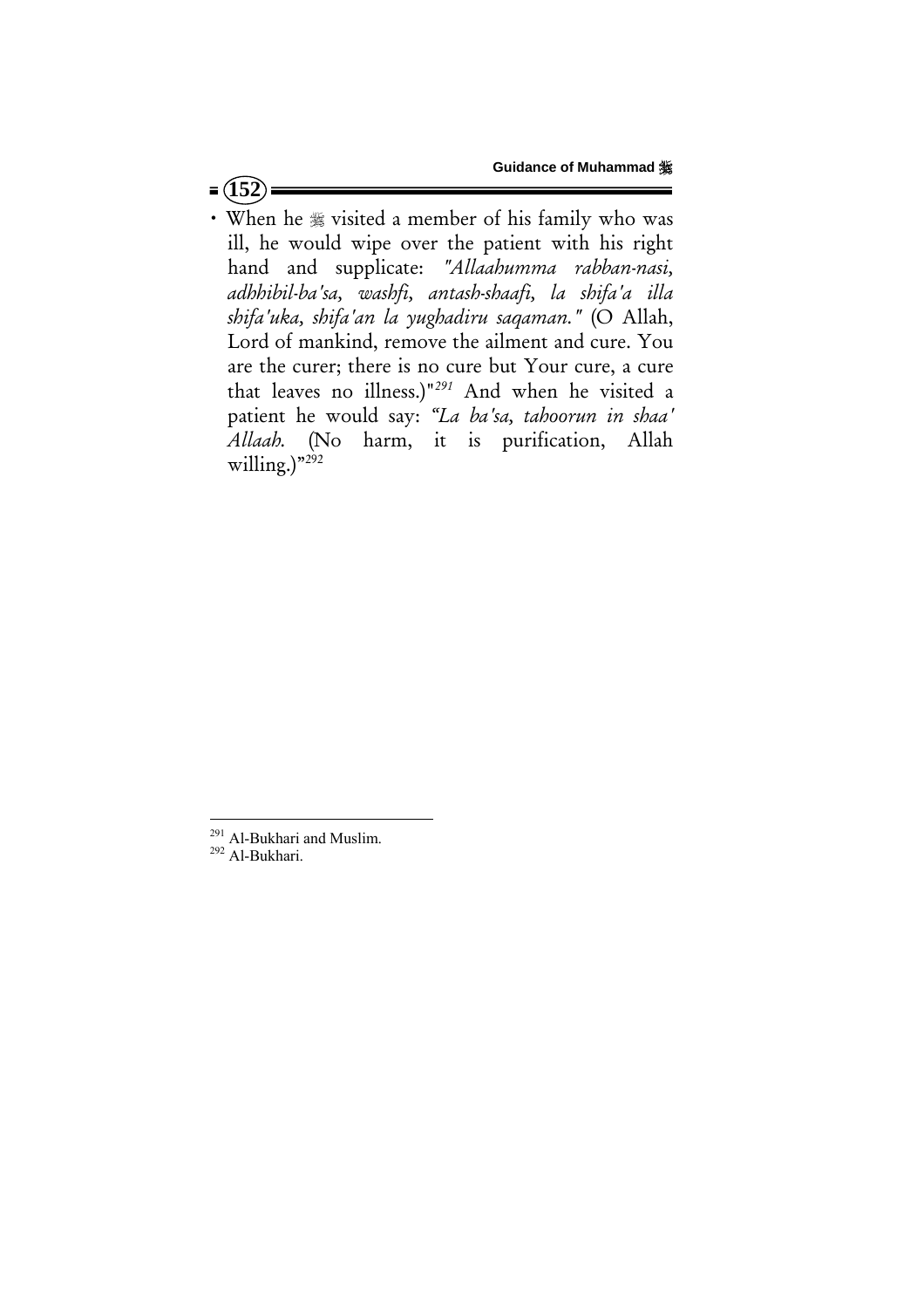## **GLOSSARY**

 $(153)$ 

of Arabic Islamic Terms and Their English Meanings

ADHAAN: The call to prayer

ANSAAR: The Muslims of *Madinah*

`ARAFAH: A pilgrimage site, about 25km east of *Makkah al-Mukarramah* - Standing on `*Arafah* on the 9th of *Dhul-Hijjah* and staying there from mid-day to sunset is the essence of the Hajj pilgrimage.

`AQIQAH: The sacrifice of one or two sheep on the occasion of the birth of a child, as a token of gratitude to Allah

`ASHURAA: The tenth day of the month of Muharram. It is the day God saved Moses and the children of Israel from the Pharaoh. Muslims are encouraged to fast during this day.

DA`WAH: Invitation to Islam or to God

EID: One of the two yearly Islamic festivals

FITRAH: Man's inborn nature

HADI: A sheep, goat, cow or camel offered as a sacrifice by a pilgrim during Hajj

HAJJ: The pilgrimage to *Makkah*, which is the fifth pillar of Islam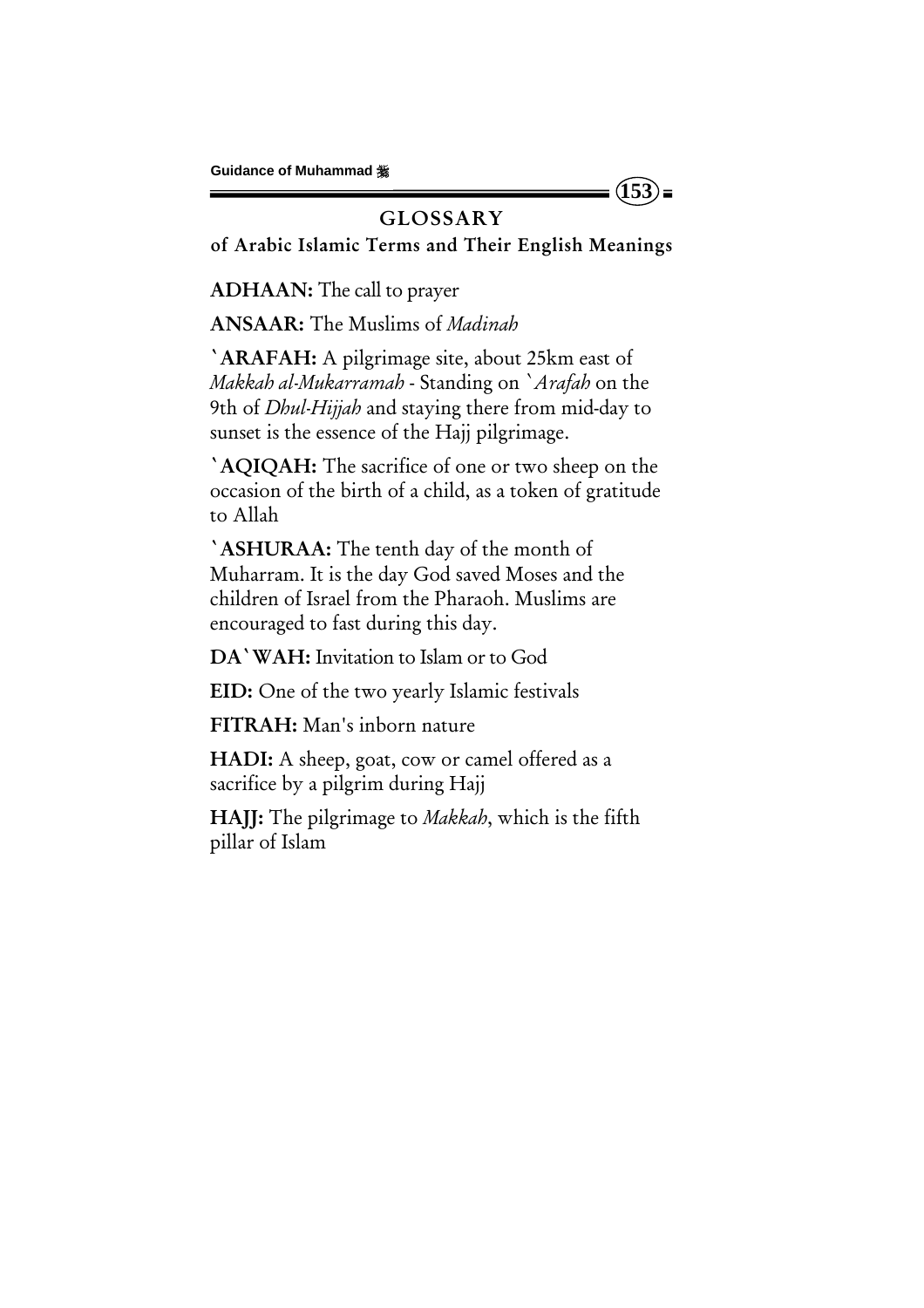HIZB: A one-sixtieth portion of the *Qur'an*

 $= (154)$ 

IHRAAM: The state of consecration for *Hajj* or `*Umrah*

I`TIKAAF: Seclusion in the mosque with the intention of becoming closer to Allah

JAMRAH: A pillar built of stone at Mina, which is stoned by pilgrims

JUMU`AH: Friday, or the Friday congregational prayer

KA`BAH: The cubic structure built by Prophet Abraham and his son, Ishmael dedicated to the worship of Allah by His command. It is the centre for pilgrimage and symbol of monotheism. Muslims face toward it in prayer.

MUHAAJIR: An emigrant from *Makkah* to *Madinah* for the cause of Islam.

MUSALLA: An open prayer area on the outskirts of a city

NAAFILAH: A voluntary prayer

QIBLAH: The direction Muslims face during prayer, which is toward the *Ka`bah* in *Makkah*

QUNOOT: A supplication recited during prayer in the standing position